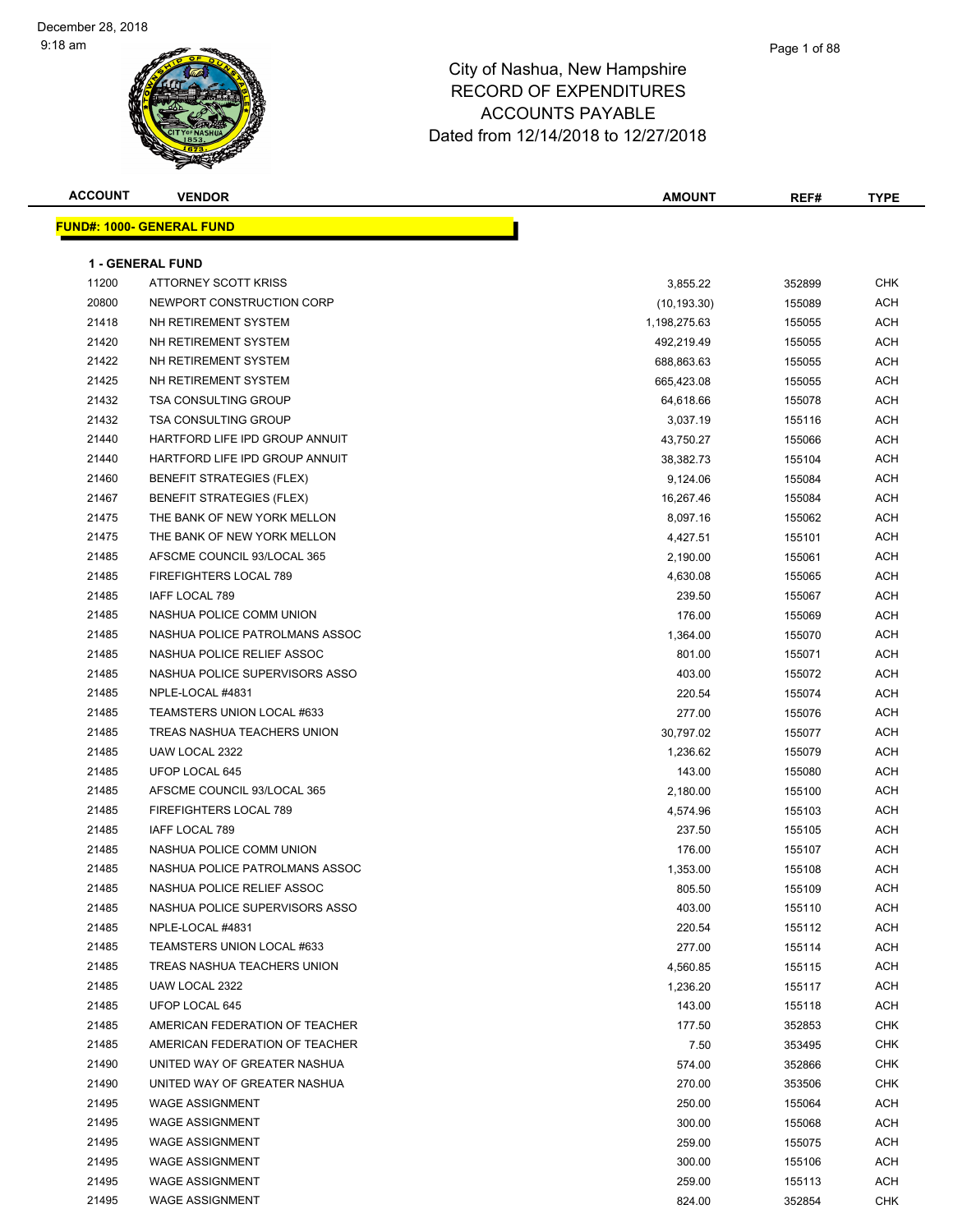| <b>ACCOUNT</b> | <b>VENDOR</b>                    | <b>AMOUNT</b> | REF#   | <b>TYPE</b> |
|----------------|----------------------------------|---------------|--------|-------------|
|                | <b>FUND#: 1000- GENERAL FUND</b> |               |        |             |
|                |                                  |               |        |             |
|                | <b>1 - GENERAL FUND</b>          |               |        |             |
| 21495          | <b>WAGE ASSIGNMENT</b>           | 74.18         | 352855 | <b>CHK</b>  |
| 21495          | <b>WAGE ASSIGNMENT</b>           | 100.00        | 352856 | <b>CHK</b>  |
| 21495          | <b>WAGE ASSIGNMENT</b>           | 149.76        | 352857 | <b>CHK</b>  |
| 21495          | <b>WAGE ASSIGNMENT</b>           | 155.00        | 352858 | <b>CHK</b>  |
| 21495          | <b>WAGE ASSIGNMENT</b>           | 104.00        | 352859 | <b>CHK</b>  |
| 21495          | <b>WAGE ASSIGNMENT</b>           | 75.00         | 352860 | <b>CHK</b>  |
| 21495          | <b>WAGE ASSIGNMENT</b>           | 1,528.65      | 352861 | <b>CHK</b>  |
| 21495          | <b>WAGE ASSIGNMENT</b>           | 225.18        | 352862 | <b>CHK</b>  |
| 21495          | <b>WAGE ASSIGNMENT</b>           | 11.54         | 352863 | <b>CHK</b>  |
| 21495          | <b>WAGE ASSIGNMENT</b>           | 90.00         | 352864 | <b>CHK</b>  |
| 21495          | <b>WAGE ASSIGNMENT</b>           | 311.88        | 352865 | <b>CHK</b>  |
| 21495          | <b>WAGE ASSIGNMENT</b>           | 773.77        | 352867 | <b>CHK</b>  |
| 21495          | <b>WAGE ASSIGNMENT</b>           | 195.61        | 352868 | <b>CHK</b>  |
| 21495          | <b>WAGE ASSIGNMENT</b>           | 824.00        | 353496 | <b>CHK</b>  |
| 21495          | <b>WAGE ASSIGNMENT</b>           | 57.44         | 353497 | <b>CHK</b>  |
| 21495          | <b>WAGE ASSIGNMENT</b>           | 100.00        | 353498 | <b>CHK</b>  |
| 21495          | <b>WAGE ASSIGNMENT</b>           | 155.00        | 353499 | <b>CHK</b>  |
| 21495          | <b>WAGE ASSIGNMENT</b>           | 104.00        | 353500 | CHK         |
| 21495          | <b>WAGE ASSIGNMENT</b>           | 25.00         | 353501 | <b>CHK</b>  |
| 21495          | <b>WAGE ASSIGNMENT</b>           | 1,394.61      | 353502 | <b>CHK</b>  |
| 21495          | <b>WAGE ASSIGNMENT</b>           | 11.54         | 353503 | <b>CHK</b>  |
| 21495          | <b>WAGE ASSIGNMENT</b>           | 90.00         | 353504 | <b>CHK</b>  |
| 21495          | <b>WAGE ASSIGNMENT</b>           | 311.88        | 353505 | <b>CHK</b>  |
| 21495          | <b>WAGE ASSIGNMENT</b>           | 249.40        | 353507 | <b>CHK</b>  |
| 21538          | NASHUA TEACHERS UNION            | 3,088.30      | 155073 | ACH         |
| 21538          | NASHUA TEACHERS UNION            | 87.35         | 155111 | <b>ACH</b>  |
| 21780          | <b>KRISS LAW</b>                 | 2,565.91      | 352904 | <b>CHK</b>  |
| 21780          | ADAMS, CAROL M REVOCABLE TRUST   | 366.93        | 353224 | <b>CHK</b>  |
| 21780          | ADAMS, LORRAINE C                | 227.50        | 353225 | CHK         |
| 21780          | ALCOX, RITA                      | 487.83        | 353226 | <b>CHK</b>  |
| 21780          | ANDERSON, GLENN A &              | 487.83        | 353227 | <b>CHK</b>  |
| 21780          | ANGOVE, LEONARD E JR &           | 182.96        | 353228 | CHK         |
| 21780          | ANTON, LOUISE J & JOSEPH C       | 220.58        | 353230 | CHK         |
| 21780          | ATLI, GUNSEL                     | 487.83        | 353231 | <b>CHK</b>  |
| 21780          | <b>BAILEY, MILDRED T</b>         | 252.96        | 353234 | CHK         |
| 21780          | BARBOSA, HAYDEN LEE &            | 362.29        | 353235 | <b>CHK</b>  |
| 21780          | BARON, PAUL R                    | 487.83        | 353236 | <b>CHK</b>  |
| 21780          | BARRY, FRANCIS J SR              | 424.20        | 353237 | <b>CHK</b>  |
| 21780          | BEAULIEU FAMILY 2001 REV TRUST   | 416.27        | 353238 | <b>CHK</b>  |
| 21780          | BELAND, JEFFREY A &              | 615.09        | 353239 | CHK         |
| 21780          | BENNETT, HERBERT R & BRENDA J    | 424.20        | 353241 | CHK         |
| 21780          | <b>BENZING, CHARLES C</b>        | 487.83        | 353242 | CHK         |
| 21780          | BERUBE, LEONARD R                | 212.10        | 353243 | CHK         |
| 21780          | BLAIS, ROBERTA W &               | 14.85         | 353244 | <b>CHK</b>  |
| 21780          | BORDELEAU, PAUL L &              | 487.83        | 353245 | <b>CHK</b>  |
| 21780          | <b>BOURGEOIS, EUGENE</b>         | 487.83        | 353246 | CHK         |
| 21780          | BRAND, LISA A                    | 221.71        | 353247 | CHK         |
| 21780          | <b>BRAULT, CLAIRE G</b>          | 615.09        | 353248 | <b>CHK</b>  |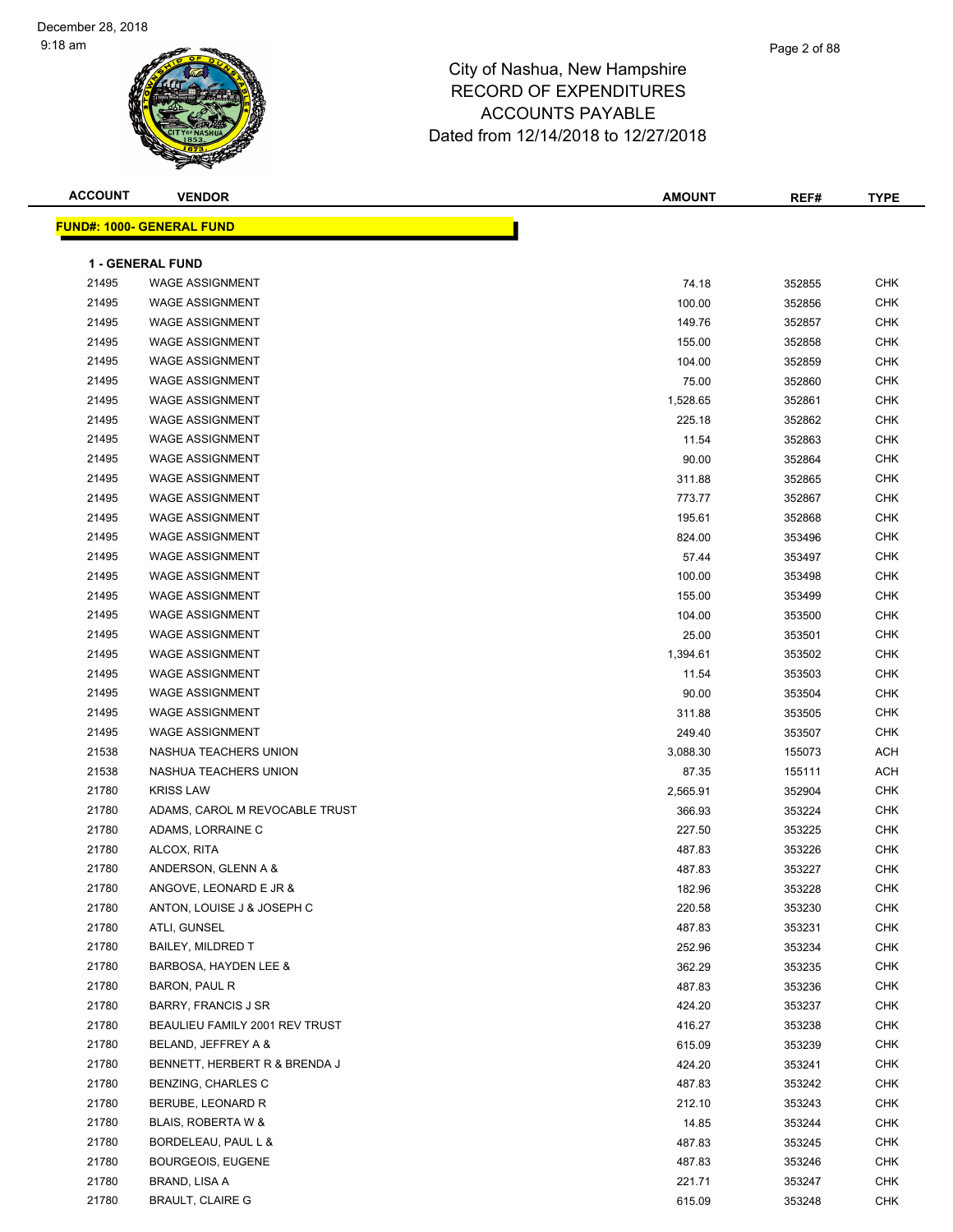| <b>ACCOUNT</b> | <b>VENDOR</b>                                 | <b>AMOUNT</b> | REF#   | <b>TYPE</b> |
|----------------|-----------------------------------------------|---------------|--------|-------------|
|                | <b>FUND#: 1000- GENERAL FUND</b>              |               |        |             |
|                |                                               |               |        |             |
|                | <b>1 - GENERAL FUND</b>                       |               |        |             |
| 21780          | BRODEUR, GENE D & NANCY L                     | 424.20        | 353249 | <b>CHK</b>  |
| 21780          | BRODEUR, GLENDA A                             | 173.92        | 353250 | <b>CHK</b>  |
| 21780          | <b>BRODEUR, THERESA</b>                       | 212.10        | 353251 | CHK         |
| 21780          | BUKIN, BORIS A &                              | 424.20        | 353253 | <b>CHK</b>  |
| 21780          | <b>BUTT, STEPHEN T</b>                        | 424.20        | 353254 | CHK         |
| 21780          | BUTUZOV, BOZENA M                             | 424.20        | 353255 | CHK         |
| 21780          | CANNY, FLORENCE T REV TRUST                   | 212.10        | 353256 | <b>CHK</b>  |
| 21780          | CARVALHO, KEITH S &                           | 424.20        | 353257 | <b>CHK</b>  |
| 21780          | CHAMPAGNE, DANIEL J &                         | 424.20        | 353258 | <b>CHK</b>  |
| 21780          | CHASSE, RICHARD D                             | 615.09        | 353259 | <b>CHK</b>  |
| 21780          | CHERYL WILLAN FIGARY                          | 888.11        | 353260 | CHK         |
| 21780          | CHISHOLM, RICHARD J &                         | 1,115.40      | 353261 | <b>CHK</b>  |
| 21780          | CIARDELLI, ELEANOR                            | 615.09        | 353262 | <b>CHK</b>  |
| 21780          | CLARKE, SAMUEL T                              | 424.20        | 353263 | CHK         |
| 21780          | COLBURN, EVELYN                               | 244.47        | 353264 | <b>CHK</b>  |
| 21780          | COLBY, CARL E JR IRRE TRUST                   | 615.09        | 353265 | CHK         |
| 21780          | COREY, PATRICK J                              | 419.96        | 353266 | CHK         |
| 21780          | <b>CURRIER, PATRICIA A</b>                    | 424.20        | 353267 | <b>CHK</b>  |
| 21780          | CURTIS, KAILA &                               | 212.10        | 353268 | CHK         |
| 21780          | CZYZEWSKI, JUDITH M &                         | 424.20        | 353269 | CHK         |
| 21780          | DARNELL, ELIZABETH C &                        | 212.10        | 353270 | <b>CHK</b>  |
| 21780          | DAVIS, JEANNIE E                              | 424.20        | 353271 | CHK         |
| 21780          | DAVIS, ROBERT A JR                            | 424.20        | 353272 | CHK         |
| 21780          | DAVISON, JOHN H                               | 424.20        | 353273 | <b>CHK</b>  |
| 21780          | DAY, CHARLOTTE A                              | 424.20        | 353274 | CHK         |
| 21780          | DECARPIS FAMILY REV TRUST                     | 212.10        | 353275 | <b>CHK</b>  |
| 21780          | DEMERS, RUTH H REV TRUST                      | 615.09        | 353276 | CHK         |
| 21780          | DEPUKAT FAM REV LIVING TRUST                  | 424.20        | 353277 | CHK         |
| 21780          | DERY, CHRISTOPHER WILLIAM                     | 165.99        | 353278 | <b>CHK</b>  |
| 21780          | DESMARAIS, RG & IP FMLY TRUST                 | 615.09        | 353279 | <b>CHK</b>  |
| 21780          | DIONNE, MARGUERITE                            | 375.42        | 353280 | <b>CHK</b>  |
| 21780          |                                               |               |        | <b>CHK</b>  |
|                | DOBENS, CAROL A REV TRUST<br>DOHERTY, JAMES M | 487.83        | 353281 |             |
| 21780          |                                               | 615.09        | 353282 | CHK         |
| 21780          | DONNA B 2017 TRUST                            | 212.10        | 353283 | CHK         |
| 21780          | DONOHUE, DAVID C                              | 424.20        | 353285 | CHK         |
| 21780          | DOS SANTOS, DELFINA                           | 615.09        | 353286 | CHK         |
| 21780          | DOUZANIS, NICHOLAS M                          | 424.20        | 353287 | CHK         |
| 21780          | DOYLE FAMILY REVOCABLE TRUST                  | 212.10        | 353288 | CHK         |
| 21780          | DUFFINA, THERESA                              | 304.35        | 353289 | <b>CHK</b>  |
| 21780          | DURANT, EDWARD F & EMILIA                     | 2,531.91      | 353290 | <b>CHK</b>  |
| 21780          | DUSTON, GERALD J &                            | 64.51         | 353291 | CHK         |
| 21780          | DUVAL, DONNA M                                | 424.20        | 353292 | CHK         |
| 21780          | ELLIS, DIANE D &                              | 212.10        | 353294 | CHK         |
| 21780          | ENGBERG, JOAN I                               | 615.09        | 353295 | CHK         |
| 21780          | FARLAND, BEATRICE REV TRUST                   | 487.83        | 353296 | CHK         |
| 21780          | FAUCHER, JACQUELINE R                         | 615.09        | 353297 | CHK         |
| 21780          | FESSENDEN, JOAN A                             | 45.10         | 353298 | CHK         |
| 21780          | FOLEY, MARY A                                 | 424.20        | 353299 | <b>CHK</b>  |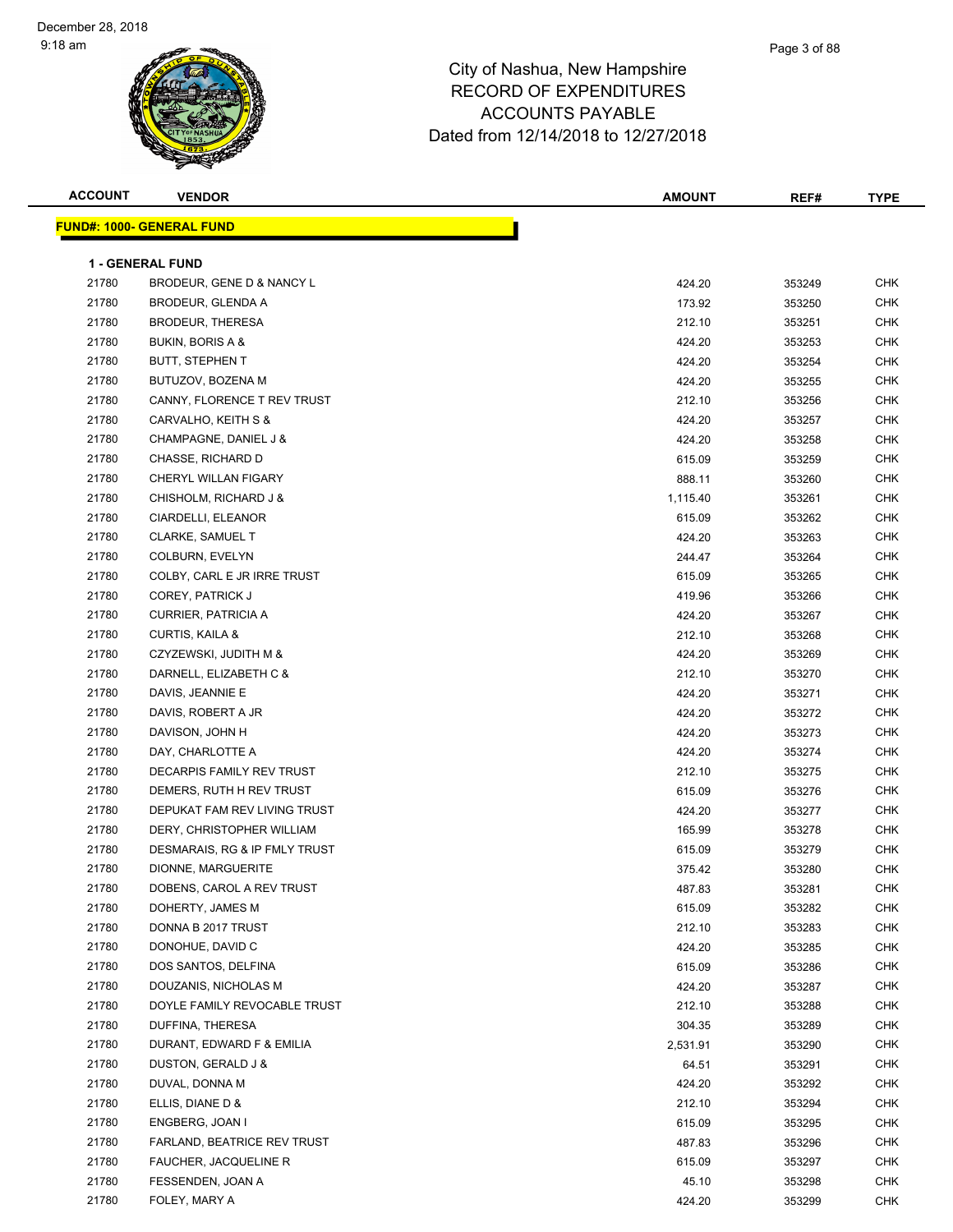| <b>ACCOUNT</b> | <b>VENDOR</b>                        | <b>AMOUNT</b> | REF#   | <b>TYPE</b> |
|----------------|--------------------------------------|---------------|--------|-------------|
|                | <b>FUND#: 1000- GENERAL FUND</b>     |               |        |             |
|                |                                      |               |        |             |
|                | <b>1 - GENERAL FUND</b>              |               |        |             |
| 21780          | FOSTER, CAROL A                      | 144.78        | 353300 | <b>CHK</b>  |
| 21780          | FOUNTAIN, BERNADINE                  | 615.09        | 353301 | CHK         |
| 21780          | FOURNIER, MAURICE R & PEGGY A        | 145.10        | 353302 | CHK         |
| 21780          | <b>FRAPPIER, SUSAN P</b>             | 424.20        | 353303 | CHK         |
| 21780          | GACEK, EDWARD P JR                   | 424.20        | 353304 | CHK         |
| 21780          | <b>GAGNON, PATRICIA &amp;</b>        | 424.20        | 353305 | <b>CHK</b>  |
| 21780          | GAY, C KIMBALL & NORA M              | 424.20        | 353306 | CHK         |
| 21780          | GENDRON, COLLETTE G REV TRUST        | 297.50        | 353307 | CHK         |
| 21780          | <b>GENDRON, DELORES &amp; MANUEL</b> | 40.30         | 353308 | CHK         |
| 21780          | GENTLE, W J & T REVOCABLE TRST       | 242.35        | 353309 | CHK         |
| 21780          | GODDEAU, DIANNE                      | 424.20        | 353310 | CHK         |
| 21780          | <b>GRAMBACH, ROBERT C &amp;</b>      | 487.83        | 353311 | CHK         |
| 21780          | <b>GRANFIELD, THOMAS F</b>           | 487.83        | 353312 | CHK         |
| 21780          | GULUZIAN, JUSTIN H &                 | 424.20        | 353314 | CHK         |
| 21780          | <b>GUTHERZ REVOCABLE TRUST</b>       | 212.10        | 353315 | CHK         |
| 21780          | HALL, C JEANE                        | 424.20        | 353316 | CHK         |
| 21780          | HAMILTON, SHEILA M                   | 424.20        | 353317 | CHK         |
| 21780          | HARKNESS, PATRICIA A                 | 424.20        | 353318 | CHK         |
| 21780          | HATFIELD, ESTELLE D TRUST            | 487.83        | 353319 | CHK         |
| 21780          | HAYS, MONTY C                        | 318.15        | 353320 | <b>CHK</b>  |
| 21780          | HIGGINS, GEORGE & PATRICIA A         | 424.20        | 353321 | CHK         |
| 21780          | HORNE, CHERYL                        | 330.88        | 353322 | <b>CHK</b>  |
| 21780          | HORTON, JOHN & SANDRA FAM TRST       | 424.20        | 353323 | CHK         |
| 21780          | HUDON, RONALD P &                    | 424.20        | 353324 | CHK         |
| 21780          | HURD, PATRICIA A                     | 212.10        | 353325 | CHK         |
| 21780          | JAHANGIR, JAHANZAIB &                | 212.10        | 353326 | CHK         |
| 21780          | JANDAK, LYNNE A                      | 424.20        | 353327 | CHK         |
| 21780          | JOHANNES, RANY F A REV TRUST         | 615.09        | 353328 | CHK         |
| 21780          | <b>JOHN CARBONE</b>                  | 596.33        | 353329 | <b>CHK</b>  |
| 21780          | KAPETANAKIS, ELSIE                   | 424.20        | 353330 | CHK         |
| 21780          | KELLER, LAURIE A REV TRUST           | 252.96        | 353331 | <b>CHK</b>  |
| 21780          | KENNEY, RICHARD R                    | 610.85        | 353333 | <b>CHK</b>  |
| 21780          | KILLGREN, HELEN M                    | 424.20        | 353334 | <b>CHK</b>  |
| 21780          | KIME, LAURELANN FAMILY TRUST         | 424.20        | 353335 | CHK         |
| 21780          | KLEIN, JEANNE M                      | 16.97         | 353336 | CHK         |
| 21780          | KOBBS, MARY ANN                      | 424.20        | 353337 | CHK         |
| 21780          | KUSEK, MATTHEW                       | 3,342.46      | 353338 | CHK         |
| 21780          | LABER, MARTHA P REV TRUST            | 475.66        | 353339 | CHK         |
| 21780          | LABRECQUE, JUDITH GROGG              | 487.83        | 353340 | CHK         |
| 21780          | LABRIE, VIVIANE C &                  | 615.09        | 353341 | CHK         |
| 21780          | LACHARITE, RITA FAMILY TRUST         | 487.83        | 353342 | CHK         |
| 21780          | LACOUNT, ALBERT J &                  | 212.10        | 353343 | CHK         |
| 21780          | LACROIX, JOHN D & AGNES M            | 320.83        | 353344 | CHK         |
| 21780          | LAFLAMME, PETER A SR &               | 424.20        | 353345 | CHK         |
| 21780          | LARGY, JANET L                       | 424.20        | 353346 | CHK         |
| 21780          | LAROCHELLE, DARLENE N &              | 424.20        | 353347 | CHK         |
| 21780          | LAROSE, DEBORAH J                    | 424.20        | 353348 | CHK         |
| 21780          | LATOUR, RICHARD J                    | 424.20        | 353349 | CHK         |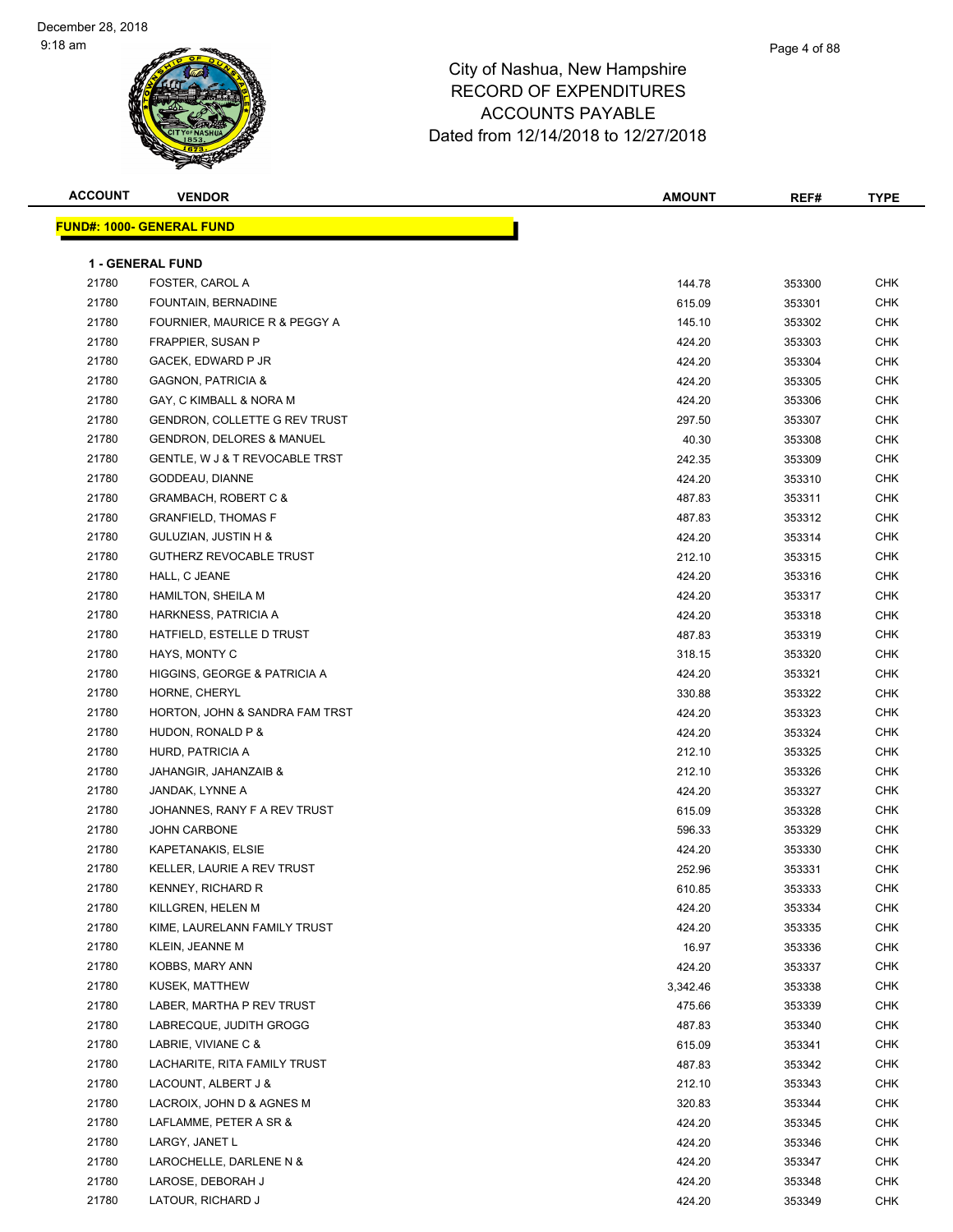| <b>ACCOUNT</b> | <b>VENDOR</b>                                 | <b>AMOUNT</b>    | REF#             | <b>TYPE</b>       |
|----------------|-----------------------------------------------|------------------|------------------|-------------------|
|                | <b>FUND#: 1000- GENERAL FUND</b>              |                  |                  |                   |
|                |                                               |                  |                  |                   |
|                | <b>1 - GENERAL FUND</b>                       |                  |                  |                   |
| 21780          | LAVALLEE, SHIRLEY M                           | 487.83           | 353350           | <b>CHK</b>        |
| 21780          | LE, TUAN MINH                                 | 424.20           | 353351           | <b>CHK</b>        |
| 21780          | LEAVITT, SUSAN                                | 424.20           | 353352           | CHK               |
| 21780          | LEMELIN, JOAN                                 | 487.83           | 353353           | <b>CHK</b>        |
| 21780          | LEONARD, IRENE B                              | 615.09           | 353354           | <b>CHK</b>        |
| 21780          | LEVESQUE, J & J REV TRUST                     | 615.09           | 353355           | <b>CHK</b>        |
| 21780          | LEVESQUE, KAREN G                             | 424.20           | 353356           | <b>CHK</b>        |
| 21780          | LEVESQUE, RENE P &                            | 487.83           | 353357           | CHK               |
| 21780          | LEVINE, BENJAMIN M &                          | 212.10           | 353358           | <b>CHK</b>        |
| 21780          | LEVINE, KAREN &                               | 212.10           | 353359           | <b>CHK</b>        |
| 21780          | LONDRY, MOLLY T &                             | 615.09           | 353360           | <b>CHK</b>        |
| 21780          | LOVEJOY, MARJORIE                             | 142.66           | 353361           | <b>CHK</b>        |
| 21780          | MACKAY, JOHN K & JOAN T                       | 424.20           | 353362           | <b>CHK</b>        |
| 21780          | MANSFIELD, GERTRUDE                           | 307.55           | 353363           | CHK               |
| 21780          | MARCHILDON, ELAINE J &                        | 212.10           | 353364           | CHK               |
| 21780          | MARCOUX, LORETTE C                            | 174.48           | 353365           | CHK               |
| 21780          | MARISON, MARJORIE T                           | 487.83           | 353367           | CHK               |
| 21780          | MARQUIS, CLAIRE I                             | 379.66           | 353368           | <b>CHK</b>        |
| 21780          | MAYO, KENNETH E LIVING TRUST                  | 615.09           | 353369           | CHK               |
| 21780          | MCELLIGOTT, JEANNE E                          | 100.24           | 353370           | <b>CHK</b>        |
| 21780          | MCGEE, ELEANOR C REV TRUST                    | 615.09           | 353371           | <b>CHK</b>        |
| 21780          | MCGOVERN, JOAN E                              | 93.32            | 353372           | <b>CHK</b>        |
| 21780          | <b>MCKEOWN, RITA T</b>                        | 615.09           | 353373           | <b>CHK</b>        |
| 21780          | MCNAMEE, LISA                                 | 424.20           | 353374           | CHK               |
| 21780          | MESSIER, BARBARA A TRUSTEE                    | 104.49           | 353375           | CHK               |
| 21780          | METCALF, C JANE REV TRUST                     | 125.70           | 353376           | CHK               |
| 21780          | METSIOU, JOSEPH E                             | 424.20           | 353377           | CHK               |
| 21780          | MILLS, BARBARA J                              | 424.20           | 353378           | CHK               |
| 21780          | MONSON, KRISTEN I                             | 424.20           | 353379           | <b>CHK</b>        |
| 21780          | MONTY, BETTY JANE                             | 424.20           | 353380           | CHK               |
| 21780          | MORGAN, ELIZABETH J &                         | 424.20           | 353381           | CHK               |
| 21780          | MORRISON, MARGARET M REV TRUST                |                  | 353382           | CHK               |
| 21780          | MOSHER, WILLIAM E & MILVIA J                  | 615.09<br>615.09 | 353383           | CHK               |
| 21780          | MULLER, JOSEPH K &                            | 487.83           | 353384           | <b>CHK</b>        |
| 21780          | MULLIKIN, BARBARA J                           | 487.83           | 353385           | CHK               |
| 21780          | MURPHY, DAVID                                 | 424.20           | 353386           | CHK               |
| 21780          | NADEAU, KATHERINE                             | 424.20           | 353387           | <b>CHK</b>        |
| 21780          | NADEAU, RICHARD D                             | 424.20           | 353388           | <b>CHK</b>        |
| 21780          | NANTEL, GERARD G                              | 91.76            | 353389           | <b>CHK</b>        |
|                | NESSET, JUDY L                                |                  |                  |                   |
| 21780          |                                               | 487.83           | 353390           | CHK               |
| 21780<br>21780 | NOLIN, DOROTHY G                              | 615.09<br>615.09 | 353391           | CHK               |
| 21780          | OCASIO, RUBEN & IRMA                          |                  | 353392           | CHK               |
|                | ODIERNO, PAUL L                               | 424.20           | 353393           | CHK               |
| 21780          | OUELLETTE REVOCABLE TRUST                     | 615.09           | 353394           | CHK               |
| 21780          | <b>OUELLETTE, SOPHIE</b>                      | 212.10           | 353395           | CHK               |
| 21780<br>21780 | O'BRIEN, DEANNA J &                           | 212.10           | 353396           | CHK               |
| 21780          | O'LOUGHLIN, NORMA L<br>P.C.D. REVOCABLE TRUST | 316.03<br>424.20 | 353397<br>353398 | CHK<br><b>CHK</b> |
|                |                                               |                  |                  |                   |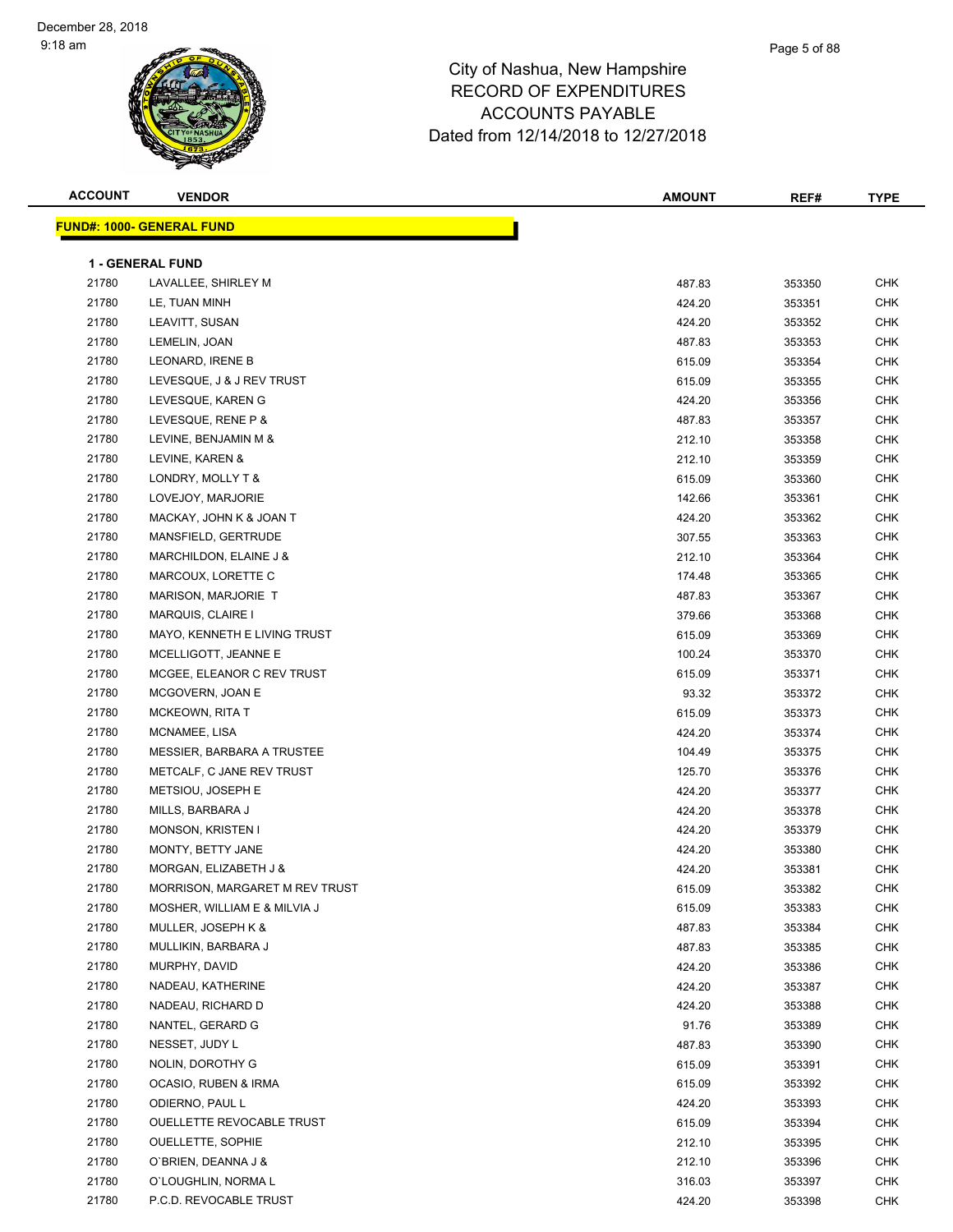#### Page 6 of 88

| <b>ACCOUNT</b> | <b>VENDOR</b>                    | <b>AMOUNT</b> | REF#   | <b>TYPE</b> |
|----------------|----------------------------------|---------------|--------|-------------|
|                | <b>FUND#: 1000- GENERAL FUND</b> |               |        |             |
|                |                                  |               |        |             |
|                | <b>1 - GENERAL FUND</b>          |               |        |             |
| 21780          | PAPADOPOULOS, LILLIAN            | 615.09        | 353399 | <b>CHK</b>  |
| 21780          | PARE, ARTHUR L                   | 564.19        | 353400 | <b>CHK</b>  |
| 21780          | PARKER, JOHN A &                 | 469.54        | 353401 | <b>CHK</b>  |
| 21780          | PARSLOW, LESLIE E                | 424.20        | 353402 | <b>CHK</b>  |
| 21780          | PAVLAS, LINDA M                  | 424.20        | 353403 | <b>CHK</b>  |
| 21780          | PELLETIER, MARIE                 | 487.83        | 353404 | <b>CHK</b>  |
| 21780          | PHILLIPS, GAIL A REV TRUST       | 615.09        | 353406 | CHK         |
| 21780          | PICARD, LIONEL C & RACHEL P      | 9.04          | 353407 | CHK         |
| 21780          | PIECUCH, BRANDON &               | 212.10        | 353408 | CHK         |
| 21780          | PIERCE, RANDY L                  | 212.10        | 353409 | CHK         |
| 21780          | PIKE, LARRY D REV TRUST          | 424.20        | 353410 | CHK         |
| 21780          | PONTBRIAND, MAURICE E            | 487.83        | 353411 | <b>CHK</b>  |
| 21780          | POTTER, ROBERT F &               | 791.13        | 353412 | CHK         |
| 21780          | PROVENCHER, CARL                 | 10.61         | 353413 | <b>CHK</b>  |
| 21780          | PULIAFICO, JOHN D                | 424.20        | 353414 | CHK         |
| 21780          | PUSHOR, RALPH S JR               | 161.20        | 353415 | CHK         |
| 21780          | QUIGLEY, ROBERT J                | 492.63        | 353416 | CHK         |
| 21780          | RENZETTI, CARL L & DAWN M        | 487.83        | 353417 | CHK         |
| 21780          | RHEAUME, PAUL D REV TRUST        | 250.28        | 353418 | CHK         |
| 21780          | RICHARDSON, ANNA M               | 127.82        | 353419 | CHK         |
| 21780          | RICHARDSON, ROSEMARIE            | 615.09        | 353420 | <b>CHK</b>  |
| 21780          | RIESSLE, JUDITH A                | 424.20        | 353421 | <b>CHK</b>  |
| 21780          | ROBERT, ROLAND E &               | 174.48        | 353422 | <b>CHK</b>  |
| 21780          | ROBINSON FAMILY TRUST            | 615.09        | 353423 | <b>CHK</b>  |
| 21780          | ROIZIN, PHILIP W                 | 212.10        | 353424 | <b>CHK</b>  |
| 21780          | ROTH, WILLIAM H                  | 424.20        | 353425 | <b>CHK</b>  |
| 21780          | ROWE, JAMES L &                  | 212.10        | 353426 | <b>CHK</b>  |
| 21780          | RYAN, GEORGETTE &                | 424.20        | 353427 | <b>CHK</b>  |
| 21780          | RYBICKI, CAROL A                 | 424.20        | 353428 | <b>CHK</b>  |
| 21780          | SALVO, PAULA M &                 | 424.20        | 353429 | <b>CHK</b>  |
| 21780          | SAVOIE, RACHEL &                 | 59.94         | 353430 | <b>CHK</b>  |
| 21780          | SBAT, THERESE                    | 271.49        | 353431 | ${\sf CHK}$ |
| 21780          | SCHMITT, RJ & BA TRUST           | 212.10        | 353432 | CHK         |
| 21780          | SCOTT, LYNDA L                   | 424.20        | 353433 | <b>CHK</b>  |
| 21780          | SCURRAH, ESTHER R                | 392.39        | 353434 | CHK         |
| 21780          | SHIBER, THOMAS L & CHRISTINE     | 487.83        | 353435 | <b>CHK</b>  |
| 21780          | SMART, VIRGINIA M &              | 212.10        | 353436 | <b>CHK</b>  |
| 21780          | SMITH, FIRST N J REV TRUST       | 487.83        | 353437 | <b>CHK</b>  |
| 21780          | SMITH, HEATHER B                 | 212.10        | 353438 | <b>CHK</b>  |
| 21780          | SMITH, NEIL R &                  | 135.74        | 353439 | <b>CHK</b>  |
| 21780          | STEEVES, LINDA M                 | 487.83        | 353440 | <b>CHK</b>  |
| 21780          | SULLIVAN, NANCY L &              | 362.69        | 353441 | CHK         |
| 21780          | SYLOR FAMILY REVOCABLE TRUST     | 212.10        | 353445 | CHK         |
| 21780          | SYM, T & G FAMILY TRUST          | 212.10        | 353446 | <b>CHK</b>  |
| 21780          | TAMULONIS, RUTH                  | 67.87         | 353447 | <b>CHK</b>  |
| 21780          | TAYLOR, BEVERLY J TRUST          | 409.35        | 353448 | CHK         |
| 21780          | TEBBETTS, CATHRYN M              | 424.20        | 353449 | <b>CHK</b>  |
| 21780          | THIBOUTOT, RICHARD R             | 424.20        | 353450 | CHK         |
|                |                                  |               |        |             |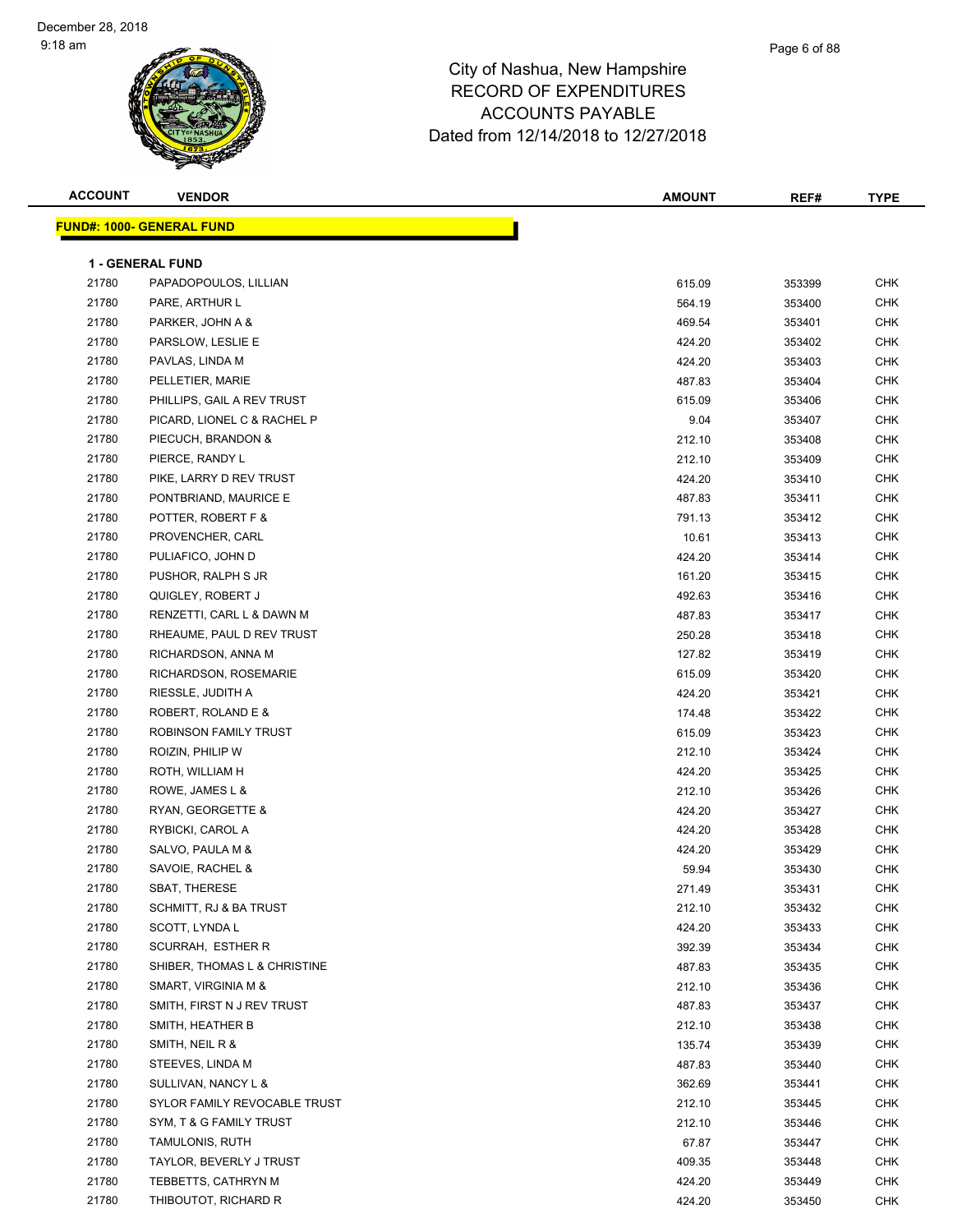| <b>ACCOUNT</b>     | <b>VENDOR</b>                        | <b>AMOUNT</b>  | REF#   | <b>TYPE</b> |
|--------------------|--------------------------------------|----------------|--------|-------------|
|                    | <u> FUND#: 1000- GENERAL FUND</u>    |                |        |             |
|                    |                                      |                |        |             |
|                    | <b>1 - GENERAL FUND</b>              |                |        |             |
| 21780              | TURNER, MARY A                       | 195.13         | 353452 | <b>CHK</b>  |
| 21780              | TWARDOSKY, CLAIRE E                  | 615.09         | 353453 | <b>CHK</b>  |
| 21780              | VAN ETTEN, BERNARDUS C               | 487.83         | 353454 | <b>CHK</b>  |
| 21780              | VASILIOU, CHARLES REV TRUST          | 356.88         | 353455 | <b>CHK</b>  |
| 21780              | WEST, CAROL A                        | 487.83         | 353456 | <b>CHK</b>  |
| 21780              | <b>WESTCOTT, MICHAEL A</b>           | 424.20         | 353457 | <b>CHK</b>  |
| 21780              | WOODWARD, ROBERT W                   | 575.35         | 353458 | <b>CHK</b>  |
| 21780              | WORCESTER, LILLIAN IRREV TRUST       | 244.47         | 353459 | <b>CHK</b>  |
| 21921              | STATE OF NH-MV                       | 11,590.14      | 155053 | <b>ACH</b>  |
| 21921              | STATE OF NH-MV                       | 22,496.11      | 155056 | <b>ACH</b>  |
| 21921              | STATE OF NH-MV                       | 19,249.06      | 155057 | ACH         |
| 21921              | STATE OF NH-MV                       | 25,003.97      | 155059 | <b>ACH</b>  |
| 21921              | STATE OF NH-MV                       | 21,438.90      | 155082 | <b>ACH</b>  |
| 21921              | STATE OF NH-MV                       | 17,772.72      | 155092 | ACH         |
| 21921              | STATE OF NH-MV                       | 23,367.56      | 155095 | ACH         |
| 21921              | STATE OF NH-MV                       | 23,455.24      | 155119 | ACH         |
|                    | <b>TOTAL 1 - GENERAL FUND</b>        | \$3,556,956.69 |        |             |
|                    |                                      |                |        |             |
| <b>101 - MAYOR</b> |                                      |                |        |             |
| 61910              | KIMBERLY KLEINER                     | 133.19         | 352883 | <b>CHK</b>  |
| 68350              | PRINT FACTORY                        | 468.17         | 353025 | CHK         |
|                    | <b>TOTAL 101 - MAYOR</b>             | \$601.36       |        |             |
|                    |                                      |                |        |             |
|                    | 102 - BOARD OF ALDERMEN              |                |        |             |
| 53428              | DONNA L GRAHAM                       | 217.50         | 352978 | CHK         |
| 61100              | TREASURER STATE OF NH                | 16.00          | 352921 | CHK         |
|                    | <b>TOTAL 102 - BOARD OF ALDERMEN</b> | \$233.50       |        |             |
|                    |                                      |                |        |             |
| 103 - LEGAL        |                                      |                |        |             |
| 55200              | THE NASHUA BAR ASSOCIATION           | 60.00          | 352919 | CHK         |
| 55300              | <b>STEVEN A BOLTON</b>               | 81.24          | 352872 | <b>CHK</b>  |
| 61100              | WB MASON CO INC                      | 178.91         | 353642 | <b>CHK</b>  |
| 61807              | MATTHEW BENDER & CO INC              | 193.10         | 353601 | CHK         |
|                    |                                      |                |        |             |
|                    | <b>TOTAL 103 - LEGAL</b>             | \$513.25       |        |             |
|                    | 107 - CITY CLERK                     |                |        |             |
| 55200              | NH CITY & TOWN CLERKS ASSOC          | 20.00          | 352914 | CHK         |
| 55200              | <b>NAGARA</b>                        | 89.00          | 353535 | CHK         |
| 55307              | PATRICIA PIECUCH                     | 811.23         | 352892 | <b>CHK</b>  |
| 55421              | PATRICIA PIECUCH                     | 705.31         | 352892 | <b>CHK</b>  |
| 55607              | PATRICIA PIECUCH                     | 114.00         | 352892 | <b>CHK</b>  |

PATRICIA PIECUCH 220.63 352892 CHK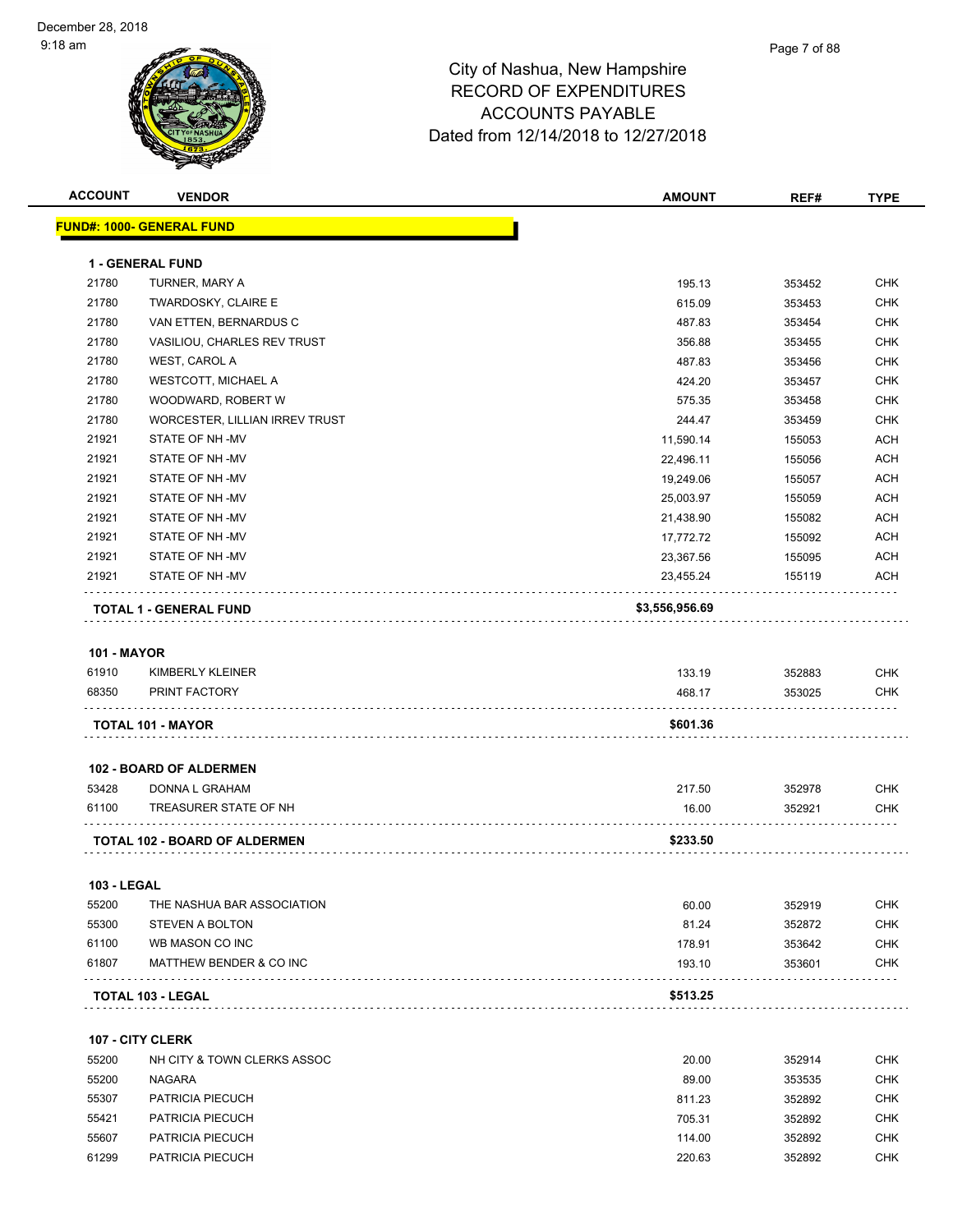| <b>ACCOUNT</b>                                                       | <b>VENDOR</b>                                                                 | <b>AMOUNT</b> | REF#   | <b>TYPE</b>                     |
|----------------------------------------------------------------------|-------------------------------------------------------------------------------|---------------|--------|---------------------------------|
|                                                                      | FUND#: 1000- GENERAL FUND                                                     |               |        |                                 |
|                                                                      | <b>TOTAL 107 - CITY CLERK</b>                                                 | \$1,960.17    |        |                                 |
|                                                                      |                                                                               |               |        |                                 |
| 56200                                                                | <b>109 - CIVIC &amp; COMMUNITY ACTIVITIES</b><br>UNITED WAY OF GREATER NASHUA | 320.00        | 353520 | <b>CHK</b>                      |
|                                                                      |                                                                               |               |        |                                 |
|                                                                      | <b>TOTAL 109 - CIVIC &amp; COMMUNITY ACTIVITIES</b>                           | \$320.00      |        |                                 |
|                                                                      | <b>111 - HUMAN RESOURCES</b>                                                  |               |        |                                 |
| 61100                                                                | WB MASON CO INC                                                               | 130.63        | 353060 | <b>CHK</b>                      |
| 61235                                                                | <b>BRAND ADVANTAGE GROUP</b>                                                  | 598.08        | 352945 | <b>CHK</b>                      |
|                                                                      | <b>TOTAL 111 - HUMAN RESOURCES</b>                                            | \$728.71      |        |                                 |
|                                                                      | <b>120 - TELECOMMUNICATIONS</b>                                               |               |        |                                 |
| 55109                                                                | CONSOLIDATED COMMUNICATIONS                                                   | 131.40        | 352900 | <b>CHK</b>                      |
| 55109                                                                | LANGUAGE LINE SERVICES                                                        | 217.83        | 353000 | CHK                             |
| 55109                                                                | <b>WINDSTREAM</b>                                                             | 2,139.22      | 353544 | <b>CHK</b>                      |
| 55109                                                                | <b>WINDSTREAM</b>                                                             | 701.95        | 353545 | <b>CHK</b>                      |
| 55118                                                                | AT & T MOBILITY                                                               | 129.69        | 353521 | <b>CHK</b>                      |
|                                                                      | <b>TOTAL 120 - TELECOMMUNICATIONS</b>                                         | \$3,320.09    |        |                                 |
|                                                                      |                                                                               |               |        |                                 |
|                                                                      | <b>122 - INFORMATION TECHNOLOGY</b>                                           |               |        |                                 |
| 53142                                                                | <b>CUSTOM COMPUTER SPECIALIST INC</b>                                         | 1,400.00      | 352958 | <b>CHK</b>                      |
| 54400                                                                | AXIS BUSINESS SOLUTIONS                                                       | 22,892.00     | 353553 | <b>CHK</b>                      |
| 54400                                                                | <b>CUSTOM COMPUTER SPECIALIST INC</b>                                         | 139.00        | 353573 | <b>CHK</b>                      |
| 54407                                                                | <b>CIVICPLUS</b>                                                              | 10,552.51     | 353569 | <b>CHK</b>                      |
| 54421                                                                | CONWAY OFFICE SOLUTIONS                                                       | 160.00        | 352957 | <b>CHK</b>                      |
| 54421                                                                | JOSEPH MERRITT & COMPANY INC                                                  | 72.40         | 353596 | <b>CHK</b>                      |
| 71221                                                                | <b>CUSTOM COMPUTER SPECIALIST INC</b>                                         | 1,684.48      | 353573 | <b>CHK</b>                      |
|                                                                      | <b>TOTAL 122 - INFORMATION TECHNOLOGY</b>                                     | \$36,900.39   |        |                                 |
|                                                                      | <b>126 - FINANCIAL SERVICES</b>                                               |               |        |                                 |
|                                                                      | REBECCA A GOVOSTES                                                            | 8.00          | 352977 | <b>CHK</b>                      |
|                                                                      |                                                                               | 97.00         | 352988 | <b>CHK</b>                      |
|                                                                      | ROGER L HOUSTON                                                               |               | 353040 | <b>CHK</b>                      |
|                                                                      | <b>WELLINGTON SILVEIRA</b>                                                    | 245.00        |        |                                 |
|                                                                      | <b>MAILINGS UNLIMITED</b>                                                     | 1,052.21      | 353007 |                                 |
|                                                                      | RACHAEL LAVOIE                                                                | 42.15         | 353518 |                                 |
|                                                                      | <b>MAILINGS UNLIMITED</b>                                                     | 80.92         | 353007 |                                 |
|                                                                      | DAVID FREDETTE                                                                | 118.00        | 352881 |                                 |
| 42200<br>42200<br>42200<br>53467<br>55421<br>55607<br>61100<br>61235 | <b>BRAND ADVANTAGE GROUP</b>                                                  | 286.55        | 352945 | CHK<br>CHK<br>CHK<br>CHK<br>CHK |

| 54100 | EVERSOUCE-POWER SUPPLY | 8.120.1 | 352902 | СНК |
|-------|------------------------|---------|--------|-----|
| 54100 | EVERSOURCE             | 214.45  | 352903 | СНК |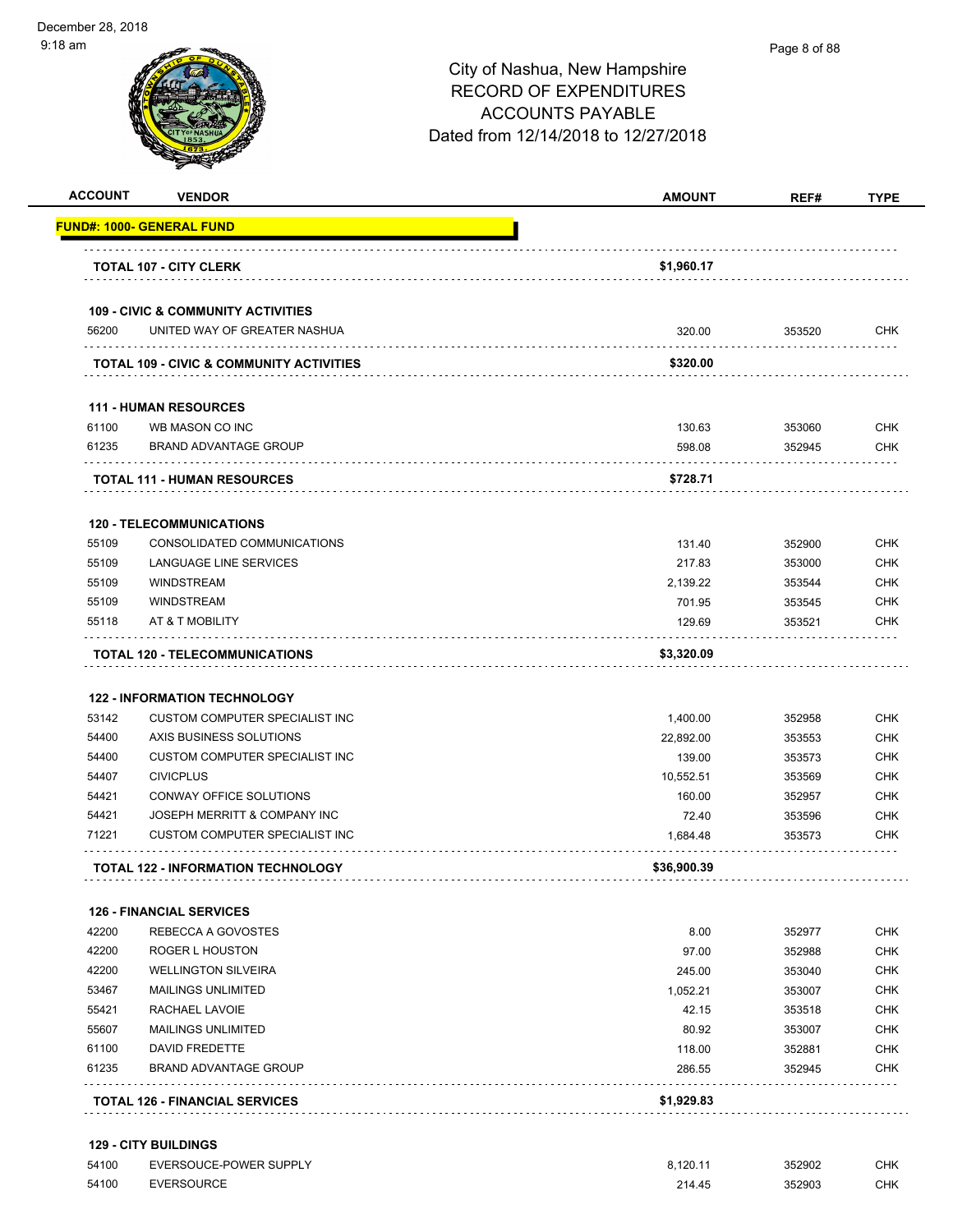

| <b>ACCOUNT</b> | <b>VENDOR</b>                                   | <b>AMOUNT</b> | REF#   | <b>TYPE</b>              |
|----------------|-------------------------------------------------|---------------|--------|--------------------------|
|                | <b>FUND#: 1000- GENERAL FUND</b>                |               |        |                          |
|                |                                                 |               |        |                          |
| 54280          | <b>129 - CITY BUILDINGS</b><br>AMAZON.COM LLC   | 63.20         | 155120 | ACH                      |
| 54280          | <b>B &amp; S LOCKSMITHS INC</b>                 | 517.60        | 352936 | <b>CHK</b>               |
| 54280          | HOME DEPOT CREDIT SERVICE 3065                  | 52.68         | 352986 | <b>CHK</b>               |
| 54280          | PROTECTION ONE ALARM MONTORING                  |               |        | <b>CHK</b>               |
| 54280          | HOME DEPOT CREDIT SERVICE 3065                  | 111.60        | 353028 | <b>CHK</b>               |
| 54280          |                                                 | 141.14        | 353588 | <b>CHK</b>               |
| 54600          | REXEL OF AMERICA LLC                            | 167.06        | 353622 |                          |
|                | CARPARTS DISTRIBUTION CENTER,                   | 202.72        | 352951 | <b>CHK</b><br><b>CHK</b> |
| 61428<br>61428 | WB MASON CO INC                                 | 119.62        | 353060 |                          |
|                | NEW ENGLAND PAPER & SUPPLY                      | 547.97        | 353612 | CHK                      |
|                | <b>TOTAL 129 - CITY BUILDINGS</b>               | \$10,258.15   |        |                          |
|                | <b>130 - PURCHASING</b>                         |               |        |                          |
| 55500          | UNION LEADER CORPORATION                        | 357.87        | 352922 | <b>CHK</b>               |
| 55500          | THE TELEGRAPH                                   | 3.522.50      | 353540 | <b>CHK</b>               |
| 61100          | WB MASON CO INC                                 | 31.55         | 353642 | <b>CHK</b>               |
| 61242          | LINDENMEYR MUNROE                               | 41.40         | 353003 | <b>CHK</b>               |
|                | <b>TOTAL 130 - PURCHASING</b>                   | \$3,953.32    |        |                          |
|                |                                                 |               |        |                          |
| 134 - GIS      |                                                 |               |        |                          |
| 55421          | ANGELO MARINO                                   | 601.76        | 352888 | <b>CHK</b>               |
| 61650          | WB MASON CO INC                                 | 69.95         | 353642 | <b>CHK</b>               |
|                | TOTAL 134 - GIS                                 | \$671.71      |        |                          |
|                | <b>142 - WOODLAWN CEMETERY</b>                  |               |        |                          |
| 54107          | MCLAUGHLIN OIL CO                               | 641.86        | 353603 | <b>CHK</b>               |
| 54487          | NASHUA OUTDOOR POWER EQUIPMENT                  | 265.74        | 353017 | <b>CHK</b>               |
| 54487          | SANEL NAPA                                      | 3.99          | 353039 | <b>CHK</b>               |
| 61100          | WB MASON CO INC                                 | 71.41         | 353642 | <b>CHK</b>               |
| 61300          | DENNIS K BURKE INC                              | 439.44        | 352962 | CHK                      |
| 61499          | <b>BELLETETES INC</b>                           | 29.81         | 352938 | <b>CHK</b>               |
| 61560          | <b>BELLETETES INC</b>                           | 58.80         | 352938 | <b>CHK</b>               |
|                | <b>TOTAL 142 - WOODLAWN CEMETERY</b>            | \$1,511.05    |        |                          |
|                |                                                 |               |        |                          |
|                | <b>144 - EDGEWOOD &amp; SUBURBAN CEMETERIES</b> |               |        |                          |
| 54141          | PENNICHUCK WATER WORKS INC                      | 254.97        | 353538 | CHK                      |
| 54280          | HOME DEPOT CREDIT SERVICE 3065                  | 324.40        | 353588 | <b>CHK</b>               |
| 54487          | DONOVAN EQUIPMENT CO INC                        | 308.00        | 352965 | <b>CHK</b>               |
| 61300          | DENNIS K BURKE INC                              | 442.29        | 352962 | <b>CHK</b>               |
| 61521          | CRISP CONTRACTING LLC                           | 540.00        | 353510 | <b>CHK</b>               |
| 61549          | <b>GRIFFIN GREENHOUSE SUPPLIES</b>              | 1,000.13      | 352982 | <b>CHK</b>               |
|                |                                                 |               |        |                          |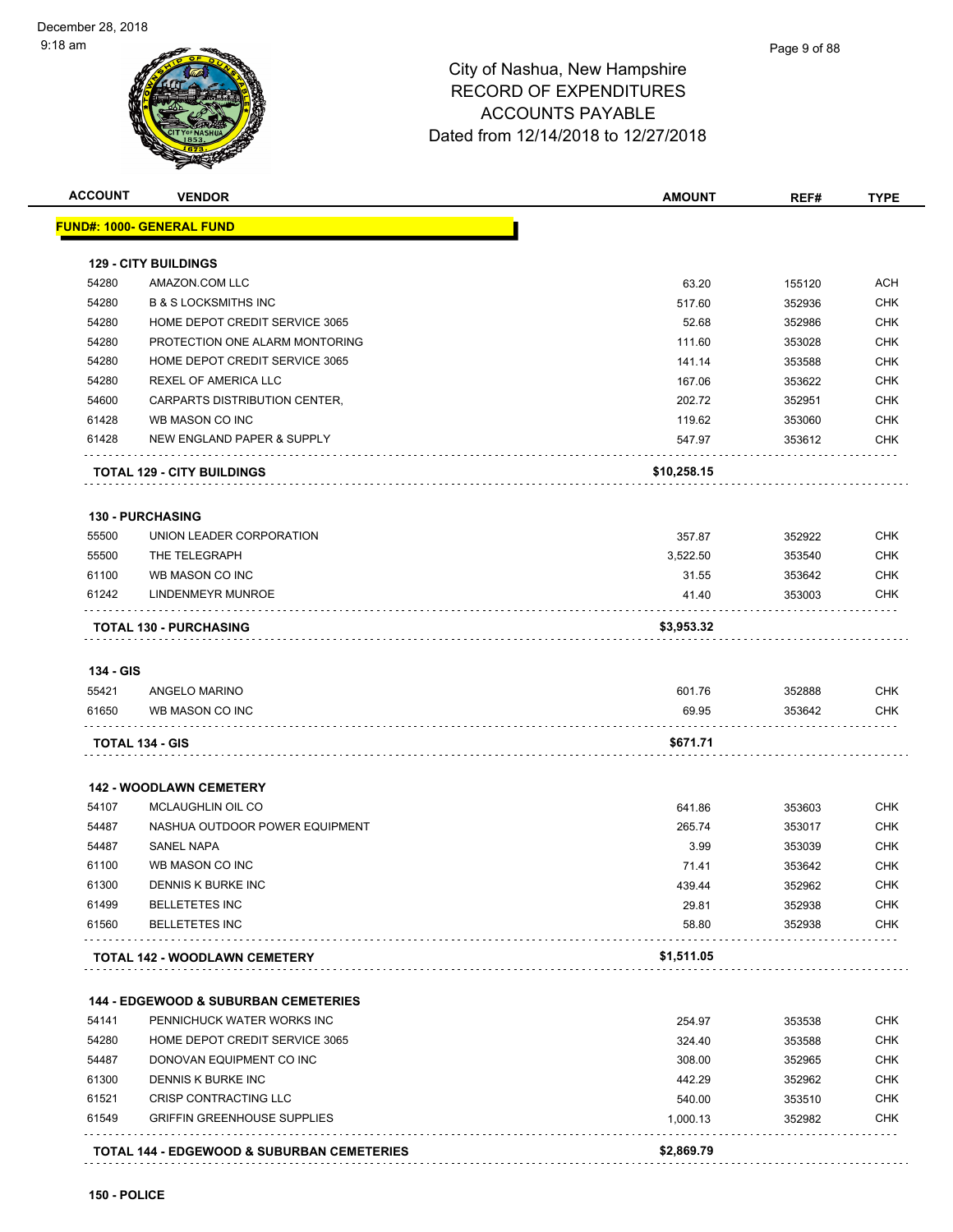| <b>ACCOUNT</b> | <b>VENDOR</b>                    | <b>AMOUNT</b> | REF#   | <b>TYPE</b> |
|----------------|----------------------------------|---------------|--------|-------------|
|                | <b>FUND#: 1000- GENERAL FUND</b> |               |        |             |
|                |                                  |               |        |             |
| 150 - POLICE   |                                  |               |        |             |
| 45430          | NASHUA POLICE DEPARTMENT         | 4.99          | 352889 | <b>CHK</b>  |
| 53135          | ST JOSEPHS BUSINESS & HEALTH     | 1,121.75      | 353041 | <b>CHK</b>  |
| 53149          | <b>BROOKLINE ANIMAL HOSPITAL</b> | 314.10        | 352947 | <b>CHK</b>  |
| 54100          | <b>EVERSOURCE</b>                | 698.93        | 352903 | CHK         |
| 54107          | SHATTUCK MALONE OIL CO           | 452.00        | 352918 | <b>CHK</b>  |
| 54114          | LIBERTY UTILITIES - NH           | 2,835.47      | 352905 | <b>CHK</b>  |
| 54114          | LIBERTY UTILITIES - NH           | 75.11         | 352906 | <b>CHK</b>  |
| 54114          | LIBERTY UTILITIES - NH           | 75.03         | 353528 | <b>CHK</b>  |
| 54114          | <b>LIBERTY UTILITIES - NH</b>    | 28.55         | 353533 | <b>CHK</b>  |
| 54141          | PENNICHUCK WATER WORKS INC       | 56.50         | 353538 | <b>CHK</b>  |
| 54280          | <b>FIMBEL GARAGE DOORS</b>       | 282.00        | 353581 | <b>CHK</b>  |
| 54407          | RADIO IP SOFTWARE INC            | 4,097.73      | 353621 | <b>CHK</b>  |
| 54600          | SULLIVAN TIRE COMPANY            | 42.00         | 353628 | <b>CHK</b>  |
| 54849          | <b>COMCAST</b>                   | 184.85        | 353522 | <b>CHK</b>  |
| 54849          | CONSOLIDATED COMMUNICATIONS      | 63.68         | 353523 | <b>CHK</b>  |
| 55109          | <b>WINDSTREAM</b>                | 174.89        | 353545 | CHK         |
| 55118          | VERIZON WIRELESS-581499451       | 585.49        | 353541 | <b>CHK</b>  |
| 55200          | APA                              | 150.00        | 353550 | <b>CHK</b>  |
| 55607          | USPS-CMRS-PB #14658595           | 1,000.00      | 155081 | <b>ACH</b>  |
| 55607          | UNITED PARCEL SERVICE            | 32.17         | 352923 | <b>CHK</b>  |
| 55699          | <b>ERIC WALKER</b>               | 310.00        | 352896 | <b>CHK</b>  |
| 55699          | <b>CANAL ART &amp; FRAMING</b>   | 221.00        | 352949 | <b>CHK</b>  |
| 55699          | <b>ANDREW FLEMING</b>            | 122.62        | 353513 | <b>CHK</b>  |
| 55699          | <b>CHARLES MACGREGOR</b>         | 100.00        | 353515 | <b>CHK</b>  |
| 55699          | ABSOLUTE DATA DESTRUCTION        | 143.10        | 353546 | <b>CHK</b>  |
| 61100          | PITNEY BOWES INC                 | 113.04        | 352917 | CHK         |
| 61100          | HOME DEPOT CREDIT SERVICE 3073   | 10.98         | 352987 | <b>CHK</b>  |
| 61100          | SAM'S CLUB DIRECT-0860           | 156.56        | 353036 | <b>CHK</b>  |
| 61100          | HOME DEPOT CREDIT SERVICE 3065   | 99.60         | 353588 | <b>CHK</b>  |
| 61100          | <b>STATIONERS INC</b>            | 246.68        | 353626 | <b>CHK</b>  |
| 61100          | TAB PRODUCTS CO LLC              | 93.19         | 353629 | <b>CHK</b>  |
| 61100          | WB MASON CO INC                  | 477.69        | 353642 | CHK         |
| 61107          | <b>BEN'S UNIFORMS</b>            | 893.00        | 352939 | <b>CHK</b>  |
| 61107          | ALECS SHOE STORE INC             | 2,385.13      | 353547 | <b>CHK</b>  |
| 61107          | <b>BEN'S UNIFORMS</b>            | 1,135.00      | 353557 | <b>CHK</b>  |
| 61110          | <b>STAR PACKER BADGES</b>        | 146.36        | 353044 | <b>CHK</b>  |
| 61110          | ALECS SHOE STORE INC             | 134.95        | 353547 | <b>CHK</b>  |
| 61185          | TRI-TECH FORENSICS INC           | 35.00         | 353050 | <b>CHK</b>  |
| 61299          | <b>ERIC WALKER</b>               | 46.98         | 352896 | <b>CHK</b>  |
| 61299          | <b>CKC PHOTOGRAPHY</b>           | 225.00        | 353570 | <b>CHK</b>  |
| 61300          | <b>WEX BANK</b>                  | 1,261.39      | 353643 | <b>CHK</b>  |
| 61428          | THE DURKIN CO INC                | 862.47        | 352967 | <b>CHK</b>  |
| 61428          | HOME DEPOT CREDIT SERVICE 3073   | 79.08         | 352987 | <b>CHK</b>  |
| 61428          | <b>IMPERIAL DADE</b>             | 762.89        | 353590 | <b>CHK</b>  |
| 61615          | CONWAY OFFICE SOLUTIONS          | 1,806.00      | 352957 | <b>CHK</b>  |
| 61650          | WB MASON CO INC                  | 283.95        | 353642 | <b>CHK</b>  |
| 61799          | ADAMSON INDUSTRIES CORP          | 594.30        | 352926 | <b>CHK</b>  |
| 61799          | <b>BEST FORD</b>                 | 216.63        | 352941 | <b>CHK</b>  |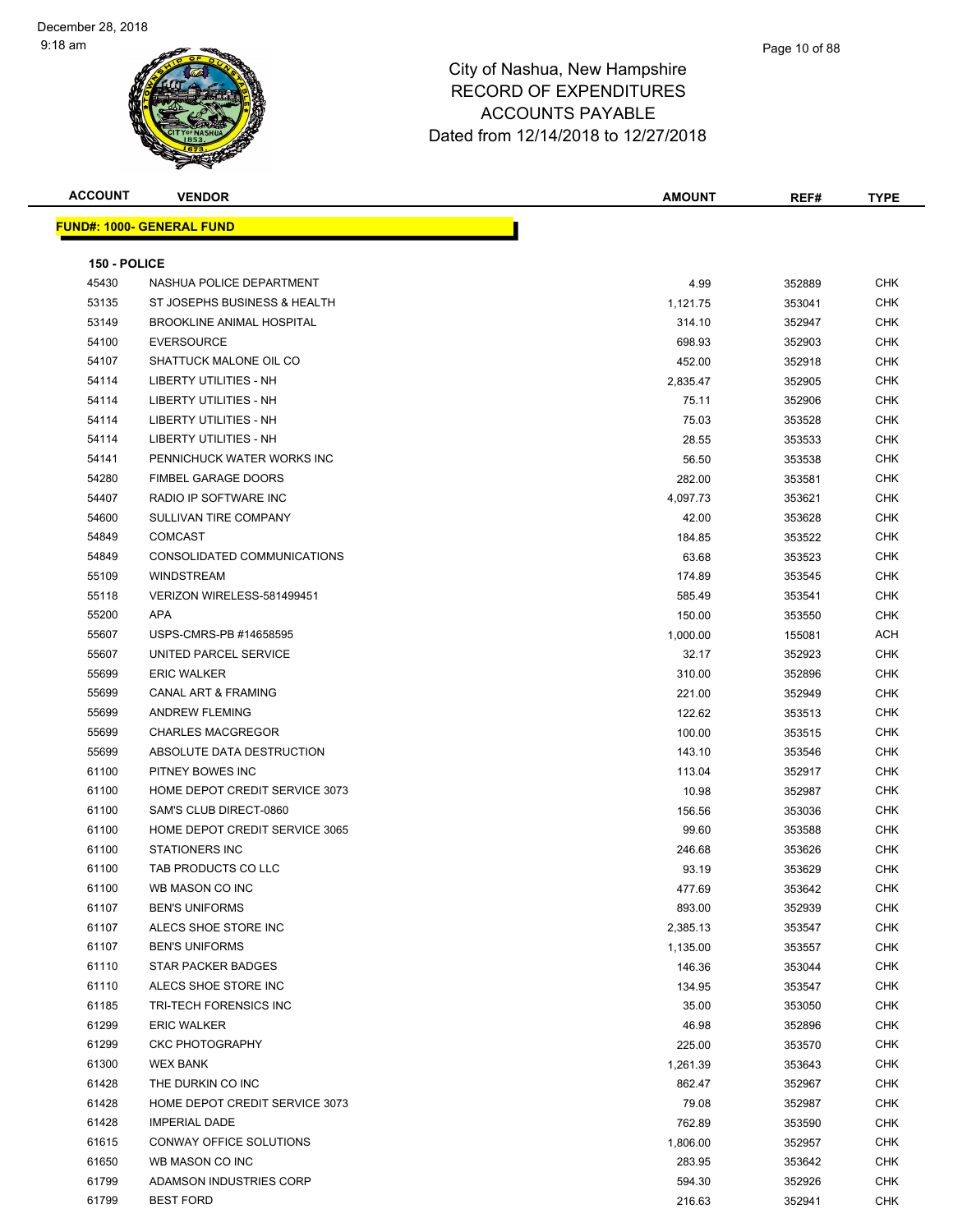| <b>ACCOUNT</b>    | <b>VENDOR</b>                       | <b>AMOUNT</b> | REF#   | <b>TYPE</b> |
|-------------------|-------------------------------------|---------------|--------|-------------|
|                   | FUND#: 1000- GENERAL FUND           |               |        |             |
|                   |                                     |               |        |             |
| 150 - POLICE      |                                     |               |        |             |
| 61799             | CARPARTS DISTRIBUTION CENTER,       | 167.58        | 352951 | <b>CHK</b>  |
| 61799             | DONOVAN EQUIPMENT CO INC            | 37.10         | 352965 | <b>CHK</b>  |
| 61799             | MACMULKIN CHEVROLET INC             | 43.55         | 353005 | <b>CHK</b>  |
| 61799             | <b>MAYNARD &amp; LESIEUR INC</b>    | 589.50        | 353011 | <b>CHK</b>  |
| 61799             | NORTHERN FOREIGN CAR PARTS INC      | 1,128.39      | 353023 | CHK         |
| 61799             | <b>QUIRK GM PARTS DEPOT</b>         | 38.94         | 353030 | <b>CHK</b>  |
| 61799             | <b>BEST FORD</b>                    | 866.92        | 353559 | <b>CHK</b>  |
| 61799             | MACMULKIN CHEVROLET INC             | 390.72        | 353599 | <b>CHK</b>  |
| 61807             | ACCIDENT RECONSTRUCTION             | 59.00         | 352897 | <b>CHK</b>  |
| 61910             | SAM'S CLUB DIRECT-0860              | 19.36         | 353036 | <b>CHK</b>  |
| 71407             | AXON ENTERPRISE INC                 | 3,560.00      | 155121 | ACH         |
| 71407             | ATLANTIC TACTICAL INC               | 4,308.68      | 352935 | <b>CHK</b>  |
|                   | <b>TOTAL 150 - POLICE</b>           | \$36,447.57   |        |             |
|                   |                                     |               |        |             |
| <b>152 - FIRE</b> |                                     |               |        |             |
| 53135             | ST JOSEPHS BUSINESS & HEALTH        | 617.80        | 353041 | <b>CHK</b>  |
| 54100             | <b>EVERSOURCE</b>                   | 35.69         | 352903 | <b>CHK</b>  |
| 54114             | <b>LIBERTY UTILITIES - NH</b>       | 453.35        | 353527 | <b>CHK</b>  |
| 54141             | PENNICHUCK WATER WORKS INC          | 583.42        | 353538 | CHK         |
| 54228             | J P PEST SERVICES INC               | 89.00         | 353594 | <b>CHK</b>  |
| 54280             | AE MECHANICAL INC                   | 1,013.70      | 352927 | <b>CHK</b>  |
| 54280             | <b>BELLETETES INC</b>               | 428.19        | 352938 | CHK         |
| 54280             | NICHOLAS DIONNE                     | 170.00        | 352964 | <b>CHK</b>  |
| 54280             | <b>FUTURE SUPPLY CO</b>             | 802.50        | 352975 | <b>CHK</b>  |
| 54280             | <b>GRANITE CITY ELECTRIC SUPPLY</b> | 85.28         | 352980 | <b>CHK</b>  |
| 54280             | HOME DEPOT CREDIT SERVICE 3065      | 404.24        | 352986 | <b>CHK</b>  |
| 54414             | M & M ELECTRICAL SUPPLY CO INC      | 193.50        | 353004 | <b>CHK</b>  |
| 54414             | CUSTOM COMPUTER SPECIALIST INC      | 610.50        | 353573 | <b>CHK</b>  |
| 54487             | NEVERETTS SEW & VAC INC             | 10.00         | 353018 | CHK         |
| 54600             | LIBERTY INTNL TRUCKS OF NH LLC      | 209.12        | 353001 | <b>CHK</b>  |
| 54600             | NASHUA OUTDOOR POWER EQUIPMENT      | 34.00         | 353017 | <b>CHK</b>  |
| 54600             | SANEL NAPA                          | 20.74         | 353038 | <b>CHK</b>  |
| 54600             | MINUTEMAN TRUCKS INC                | 141.06        | 353606 | CHK         |
| 55699             | <b>TRUE BLUE CLEANERS</b>           | 148.54        | 353051 | <b>CHK</b>  |
| 55699             | TRUE BLUE CLEANERS                  | 174.48        | 353633 | <b>CHK</b>  |
| 61100             | AMAZON.COM LLC                      | 86.06         | 155083 | ACH         |
| 61100             | AMAZON.COM LLC                      | 27.99         | 155120 | ACH         |
| 61100             | HOME DEPOT CREDIT SERVICE 3065      | 32.16         | 352986 | <b>CHK</b>  |
| 61100             | HUDSON TROPHY COMPANY               | 95.00         | 352990 | <b>CHK</b>  |
| 61100             | WB MASON CO INC                     | 69.47         | 353642 | <b>CHK</b>  |
| 61107             | FIRE TECH & SAFETY OF NEW ENGL      | 84.00         | 353582 | <b>CHK</b>  |
| 61110             | BERGERON PROTECTIVE CLOTHING        | 394.45        | 352940 | <b>CHK</b>  |
| 61110             | BERGERON PROTECTIVE CLOTHING        | 20,357.52     | 353558 | <b>CHK</b>  |
| 61142             | HOME DEPOT CREDIT SERVICE 3065      | 7.94          | 352986 | CHK         |
| 61142             | MOORE MEDICAL LLC                   | 49.06         | 353607 | <b>CHK</b>  |
| 61307             | NEW ENGLAND KENWORTH                | 57.54         | 353019 | CHK         |
| 61307             | NEW ENGLAND KENWORTH                | 86.52         | 353611 | <b>CHK</b>  |
|                   |                                     |               |        |             |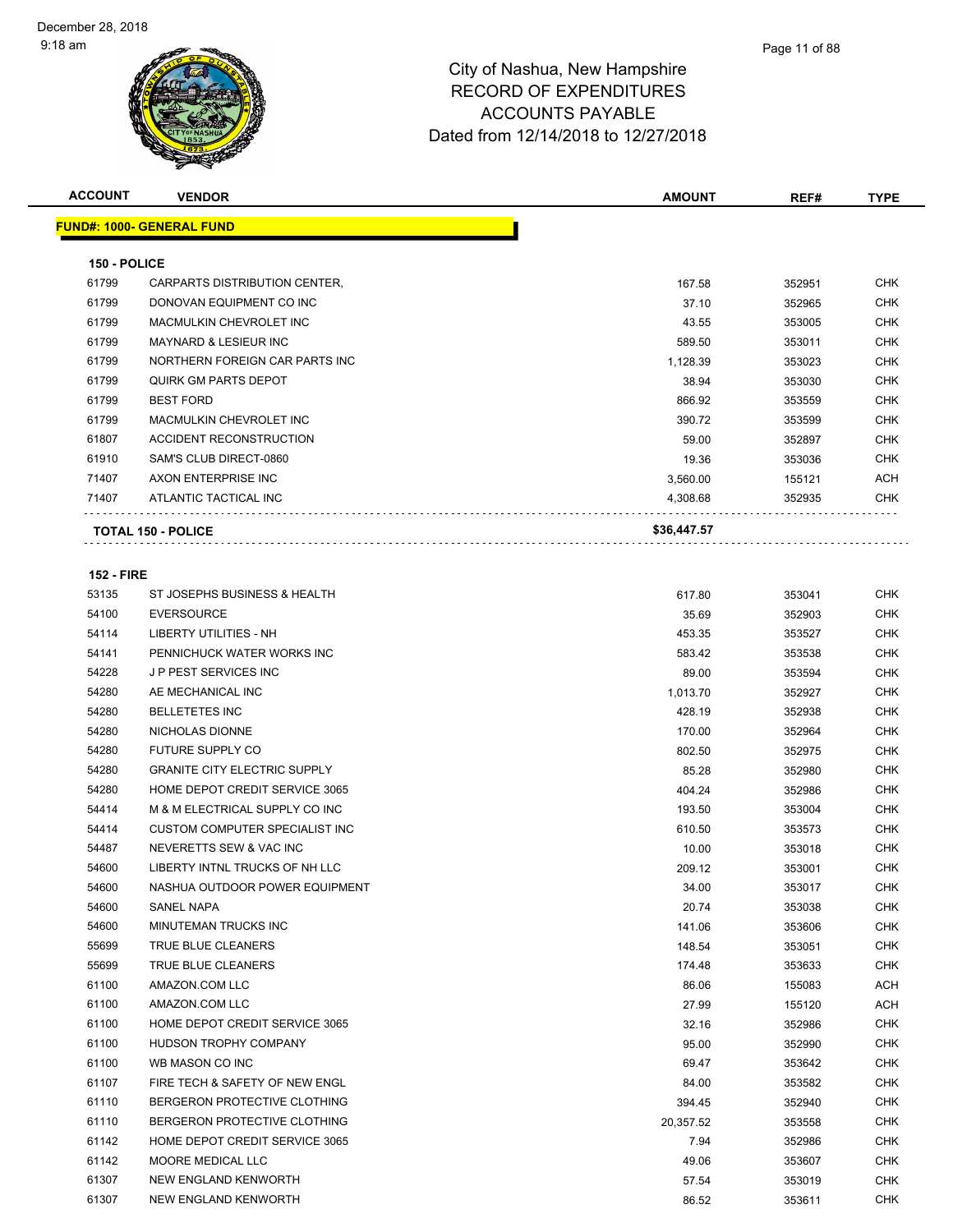| <b>ACCOUNT</b>    | <b>VENDOR</b>                              | <b>AMOUNT</b> | REF#   | <b>TYPE</b> |
|-------------------|--------------------------------------------|---------------|--------|-------------|
|                   | <b>FUND#: 1000- GENERAL FUND</b>           |               |        |             |
|                   |                                            |               |        |             |
| <b>152 - FIRE</b> |                                            |               |        |             |
| 61428             | NEW ENGLAND PAPER & SUPPLY                 | 327.45        | 353612 | <b>CHK</b>  |
| 61435             | TRI STATE FIRE PROTECTION LLC              | 78.83         | 353632 | <b>CHK</b>  |
| 61499             | HOME DEPOT CREDIT SERVICE 3065             | 4.48          | 352986 | <b>CHK</b>  |
| 61499             | M & M ELECTRICAL SUPPLY CO INC             | 25.50         | 353004 | <b>CHK</b>  |
| 61699             | HOME DEPOT CREDIT SERVICE 3065             | 16.96         | 352986 | <b>CHK</b>  |
| 61705             | <b>MAYNARD &amp; LESIEUR INC</b>           | 1,178.98      | 353012 | <b>CHK</b>  |
| 61807             | APCO INTERNATIONAL INC                     | 92.00         | 352931 | <b>CHK</b>  |
| 61910             | KAREN A CONDE                              | 266.64        | 353509 | <b>CHK</b>  |
| 71400             | HOME DEPOT CREDIT SERVICE 3065             | 75.45         | 352986 | <b>CHK</b>  |
| 71400             | INDUSTRIAL PROTECTION SERVICES             | 125.00        | 352992 | <b>CHK</b>  |
| 71432             | HOME DEPOT CREDIT SERVICE 3065             | 32.98         | 352986 | <b>CHK</b>  |
| 71432             | TRI STATE FIRE PROTECTION LLC              | 135.00        | 353632 | <b>CHK</b>  |
|                   | <b>TOTAL 152 - FIRE</b>                    | \$29,932.09   |        |             |
|                   |                                            |               |        |             |
|                   | <b>153 - BUILDING INSPECTION</b>           |               |        |             |
| 42307             | <b>DAVID FREEL</b>                         | 249.50        | 352973 | CHK         |
| 42307             | LIN ROGERS ELECTRICAL                      | 17.50         | 353002 | <b>CHK</b>  |
| 55100             | VERIZON WIRELESS-642044677                 | 80.02         | 353542 | <b>CHK</b>  |
| 55200             | <b>NHBOSS</b>                              | 150.00        | 353537 | <b>CHK</b>  |
| 55421             | <b>RUSS MARCUM</b>                         | 270.00        | 353516 | <b>CHK</b>  |
| 55421             | NH BUILDING OFFICIALS ASSOC                | 210.00        | 353536 | <b>CHK</b>  |
| 71999             | EDUCATIONAL OUTFITTERS OF NH               | 250.50        | 352969 | <b>CHK</b>  |
|                   | <b>TOTAL 153 - BUILDING INSPECTION</b>     | \$1,227.52    |        |             |
|                   | <b>155 - CODE ENFORCEMENT</b>              |               |        |             |
| 55307             | <b>KYLE METCALF</b>                        | 421.83        | 353517 | <b>CHK</b>  |
| 55307             | ROBERT SOUSA                               | 321.55        | 353519 | <b>CHK</b>  |
| 61299             | ANCO SIGNS & STAMPS INC                    | 27.00         | 352898 | CHK         |
|                   |                                            |               |        |             |
|                   | <b>TOTAL 155 - CODE ENFORCEMENT</b>        | \$770.38      |        |             |
|                   | <b>157 - CITYWIDE COMMUNICATIONS</b>       |               |        |             |
| 54100             | <b>EVERSOURCE</b>                          | 542.30        | 352903 | <b>CHK</b>  |
| 54100             | <b>EVERSOURCE</b>                          | 291.87        | 353526 | <b>CHK</b>  |
| 55118             | VERIZON WIRELESS-581499451                 | 120.03        | 353541 | <b>CHK</b>  |
| 71999             | <b>TESSCO INC</b>                          | 114.18        | 353045 | <b>CHK</b>  |
|                   | <b>TOTAL 157 - CITYWIDE COMMUNICATIONS</b> | \$1,068.38    |        |             |
|                   |                                            |               |        |             |
|                   | <b>160 - PW-ADMIN &amp; ENGINEERING</b>    |               |        |             |
| 54100             | <b>EVERSOURCE</b>                          | 5,912.07      | 352903 | <b>CHK</b>  |
| 54114             | LIBERTY UTILITIES - NH                     | 159.06        | 352906 | <b>CHK</b>  |
| 54280             | <b>BELLETETES INC</b>                      | 12.58         | 352938 | <b>CHK</b>  |
| 55118             | VERIZON WIRELESS-542088278                 | 80.02         | 353543 | <b>CHK</b>  |
| 61100             | AMAZON.COM LLC                             | 58.98         | 155083 | <b>ACH</b>  |

NEW ENGLAND PAPER & SUPPLY 39.95 353612 CHK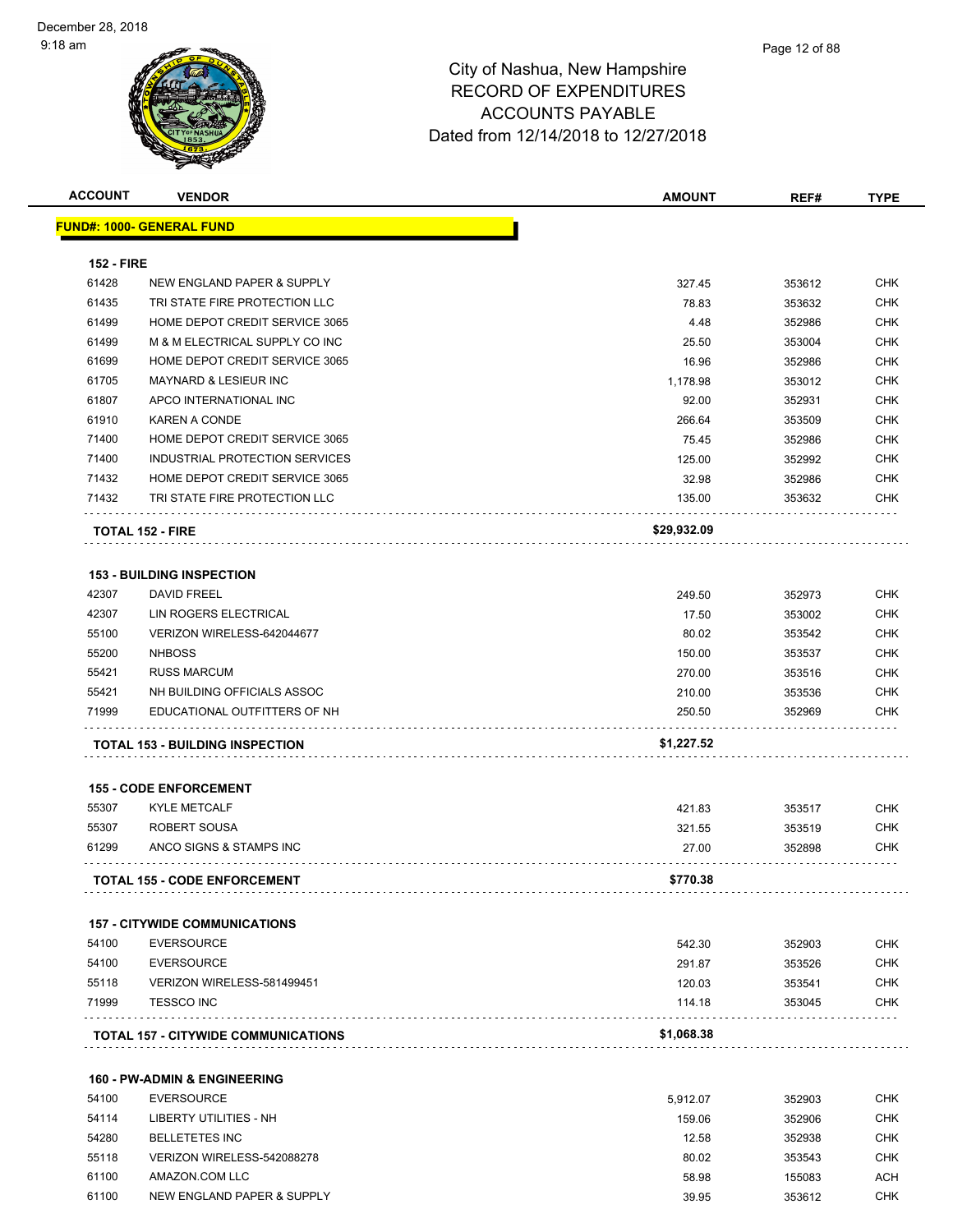| <b>ACCOUNT</b> | <b>VENDOR</b>                                 | <b>AMOUNT</b> | REF#   | <b>TYPE</b> |
|----------------|-----------------------------------------------|---------------|--------|-------------|
|                | <b>FUND#: 1000- GENERAL FUND</b>              |               |        |             |
|                |                                               |               |        |             |
|                | <b>160 - PW-ADMIN &amp; ENGINEERING</b>       |               |        |             |
| 61100          | WB MASON CO INC                               | 123.24        | 353642 | <b>CHK</b>  |
| 61310          | AVSG LP                                       | 213.33        | 353552 | <b>CHK</b>  |
|                |                                               |               |        |             |
|                | <b>TOTAL 160 - PW-ADMIN &amp; ENGINEERING</b> | \$6,599.23    |        |             |
|                |                                               |               |        |             |
|                | 161 - STREETS                                 |               |        |             |
| 54100          | <b>EVERSOURCE</b>                             | 1,083.21      | 352903 | <b>CHK</b>  |
| 54100          | <b>EVERSOURCE</b>                             | 6,465.15      | 353526 | <b>CHK</b>  |
| 54114          | LIBERTY UTILITIES - NH                        | 3,914.20      | 352908 | CHK         |
| 54114          | <b>ENERGY NORTH PROPANE</b>                   | 816.30        | 353525 | CHK         |
| 54228          | <b>JP PEST SERVICES INC</b>                   | 68.00         | 352996 | <b>CHK</b>  |
| 54236          | <b>CALLOGIX INC</b>                           | 253.64        | 353564 | CHK         |
| 54243          | F W WEBB COMPANY                              | 333.32        | 352971 | <b>CHK</b>  |
| 54243          | F W WEBB COMPANY                              | 563.32        | 353579 | <b>CHK</b>  |
| 54600          | AMAZON.COM LLC                                | 127.21        | 155083 | <b>ACH</b>  |
| 54600          | <b>FACTORY MOTOR PARTS</b>                    | 53.07         | 155087 | <b>ACH</b>  |
| 54600          | <b>BEST FORD</b>                              | 12.16         | 352941 | <b>CHK</b>  |
| 54600          | CARPARTS DISTRIBUTION CENTER,                 | 17.32         | 352951 | <b>CHK</b>  |
| 54600          | <b>CHADWICK BAROSS INC</b>                    | 381.35        | 352953 | CHK         |
| 54600          | CHAPPELL TRACTOR SALES INC                    | 140.00        | 352954 | CHK         |
| 54600          | DONOVAN EQUIPMENT CO INC                      | 592.76        | 352965 | CHK         |
| 54600          | <b>FASTENAL CO</b>                            | 193.33        | 352972 | <b>CHK</b>  |
| 54600          | HOWARD P FAIRFIELD LLC                        | 2,034.10      | 352989 | CHK         |
| 54600          | <b>JOE GRAFIX LLC</b>                         | 190.00        | 352997 | <b>CHK</b>  |
| 54600          | MCDEVITT TRUCKS INC                           | 94.99         | 353013 | <b>CHK</b>  |
| 54600          | TST HYDRAULICS INC                            | 12.00         | 353052 | CHK         |
| 54600          | USP OF NEW ENGLAND                            | 911.00        | 353057 | <b>CHK</b>  |
| 54600          | <b>BEST FORD</b>                              | 200.70        | 353559 | CHK         |
| 54600          | CARPARTS DISTRIBUTION CENTER,                 | 168.96        | 353565 | CHK         |
| 54600          | <b>FASTENAL CO</b>                            | 104.50        | 353580 | <b>CHK</b>  |
| 54600          | <b>HOWARD P FAIRFIELD LLC</b>                 | 111.38        | 353589 | CHK         |
| 54600          | JORDAN EQUIPMENT CO                           | 1,093.40      | 353595 | <b>CHK</b>  |
| 54600          | TENNANT SALES & SERVICE CO                    | 150.16        | 353630 | <b>CHK</b>  |
| 55118          | VERIZON WIRELESS-542088278                    | 480.12        | 353543 | <b>CHK</b>  |
| 55699          | NAGLER GROUP                                  | 2,312.00      | 353609 | <b>CHK</b>  |
| 61100          | WB MASON CO INC                               | 90.30         | 353642 | <b>CHK</b>  |
| 61107          | UNIFIRST CORPORATION                          | 381.37        | 353053 | <b>CHK</b>  |
| 61107          | ALECS SHOE STORE INC                          | 110.00        | 353547 | <b>CHK</b>  |
| 61107          | UNIFIRST CORPORATION                          | 383.84        | 353635 | <b>CHK</b>  |
| 61166          | <b>BOT L GAS INC</b>                          | 24.75         | 352943 | <b>CHK</b>  |
| 61166          | BOT L GAS INC                                 | 127.00        | 353561 | <b>CHK</b>  |
| 61299          | <b>CRYSTAL ROCK</b>                           | 25.23         | 352901 | <b>CHK</b>  |
| 61299          | <b>BELLETETES INC</b>                         | 110.54        | 352938 | <b>CHK</b>  |
| 61299          | HOME DEPOT CREDIT SERVICE 3065                | 245.76        | 353588 | <b>CHK</b>  |
| 61300          | DENNIS K BURKE INC                            | 15,365.00     | 353575 | <b>CHK</b>  |
| 61310          | AVSG LP                                       | 1,067.07      | 353552 | <b>CHK</b>  |
| 61507          | <b>BROX INDUSTRIES INC</b>                    | 2,620.72      | 352948 | <b>CHK</b>  |
| 61507          | CONTINENTAL PAVING INC                        | 188.88        | 352956 | <b>CHK</b>  |
|                |                                               |               |        |             |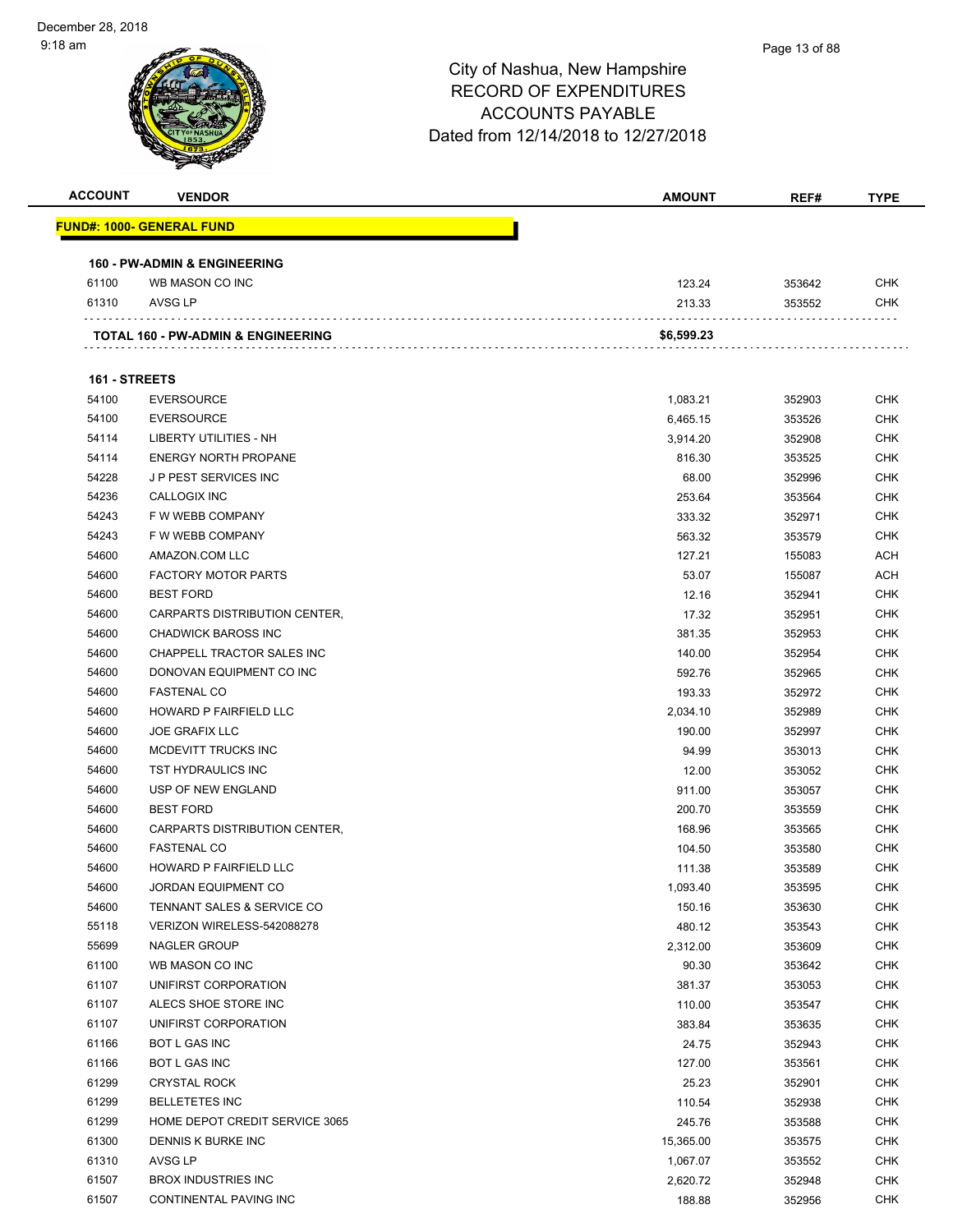|                | <b>VENDOR</b>                                        | <b>AMOUNT</b>        | REF#             | <b>TYPE</b>                                                                                                                       |
|----------------|------------------------------------------------------|----------------------|------------------|-----------------------------------------------------------------------------------------------------------------------------------|
|                | <b>FUND#: 1000- GENERAL FUND</b>                     |                      |                  |                                                                                                                                   |
| 161 - STREETS  |                                                      |                      |                  |                                                                                                                                   |
| 61507          | UNIQUE PAVING MATERIALS CORP                         | 768.99               | 353055           | <b>CHK</b>                                                                                                                        |
| 61507          | CONTINENTAL PAVING INC                               | 2,960.78             | 353572           | <b>CHK</b>                                                                                                                        |
| 61514          | <b>EASTERN MINERALS INC</b>                          | 18,063.57            | 352968           | <b>CHK</b>                                                                                                                        |
| 61514          | <b>EASTERN MINERALS INC</b>                          | 15,100.50            | 353578           | <b>CHK</b>                                                                                                                        |
| 61542          | PERMA LINE CORP OF NEW ENGLAND                       | 6,870.90             | 353617           | <b>CHK</b>                                                                                                                        |
| 61556          | OCEAN STATE SIGNAL CO                                | 1,680.00             | 353614           | <b>CHK</b>                                                                                                                        |
| 61560          | <b>BELLETETES INC</b>                                | 60.98                | 352938           | <b>CHK</b>                                                                                                                        |
| 61709          | BRENNTAG LUBRICANTS NORTHEAST                        | 1,158.87             | 352946           | <b>CHK</b>                                                                                                                        |
| 61709          | IRVING BLENDING AND PACKAGING                        | 302.40               | 352995           | <b>CHK</b>                                                                                                                        |
| 61709          | OMEGA INDUSTRIAL SUPPLY                              | 198.52               | 353615           | <b>CHK</b>                                                                                                                        |
| 61799          | <b>BELLETETES INC</b>                                | 103.38               | 352938           | <b>CHK</b>                                                                                                                        |
| 61799          | USP OF NEW ENGLAND                                   | 455.51               | 353057           | <b>CHK</b>                                                                                                                        |
| 61799          | M & M ELECTRICAL SUPPLY CO INC                       | 191.65               | 353598           | CHK                                                                                                                               |
|                | TOTAL 161 - STREETS                                  | \$91,534.16          |                  |                                                                                                                                   |
|                | <b>162 - STREET LIGHTING</b>                         |                      |                  |                                                                                                                                   |
| 54100          | <b>EVERSOURCE</b>                                    | 1,120.05             | 352903           | <b>CHK</b>                                                                                                                        |
|                |                                                      |                      |                  |                                                                                                                                   |
|                | TOTAL 162 - STREET LIGHTING                          | \$1,120.05           |                  |                                                                                                                                   |
|                |                                                      |                      |                  |                                                                                                                                   |
|                | <b>166 - PARKING OPERATIONS</b>                      |                      |                  |                                                                                                                                   |
| 54100<br>54207 | <b>EVERSOURCE</b><br>THE DOTY GROUP INC              | 2,518.16<br>2,925.00 | 352903<br>352966 |                                                                                                                                   |
|                | <b>TOTAL 166 - PARKING OPERATIONS</b>                | \$5,443.16           |                  |                                                                                                                                   |
|                |                                                      |                      |                  |                                                                                                                                   |
|                | <b>170 - HYDROELECTRIC OPERATIONS</b>                |                      |                  |                                                                                                                                   |
| 54100<br>54290 | <b>EVERSOURCE</b><br><b>ESSEX POWER SERVICES INC</b> | 36.51                | 353526           |                                                                                                                                   |
|                | DAVES SEPTIC SERVICE INC                             | 18,766.85<br>93.76   | 352970<br>352961 |                                                                                                                                   |
| 54821          | <b>TOTAL 170 - HYDROELECTRIC OPERATIONS</b>          | \$18,897.12          |                  |                                                                                                                                   |
|                |                                                      |                      |                  |                                                                                                                                   |
|                | <b>171 - COMMUNITY SERVICES</b>                      |                      |                  |                                                                                                                                   |
| 54100          | <b>EVERSOURCE</b>                                    | 1,515.44             | 352903           |                                                                                                                                   |
| 55200          | <b>NHICEP</b>                                        | 60.00                | 352915           |                                                                                                                                   |
| 55307          | <b>COURTNEY MARRS-ELLISON</b>                        | 61.90                | 352876           |                                                                                                                                   |
| 55400          | <b>COURTNEY MARRS-ELLISON</b>                        | 12.00                | 352876           |                                                                                                                                   |
| 61100          | AMAZON.COM LLC                                       | 30.96                | 155120           |                                                                                                                                   |
| 61100          | WB MASON CO INC                                      | 91.40                | 353642           | <b>CHK</b><br>CHK<br><b>CHK</b><br><b>CHK</b><br>CHK<br><b>CHK</b><br><b>CHK</b><br>CHK<br><b>CHK</b><br><b>ACH</b><br><b>CHK</b> |

#### **172 - COMMUNITY HEALTH**

| 55307 | <b>FLAVIA MARTIN</b> | 45.64 | 353512          | CHK |
|-------|----------------------|-------|-----------------|-----|
|       |                      |       | .               |     |
| 61144 | R & S NORTHEAST LLC  | 63.59 | $35303^{\circ}$ | CHK |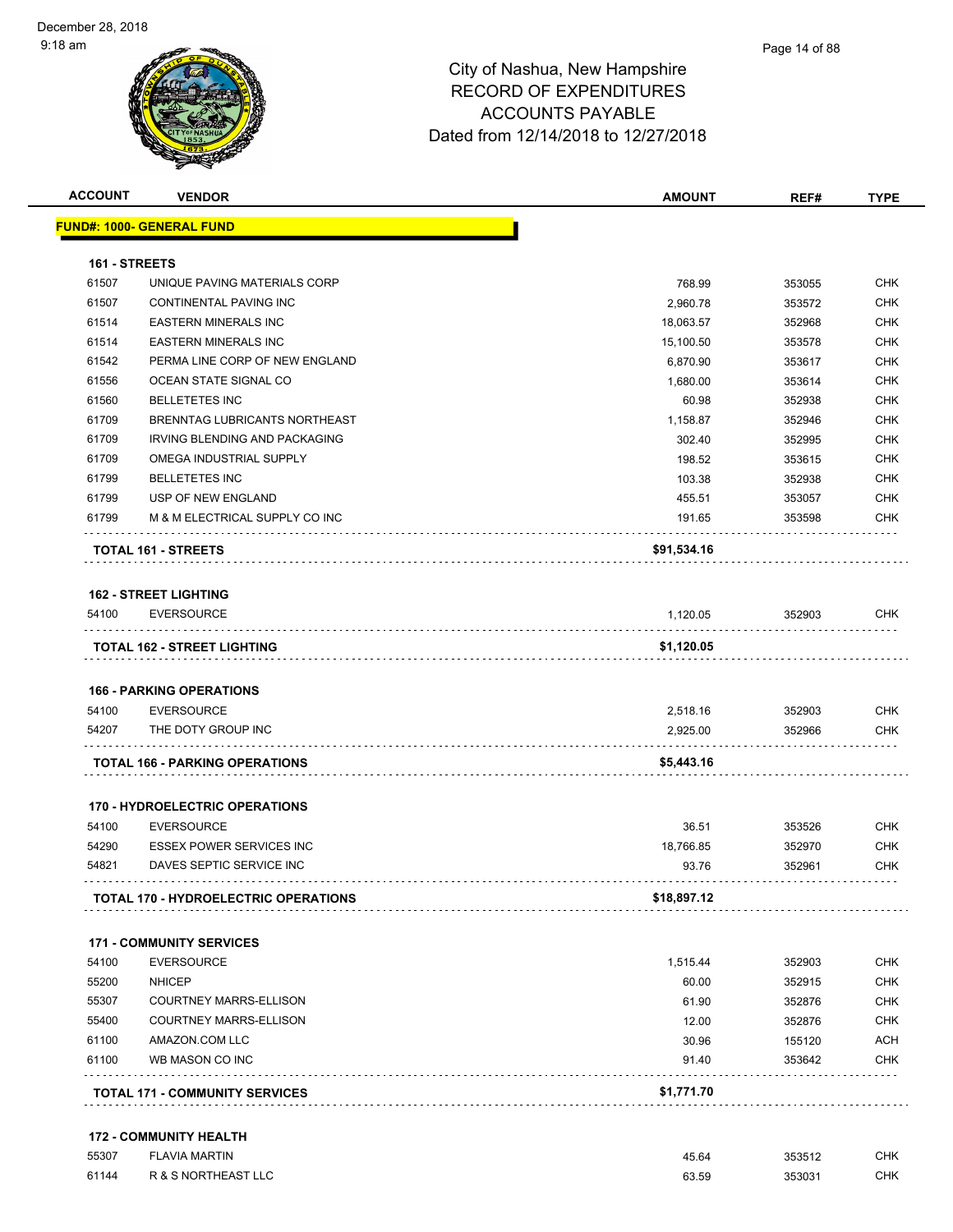| <b>ACCOUNT</b> | <b>VENDOR</b>                                    | <b>AMOUNT</b>        | REF#             | <b>TYPE</b> |
|----------------|--------------------------------------------------|----------------------|------------------|-------------|
|                | <u> FUND#: 1000- GENERAL FUND</u>                |                      |                  |             |
|                |                                                  |                      |                  |             |
|                | <b>TOTAL 172 - COMMUNITY HEALTH</b>              | \$109.23             |                  |             |
|                | <b>173 - ENVIRONMENTAL HEALTH</b>                |                      |                  |             |
| 55307          | <b>RENE BEAUDOIN</b>                             | 50.36                | 352871           | <b>CHK</b>  |
| 55307          | <b>APRIL TORHAN</b>                              | 24.53                | 353047           | CHK         |
|                | TOTAL 173 - ENVIRONMENTAL HEALTH                 | \$74.89              |                  |             |
|                | <b>175 - WELFARE ASSISTANCE</b>                  |                      |                  |             |
|                |                                                  |                      |                  | <b>CHK</b>  |
| 55810<br>55810 | 188 CONCORD ST LLC<br>23-25 TEMPLE ST REALTY LLC | 706.42               | 353460           | <b>CHK</b>  |
| 55810          | <b>HAO LU</b>                                    | 435.00               | 353461           | <b>CHK</b>  |
| 55810          | <b>LEONARD ABREU</b>                             | 1,150.00<br>1,100.00 | 353463<br>353464 | <b>CHK</b>  |
| 55810          | <b>STEPHEN MWANGI</b>                            |                      |                  | <b>CHK</b>  |
| 55810          | THC INVESTMENTS                                  | 900.00<br>1,325.00   | 353466<br>353467 | <b>CHK</b>  |
| 55810          | 188 CONCORD ST LLC                               | 759.63               | 353734           | <b>CHK</b>  |
| 55810          | 23-25 TEMPLE ST REALTY LLC                       | 810.00               | 353735           | <b>CHK</b>  |
| 55810          | <b>6 MARTIN STREET LLC</b>                       | 950.00               | 353736           | <b>CHK</b>  |
| 55810          | <b>LUCAS ALMONTE</b>                             |                      | 353737           | <b>CHK</b>  |
| 55810          | <b>COUNTRY BARN MOTEL</b>                        | 1,200.00             | 353739           | <b>CHK</b>  |
| 55810          | RONALD L'HEUREUX                                 | 1,100.48<br>800.00   | 353740           | <b>CHK</b>  |
| 55810          | MWH HOLDINGS LLC                                 | 225.00               | 353741           | <b>CHK</b>  |
| 55816          | MARKET BASKET ACCT 2589096                       |                      |                  | <b>CHK</b>  |
| 55818          | MARKET BASKET ACCT 2589096                       | 753.63<br>92.65      | 353465           | <b>CHK</b>  |
| 55820          | DAVIS FUNERAL HOME                               |                      | 353465           | <b>CHK</b>  |
| 55820          | ANCTIL ROCHETTE FUNERAL HOME                     | 750.00<br>750.00     | 353462<br>353738 | CHK         |
|                |                                                  |                      |                  |             |
|                | <b>TOTAL 175 - WELFARE ASSISTANCE</b>            | \$13,807.81          |                  |             |
|                | <b>177 - PARKS &amp; RECREATION</b>              |                      |                  |             |
| 54100          | <b>EVERSOURCE</b>                                | 135.78               | 352903           | <b>CHK</b>  |
| 54100          | <b>EVERSOURCE</b>                                | 15.30                | 353526           | <b>CHK</b>  |
| 54114          | LIBERTY UTILITIES - NH                           | 428.48               | 353534           | <b>CHK</b>  |
| 54141          | PENNICHUCK WATER WORKS INC                       | 1,018.54             | 353538           | <b>CHK</b>  |
| 54280          | <b>EXTRA DUTY SOLUTIONS</b>                      | 610.24               | 155086           | ACH         |
| 54280          | <b>BELLETETES INC</b>                            | 2,111.01             | 352938           | CHK         |
| 54280          | FREIGHTLINER OF NH INC                           | (178.75)             | 352974           | <b>CHK</b>  |
| 54280          | JOHNSONS ELECTRIC INC                            | 476.46               | 352998           | <b>CHK</b>  |
| 54280          | M & M ELECTRICAL SUPPLY CO INC                   | 236.90               | 353004           | <b>CHK</b>  |
| 54280          | BANNER SYSTEMS OF MASSACHUSETT                   | 352.75               | 353555           | <b>CHK</b>  |
| 54280          | HOME DEPOT CREDIT SERVICE 3065                   | 44.80                | 353588           | <b>CHK</b>  |
| 54280          | J P PEST SERVICES INC                            | 68.60                | 353594           | <b>CHK</b>  |
| 54821          | UNITED SITE SERVICES NORTHEAST                   | 109.94               | 353637           | <b>CHK</b>  |
| 55118          | VERIZON WIRELESS-542088278                       | 40.01                | 353543           | CHK         |
| 61100          | WB MASON CO INC                                  | 142.76               | 353642           | <b>CHK</b>  |

61107 ALECS SHOE STORE INC 1000 ALECS SHOE STORE INC er 128 BSN SPORTS LLC 62.88 353563 CHK DENNIS K BURKE INC 926.29 353575 CHK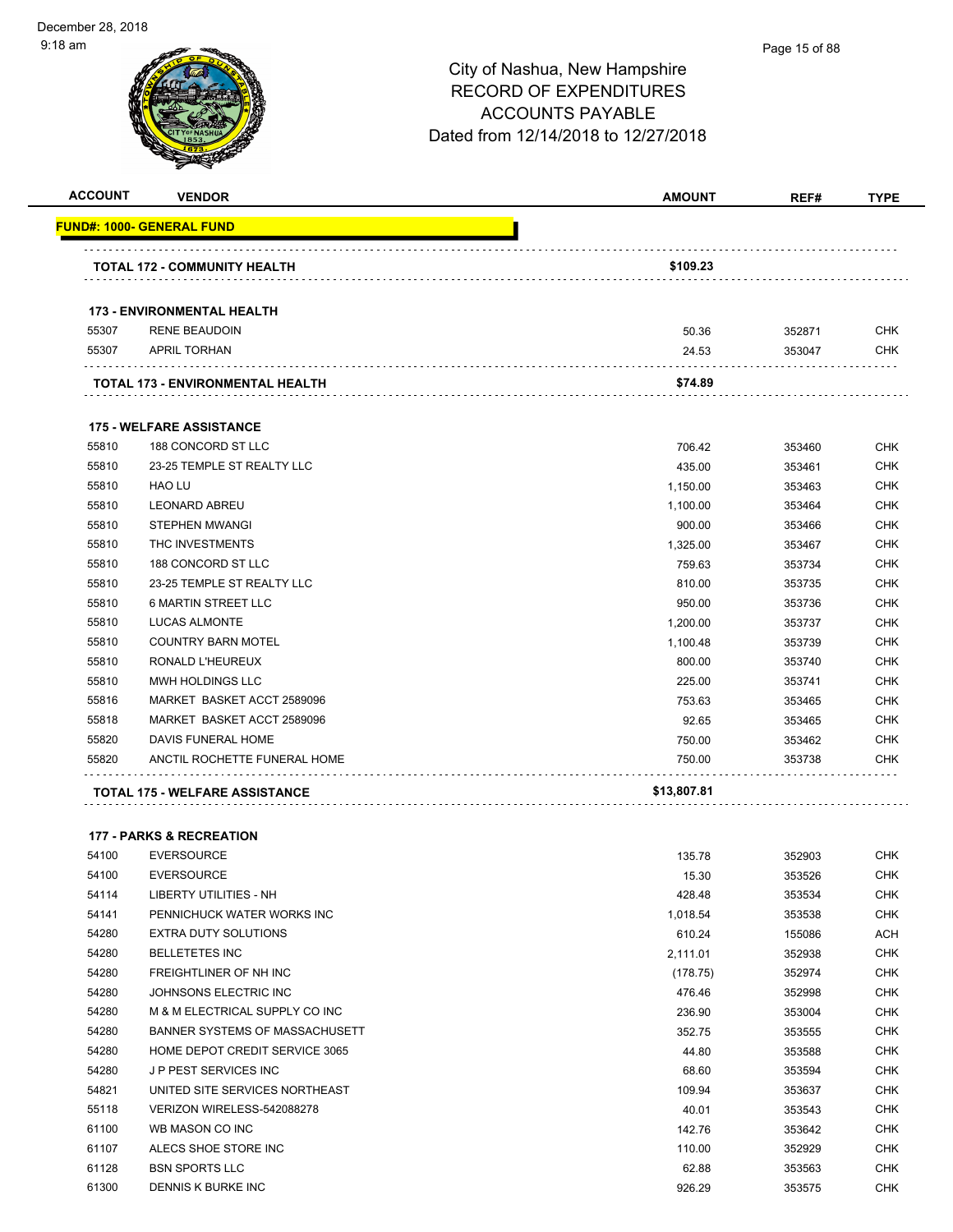| <b>ACCOUNT</b> | <b>VENDOR</b>                       | <b>AMOUNT</b> | REF#   | <b>TYPE</b> |
|----------------|-------------------------------------|---------------|--------|-------------|
|                | <b>FUND#: 1000- GENERAL FUND</b>    |               |        |             |
|                | <b>177 - PARKS &amp; RECREATION</b> |               |        |             |
| 61310          | AVSG LP                             | 428.92        | 353552 | <b>CHK</b>  |
| 61799          | THE HOPE GROUP                      | 38.63         | 155122 | <b>ACH</b>  |
| 61799          | CARPARTS DISTRIBUTION CENTER,       | 117.01        | 352951 | <b>CHK</b>  |
| 61799          | DONOVAN EQUIPMENT CO INC            | 761.03        | 352965 | <b>CHK</b>  |
| 61799          | FREIGHTLINER OF NH INC              | 235.05        | 352974 | <b>CHK</b>  |
| 61799          | LIBERTY INTNL TRUCKS OF NH LLC      | (116.47)      | 353001 | <b>CHK</b>  |
| 61799          | <b>BEST FORD</b>                    | 453.10        | 353559 | <b>CHK</b>  |
| 61799          | CARPARTS DISTRIBUTION CENTER,       | 133.52        | 353565 | CHK         |
| 61799          | DONOVAN EQUIPMENT CO INC            | 165.75        | 353576 | <b>CHK</b>  |
|                | TOTAL 177 - PARKS & RECREATION      | \$8,928.53    |        |             |
| 179 - LIBRARY  |                                     |               |        |             |
| 54280          | HUFF & GAUTHIER INC                 | 724.29        | 352991 | <b>CHK</b>  |
| 54280          | NORTHEAST MATERIAL HANDLING         | 30.00         | 353022 | <b>CHK</b>  |
| 54280          | STANLEY CONVERGENT SECURITY         | 296.94        | 353042 | <b>CHK</b>  |
| 54280          | <b>JP PEST SERVICES INC</b>         | 114.00        | 353594 | <b>CHK</b>  |
| 54428          | <b>OCLC INC</b>                     | 197.67        | 155090 | <b>ACH</b>  |
| 54428          | <b>LIBRARICA LLC</b>                | 788.55        | 352912 | <b>CHK</b>  |
| 61299          | <b>ALPHAGRAPHICS</b>                | 148.84        | 352930 | CHK         |
| 61428          | NEW ENGLAND PAPER & SUPPLY          | 530.89        | 353021 | <b>CHK</b>  |
| 61807          | AMAZON.COM LLC                      | 21.95         | 155083 | <b>ACH</b>  |
| 61807          | <b>BAKER &amp; TAYLOR</b>           | 294.81        | 352937 | <b>CHK</b>  |
| 61807          | <b>INGRAM LIBRARY SERVICES</b>      | 20.17         | 352993 | <b>CHK</b>  |
| 61807          | MATTHEW BENDER & CO INC             | 197.10        | 353009 | <b>CHK</b>  |
| 61807          | <b>BAKER &amp; TAYLOR</b>           | 1,466.69      | 353554 | <b>CHK</b>  |
| 61807          | HARPER COLLINS PUBLISHERS LLC       | 38.11         | 353587 | <b>CHK</b>  |
| 61807          | <b>INGRAM LIBRARY SERVICES</b>      | 1,545.19      | 353591 | <b>CHK</b>  |
| 61814          | <b>RANDOM HOUSE LLC</b>             | 185.25        | 353032 | <b>CHK</b>  |
| 61814          | <b>BAKER &amp; TAYLOR</b>           | 24.74         | 353554 | <b>CHK</b>  |
| 61814          | <b>BLACKSTONE PUBLISHING</b>        | 65.24         | 353560 | <b>CHK</b>  |
| 61814          | <b>MIDWEST TAPE</b>                 | 333.88        | 353605 | <b>CHK</b>  |
| 61830          | PROQUEST LLC                        | 2,534.00      | 155123 | <b>ACH</b>  |
| 68322          | DIVINE DESIGN                       | 125.00        | 353511 | <b>CHK</b>  |
| 68322          | <b>DAVID VIGORITO</b>               | 300.00        | 353640 | <b>CHK</b>  |
| 71000          | <b>BRODART CO</b>                   | 7,104.00      | 353562 | <b>CHK</b>  |
| 71221          | AMAZON.COM LLC                      | 58.40         | 155083 | <b>ACH</b>  |
|                | TOTAL 179 - LIBRARY                 | \$17,145.71   |        |             |
|                | <b>181 - COMMUNITY DEVELOPMENT</b>  |               |        |             |
| 61100          | AMAZON.COM LLC                      | 27.95         | 155083 | <b>ACH</b>  |
| 61100          | WB MASON CO INC                     | 145.64        | 353060 | <b>CHK</b>  |
| 61100          | WB MASON CO INC                     | 428.39        | 353642 | <b>CHK</b>  |
| 61650          | WB MASON CO INC                     | 58.06         | 353060 | <b>CHK</b>  |
|                |                                     |               |        |             |
|                | TOTAL 181 - COMMUNITY DEVELOPMENT   | \$660.04      |        |             |

Page 16 of 88

. . . . . . . . . . . . . . . . . .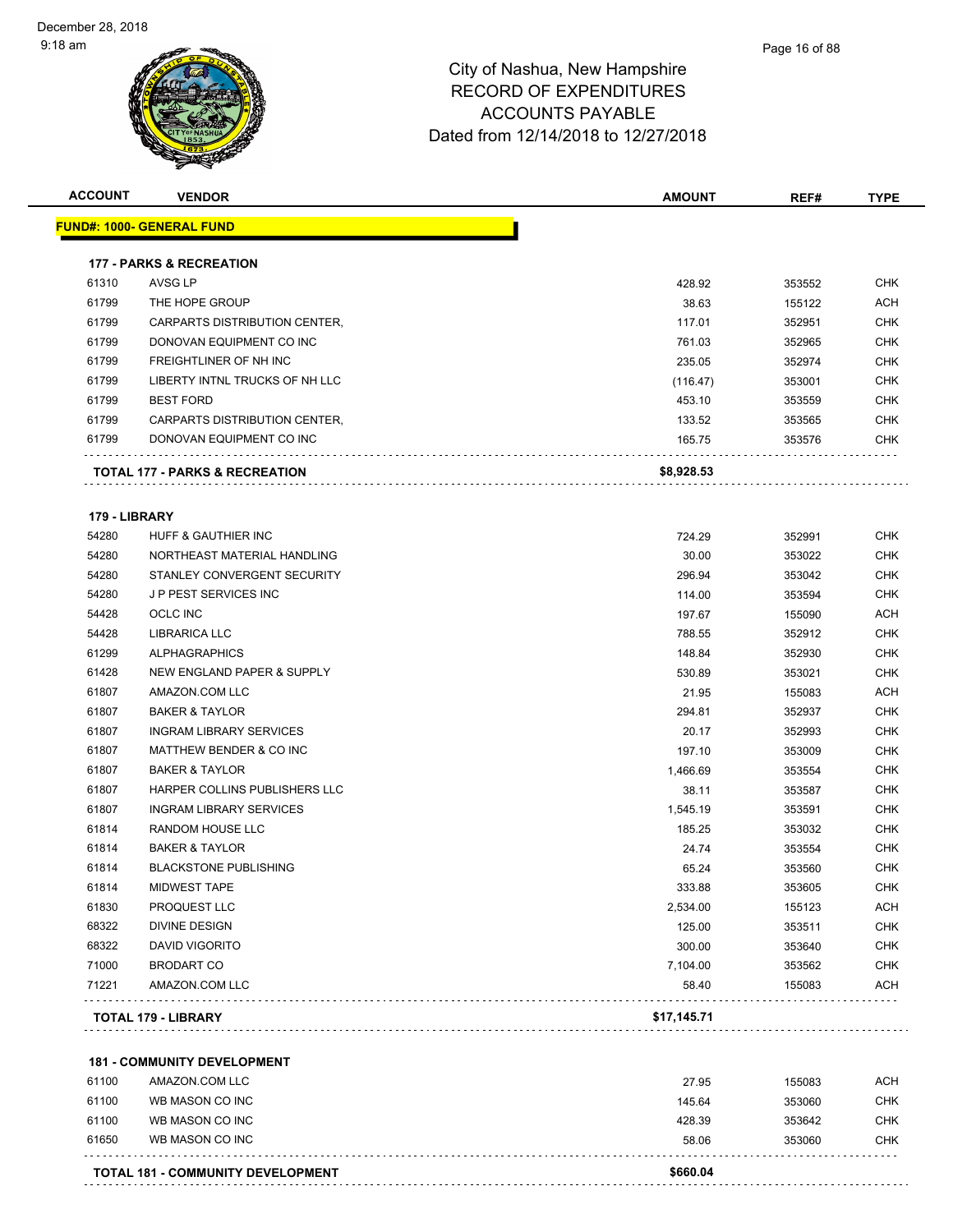# City of Nashua, New Hampshire RECORD OF EXPENDITURES ACCOUNTS PAYABLE Dated from 12/14/2018 to 12/27/2018 **ACCOUNT VENDOR AMOUNT REF# TYPE FUND#: 1000- GENERAL FUND 182 - PLANNING AND ZONING** 55307 LINDA MCGHEE 2008 2012 134.62 352886 CHK **TOTAL 182 - PLANNING AND ZONING \$134.62 191 - SCHOOL** GUARDIAN 4,505.07 353132 CHK UNUM LIFE INSURANCE 1,620.56 353213 CHK JACKSON LEWIS LLP 3,250.00 353145 CHK ADULT LEARNING CENTER 29,509.30 353077 CHK NASHUA YOUTH COUNCIL 6,132.50 353220 CHK LEARNWELL 279.30 353693 CHK GROW NASHUA 250.00 353131 CHK HEAVEN SENT HOME CARE LLC 1,168.75 353136 CHK READYNURSE STAFFING SERVICES 362.45 353195 CHK CLARK ASSOC 44,491.10 353666 CHK READYNURSE STAFFING SERVICES 615.30 353713 CHK 53628 STATE OF NH CRIMINAL RECORDS 479.75 479.75 353068 CHK 53628 STATE OF NH CRIMINAL RECORDS **ASSESSED ASSESSED ASSESSED ASSESSED ASSESSED AT A SS** 353069 CHK 53628 TREASURER STATE OF NH 75.00 353071 CHK ASAP FIRE & SAFETY CORP 725.00 353082 CHK MSB CONSULTING GROUP LLC 1,016.15 353175 CHK 53628 SECURADYNE SYSTEMS 76 AM CHK 7,027.00 353201 CHK NASHUA YOUTH COUNCIL 5,000.00 353220 CHK er and the SAFETY CORP 201.95 S3628 ASAP FIRE & SAFETY CORP 201.95 SS3653 CHK HEAVEN SENT HOME CARE LLC 2,282.50 353681 CHK BRENT KINCAID 120.00 353690 CHK METRO GROUP INC 829.00 353700 CHK KATELYN MULLIKIN 100.00 353701 CHK NORTHEAST PRO-CON SOLUTIONS 770.00 353708 CHK RMG ENTERPRISE LLC 1,000.00 353718 CHK EVERSOURCE 120,742.45 353064 CHK EVERSOURCE 4,144.78 353648 CHK LIBERTY UTILITIES 13,534.76 353065 CHK DIRECT ENERGY BUSINESS 20,932.98 353108 CHK PENNICHUCK WATER WORKS INC 4,206.07 353067 CHK B & S LOCKSMITHS INC 40.00 353083 CHK BELLETETES INC 614.64 353087 CHK BSC INDUSTRIES INC 74.40 353091 CHK BUDGET 1 HR. SIGN CTR., INC 420.00 353092 CHK

 HOME DEPOT CREDIT SERVICES 223.81 353141 CHK JD'S SHEDS and MORE 1,380.60 353146 CHK MARVELL PLATE GLASS INC 338.59 353168 CHK MERRIMACK BUILDING SUPPLY INC 1,304.27 353172 CHK NASHUA WALLPAPER & PAINT CO 1,673.90 353177 CHK UNIVERSAL RECYCLING TECH 120.00 353212 CHK EVERSOURCE 714.00 353647 CHK EASTERN INDUSTRIAL AUTOMATION 237.44 353670 CHK 54280 HOME DEPOT CREDIT SERVICES NAME AND THE SERVICES AND THE SERVICES OF A SERVICE SERVICE SERVICES ON THE SERVICE SERVICE SERVICE SERVICE SERVICE SERVICE SERVICE SERVICE SERVICE SERVICE SERVICE SERVICE SERVICE SERVICE S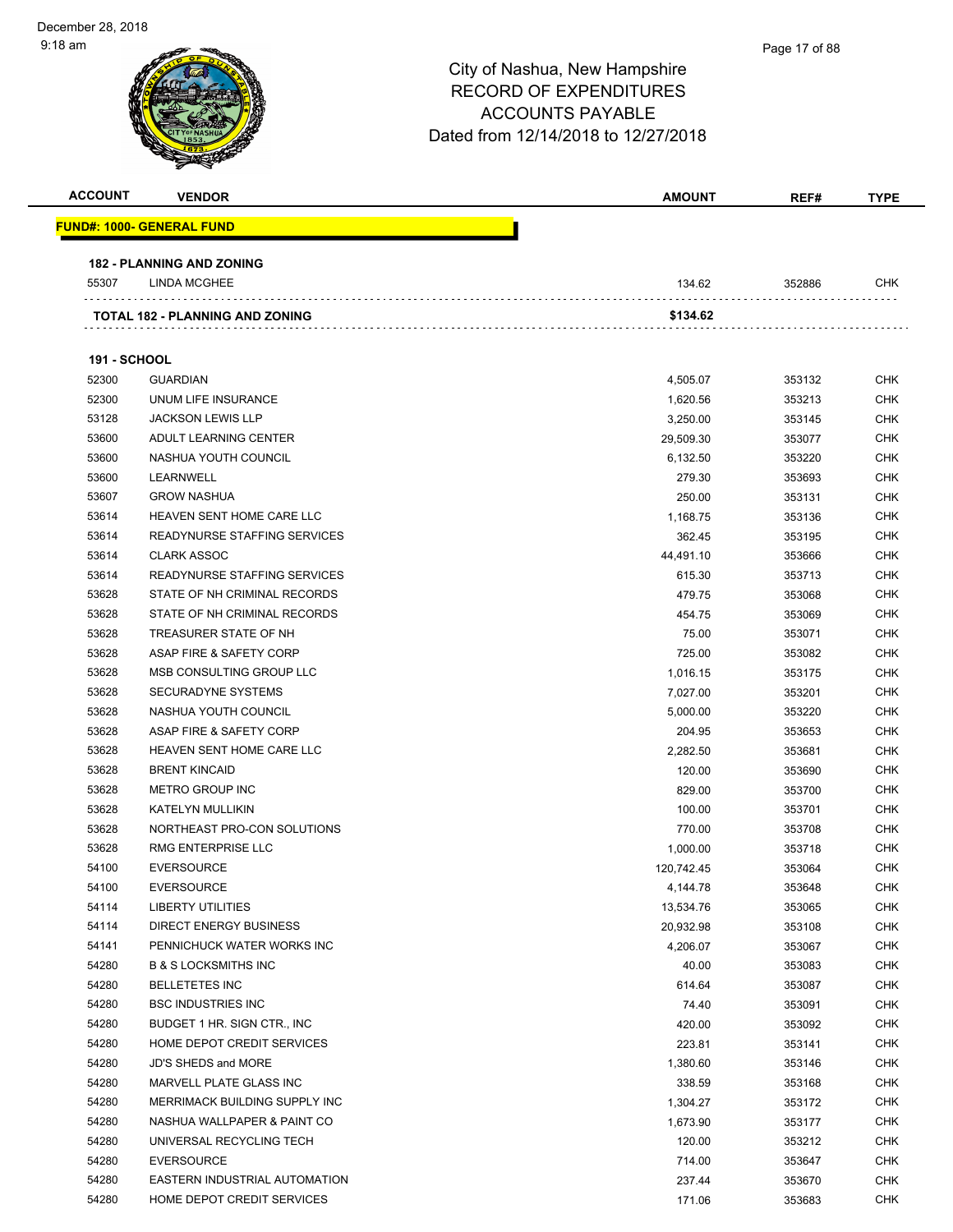| <b>ACCOUNT</b>      | <b>VENDOR</b>                    | <b>AMOUNT</b> | REF#   | <b>TYPE</b> |
|---------------------|----------------------------------|---------------|--------|-------------|
|                     | <b>FUND#: 1000- GENERAL FUND</b> |               |        |             |
|                     |                                  |               |        |             |
| <b>191 - SCHOOL</b> |                                  |               |        |             |
| 54280               | NASHUA WALLPAPER & PAINT CO      | 17.47         | 353703 | <b>CHK</b>  |
| 54280               | STANLEY ELEVATOR CO INC          | 957.00        | 353723 | <b>CHK</b>  |
| 54280               | <b>VIKING ROOFING INC</b>        | 428.43        | 353730 | <b>CHK</b>  |
| 54487               | COMPUTER HUT dba IT INSIDERS     | 109.95        | 353144 | <b>CHK</b>  |
| 54487               | KORNEY BOARD AIDS INC            | 82.45         | 353150 | <b>CHK</b>  |
| 54487               | <b>MAINE OXY</b>                 | 104.00        | 353166 | <b>CHK</b>  |
| 54487               | STADIUM SYSTEM INC               | 15,755.43     | 353207 | <b>CHK</b>  |
| 54600               | D & R TOWING INC                 | 1,445.90      | 353104 | <b>CHK</b>  |
| 54600               | DONOVAN EQUIPMENT CO INC         | 1,244.73      | 353109 | CHK         |
| 54600               | LIBERTY INTNL TRUCKS OF NH LLC   | 143.74        | 353157 | CHK         |
| 54600               | <b>SANEL NAPA</b>                | 600.31        | 353199 | <b>CHK</b>  |
| 54899               | <b>BRADY SULLIVAN</b>            | 12,609.00     | 353655 | <b>CHK</b>  |
| 55109               | <b>EARTHLINK BUSINESS</b>        | 433.56        | 353062 | <b>CHK</b>  |
| 55109               | VERIZON WIRELESS 742005979       | 361.08        | 353073 | <b>CHK</b>  |
| 55109               | <b>COMCAST</b>                   | 227.67        | 353645 | <b>CHK</b>  |
| 55109               | CONSOLIDATED COMMUNICATIONS      | 36.44         | 353646 | <b>CHK</b>  |
| 55200               | <b>NHIAA</b>                     | 40.00         | 353181 | <b>CHK</b>  |
| 55200               | <b>NHSAA</b>                     | 450.00        | 353182 | <b>CHK</b>  |
| 55200               | <b>LISA GINGRAS</b>              | 55.00         | 353676 | <b>CHK</b>  |
| 55200               | NH INDOOR TRACK LEAGUE           | 1,380.00      | 353706 | CHK         |
| 55307               | <b>NATHAN BURNS</b>              | 63.71         | 353093 | CHK         |
| 55307               | DONNA FITZPATRICK                | 50.63         | 353116 | <b>CHK</b>  |
| 55307               | <b>ALEXIS LECLAIR</b>            | 43.16         | 353155 | CHK         |
| 55307               | <b>GARTH MCKINNEY</b>            | 69.95         | 353171 | <b>CHK</b>  |
| 55307               | <b>JAHMAL MOSLEY</b>             | 91.39         | 353174 | <b>CHK</b>  |
| 55307               | JOSHUAH TOTTEN-GREENWOOD         | 100.00        | 353211 | CHK         |
| 55307               | <b>JESSICA WOJCIK</b>            | 120.15        | 353218 | <b>CHK</b>  |
| 55307               | KIMBERLY CALLAN                  | 106.83        | 353657 | <b>CHK</b>  |
| 55307               | <b>MAUREEN CHORMA</b>            | 19.62         | 353664 | <b>CHK</b>  |
| 55307               | JANE MACLACHLAN M.Ed CTVI        | 34.06         | 353687 | CHK         |
| 55307               | <b>CARMEN KOSOW</b>              | 10.35         | 353692 | CHK         |
| 55307               | JUDITH LOFTUS                    | 57.63         | 353694 | <b>CHK</b>  |
| 55307               | <b>SCOTT MAYS</b>                | 38.69         | 353698 | CHK         |
| 55307               | <b>MELISSA NICKERSON</b>         | 20.71         | 353707 | <b>CHK</b>  |
| 55307               | <b>ASHLEY ODIERNO</b>            | 170.36        | 353709 | <b>CHK</b>  |
| 55307               | <b>DENISE PETZ</b>               | 15.64         | 353712 | <b>CHK</b>  |
| 55307               | MICHAEL SCARPATO                 | 28.89         | 353720 | <b>CHK</b>  |
| 55400               | <b>LESLIE ANTON</b>              | 160.00        | 353078 | <b>CHK</b>  |
| 55400               | KATHLEEN BARLOW                  | 160.00        | 353084 | <b>CHK</b>  |
| 55400               | <b>MICHAEL CRAIG</b>             | 130.00        | 353103 | <b>CHK</b>  |
| 55400               | KIMBERLY FOSTER                  | 740.00        | 353119 | <b>CHK</b>  |
| 55400               | <b>MAIDA LATVIS</b>              | 175.00        | 353153 | <b>CHK</b>  |
| 55400               | <b>NESDEC</b>                    | 250.00        | 353180 | CHK         |
| 55400               | SUFFOLK UNIVERSITY BOSTON        | 1,200.00      | 353208 | <b>CHK</b>  |
| 55400               | <b>KAREN HAWVER</b>              | 125.00        | 353680 | <b>CHK</b>  |
| 55400               | MEREDITH JIMENO                  | 125.00        | 353688 | <b>CHK</b>  |
| 55400               | JACQUELINE MANSFIELD             | 165.00        | 353695 | <b>CHK</b>  |
| 55400               | <b>MAUREEN PATT</b>              | 200.00        | 353710 | <b>CHK</b>  |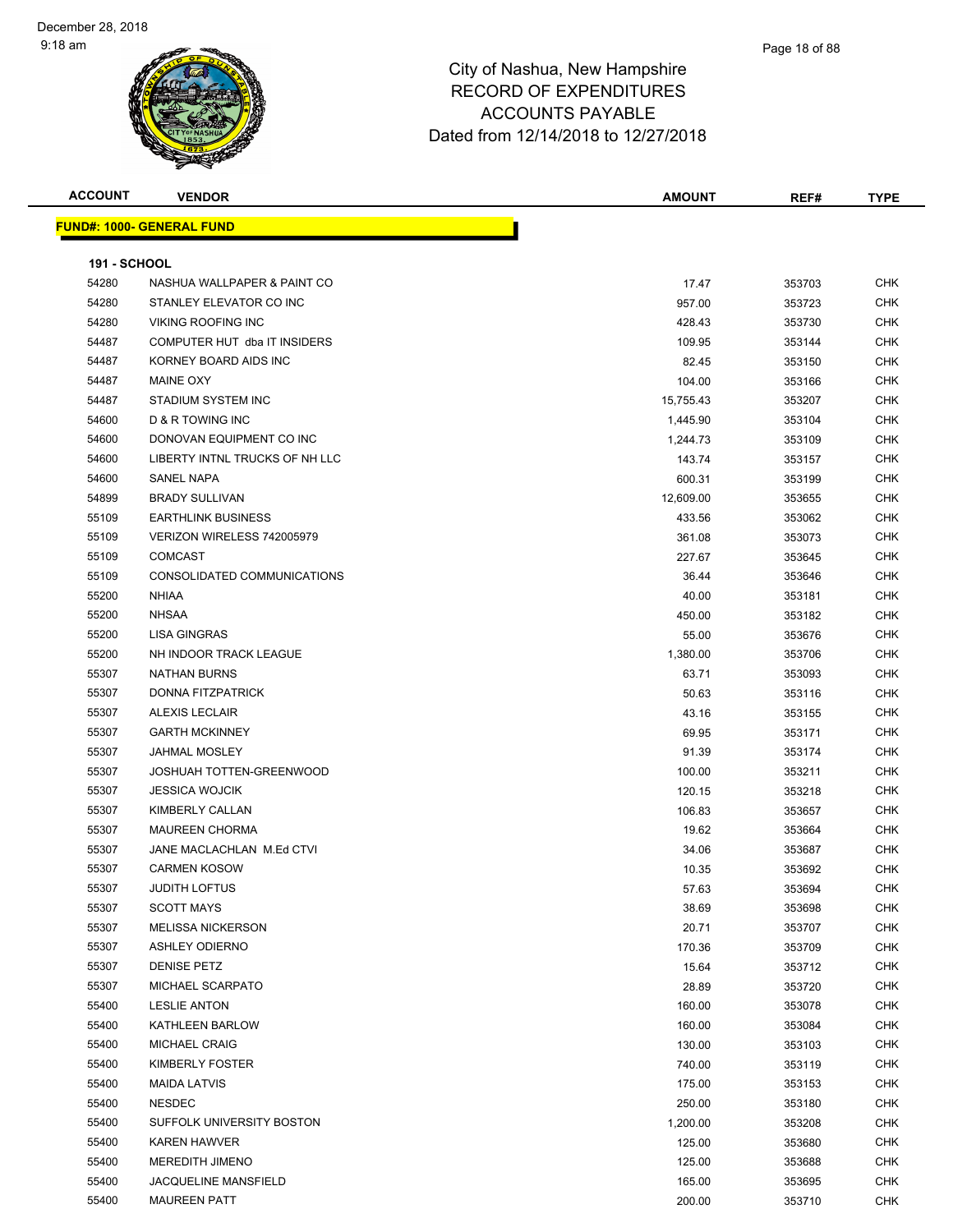| <b>ACCOUNT</b>      | <b>VENDOR</b>                      | <b>AMOUNT</b> | REF#   | <b>TYPE</b> |
|---------------------|------------------------------------|---------------|--------|-------------|
|                     | <b>FUND#: 1000- GENERAL FUND</b>   |               |        |             |
|                     |                                    |               |        |             |
| <b>191 - SCHOOL</b> |                                    |               |        |             |
| 55400               | DAVID VARANO                       | 90.00         | 353728 | <b>CHK</b>  |
| 55600               | AMAZON.COM LLC                     | 32.45         | 155091 | ACH         |
| 55600               | THE COPY SHOP                      | 57.75         | 353102 | CHK         |
| 55607               | ELM ST PETTY CASH                  | 20.01         | 353063 | <b>CHK</b>  |
| 55607               | NEW SEARLES SCH PETTY CASH         | 16.71         | 353066 | <b>CHK</b>  |
| 55607               | <b>MAILFINANCE</b>                 | 158.85        | 353165 | <b>CHK</b>  |
| 55607               | <b>USPS HASLER</b>                 | 2,000.00      | 353726 | <b>CHK</b>  |
| 55642               | MICHAEL APFELBERG                  | 92.00         | 353080 | <b>CHK</b>  |
| 55642               | <b>WILLIAM DAPKUS</b>              | 68.00         | 353105 | <b>CHK</b>  |
| 55642               | <b>KEITH FRONK</b>                 | 68.00         | 353120 | <b>CHK</b>  |
| 55642               | PHILIP J GREBINAR                  | 130.24        | 353130 | <b>CHK</b>  |
| 55642               | <b>BRIAN J KENNEDY</b>             | 126.00        | 353149 | <b>CHK</b>  |
| 55642               | DAVID KUZMICK                      | 126.00        | 353151 | <b>CHK</b>  |
| 55642               | <b>FREDERICK LATHAM</b>            | 126.00        | 353152 | CHK         |
| 55642               | LINDY LAMBERT                      | 68.00         | 353158 | CHK         |
| 55642               | <b>SHAWN LOUGHRAN</b>              | 88.00         | 353160 | <b>CHK</b>  |
| 55642               | ANDREW MACDONALD                   | 88.00         | 353163 | CHK         |
| 55642               | THOMAS M MADDEN                    | 88.00         | 353164 | <b>CHK</b>  |
| 55642               | <b>DENNIS MCCARTHY</b>             | 88.00         | 353170 | <b>CHK</b>  |
| 55642               | <b>ALAN NIXA</b>                   | 102.00        | 353183 | <b>CHK</b>  |
| 55642               | <b>KEVIN PALANSKI</b>              | 88.00         | 353188 | <b>CHK</b>  |
| 55642               | <b>MARIO PENA</b>                  | 126.00        | 353190 | <b>CHK</b>  |
| 55642               | <b>EDWARD PETERSON</b>             | 126.00        | 353191 | <b>CHK</b>  |
| 55642               | DARRELL ROBICHAUD                  | 68.00         | 353197 | <b>CHK</b>  |
| 55642               | DAVID SIMPSON                      | 126.00        | 353203 | CHK         |
| 55642               | <b>GARY WONG</b>                   | 68.00         | 353219 | <b>CHK</b>  |
| 55642               | <b>KAREN ZIELINSKI</b>             | 204.00        | 353221 | <b>CHK</b>  |
| 55642               | DAVE ZWICKER                       | 126.00        | 353222 | <b>CHK</b>  |
| 55642               | KEITH BYETTE                       | 88.00         | 353656 | <b>CHK</b>  |
| 55642               | <b>KEVIN CUNNINGHAM</b>            | 102.00        | 353667 | <b>CHK</b>  |
| 55642               | ROBERT DUBE                        | 68.00         | 353669 | <b>CHK</b>  |
| 55642               | <b>SEAN EDWARDS</b>                | 88.00         | 353671 | <b>CHK</b>  |
| 55642               | ROBERT JOHNSON                     | 68.00         | 353689 | <b>CHK</b>  |
| 55642               | RON SCACCIA                        | 88.00         | 353719 | <b>CHK</b>  |
| 55690               | FIRST STUDENT INC                  | 208.71        | 353115 | <b>CHK</b>  |
| 55691               | <b>JESSICA FLAGLER</b>             | 1,035.50      | 353117 | <b>CHK</b>  |
| 55691               | CARING HANDS TRANSPORTATION LL     | 3,300.00      | 353659 | <b>CHK</b>  |
| 55691               | SARAH WINSLOW                      | 218.00        | 353733 | <b>CHK</b>  |
| 55694               | EASTER SEALS OF NEW HAMPSHIRE      | 10,202.50     | 353112 | <b>CHK</b>  |
| 55694               | EVERGREEN CENTER INC               | 20,982.60     | 353114 | <b>CHK</b>  |
| 55694               | <b>GATEWAYS COMMUNITY SERVICES</b> | 517.50        | 353123 | <b>CHK</b>  |
| 55694               | HILLCREST EDUCATIONAL CENTERS      | 4,592.88      | 353139 | <b>CHK</b>  |
| 55694               | PARKER EDUCATION                   | 11,585.82     | 353189 | <b>CHK</b>  |
| 55694               | PORTSMOUTH SCHOOL DISTRICT         | 3,250.00      | 353192 | <b>CHK</b>  |
| 55694               | SPAULDING YOUTH CTR                | 29,567.17     | 353206 | <b>CHK</b>  |
| 55694               | ADULT LEARNING CENTER              | 30,725.90     | 353651 | <b>CHK</b>  |
| 55699               | <b>STACY GINGRAS</b>               | 149.50        | 353127 | CHK         |
| 55699               | MICHELE MELANSON SCHMITT           | 385.00        | 353699 | <b>CHK</b>  |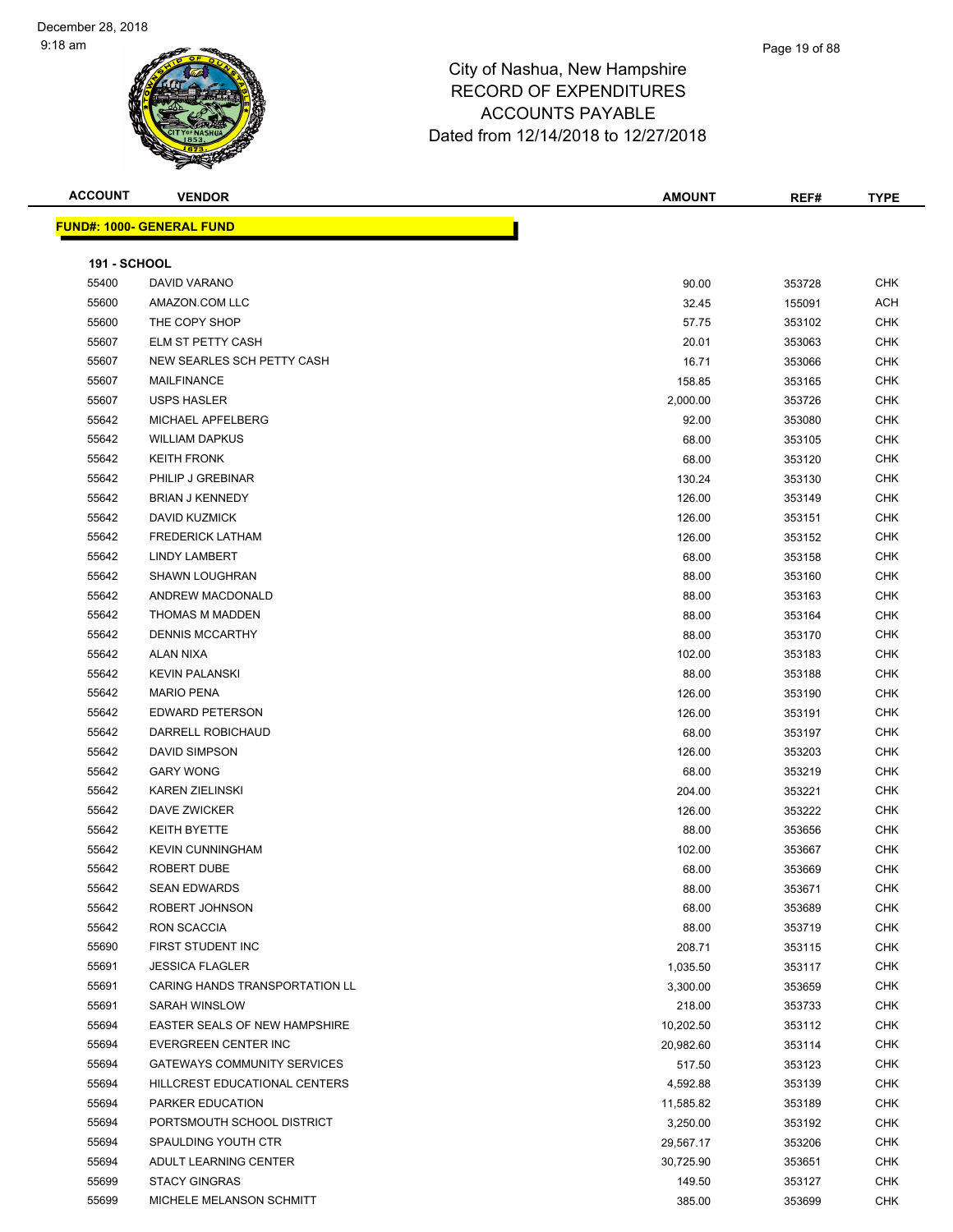| <b>ACCOUNT</b>      | <b>VENDOR</b>                    | <b>AMOUNT</b> | REF#   | <b>TYPE</b> |
|---------------------|----------------------------------|---------------|--------|-------------|
|                     | <b>FUND#: 1000- GENERAL FUND</b> |               |        |             |
|                     |                                  |               |        |             |
| <b>191 - SCHOOL</b> |                                  |               |        |             |
| 55699               | AUDREY VARGA                     | 665.00        | 353729 | <b>CHK</b>  |
| 61100               | AMAZON.COM LLC                   | 83.97         | 155091 | ACH         |
| 61100               | NEW SEARLES SCH PETTY CASH       | 35.68         | 353066 | <b>CHK</b>  |
| 61100               | 4IMPRINT                         | 822.59        | 353074 | <b>CHK</b>  |
| 61100               | US POSTAL SERVICE                | 350.00        | 353214 | <b>CHK</b>  |
| 61100               | WB MASON CO INC                  | 710.40        | 353216 | <b>CHK</b>  |
| 61100               | WB MASON CO INC                  | 2,894.72      | 353732 | <b>CHK</b>  |
| 61135               | AMAZON.COM LLC                   | 382.81        | 155091 | ACH         |
| 61135               | ELM ST PETTY CASH                | 75.35         | 353063 | CHK         |
| 61135               | <b>BOND AUTO PARTS</b>           | 145.12        | 353090 | <b>CHK</b>  |
| 61135               | CARPARTS OF NASHUA               | 77.11         | 353094 | <b>CHK</b>  |
| 61135               | D & R TOWING INC                 | 132.50        | 353104 | CHK         |
| 61135               | <b>DEMCO</b>                     | 94.13         | 353106 | <b>CHK</b>  |
| 61135               | <b>MEGAN DUPRAT</b>              | 109.34        | 353111 | <b>CHK</b>  |
| 61135               | <b>ESSENTRA SPECIALTY TAPES</b>  | 566.47        | 353113 | <b>CHK</b>  |
| 61135               | <b>GENERAL LINEN SERVICE INC</b> | 185.94        | 353124 | <b>CHK</b>  |
| 61135               | <b>LUANE GENEST</b>              | 36.54         | 353125 | <b>CHK</b>  |
| 61135               | <b>HANNAFORD</b>                 | 466.58        | 353134 | <b>CHK</b>  |
| 61135               | <b>HANNAYS INC</b>               | 445.00        | 353135 | <b>CHK</b>  |
| 61135               | HOME DEPOT CREDIT SERVICE        | 41.57         | 353140 | <b>CHK</b>  |
| 61135               | COMPUTER HUT dba IT INSIDERS     | 49.95         | 353144 | <b>CHK</b>  |
| 61135               | <b>JACALYN LESSER</b>            | 99.90         | 353156 | <b>CHK</b>  |
| 61135               | MARKET BASKET ACCT 2589096       | 270.74        | 353167 | <b>CHK</b>  |
| 61135               | <b>MAYNARD &amp; LESIEUR INC</b> | 139.40        | 353169 | <b>CHK</b>  |
| 61135               | <b>NCS PEARSON</b>               | 326.55        | 353179 | <b>CHK</b>  |
| 61135               | AMANDA RINEY                     | 63.94         | 353196 | <b>CHK</b>  |
| 61135               | <b>SCHOOL SPECIALTY</b>          | 1,414.36      | 353200 | <b>CHK</b>  |
| 61135               | ALAN TEFFT                       | 35.00         | 353209 | <b>CHK</b>  |
| 61135               | <b>WAL-MART</b>                  | 313.02        | 353215 | <b>CHK</b>  |
| 61135               | WB MASON CO INC                  | 3,554.70      | 353216 | CHK         |
| 61135               | <b>CYNTHIA WHITNEY</b>           | 88.20         | 353217 | <b>CHK</b>  |
| 61135               | <b>BROAD ST PETTY CASH</b>       | 6.70          | 353644 | <b>CHK</b>  |
| 61135               | ACTFL.ORG                        | 50.00         | 353650 | CHK         |
| 61135               | <b>CARPARTS OF NASHUA</b>        | 66.76         |        | CHK         |
| 61135               | PATRICIA CAUCHON                 |               | 353660 |             |
|                     | D A BUCCI & SONS INC             | 148.54        | 353661 | CHK         |
| 61135               |                                  | 54.00         | 353668 | <b>CHK</b>  |
| 61135               | <b>HANNAFORD</b>                 | 123.37        | 353678 | <b>CHK</b>  |
| 61135               | HOME DEPOT CREDIT SERVICE        | 25.09         | 353682 | <b>CHK</b>  |
| 61135               | J W PEPPER & SONS INC            | 66.77         | 353686 | CHK         |
| 61135               | KONICA MINOLTA BUSINESS          | 249.08        | 353691 | <b>CHK</b>  |
| 61135               | MARKET BASKET ACCT 2589096       | 32.79         | 353696 | CHK         |
| 61135               | <b>NCS PEARSON</b>               | 167.82        | 353705 | <b>CHK</b>  |
| 61135               | <b>PAXTON PATTERSON</b>          | 69.23         | 353711 | <b>CHK</b>  |
| 61135               | REALLY GOOD STUFF LLC            | 160.53        | 353715 | CHK         |
| 61135               | US FOODS INC                     | 251.13        | 353725 | CHK         |
| 61135               | WAL-MART                         | 150.92        | 353731 | CHK         |
| 61135               | WB MASON CO INC                  | 1,838.29      | 353732 | CHK         |
| 61249               | <b>NCS PEARSON</b>               | 200.00        | 353705 | <b>CHK</b>  |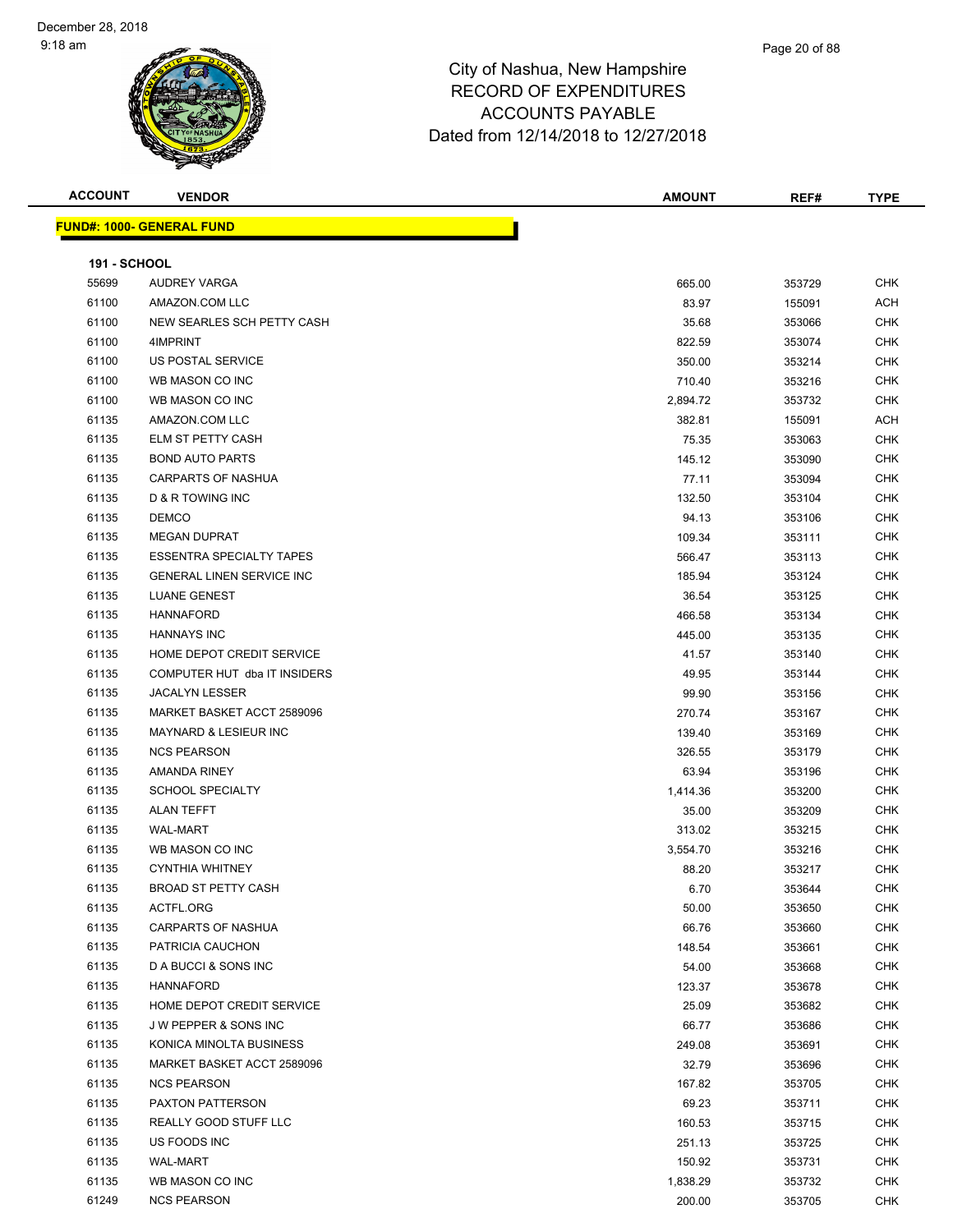**FUND#: 1000- GENERAL FUND**

| <b>ACCOUNT</b>                | <b>VENDOR</b> | <b>AMOUNT</b> | REF# | TYPE |
|-------------------------------|---------------|---------------|------|------|
| <u> JND#: 1000- GENERAL F</u> | <b>FUND</b>   |               |      |      |

|       | <b>TOTAL 191 - SCHOOL</b>               | \$491,347.12 |        |            |
|-------|-----------------------------------------|--------------|--------|------------|
| 71999 | PRO AV SYSTEMS INC                      | 578.00       | 353193 | CHK        |
| 71999 | KATHY PAETZOLD                          | 97.50        | 353187 | <b>CHK</b> |
| 71999 | <b>RICHARD HEUSLEIN</b>                 | 41.08        | 353138 | <b>CHK</b> |
| 71999 | AMAZON.COM LLC                          | 77.98        | 155091 | <b>ACH</b> |
| 71221 | COMPUTER HUT dba IT INSIDERS            | 59.95        | 353144 | <b>CHK</b> |
| 61875 | RIBAS ASSOCIATES AND PUB.               | 76.05        | 353717 | <b>CHK</b> |
| 61875 | <b>BARNES &amp; NOBLE INC</b>           | 3,996.73     | 353085 | <b>CHK</b> |
| 61814 | FOLLETT SCHOOL SOLUTIONS INC            | 160.42       | 353674 | <b>CHK</b> |
| 61814 | FOLLETT SCHOOL SOLUTIONS INC            | 420.47       | 353118 | <b>CHK</b> |
| 61607 | MONOPRICE INC                           | 104.88       | 353173 | <b>CHK</b> |
| 61607 | COMPUTER HUT dba IT INSIDERS            | 384.80       | 353144 | <b>CHK</b> |
| 61607 | AMAZON.COM LLC                          | 95.68        | 155124 | <b>ACH</b> |
| 61599 | SITEONE LANDSCAPE SUPPLY LLC            | 3.76         | 353722 | <b>CHK</b> |
| 61599 | NASHUA OUTDOOR POWER EQUIPMENT          | 43.76        | 353702 | <b>CHK</b> |
| 61599 | R WHITE EQUIPMENT CENTER INC            | 43.00        | 353194 | <b>CHK</b> |
| 61599 | NASHUA OUTDOOR POWER EQUIPMENT          | 44.55        | 353176 | <b>CHK</b> |
| 61428 | <b>IMPERIAL DADE</b>                    | 5,531.00     | 353684 | <b>CHK</b> |
| 61428 | <b>CROSS-COUNTRY MAINT &amp; SUPPLY</b> | 1,389.79     | 353662 | <b>CHK</b> |
| 61428 | SHIFFLER EQUIPMENT SALES INC            | 721.86       | 353202 | <b>CHK</b> |
| 61428 | CLEAN-O-RAMA                            | 1,197.69     | 353099 | <b>CHK</b> |
| 61421 | SIEMENS INDUSTRY INC                    | 1,342.20     | 353721 | <b>CHK</b> |
| 61421 | <b>CAPP INC</b>                         | 2,324.00     | 353658 | <b>CHK</b> |
| 61421 | TOTAL AIR SUPPLY INC                    | 300.65       | 353210 | <b>CHK</b> |
| 61421 | JOMAR DISTRIBUTORS INC                  | 302.20       | 353147 | <b>CHK</b> |
| 61421 | CONTROL TECHNOLOGIES INC                | 557.35       | 353101 | <b>CHK</b> |
| 61414 | <b>HAJOCA CORPORATION</b>               | 12.78        | 353133 | <b>CHK</b> |
| 61407 | <b>GRAINGER</b>                         | 539.48       | 353677 | <b>CHK</b> |
| 61407 | M & M ELECTRICAL SUPPLY CO INC          | 5,558.40     | 353161 | <b>CHK</b> |
| 61407 | INTERSTATE ALL BATTERY CENTER           | 276.00       | 353143 | <b>CHK</b> |
| 61407 | CEN-COM                                 | 165.00       | 353096 | <b>CHK</b> |
| 61299 | <b>HANNAFORD</b>                        | 54.81        | 353678 | <b>CHK</b> |
| 61299 | <b>FASTENAL CO</b>                      | 256.28       | 353672 | <b>CHK</b> |
| 61299 | <b>SECURADYNE SYSTEMS</b>               | 0.01         | 353201 | <b>CHK</b> |
| 61299 | <b>JAHMAL MOSLEY</b>                    | 131.64       | 353174 | <b>CHK</b> |
| 61299 | ARCSOURCE INC                           | 76.50        | 353081 | <b>CHK</b> |
| 61299 | AMAZON.COM LLC                          | 158.07       | 155091 | <b>ACH</b> |

**TOTAL FUND 1000 - GENERAL FUND \$4,349,747.32** 

#### **FUND#: 1001- GF-CAPITAL IMPROVEMENTS**

#### **152 - FIRE**

| 81100 | <b>GRANITE CITY ELECTRIC SUPPLY</b> | 239.39   | 352980 | СНК |
|-------|-------------------------------------|----------|--------|-----|
| 81100 | FIMBEL GARAGE DOORS                 | 5.375.00 | 353581 | CHK |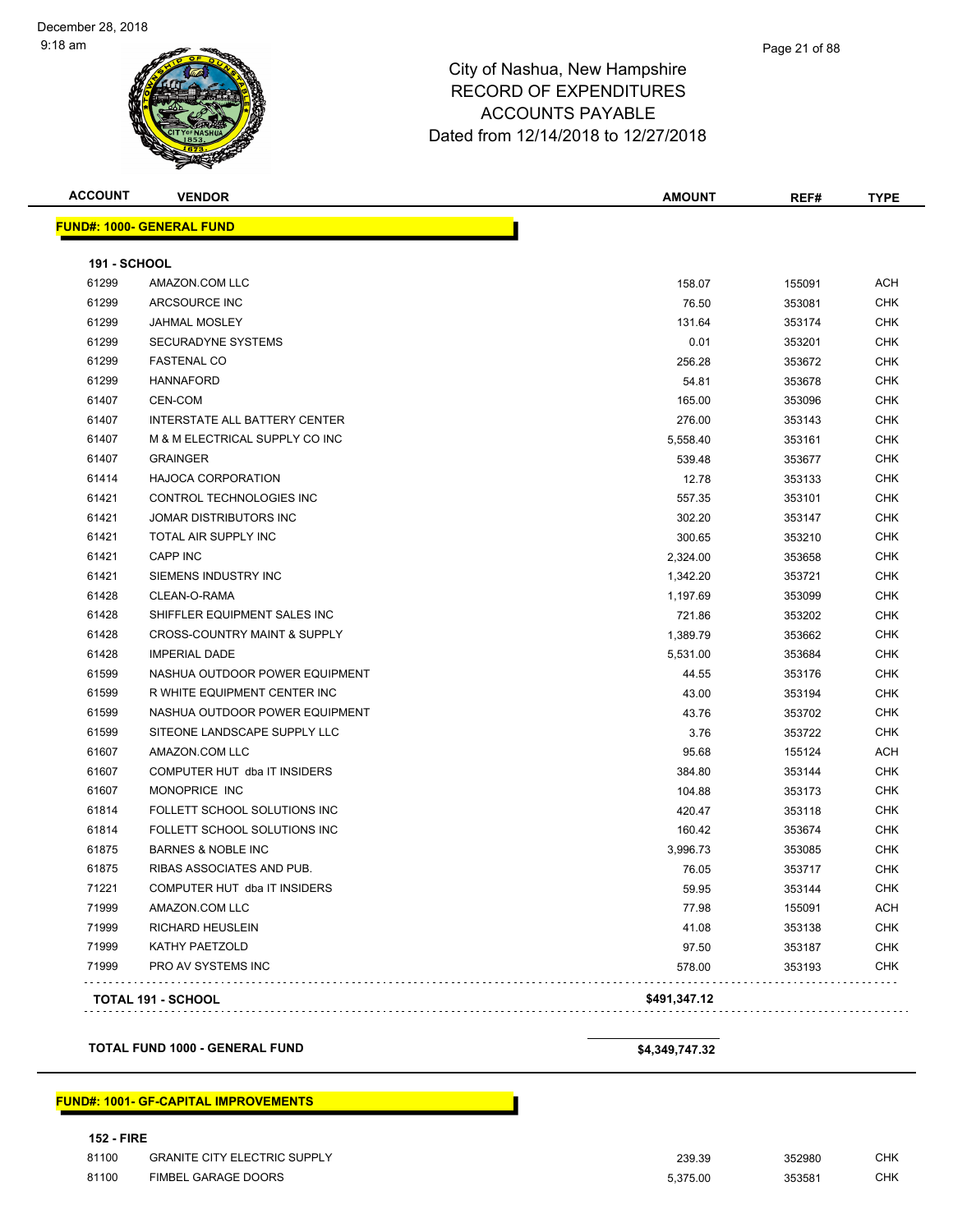#### Page 22 of 88

# City of Nashua, New Hampshire RECORD OF EXPENDITURES ACCOUNTS PAYABLE Dated from 12/14/2018 to 12/27/2018

| <b>ACCOUNT</b><br><b>VENDOR</b>                          | <b>AMOUNT</b>      | REF#   | <b>TYPE</b>              |
|----------------------------------------------------------|--------------------|--------|--------------------------|
| <b>FUND#: 1001- GF-CAPITAL IMPROVEMENTS</b>              |                    |        |                          |
| <b>TOTAL 152 - FIRE</b>                                  | \$5,614.39         |        |                          |
|                                                          |                    |        |                          |
| 161 - STREETS<br>81100<br>HOME DEPOT CREDIT SERVICE 3065 |                    |        | <b>CHK</b>               |
| 81100<br><b>BELLETETES INC</b>                           | 163.21<br>3,900.78 | 353588 | <b>CHK</b>               |
| 81100<br>GRANITE STATE CONCRETE CO INC                   |                    | 352938 |                          |
| 81100<br>HOME DEPOT CREDIT SERVICE 3065                  | 1,106.00           | 352981 | <b>CHK</b><br><b>CHK</b> |
| 81100                                                    | 548.01             | 352986 | <b>CHK</b>               |
| PENWAY SALES & SERVICE                                   | 2,611.10           | 353024 |                          |
| <b>TOTAL 161 - STREETS</b>                               | \$8,329.10         |        |                          |
|                                                          |                    |        |                          |
|                                                          |                    |        |                          |
| <b>TOTAL FUND 1001 - GF-CAPITAL IMPROVEMENTS</b>         | \$13,943.49        |        |                          |
| 161 - STREETS                                            |                    |        |                          |
| 54492<br>ROUTEMATCH SOFTWARE INC                         |                    |        |                          |
|                                                          | 1,580.00           | 353623 |                          |
| <b>TOTAL 161 - STREETS</b>                               | \$1,580.00         |        |                          |
| 179 - LIBRARY                                            |                    |        |                          |
| <b>TUCKER LIBRARY INTERIORS LLC</b>                      | 20,953.22          | 353634 |                          |
| <b>TOTAL 179 - LIBRARY</b>                               | \$20,953.22        |        |                          |
| 71000                                                    |                    |        |                          |
| <b>191 - SCHOOL</b>                                      |                    |        | <b>CHK</b><br><b>CHK</b> |
| SECURADYNE SYSTEMS                                       | 2,391.41           | 353201 |                          |
| 61299<br><b>TOTAL 191 - SCHOOL</b>                       | \$2,391.41         |        | <b>CHK</b>               |
|                                                          |                    |        |                          |
| <b>TOTAL FUND 1010 - GF-PRIOR YEAR ENC &amp; ESCROWS</b> | \$24,924.63        |        |                          |

| <u> FUND#: 2100- FOOD SERVICES FUNDI</u> |
|------------------------------------------|
|------------------------------------------|

| 55607 | UNITED PARCEL SERVICE           | 14.88     | 353072 | <b>CHK</b> |
|-------|---------------------------------|-----------|--------|------------|
| 61214 | BELLAVANCE BEVERAGE CO INC      | 3.830.10  | 353086 | <b>CHK</b> |
| 61214 | <b>BIMBO FOODS BAKERIES INC</b> | 2,523.14  | 353088 | <b>CHK</b> |
| 61214 | COCA COLA BOTTLING CO           | 2.526.25  | 353100 | <b>CHK</b> |
| 61214 | GILLS PIZZA CO                  | 6.862.80  | 353126 | <b>CHK</b> |
| 61214 | <b>HERSHEY'S ICE CREAM</b>      | 738.87    | 353137 | <b>CHK</b> |
| 61214 | <b>M SAUNDERS INC</b>           | 4,183.69  | 353162 | <b>CHK</b> |
| 61214 | NATIVE MAINE PRODUCE & SPEC     | 3.310.21  | 353178 | <b>CHK</b> |
| 61214 | NORTHCENTER FOODS               | 62.444.78 | 353184 | <b>CHK</b> |
| 61214 | NATIVE MAINE PRODUCE & SPEC     | 3.048.66  | 353704 | <b>CHK</b> |
| 71000 | ACTION AUTHORIZED PARTS LLC     | 642.98    | 353076 | <b>CHK</b> |
| 71000 | GOOD MORNING SALES INC          | 237.50    | 353129 | <b>CHK</b> |

Г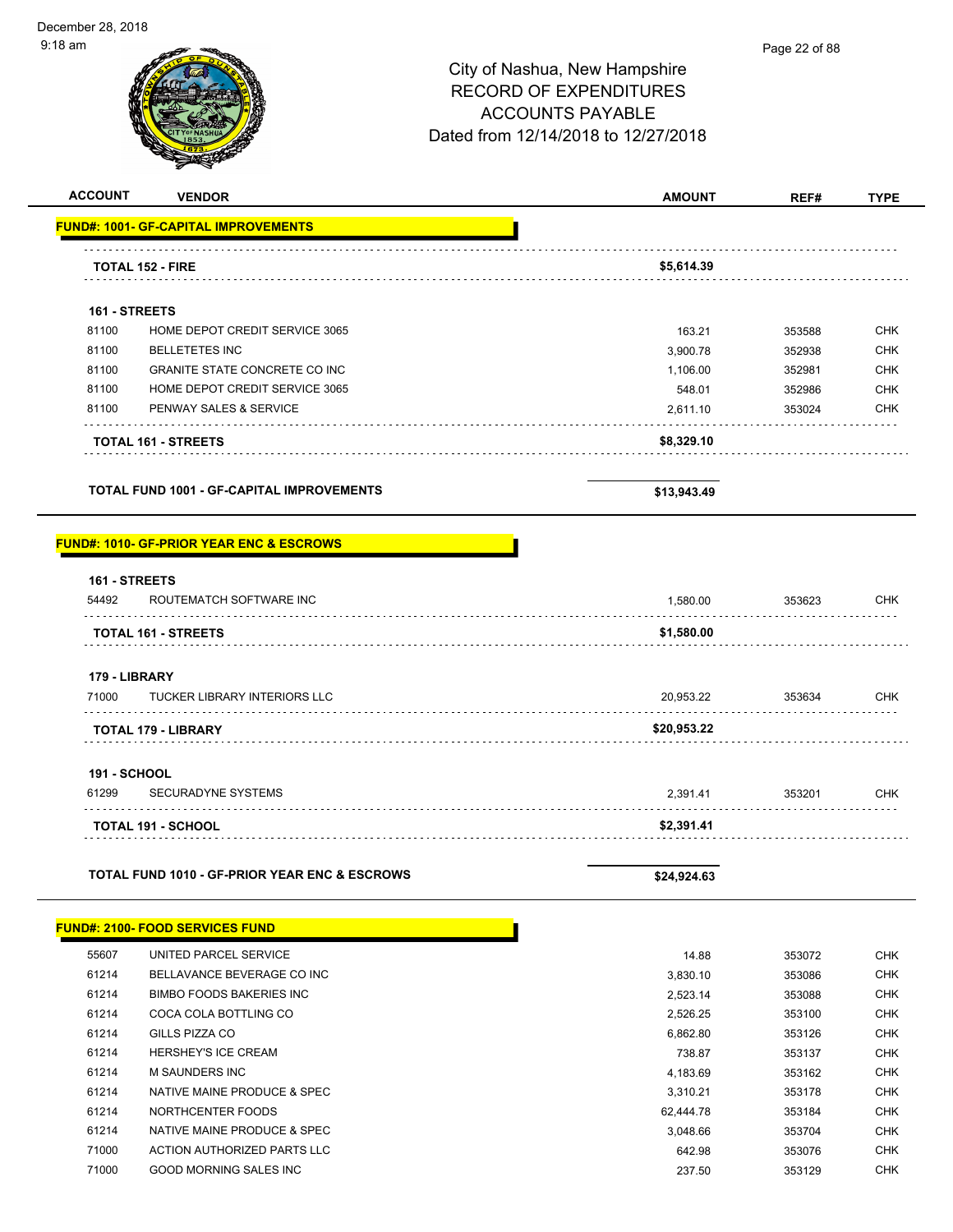| <b>TOTAL FUND 2100 - FOOD SERVICES FUND</b>         | \$90,363.86 |        |            |
|-----------------------------------------------------|-------------|--------|------------|
|                                                     |             |        |            |
| <b>FUND#: 2207- ADULT ED/CONTINUING ED</b>          |             |        |            |
| 55500<br>US POSTAL SERVICES                         | 888.00      | 353649 | <b>CHK</b> |
| 61135<br>WB MASON CO INC                            | 20.99       | 353216 | <b>CHK</b> |
| 61135<br>WB MASON CO INC                            | 63.58       | 353732 | <b>CHK</b> |
| TOTAL FUND 2207 - ADULT ED/CONTINUING ED            | \$972.57    |        |            |
| <b>FUND#: 2212- ATHLETICS REVENUE FUND</b>          |             |        |            |
| K & B SPORTSWEAR<br>61107                           | 1,300.00    | 353148 | <b>CHK</b> |
| 61107<br>SPARKLE GEAR INC                           | 1,040.00    | 353205 | <b>CHK</b> |
| 71999<br>AMAZON.COM LLC                             | 143.91      | 155091 | <b>ACH</b> |
| TOTAL FUND 2212 - ATHLETICS REVENUE FUND            | \$2,483.91  |        |            |
| <b>FUND#: 2222- AFTER SCHOOL PROGRAM</b>            |             |        |            |
| 55300<br><b>GAIL CASEY</b>                          | 104.00      | 353095 | <b>CHK</b> |
| 55690<br>FIRST STUDENT INC                          | 1,106.16    | 353673 | <b>CHK</b> |
| 61299<br>STATE OF NH CRIMINAL RECORDS               | 47.00       | 353070 | <b>CHK</b> |
| 61299<br>AC MOORE INC                               | 78.95       | 353075 | CHK        |
| 61299<br><b>CASEY APFELBERG</b>                     | 29.90       | 353079 | <b>CHK</b> |
| 61299<br><b>GARELICK FARMS LLC</b>                  | 176.08      | 353121 | <b>CHK</b> |
| 61299<br>MARKET BASKET ACCT 2589096                 | 43.19       | 353167 | <b>CHK</b> |
| 61299<br>ROCHESTER SCHOOL DEPT                      | 2,500.00    | 353198 | <b>CHK</b> |
| 61299<br><b>WAL-MART</b>                            | 207.18      | 353215 | <b>CHK</b> |
| 61299<br><b>GARELICK FARMS LLC</b>                  | 111.15      | 353675 | <b>CHK</b> |
| 61299<br>WB MASON CO INC                            | 259.75      | 353732 | <b>CHK</b> |
| <b>TOTAL FUND 2222 - AFTER SCHOOL PROGRAM</b>       | \$4,663.36  |        |            |
| <b>FUND#: 2504- HOLMAN STADIUM EVENTS FUND</b>      |             |        |            |
| 55658<br>AMAZON.COM LLC                             | 1,739.37    | 155120 | <b>ACH</b> |
| <b>TOTAL FUND 2504 - HOLMAN STADIUM EVENTS FUND</b> | \$1,739.37  |        |            |
| <b>FUND#: 2505- PEG ACCESS CHANNELS FUND</b>        |             |        |            |
| 45999<br>COMMUNITY MEDIA SERVICES GRP L             | (503.76)    | 352875 | <b>CHK</b> |
| 54100<br><b>EVERSOURCE</b>                          | 294.69      | 352903 | <b>CHK</b> |
| 54114<br>LIBERTY UTILITIES - NH                     | 44.18       | 352906 | <b>CHK</b> |
| 55699<br>COMMUNITY MEDIA SERVICES GRP L             | 10,333.33   | 352875 | <b>CHK</b> |
| 55699<br>AARDVARK THE DEAN OF CLEAN                 | 195.00      | 352925 | <b>CHK</b> |
| <b>TOTAL FUND 2505 - PEG ACCESS CHANNELS FUND</b>   | \$10,363.44 |        |            |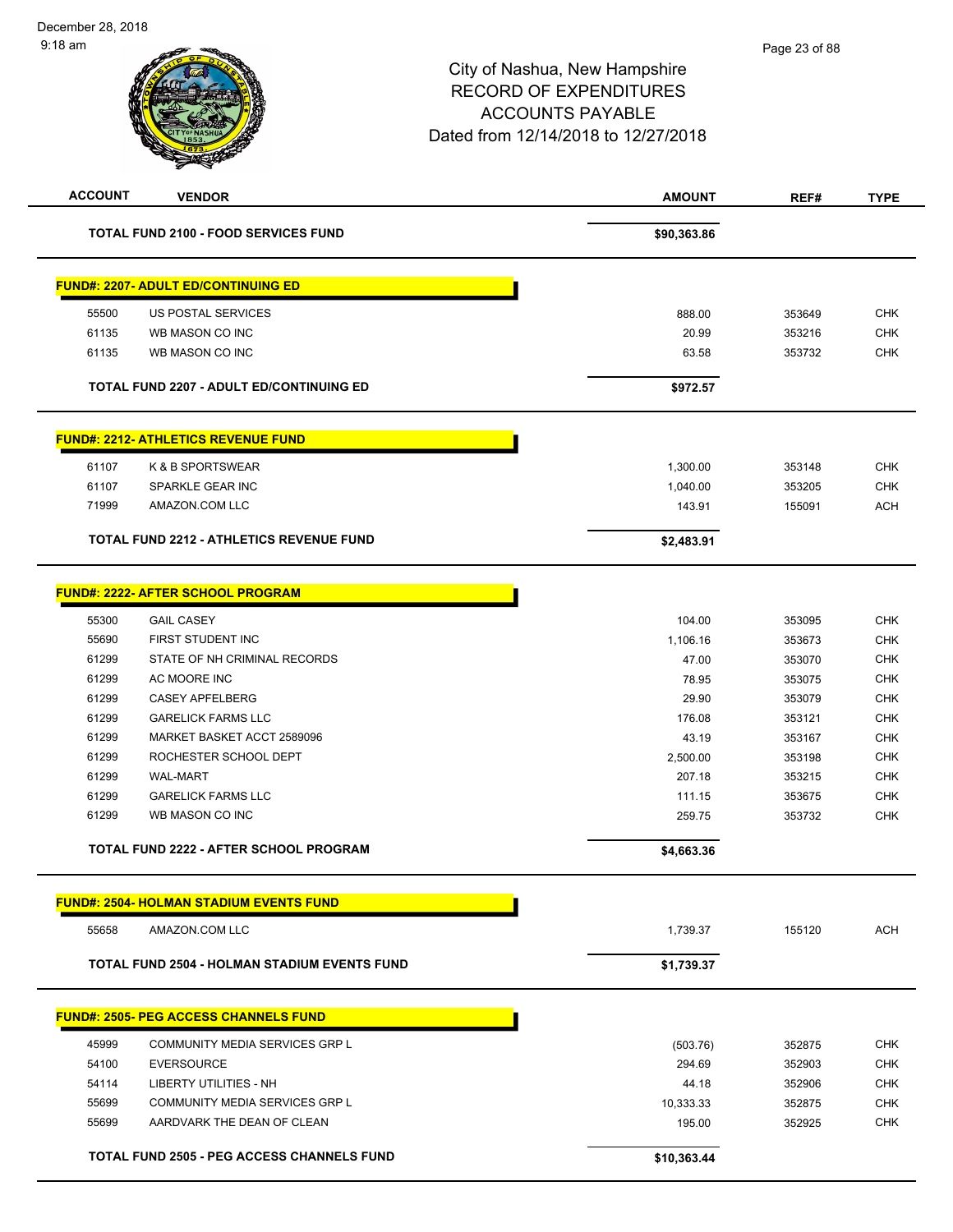December 28, 2018 9:18 am



| <b>ACCOUNT</b> | <b>VENDOR</b>                                           | <b>AMOUNT</b> | REF#   | <b>TYPE</b> |
|----------------|---------------------------------------------------------|---------------|--------|-------------|
|                | FUND#: 2506- HUNT BLDG FACILITY RENTAL FUND             |               |        |             |
| 54236          | PROTECTION ONE ALARM MONTORING                          | 60.09         | 353028 | <b>CHK</b>  |
| 54280          | <b>CLASSIC SIGNS INC</b>                                | 375.00        | 352955 | <b>CHK</b>  |
| 54280          | <b>CINTAS FIRE PROTECTION</b>                           | 571.76        | 353568 | <b>CHK</b>  |
|                | TOTAL FUND 2506 - HUNT BLDG FACILITY RENTAL FUND        | \$1,006.85    |        |             |
|                | <b>FUND#: 2507- FIRE TRAINING FACILITY RENTAL</b>       |               |        |             |
| 54280          | HOME DEPOT CREDIT SERVICE 3065                          | 12.59         | 352986 | <b>CHK</b>  |
| 54821          | UNITED SITE SERVICES NORTHEAST                          | 91.92         | 353056 | <b>CHK</b>  |
|                | TOTAL FUND 2507 - FIRE TRAINING FACILITY RENTAL         | \$104.51      |        |             |
|                | <b>FUND#: 2511-201 MAIN STREET RENTAL FUND</b>          |               |        |             |
| 54100          | <b>EVERSOURCE</b>                                       | 1,061.39      | 352903 | <b>CHK</b>  |
|                | TOTAL FUND 2511 - 201 MAIN STREET RENTAL FUND           | \$1,061.39    |        |             |
|                | <b>FUND#: 3040- COMMUNICATIONS GRANTS FUND</b>          |               |        |             |
|                |                                                         |               |        |             |
| 81300          | <b>BARABY CORP</b>                                      | 3,047.00      | 353556 | <b>CHK</b>  |
|                | <b>TOTAL FUND 3040 - COMMUNICATIONS GRANTS FUND</b>     | \$3,047.00    |        |             |
|                | <b>FUND#: 3050- POLICE GRANTS FUND</b>                  |               |        |             |
| 55400          | <b>RAD SYSTEMS</b>                                      | 100.00        | 353539 | <b>CHK</b>  |
|                | <b>TOTAL FUND 3050 - POLICE GRANTS FUND</b>             | \$100.00      |        |             |
|                | <b>FUND#: 3068- COMMUNITY SERVICES GRANTS FUND</b>      |               |        |             |
|                | 55300 LISA VASQUEZ                                      | 195.12        | 352887 | <b>CHK</b>  |
| 55300          | NICOLE VIAU                                             | 12.00         | 352894 | <b>CHK</b>  |
| 55421          | <b>NACCHO</b>                                           | 625.00        | 352913 | <b>CHK</b>  |
| 55810          | <b>HARBOR HOMES INC</b>                                 | 26,265.00     | 352983 | <b>CHK</b>  |
| 61100          | WB MASON CO INC                                         | 17.00         | 353642 | <b>CHK</b>  |
| 68235          | <b>HARBOR HOMES INC</b>                                 | 1,839.00      | 352983 | CHK         |
|                | <b>TOTAL FUND 3068 - COMMUNITY SERVICES GRANTS FUND</b> | \$28,953.12   |        |             |
|                | <b>FUND#: 3070- COMMUNITY HEALTH GRANTS FUND</b>        |               |        |             |
| 55300          | <b>FLAVIA MARTIN</b>                                    | 370.59        | 353512 | <b>CHK</b>  |
| 61142          | NH MEDICAL DENTAL SUPPLY LLC                            | 313.50        | 353613 | <b>CHK</b>  |
|                | TOTAL FUND 3070 - COMMUNITY HEALTH GRANTS FUND          | \$684.09      |        |             |
|                |                                                         |               |        |             |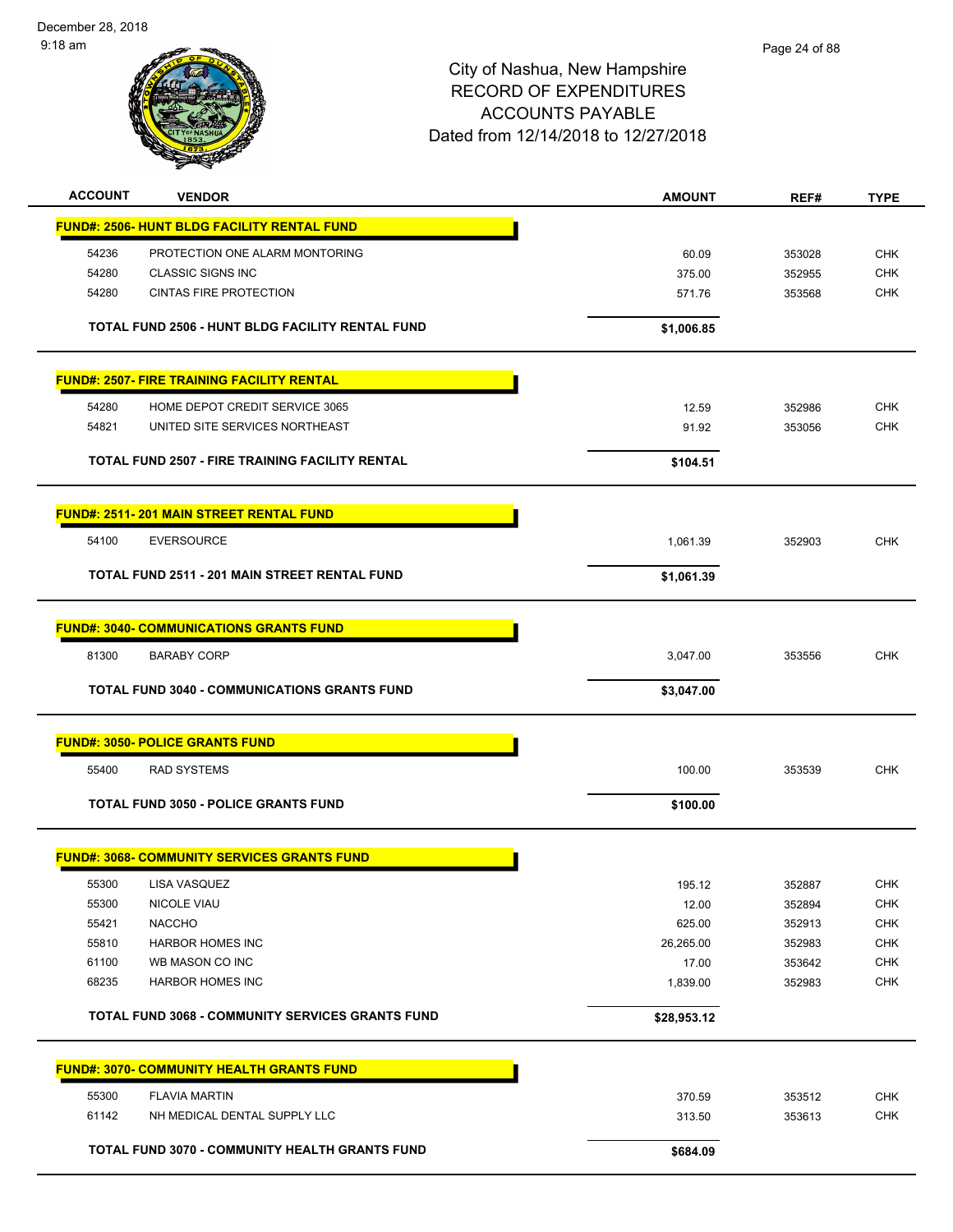December 28, 2018 9:18 am



| <b>ACCOUNT</b> | <b>VENDOR</b>                                    | AMOUNT      | REF#   | <b>TYPE</b> |
|----------------|--------------------------------------------------|-------------|--------|-------------|
|                | <b>FUND#: 3080- COMMUNITY DEVELOPMENT GRANTS</b> |             |        |             |
| 53107          | STANTEC CONSULTING SERVICES                      | 22,275.32   | 353043 | <b>CHK</b>  |
| 54210          | GEORGE R CAIRNS & SONS INC                       | 54,509.30   | 352976 | <b>CHK</b>  |
|                |                                                  |             |        |             |
|                | TOTAL FUND 3080 - COMMUNITY DEVELOPMENT GRANTS   | \$76,784.62 |        |             |
|                | <b>FUND#: 3090- URBAN PROGRAM GRANTS FUND</b>    |             |        |             |
| 54210          | AJ WOOD CONSTRUCTION                             | 3,000.00    | 352870 | <b>CHK</b>  |
| 54210          | <b>DAD'S ABATEMENT LLC</b>                       | 15,000.00   | 352878 | <b>CHK</b>  |
| 54210          | DAD'S ABATEMENT LLC                              | 8,000.00    | 352879 | <b>CHK</b>  |
| 54210          | AJ WOOD CONSTRUCTION                             | 2,000.00    | 352870 | <b>CHK</b>  |
| 54210          | DAD'S ABATEMENT LLC                              | 10,000.00   | 352878 | <b>CHK</b>  |
| 54210          | <b>DAD'S ABATEMENT LLC</b>                       | 3,000.00    | 352879 | <b>CHK</b>  |
| 54210          | MONUMENT TITLE COMPANY                           | 150.00      | 353015 | <b>CHK</b>  |
| 54225          | ALCHEMY LEAD MANAGMENT                           | 3,614.00    | 352928 | <b>CHK</b>  |
| 55307          | <b>FRANK BORELLI</b>                             | 268.96      | 352873 | <b>CHK</b>  |
| 55307          | <b>DAVID SULLIVAN</b>                            | 226.18      | 352893 | <b>CHK</b>  |
| 55500          | THE TELEGRAPH                                    | 73.40       | 353540 | <b>CHK</b>  |
| 55500          | THE TELEGRAPH                                    | 275.25      | 353540 | <b>CHK</b>  |
| 55500          | THE TELEGRAPH                                    | 73.40       | 353540 | <b>CHK</b>  |
| 55614          | <b>HILLSBOROUGH COUNTY REGISTRY</b>              | 40.94       | 352985 | <b>CHK</b>  |
| 61100          | <b>BLUE RESERVE WATER</b>                        | 74.85       | 352942 | <b>CHK</b>  |
| 68345          | DOROTHY I CARLSON                                | 350.00      | 352874 | <b>CHK</b>  |
| 68345          | <b>OSCAR FIKIRI</b>                              | 350.00      | 352880 | <b>CHK</b>  |
| 68345          | <b>MIKE LAFRANCE</b>                             | 350.00      | 352884 | <b>CHK</b>  |
| 68345          | ASHLEY L WADE                                    | 350.00      | 352895 | <b>CHK</b>  |
| 68345          | <b>COLLEEN B VAILLANCOURT</b>                    | 350.00      | 353058 | <b>CHK</b>  |
| 69010          | <b>IDEAL PROPERTY MAINTENANCE</b>                | 17,020.00   | 352882 | <b>CHK</b>  |
| 69025          | AJ WOOD CONSTRUCTION                             | 18,480.00   | 352870 | <b>CHK</b>  |
| 69075          | <b>BOYS &amp; GIRLS CLUB OF</b>                  | 2,555.00    | 352944 | <b>CHK</b>  |
| 69075          | MARGUERITES PLACE INC                            | 7,464.06    | 353008 | <b>CHK</b>  |
|                | TOTAL FUND 3090 - URBAN PROGRAM GRANTS FUND      | \$93,066.04 |        |             |

|       | <b>FUND#: 3120- TRANSIT GRANTS FUND</b> |           |        |            |
|-------|-----------------------------------------|-----------|--------|------------|
| 54100 | <b>EVERSOURCE</b>                       | 1,090.37  | 352903 | <b>CHK</b> |
| 54114 | LIBERTY UTILITIES - NH                  | 163.47    | 352906 | <b>CHK</b> |
| 54114 | LIBERTY UTILITIES - NH                  | 452.23    | 352907 | <b>CHK</b> |
| 54225 | TRC ENGINEERING SERVICES LLC            | 2,165.00  | 353049 | <b>CHK</b> |
| 54225 | R B LEWIS FIRE CONTROL SYSTEMS          | 690.00    | 353620 | CHK        |
| 54280 | MASI PLUMBING & HEATING INC             | 423.90    | 353600 | CHK        |
| 54407 | ROUTEMATCH SOFTWARE INC                 | 36.064.23 | 353623 | CHK        |
| 55109 | CONSOLIDATED COMMUNICATIONS             | 195.60    | 352900 | CHK        |
| 55400 | <b>CAMILLE PATTISON</b>                 | 171.69    | 352891 | CHK        |
| 55607 | UNITED PARCEL SERVICE                   | 23.02     | 352923 | CHK        |
| 61100 | WB MASON CO INC                         | 59.17     | 353642 | CHK        |
| 61299 | <b>BLUE RESERVE WATER</b>               | 63.00     | 352942 | CHK        |
|       |                                         |           |        |            |

| 54100 | <b>EVERSOURCE</b>              | 1.090.37  |
|-------|--------------------------------|-----------|
| 54114 | LIBERTY UTILITIES - NH         | 163.47    |
| 54114 | LIBERTY UTILITIES - NH         | 452.23    |
| 54225 | TRC ENGINEERING SERVICES LLC   | 2,165.00  |
| 54225 | R B LEWIS FIRE CONTROL SYSTEMS | 690.00    |
| 54280 | MASI PLUMBING & HEATING INC    | 423.90    |
| 54407 | ROUTEMATCH SOFTWARE INC        | 36.064.23 |
| 55109 | CONSOLIDATED COMMUNICATIONS    | 195.60    |
| 55400 | <b>CAMILLE PATTISON</b>        | 171.69    |
| 55607 | UNITED PARCEL SERVICE          | 23.02     |
| 61100 | WB MASON CO INC                | 59.17     |
| 61299 | <b>BLUE RESERVE WATER</b>      | 63.00     |
| 61299 | <b>ALPHAGRAPHICS</b>           | 119.25    |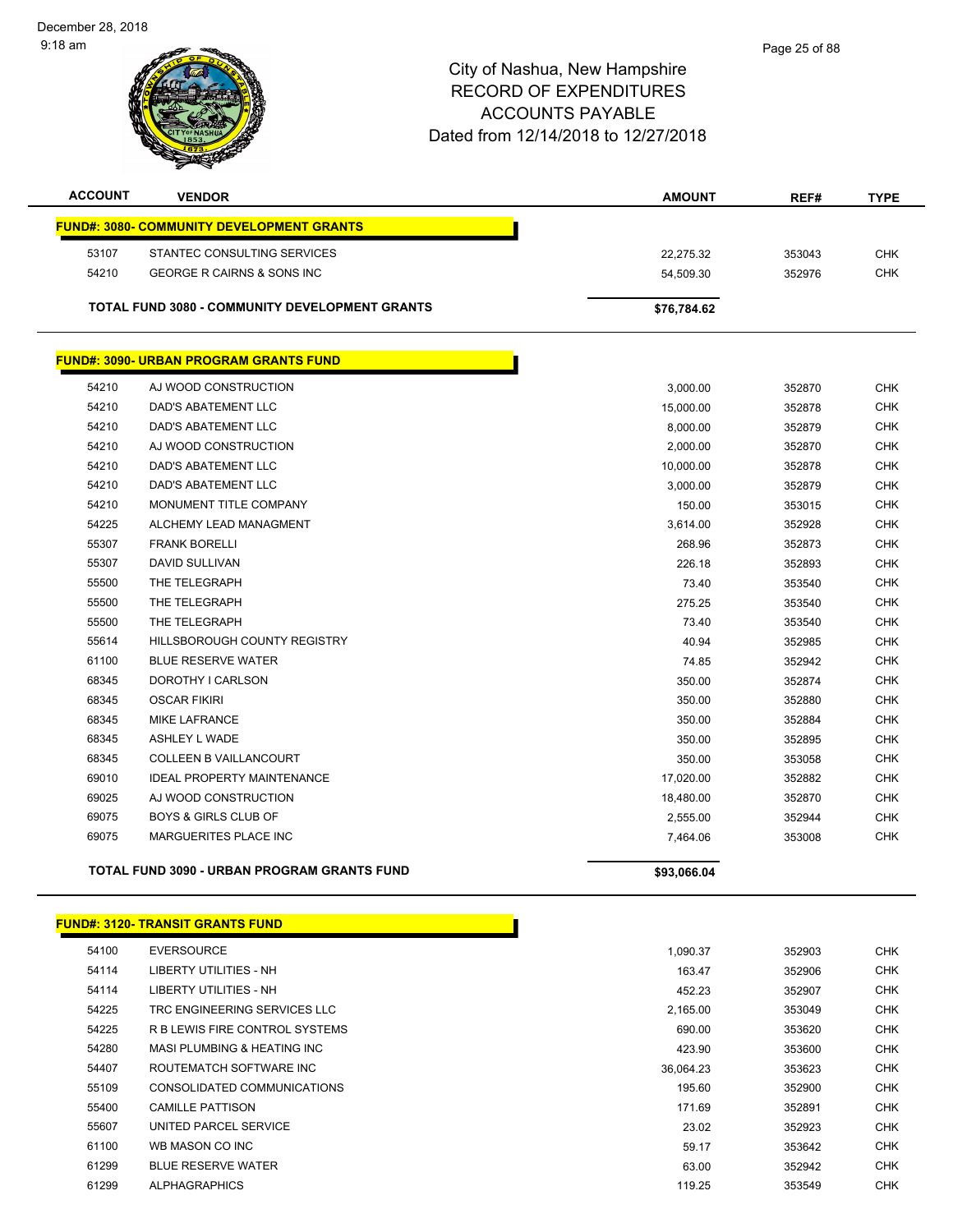

| <b>ACCOUNT</b> | <b>VENDOR</b>                                | <b>AMOUNT</b> | REF#   | <b>TYPE</b> |
|----------------|----------------------------------------------|---------------|--------|-------------|
|                | <b>FUND#: 3120- TRANSIT GRANTS FUND</b>      |               |        |             |
| 61299          | <b>RYDER FLEET PRODUCTS</b>                  | 122.40        | 353034 | <b>CHK</b>  |
| 61299          | HOME DEPOT CREDIT SERVICE 3065               | 96.87         | 353588 | <b>CHK</b>  |
| 61299          | AMAZON.COM LLC                               | 91.11         | 155083 | <b>ACH</b>  |
| 61299          | ARCSOURCE INC                                | 102.96        | 353551 | <b>CHK</b>  |
| 61299          | <b>FASTENAL CO</b>                           | 39.18         | 353580 | <b>CHK</b>  |
| 61299          | <b>RYDER FLEET PRODUCTS</b>                  | 157.40        | 353624 | <b>CHK</b>  |
| 61300          | <b>CITY OF NASHUA</b>                        | 109.10        | 353508 | <b>CHK</b>  |
| 61300          | <b>CITY OF NASHUA</b>                        | 105.80        | 353508 | <b>CHK</b>  |
| 61310          | <b>AVSG LP</b>                               | 16,713.63     | 353552 | <b>CHK</b>  |
| 61705          | <b>STRATHAM TIRE</b>                         | 664.00        | 353627 | <b>CHK</b>  |
| 61799          | <b>GILLIG LLC</b>                            | 54.89         | 353584 | <b>CHK</b>  |
| 61799          | HOME DEPOT CREDIT SERVICE 3065               | 14.13         | 353588 | <b>CHK</b>  |
| 61799          | AMAZON.COM LLC                               | 195.76        | 155083 | <b>ACH</b>  |
| 61799          | ALLIANCE BUS GROUP INC                       | 277.68        | 353548 | <b>CHK</b>  |
| 61799          | NEW ENGLAND KENWORTH                         | 110.64        | 353610 | <b>CHK</b>  |
| 61799          | HOME DEPOT CREDIT SERVICE 3065               | 71.43         | 353588 | <b>CHK</b>  |
| 61799          | <b>SANEL NAPA</b>                            | 110.25        | 353037 | <b>CHK</b>  |
|                | <b>TOTAL FUND 3120 - TRANSIT GRANTS FUND</b> | \$60,718.16   |        |             |

#### **FUND#: 3800- SCHOOL GRANTS FUND**

| 53614 | <b>STEVE BLUNT</b>                    | 200.00   | 353089 | <b>CHK</b> |
|-------|---------------------------------------|----------|--------|------------|
| 53628 | KATHERINE S GOLTSOV                   | 25.00    | 353128 | <b>CHK</b> |
| 53628 | <b>GATEWAYS COMMUNITY SERVICES</b>    | 332.35   | 353123 | <b>CHK</b> |
| 53628 | <b>INTERIM HEALTH CARE</b>            | 1,209.25 | 353142 | <b>CHK</b> |
| 53628 | NORTHEAST REHABILITATION HOSP         | 478.33   | 353185 | <b>CHK</b> |
| 53628 | <b>GATE CITY CHARTER SCHOOL</b>       | 1,512.00 | 353122 | <b>CHK</b> |
| 53628 | LITERACY LEARNING SOLUTIONS           | 2,266.66 | 353159 | <b>CHK</b> |
| 53628 | <b>BOOTHBY THERAPY SERVICES LLC</b>   | 760.00   | 353654 | <b>CHK</b> |
| 54487 | <b>REHABILITATION EQUIPMENT ASSOC</b> | 199.00   | 353716 | <b>CHK</b> |
| 55200 | <b>WILLIAM DEVEREAUX</b>              | 580.00   | 353107 | <b>CHK</b> |
| 55300 | <b>LENNY HARRISON</b>                 | 33.24    | 353679 | <b>CHK</b> |
| 55400 | <b>HEATHER O'CONNOR</b>               | 100.00   | 353186 | <b>CHK</b> |
| 55400 | UNH-INSTITUTE ON DISABILITY           | 1,000.00 | 353724 | <b>CHK</b> |
| 55600 | CATHERINE CRAWFORD CHASSE             | 650.00   | 353098 | <b>CHK</b> |
| 55690 | <b>CARING HANDS TRANSPORTATION LL</b> | 6,000.00 | 353659 | <b>CHK</b> |
| 55690 | CHRISTIANSON BUS CO LLC               | 1,997.50 | 353665 | <b>CHK</b> |
| 55690 | <b>FIRST STUDENT INC</b>              | 192.80   | 353673 | <b>CHK</b> |
| 55690 | VAN POOL TRANSPORTATION               | 616.00   | 353727 | <b>CHK</b> |
| 55690 | <b>FIRST STUDENT INC</b>              | 152.79   | 353115 | <b>CHK</b> |
| 61135 | INSTITUTE FOR ART BASED LIT.          | 165.25   | 353685 | <b>CHK</b> |
| 61299 | <b>WAL-MART</b>                       | 186.90   | 353731 | <b>CHK</b> |
| 61299 | <b>WAL-MART</b>                       | 206.40   | 353731 | <b>CHK</b> |
| 61299 | INSTITUTE FOR ART BASED LIT.          | 500.00   | 353685 | <b>CHK</b> |
| 61299 | SONOVA USA INC                        | 196.00   | 353204 | <b>CHK</b> |
| 71228 | <b>LEARNING A-Z</b>                   | 109.95   | 353154 | <b>CHK</b> |
| 71999 | CHANNING BETE CO INC                  | 648.02   | 353097 | <b>CHK</b> |
| 71999 | <b>PRO AV SYSTEMS INC</b>             | 3.140.60 | 353193 | <b>CHK</b> |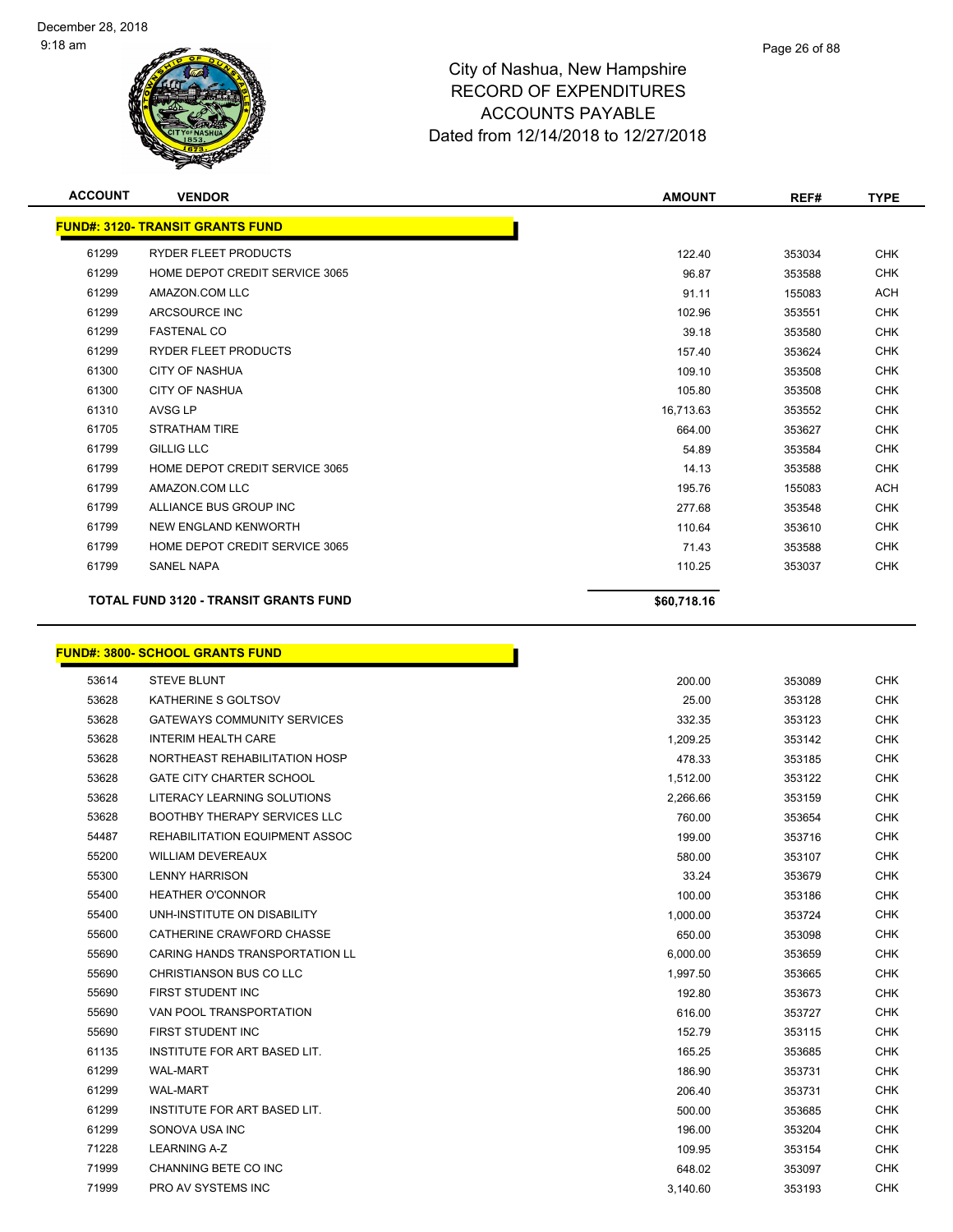

| <b>ACCOUNT</b> | <b>VENDOR</b>                                          | <b>AMOUNT</b> | REF#             | <b>TYPE</b> |
|----------------|--------------------------------------------------------|---------------|------------------|-------------|
|                | <b>FUND#: 3800- SCHOOL GRANTS FUND</b>                 |               |                  |             |
| 71999          | ADVANCED EDUCATIONAL TECH                              | 4,175.00      | 353652           | <b>CHK</b>  |
| 71999          | CHANNING BETE CO INC                                   | 702.05        | 353663           | <b>CHK</b>  |
| 71999          | <b>REALITYWORKS INC</b>                                | 1,992.90      | 353714           | <b>CHK</b>  |
| 71999          | <b>KAREN MARTIN</b>                                    | 389.96        | 353697           | <b>CHK</b>  |
|                |                                                        |               |                  |             |
|                | <b>TOTAL FUND 3800 - SCHOOL GRANTS FUND</b>            | \$30,717.95   |                  |             |
|                | <b>FUND#: 3810- FOOD SERVICE GRANTS FUND</b>           |               |                  |             |
| 61214          | M SAUNDERS INC                                         | 421.15        | 353162           | <b>CHK</b>  |
| 61214          | <b>M SAUNDERS INC</b>                                  | 895.35        | 353162           | <b>CHK</b>  |
| 61214          | NORTHCENTER FOODS                                      | 63.54         | 353184           | <b>CHK</b>  |
| 61214          | <b>M SAUNDERS INC</b>                                  | 1,144.20      | 353162           | <b>CHK</b>  |
| 61214          | M SAUNDERS INC                                         | 1,152.75      | 353162           | <b>CHK</b>  |
| 61214          | NATIVE MAINE PRODUCE & SPEC                            | 2,057.12      | 353178           | <b>CHK</b>  |
| 61214          | NATIVE MAINE PRODUCE & SPEC                            | 880.98        | 353704           | <b>CHK</b>  |
| 61214          | <b>M SAUNDERS INC</b>                                  | 805.50        | 353162           | <b>CHK</b>  |
| 61214          | <b>M SAUNDERS INC</b>                                  | 323.50        | 353162           | <b>CHK</b>  |
| 61299          | NORTHCENTER FOODS                                      | 63.54         | 353184           | <b>CHK</b>  |
| 61299          | NORTHCENTER FOODS                                      | 31.77         | 353184           | <b>CHK</b>  |
|                | <b>TOTAL FUND 3810 - FOOD SERVICE GRANTS FUND</b>      |               |                  |             |
|                |                                                        | \$7,839.40    |                  |             |
|                | <b>FUND#: 4005- TRAFFIC VIOLATIONS FUND</b>            |               |                  |             |
| 55607          | <b>MAILINGS UNLIMITED</b>                              | 8.99          | 353007           | <b>CHK</b>  |
|                | <b>TOTAL FUND 4005 - TRAFFIC VIOLATIONS FUND</b>       | \$8.99        |                  |             |
|                | <b>FUND#: 4025- DOJ DRUG FORFEITURE FUND</b>           |               |                  |             |
|                |                                                        |               |                  |             |
| 56347          | YOUTH COUNCIL                                          | 900.00        | 353061           | <b>CHK</b>  |
| 61799          | DEPENDABLE LOCK SERVICE INC                            | 748.00        | 352963           | <b>CHK</b>  |
| 61799          | CARPARTS DISTRIBUTION CENTER,                          | 177.71        | 353565           | CHK         |
|                | TOTAL FUND 4025 - DOJ DRUG FORFEITURE FUND             | \$1,825.71    |                  |             |
|                | <b>FUND#: 4053- FIRE REGIONAL HAZMAT FUND</b>          |               |                  |             |
|                |                                                        | 80.02         |                  | CHK         |
| 71000<br>71000 | VERIZON WIRELESS-842015493<br>ATLANTIC SAFETY PRODUCTS | 792.00        | 352924<br>352934 | <b>CHK</b>  |
| 71000          | MOORE MEDICAL LLC                                      | 2,100.51      | 353016           | <b>CHK</b>  |
|                |                                                        |               |                  |             |
|                | <b>TOTAL FUND 4053 - FIRE REGIONAL HAZMAT FUND</b>     | \$2,972.53    |                  |             |
|                | <b>FUND#: 4080- NASHUA CONSERVATION FUND</b>           |               |                  |             |
| 81650          | MIGUELS LANDSCAPE LLC                                  | 1,340.00      | 353014           | <b>CHK</b>  |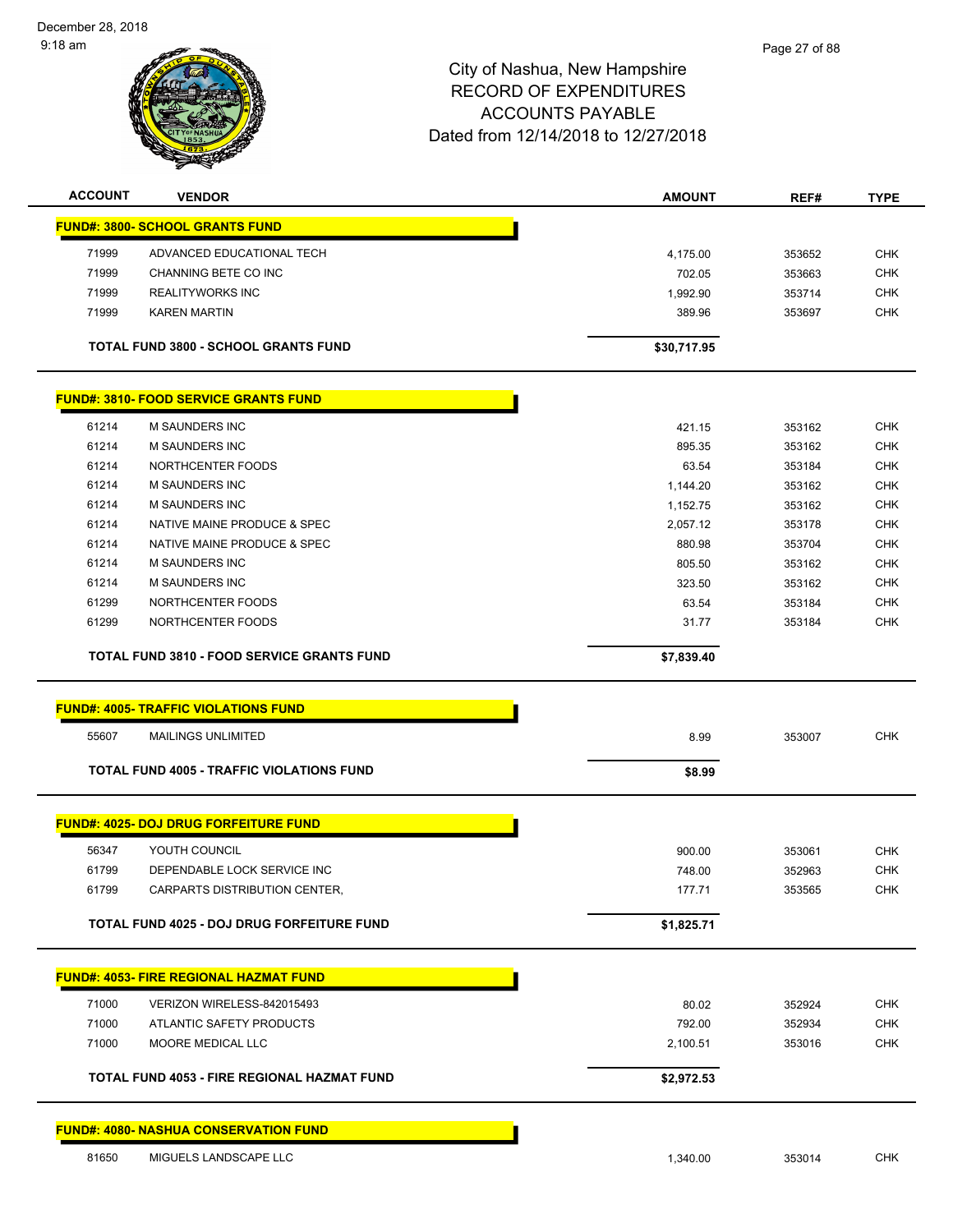| <b>ACCOUNT</b> | <b>VENDOR</b>                                     | <b>AMOUNT</b>        | REF#             | <b>TYPE</b>              |
|----------------|---------------------------------------------------|----------------------|------------------|--------------------------|
|                | <b>TOTAL FUND 4080 - NASHUA CONSERVATION FUND</b> | \$1,340.00           |                  |                          |
|                | <b>FUND#: 4090- LIB-LOST/DAMAGED BOOK FINES</b>   |                      |                  |                          |
| 55699          | UNIQUE MNANGEMENT SERVICES INC                    | 187.95               | 353054           | <b>CHK</b>               |
| 55699          | UNIQUE MNANGEMENT SERVICES INC                    | 349.05               | 353636           | <b>CHK</b>               |
| 61299          | ASHLEE NORWOOD                                    | 76.00                | 352890           | <b>CHK</b>               |
| 61299          | WB MASON CO INC                                   | (20.99)              | 353642           | <b>CHK</b>               |
| 61814          | <b>MIDWEST TAPE</b>                               | 26.14                | 353605           | <b>CHK</b>               |
|                | TOTAL FUND 4090 - LIB-LOST/DAMAGED BOOK FINES     | \$618.15             |                  |                          |
|                | <b>FUND#: 5010- CAP PROJECTS-INFO TECHNOLOGY</b>  |                      |                  |                          |
| 81342          | INTERWARE DEVELOPMENT                             | 11,175.00            | 353514           | <b>CHK</b>               |
|                | TOTAL FUND 5010 - CAP PROJECTS-INFO TECHNOLOGY    | \$11,175.00          |                  |                          |
|                |                                                   |                      |                  |                          |
|                | <b>FUND#: 5100- CAP PROJECTS-ECONOMIC DEV</b>     |                      |                  |                          |
| 53142          | FULL CIRCLE CONSULTING LLC                        | 4,000.00             | 155088           | <b>ACH</b>               |
|                | TOTAL FUND 5100 - CAP PROJECTS-ECONOMIC DEV       | \$4,000.00           |                  |                          |
|                | <b>FUND#: 5200- CAPITAL PROJECTS-PUBLIC WORKS</b> |                      |                  |                          |
| 81700          | TOWN OF HUDSON                                    | 21,250.00            | 353048           | <b>CHK</b>               |
| 81704          | NEWPORT CONSTRUCTION CORP                         | 251,591.59           | 155089           | <b>ACH</b>               |
| 81704          | CONTINENTAL PAVING INC                            | 8,473.15             | 353572           | <b>CHK</b>               |
| 81704          | NEWPORT CONSTRUCTION CORP                         | 99,715.50            | 155089           | <b>ACH</b>               |
|                | TOTAL FUND 5200 - CAPITAL PROJECTS-PUBLIC WORKS   | \$381,030.24         |                  |                          |
|                | <b>FUND#: 5700- CAP PROJECTS-BROAD ST PARKWAY</b> |                      |                  |                          |
|                |                                                   |                      |                  |                          |
| 81700<br>81700 | HAYNER SWANSON INC<br><b>EVERSOURCE</b>           | 5,487.50<br>1,865.54 | 352984<br>352903 | <b>CHK</b><br><b>CHK</b> |
|                | TOTAL FUND 5700 - CAP PROJECTS-BROAD ST PARKWAY   | \$7,353.04           |                  |                          |
|                |                                                   |                      |                  |                          |
|                | <b>FUND#: 6000- SOLID WASTE FUND</b>              |                      |                  |                          |
| 54100          | <b>EVERSOURCE</b>                                 | 720.55               | 353526           | <b>CHK</b>               |
| 54114          | <b>ENERGY NORTH PROPANE</b>                       | 857.62               | 353525           | <b>CHK</b>               |
| 54280          | <b>BELLETETES INC</b>                             | 15.44                | 352938           | <b>CHK</b>               |
| 54280          | <b>ISCO INDUSTRIES</b>                            | 5,870.00             | 353593           | <b>CHK</b>               |
| 54280          | <b>QED ENVIRONMETNAL SYSTEMS INC</b>              | 2,380.99             | 353619           | <b>CHK</b>               |
| 54600          | <b>FACTORY MOTOR PARTS</b>                        | 15.92                | 155087           | <b>ACH</b>               |
| 54600          | CARPARTS DISTRIBUTION CENTER,                     | 100.37               | 352951           | <b>CHK</b>               |
| 54600          | <b>FASTENAL CO</b>                                | 51.00                | 352972           | <b>CHK</b>               |
| 54600          | FREIGHTLINER OF NH INC                            | 7,521.87             | 352974           | <b>CHK</b>               |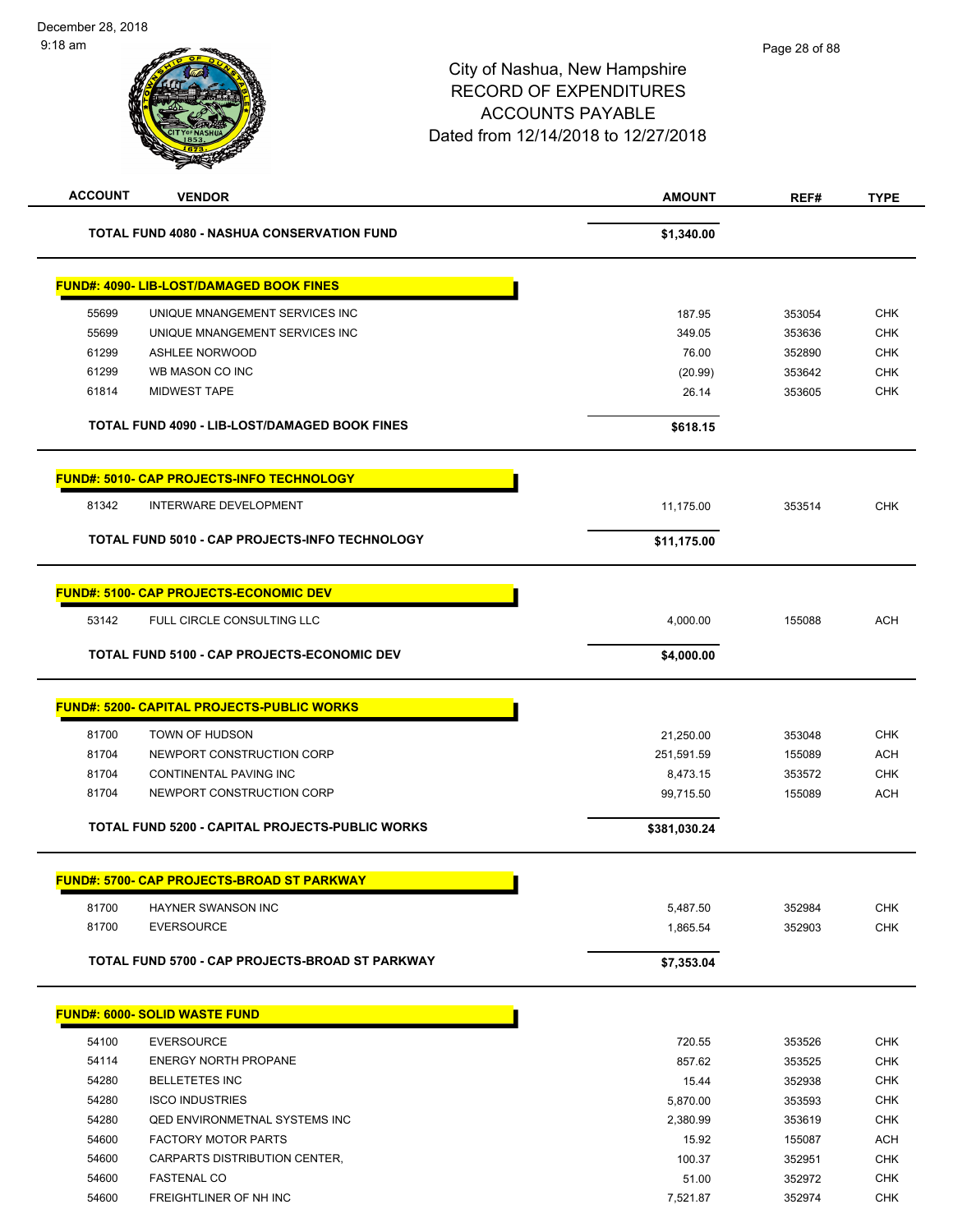

| <b>ACCOUNT</b> | <b>VENDOR</b>                             | <b>AMOUNT</b> | REF#   | <b>TYPE</b> |
|----------------|-------------------------------------------|---------------|--------|-------------|
|                | <b>FUND#: 6000- SOLID WASTE FUND</b>      |               |        |             |
| 54600          | <b>IRVING BLENDING AND PACKAGING</b>      | 320.00        | 352995 | <b>CHK</b>  |
| 54600          | <b>JOE GRAFIX LLC</b>                     | 1,360.00      | 352997 | <b>CHK</b>  |
| 54600          | NEW ENGLAND KENWORTH                      | 10.69         | 353020 | <b>CHK</b>  |
| 54600          | CARPARTS DISTRIBUTION CENTER,             | 15.29         | 353565 | <b>CHK</b>  |
| 54600          | FREIGHTLINER OF NH INC                    | 51.68         | 353583 | <b>CHK</b>  |
| 54600          | K D WELDING & FABRICATING                 | 160.00        | 353597 | <b>CHK</b>  |
| 54600          | <b>MCDEVITT TRUCKS INC</b>                | 641.29        | 353602 | <b>CHK</b>  |
| 54600          | MCNEILUS TRUCK & MANUFACTURING            | 1,253.34      | 353604 | <b>CHK</b>  |
| 54600          | P/M SERVICES OF NH                        | 1,864.00      | 353616 | <b>CHK</b>  |
| 54625          | D & R TOWING INC                          | 165.00        | 352960 | <b>CHK</b>  |
| 54625          | D & R TOWING INC                          | 165.00        | 353574 | <b>CHK</b>  |
| 55109          | CONSOLIDATED COMMUNICATIONS               | 36.44         | 352900 | <b>CHK</b>  |
| 55109          | <b>WINDSTREAM</b>                         | 4.24          | 353544 | <b>CHK</b>  |
| 55118          | VERIZON WIRELESS-542088278                | 40.01         | 353543 | <b>CHK</b>  |
| 55421          | TREASURER STATE OF NH                     | 50.00         | 352869 | <b>CHK</b>  |
| 55699          | <b>INTERSTATE REFRIGERANT</b>             | 342.00        | 352994 | CHK         |
| 55699          | STANLEY CONVERGENT SECURITY               | 100.11        | 353042 | <b>CHK</b>  |
| 55699          | <b>COMCAST</b>                            | 120.43        | 353522 | <b>CHK</b>  |
| 55699          | <b>CALLOGIX INC</b>                       | 108.71        | 353564 | <b>CHK</b>  |
| 55699          | <b>CASELLA RECYCLING LLC</b>              | 39,925.49     | 353566 | <b>CHK</b>  |
| 55699          | <b>INTERSTATE REFRIGERANT</b>             | 354.00        | 353592 | <b>CHK</b>  |
| 55699          | UNIVERSAL RECYCLING TECH                  | 2,935.52      | 353639 | <b>CHK</b>  |
| 61107          | UNIFIRST CORPORATION                      | 167.27        | 353053 | <b>CHK</b>  |
| 61107          | UNIFIRST CORPORATION                      | 167.27        | 353635 | <b>CHK</b>  |
| 61110          | ALECS SHOE STORE INC                      | 314.95        | 352929 | <b>CHK</b>  |
| 61192          | MAGID GLOVE & SAFETY MFG CO.              | 714.24        | 353006 | <b>CHK</b>  |
| 61307          | SHATTUCK MALONE OIL CO                    | 2,042.14      | 352918 | <b>CHK</b>  |
| 61310          | AVSG LP                                   | 16,461.62     | 353552 | CHK         |
| 61428          | AMAZON.COM LLC                            | 78.00         | 155083 | <b>ACH</b>  |
| 61560          | HOME DEPOT CREDIT SERVICE 3065            | 237.40        | 352986 | <b>CHK</b>  |
| 61705          | MAYNARD & LESIEUR INC                     | 3,103.70      | 353010 | <b>CHK</b>  |
|                | <b>TOTAL FUND 6000 - SOLID WASTE FUND</b> | \$90,843.59   |        |             |
|                |                                           |               |        |             |

#### **FUND#: 6200- WASTEWATER FUND**

| 21775 | <b>ABSOLUTE TITLE</b>     | 55.54  | 353223 | <b>CHK</b> |
|-------|---------------------------|--------|--------|------------|
| 21775 | ANTHONY P DIFAZIO         | 30.28  | 353229 | <b>CHK</b> |
| 21775 | ATTORNEY JAMES KAKLAMANOS | 43.74  | 353232 | <b>CHK</b> |
| 21775 | ATTORNEY RICHARD SHEA     | 86.22  | 353233 | <b>CHK</b> |
| 21775 | <b>BENCHMARK TITLE</b>    | 122.02 | 353240 | <b>CHK</b> |
| 21775 | <b>BROKER'S TITLE</b>     | 95.66  | 353252 | <b>CHK</b> |
| 21775 | <b>DONNA LEARY</b>        | 95.66  | 353284 | <b>CHK</b> |
| 21775 | ELIOPOULOS & ELIOPOULOS   | 300.00 | 353293 | <b>CHK</b> |
| 21775 | <b>GREAT EAST TITLE</b>   | 50.82  | 353313 | <b>CHK</b> |
| 21775 | <b>KENNETH H FORRENCE</b> | 55.54  | 353332 | <b>CHK</b> |
| 21775 | MARGARET D COMIRE         | 74.42  | 353366 | <b>CHK</b> |
| 21775 | PHENIX TITLE              | 67.34  | 353405 | <b>CHK</b> |
| 21775 | <b>SUMMIT TITLE</b>       | 36.66  | 353442 | <b>CHK</b> |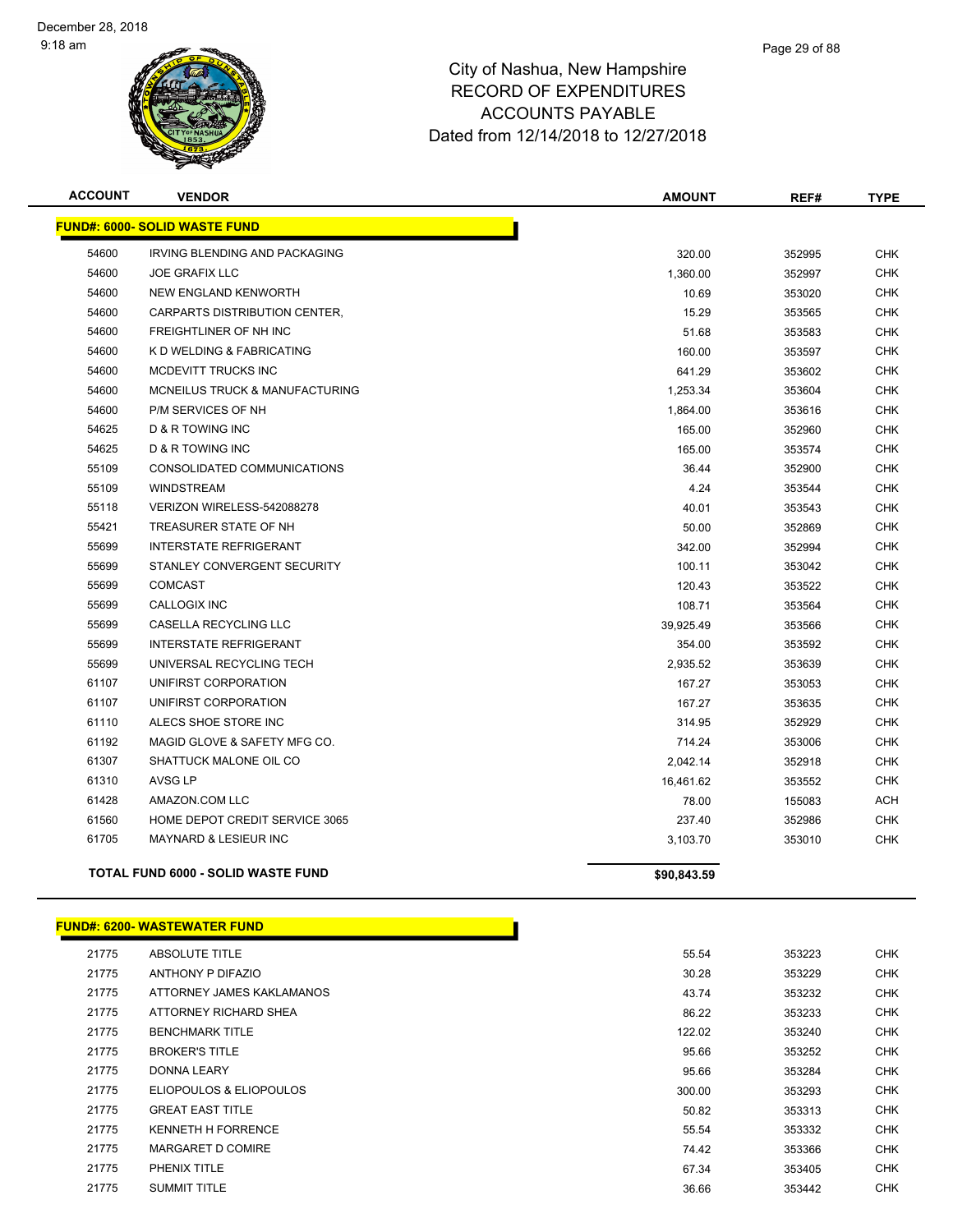

| <b>ACCOUNT</b> | <b>VENDOR</b>                       | <b>AMOUNT</b> | REF#   | <b>TYPE</b> |
|----------------|-------------------------------------|---------------|--------|-------------|
|                | <b>FUND#: 6200- WASTEWATER FUND</b> |               |        |             |
| 21775          | <b>SUMMIT TITLE</b>                 | 90.94         | 353443 | CHK         |
| 21775          | <b>SUSAN M CLANCY</b>               | 112.18        | 353444 | <b>CHK</b>  |
| 21775          | THIRUPATHI BAZAR                    | 156.36        | 353451 | <b>CHK</b>  |
| 53107          | EASTERN ANALYTICAL INC              | 256.75        | 353577 | <b>CHK</b>  |
| 53467          | PENNICHUCK WATER WORKS INC          | 9,844.42      | 352916 | <b>CHK</b>  |
| 53467          | <b>MAILINGS UNLIMITED</b>           | 821.47        | 353007 | <b>CHK</b>  |
| 54100          | <b>EVERSOURCE</b>                   | 1,220.63      | 352903 | <b>CHK</b>  |
| 54100          | <b>EVERSOURCE</b>                   | 69,594.63     | 353526 | <b>CHK</b>  |
| 54114          | LIBERTY UTILITIES - NH              | 265.28        | 352909 | <b>CHK</b>  |
| 54114          | <b>LIBERTY UTILITIES - NH</b>       | 66.37         | 352910 | <b>CHK</b>  |
| 54114          | LIBERTY UTILITIES - NH              | 311.35        | 352911 | <b>CHK</b>  |
| 54114          | LIBERTY UTILITIES - NH              | 3,232.20      | 353529 | <b>CHK</b>  |
| 54114          | LIBERTY UTILITIES - NH              | 3,481.29      | 353530 | <b>CHK</b>  |
| 54114          | LIBERTY UTILITIES - NH              | 107.65        | 353531 | <b>CHK</b>  |
| 54114          | LIBERTY UTILITIES - NH              | 73.08         | 353532 | <b>CHK</b>  |
| 54141          | PENNICHUCK WATER WORKS INC          | 184.31        | 353538 | <b>CHK</b>  |
| 54280          | ARMAND E LEMIRE CO INC              | 5,733.00      | 352933 | <b>CHK</b>  |
| 54487          | <b>BELLETETES INC</b>               | 54.76         | 352938 | <b>CHK</b>  |
| 54487          | <b>CUSTOM CONVEYOR CORPORATION</b>  | 459.43        | 352959 | <b>CHK</b>  |
| 54487          | F W WEBB COMPANY                    | 29.03         | 352971 | <b>CHK</b>  |
| 54487          | <b>FASTENAL CO</b>                  | (262.01)      | 352972 | <b>CHK</b>  |
| 54487          | <b>GRAINGER</b>                     | 499.75        | 352979 | <b>CHK</b>  |
| 54487          | LAKESIDE EQUIPMENT CORP             | 1,754.00      | 352999 | <b>CHK</b>  |
| 54487          | PROCESS DISTRIBUTORS INC            | 9,360.00      | 353026 | <b>CHK</b>  |
| 54487          | <b>FASTENAL CO</b>                  | 52.15         | 353580 | <b>CHK</b>  |
| 54487          | <b>MOTION INDUSTRIES INC</b>        | 760.94        | 353608 | <b>CHK</b>  |
| 54487          | TRANSFORMER SERVICE INC             | 1,735.00      | 353631 | <b>CHK</b>  |
| 54600          | FREIGHTLINER OF NH INC              | (1,000.00)    | 352974 | <b>CHK</b>  |
| 54600          | NEW ENGLAND KENWORTH                | 32.80         | 353020 | <b>CHK</b>  |
| 54600          | <b>BEST FORD</b>                    | (30.84)       | 353559 | <b>CHK</b>  |
| 54600          | CARPARTS DISTRIBUTION CENTER,       | 26.76         | 353565 | <b>CHK</b>  |
| 54600          | DONOVAN EQUIPMENT CO INC            | 97.21         | 353576 | <b>CHK</b>  |
| 55109          | CONSOLIDATED COMMUNICATIONS         | 79.32         | 352900 | <b>CHK</b>  |
| 55109          | <b>WINDSTREAM</b>                   | 4.24          | 353544 | <b>CHK</b>  |
| 55118          | AT & T MOBILITY                     | 138.69        | 353521 | <b>CHK</b>  |
| 55618          | <b>CITIZENS BANK</b>                | 1,464.46      | 155085 | <b>ACH</b>  |
| 55699          | <b>CERTIFIED LABS</b>               | 366.74        | 352952 | <b>CHK</b>  |
| 55699          | PROGRESSIVE ALARM SERVICES INC      | 2,480.00      | 353027 | <b>CHK</b>  |
| 55699          | SAFETY KLEEN SYSTEMS INC            | 192.50        | 353035 | <b>CHK</b>  |
| 55699          | <b>CRYSTAL ROCK</b>                 | 72.11         | 353524 | <b>CHK</b>  |
| 55699          | CALLOGIX INC                        | 166.00        | 353564 | <b>CHK</b>  |
| 55699          | NAGLER GROUP                        | 2,266.34      | 353609 | <b>CHK</b>  |
| 61107          | UNIFIRST CORPORATION                | 367.58        | 353053 | <b>CHK</b>  |
| 61107          | UNIFIRST CORPORATION                | 536.43        | 353635 | <b>CHK</b>  |
| 61149          | <b>VWR INTERNATIONAL</b>            | 478.39        | 353059 | <b>CHK</b>  |
| 61149          | <b>HACH COMPANY</b>                 | 301.74        | 353586 | <b>CHK</b>  |
| 61156          | PVS CHEMICAL SOLUTIONS INC          | 3,915.05      | 353029 | <b>CHK</b>  |
| 61156          | POLYDYNE INC                        | 50,256.29     | 353618 | <b>CHK</b>  |
| 61156          | UNIVAR USA INC                      | 5,795.76      | 353638 | <b>CHK</b>  |
|                |                                     |               |        |             |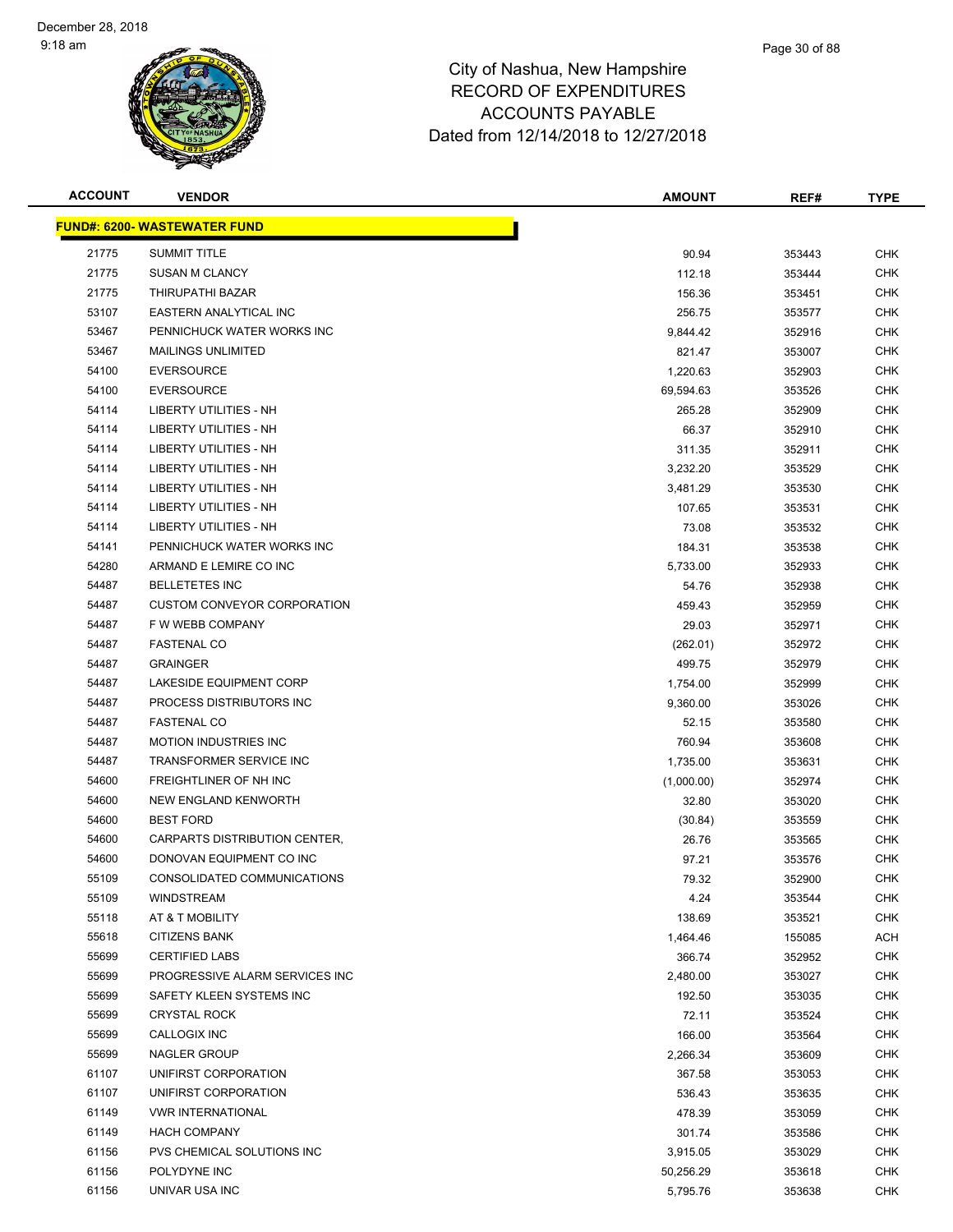

| <b>ACCOUNT</b> | <b>VENDOR</b>                            | <b>AMOUNT</b> | REF#   | <b>TYPE</b> |
|----------------|------------------------------------------|---------------|--------|-------------|
|                | <b>FUND#: 6200- WASTEWATER FUND</b>      |               |        |             |
| 61299          | ARCSOURCE INC                            | 83.80         | 352932 | <b>CHK</b>  |
| 61299          | <b>BELLETETES INC</b>                    | 25.28         | 352938 | <b>CHK</b>  |
| 61299          | <b>FASTENAL CO</b>                       | 91.93         | 352972 | <b>CHK</b>  |
| 61310          | AVSG LP                                  | 403.21        | 353552 | <b>CHK</b>  |
| 61428          | <b>IMPERIAL DADE</b>                     | 439.58        | 353590 | <b>CHK</b>  |
| 61830          | COMPUTER MANAGEMENT SYSTEMS              | 2,092.00      | 353571 | <b>CHK</b>  |
| 81700          | NEWPORT CONSTRUCTION CORP                | 3,524.37      | 155089 | <b>ACH</b>  |
| 81700          | THIBEAULT CORP OF NE                     | 30,401.40     | 353046 | <b>CHK</b>  |
| 81700          | NEWPORT CONSTRUCTION CORP                | 122,994.37    | 155089 | ACH         |
|                | <b>TOTAL FUND 6200 - WASTEWATER FUND</b> | \$339,172.37  |        |             |

h

# **FUND#: 6500- PROPERTY & CASUALTY FUND**

| 54267 | TREASURER STATE OF NH                 | 150.00    | 352920 | <b>CHK</b> |
|-------|---------------------------------------|-----------|--------|------------|
| 59207 | <b>MOQUIN &amp; DALEY PA</b>          | 15,000.00 | 352852 | <b>CHK</b> |
| 59207 | ST JOSEPHS HOSPITAL                   | 3.00      | 353468 | <b>CHK</b> |
| 59207 | APPLE NASHUA LLC                      | 1,484.08  | 353470 | <b>CHK</b> |
| 59207 | CENTERS FOR PAIN SOLUTIONS LLC        | 5,100.00  | 353472 | <b>CHK</b> |
| 59207 | <b>COMP TODAY</b>                     | 91.89     | 353473 | <b>CHK</b> |
| 59207 | CONNECTIONS PHYSICAL THERAPY          | 114.00    | 353474 | <b>CHK</b> |
| 59207 | <b>CPTE NASHUA</b>                    | 3,970.00  | 353475 | <b>CHK</b> |
| 59207 | DARTMOUTH HITCHCOCK CLINIC            | 6,716.00  | 353477 | <b>CHK</b> |
| 59207 | DEVINE MILLIMET & BRANCH PA           | 2,630.93  | 353478 | CHK        |
| 59207 | <b>ELLIOT HOSPITAL</b>                | 6,029.00  | 353480 | <b>CHK</b> |
| 59207 | ELLIOT PHYSICIANS NETWORK INC         | 217.00    | 353481 | <b>CHK</b> |
| 59207 | ELLIOT PROFESSIONAL SERVICES          | 651.00    | 353482 | <b>CHK</b> |
| 59207 | FOUNDATION MEDICAL PARTNERS           | 1,042.00  | 353483 | <b>CHK</b> |
| 59207 | FOUR SEASONS ORTHOPEDIC CENTER        | 1,304.25  | 353484 | <b>CHK</b> |
| 59207 | <b>HEALTHSOUTH REHABILITATION</b>     | 1,258.00  | 353485 | <b>CHK</b> |
| 59207 | NASHUA RADIOLOGY PA                   | 220.00    | 353487 | CHK        |
| 59207 | PAIN SOLUTIONS PLLC                   | 2,420.00  | 353488 | <b>CHK</b> |
| 59207 | PRO SPORTS ORTHOPEDICS INC            | 375.00    | 353489 | <b>CHK</b> |
| 59207 | <b>RESULTS CHIROPRACTIC PLLC</b>      | 348.00    | 353490 | <b>CHK</b> |
| 59207 | SO NH REGIONAL MEDICAL CENTER         | 2,188.41  | 353491 | <b>CHK</b> |
| 59207 | ST JOSEPHS HOSPITAL                   | 6,795.69  | 353492 | <b>CHK</b> |
| 59207 | APPLE NASHUA LLC                      | 407.68    | 353742 | <b>CHK</b> |
| 59207 | CENTER FOR DIAGNOSTIC IMAGING         | 2,149.00  | 353744 | <b>CHK</b> |
| 59207 | CENTERS FOR PAIN SOLUTIONS LLC        | 1,275.00  | 353745 | <b>CHK</b> |
| 59207 | <b>COMP TODAY</b>                     | 160.21    | 353746 | <b>CHK</b> |
| 59207 | CONCORD ORTHOPEDICS PA                | 148.00    | 353747 | <b>CHK</b> |
| 59207 | CONNECTIONS PHYSICAL THERAPY          | 114.00    | 353748 | <b>CHK</b> |
| 59207 | <b>CPTE NASHUA</b>                    | 1,792.00  | 353749 | <b>CHK</b> |
| 59207 | FOUNDATION MEDICAL PARTNERS           | 178.00    | 353751 | <b>CHK</b> |
| 59207 | <b>FOUR SEASONS ORTHOPEDIC CENTER</b> | 13,905.75 | 353752 | <b>CHK</b> |
| 59207 | <b>GRANITE STATE ANESTHESIOLOGIST</b> | 768.00    | 353754 | <b>CHK</b> |
| 59207 | <b>GRANITE STATE PHYSICAL THERAPY</b> | 116.00    | 353755 | CHK        |
| 59207 | INJURED WORKERS PHARMACY LLC          | 142.30    | 353756 | CHK        |
| 59207 | LAHEY CLINIC HOSPITAL INC             | 200.00    | 353757 | CHK        |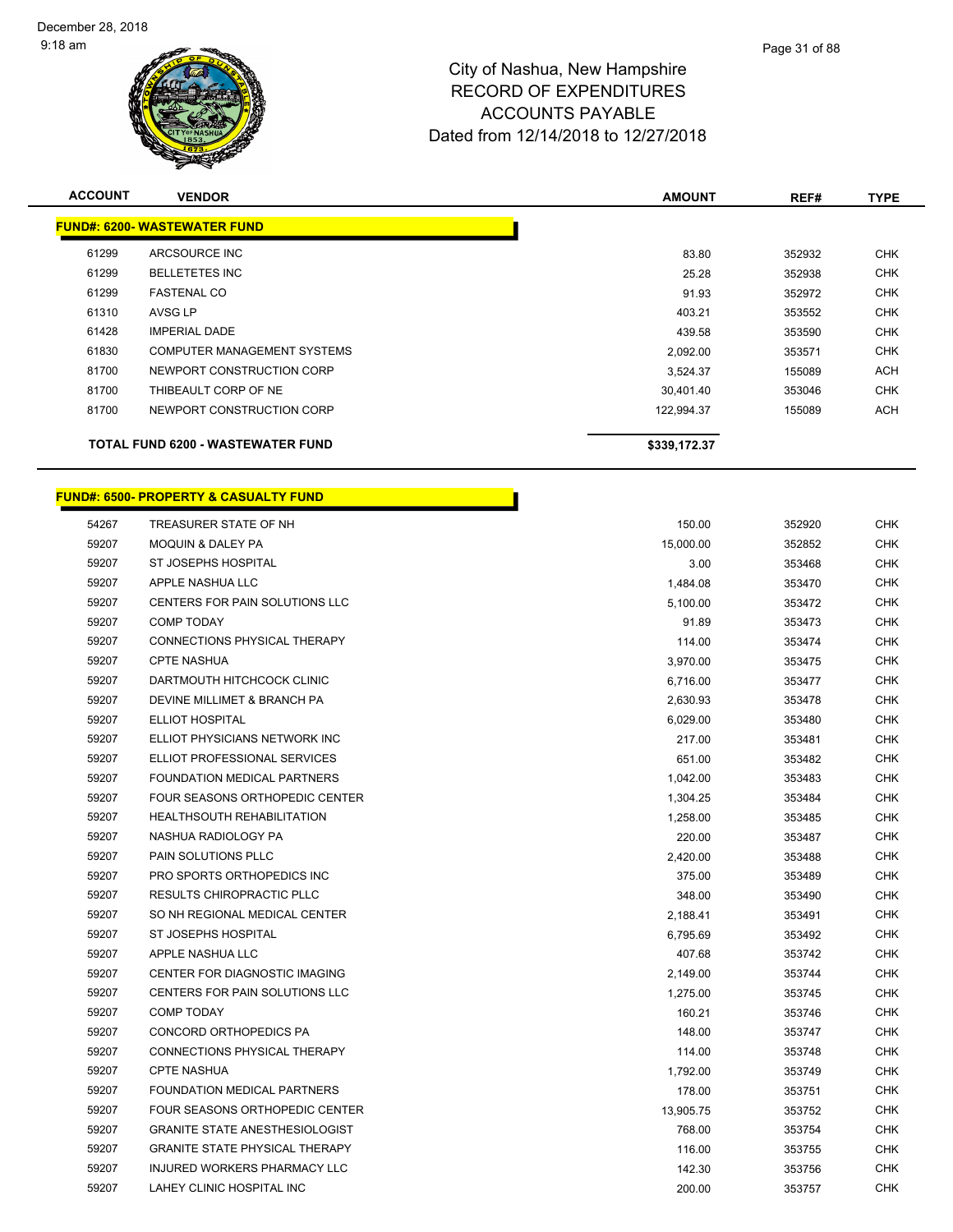

| <b>ACCOUNT</b> | <b>VENDOR</b>                                                           | <b>AMOUNT</b> | REF#   | TYPE       |
|----------------|-------------------------------------------------------------------------|---------------|--------|------------|
|                | <b>FUND#: 6500- PROPERTY &amp; CASUALTY FUND</b>                        |               |        |            |
| 59207          | BRUCE M LESLIE MD PC                                                    | 1,095.00      | 353758 | <b>CHK</b> |
| 59207          | <b>PAIN SOLUTIONS PLLC</b>                                              | 2,180.00      | 353759 | <b>CHK</b> |
| 59207          | PINNACLE REHABILITATION                                                 | 802.00        | 353760 | <b>CHK</b> |
| 59207          | SO NH REGIONAL MEDICAL CENTER                                           | 10,269.57     | 353761 | <b>CHK</b> |
| 59207          | ST JOSEPHS HOSPITAL                                                     | 1,075.00      | 353762 | <b>CHK</b> |
| 59207          | TOP FITNESS LLC                                                         | 400.00        | 353763 | <b>CHK</b> |
| 59225          | <b>CULLENCOLLIMORE PLLC</b>                                             | 1,732.50      | 353476 | <b>CHK</b> |
| 59250          | ELECTRIC LIGHT CO                                                       | 3,982.00      | 353479 | <b>CHK</b> |
| 59275          | <b>EVERSOURCE</b>                                                       | 124.20        | 353469 | <b>CHK</b> |
| 59275          | BAILEYS TOWING & AUTOBODY                                               | 1,000.80      | 353471 | <b>CHK</b> |
| 59275          | <b>ILLG AUTOMOTIVE CORP</b>                                             | 2,895.51      | 353486 | <b>CHK</b> |
| 59275          | BROADSIDE COLLISION LLC                                                 | 4,860.67      | 353743 | <b>CHK</b> |
| 59275          | ENTERPRISE HOLDINGS INC                                                 | 599.02        | 353750 | <b>CHK</b> |
| 59275          | <b>GILLIG LLC</b>                                                       | 829.48        | 353753 | <b>CHK</b> |
|                | <b>TOTAL FUND 6500 - PROPERTY &amp; CASUALTY FUND</b>                   | \$111,309.94  |        |            |
| 21500          | <b>FUND#: 6600- BENEFITS SELF INSURANCE FUND</b><br><b>ITT HARTFORD</b> | 37,385.69     | 155099 | <b>ACH</b> |
| 21503          | <b>ITT HARTFORD</b>                                                     | 8,429.44      | 155099 | <b>ACH</b> |
| 21504          | <b>ITT HARTFORD</b>                                                     | 2,768.52      | 155099 | <b>ACH</b> |
| 21520          | COLONIAL LIFE AND ACCIDENT INS                                          | 2,136.79      | 155063 | <b>ACH</b> |
| 21520          | COLONIAL LIFE AND ACCIDENT INS                                          | 1,303.29      | 155102 | <b>ACH</b> |
| 21545          | <b>ALLEGIANT CARE</b>                                                   | 37,162.00     | 155093 | <b>ACH</b> |
| 21553          | ANTHEM BLUE CROSS /BLUE SHIELD                                          | 459,594.85    | 155094 | <b>ACH</b> |
| 21585          | VISION SERVICE PLAN NH                                                  | 21,219.96     | 353641 | <b>CHK</b> |
| 53452          | <b>CAREER CONNECTIONS</b>                                               | 268.80        | 352950 | <b>CHK</b> |
| 59165          | <b>HCC LIFE INSURANCE CO</b>                                            | 67,315.69     | 155097 | <b>ACH</b> |
| 59500          | NORTHEAST DELTA DENTAL                                                  | 24,227.40     | 155125 | <b>ACH</b> |
| 59507          | ANTHEM BCBS OF NE                                                       | 160,271.31    | 155060 | <b>ACH</b> |
| 59507          | ANTHEM BCBS OF NE                                                       | 187,250.55    | 155096 | <b>ACH</b> |
| 59507          | ANTHEM BCBS OF NE                                                       | 508,564.26    | 155060 | <b>ACH</b> |
| 59507          | ANTHEM BCBS OF NE                                                       | 421,562.35    | 155096 | <b>ACH</b> |
| 59507          | ANTHEM BCBS OF NE                                                       | 34,464.42     | 155060 | <b>ACH</b> |
| 59507          | ANTHEM BCBS OF NE                                                       | 32,407.35     | 155096 | <b>ACH</b> |
| 59507          | <b>HEALTH PLANS INC</b>                                                 | 95,742.44     | 155054 | <b>ACH</b> |
| 59507          | <b>HEALTH PLANS INC</b>                                                 | 129,045.65    | 155098 | <b>ACH</b> |
| 59525          | NORTHEAST DELTA DENTAL                                                  | 66,837.49     | 155058 | ACH        |
| 59525          | NORTHEAST DELTA DENTAL                                                  | 89,372.79     | 155125 | <b>ACH</b> |
| 61100          | WB MASON CO INC                                                         | 9.22          | 353060 | <b>CHK</b> |

BRAND ADVANTAGE GROUP 455.94 352945 CHK

**TOTAL FUND 6600 - BENEFITS SELF INSURANCE FUND \$2,387,796.20**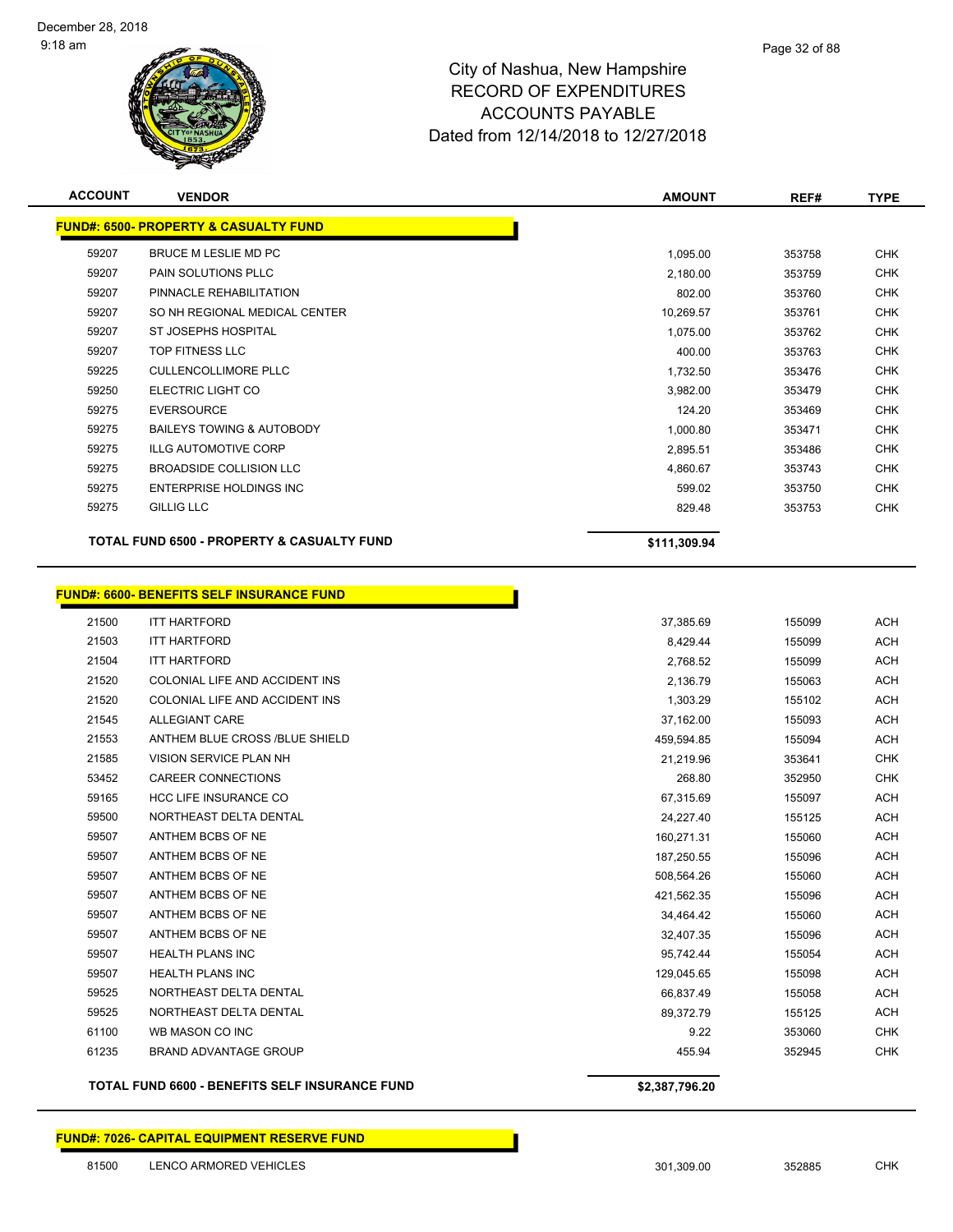| <b>ACCOUNT</b><br><b>VENDOR</b>                                   | <b>AMOUNT</b>      | REF#             | <b>TYPE</b>              |
|-------------------------------------------------------------------|--------------------|------------------|--------------------------|
| TOTAL FUND 7026 - CAPITAL EQUIPMENT RESERVE FUND                  | \$301,309.00       |                  |                          |
| FUND#: 7064- HYDROPOWER RESERVE FUND                              |                    |                  |                          |
| 81700<br><b>ESSEX POWER SERVICES INC</b>                          | 7,178.37           | 352970           | <b>CHK</b>               |
| TOTAL FUND 7064 - HYDROPOWER RESERVE FUND                         | \$7,178.37         |                  |                          |
| <b>FUND#: 7078- CITY BUILDINGS ETF</b>                            |                    |                  |                          |
| 81200<br>SMRT INC                                                 | 1,960.00           | 353625           | <b>CHK</b>               |
| <b>TOTAL FUND 7078 - CITY BUILDINGS ETF</b>                       | \$1,960.00         |                  |                          |
| <u> FUND#: 7081- POLICE GENERAL PURPOSE ETF</u>                   |                    |                  |                          |
| 71221<br><b>CELLEBRITE INC</b>                                    | 2,500.00           | 353567           | <b>CHK</b>               |
| <b>TOTAL FUND 7081 - POLICE GENERAL PURPOSE ETF</b>               | \$2,500.00         |                  |                          |
| <b>FUND#: 7506- ETF CONTRIB-WOODLAWN CEMETERY</b>                 |                    |                  |                          |
| 71999<br><b>GRANZ POWER EQUIPMENT</b>                             | 27,366.00          | 353585           | <b>CHK</b>               |
| TOTAL FUND 7506 - ETF CONTRIB-WOODLAWN CEMETERY                   | \$27,366.00        |                  |                          |
| <b>FUND#: 7511- POLICE-LAW ENF PROGRAMS ETF</b>                   |                    |                  |                          |
| 71221<br><b>CELLEBRITE INC</b>                                    | 1,200.00           | 353567           | <b>CHK</b>               |
| TOTAL FUND 7511 - POLICE-LAW ENF PROGRAMS ETF                     | \$1,200.00         |                  |                          |
| <b>FUND#: 7563- SCHOOL ATHLETIC ETF</b>                           |                    |                  |                          |
| 71999<br>DTS COMMUNICATIONS LLC                                   | 1,865.00           | 353110           | <b>CHK</b>               |
| <b>TOTAL FUND 7563 - SCHOOL ATHLETIC ETF</b>                      | \$1,865.00         |                  |                          |
| <u> FUND#: 7565- SCHOOL RELATED PROGRAMS-ETF</u>                  |                    |                  |                          |
| 61135<br>AMAZON.COM LLC                                           | 50.89              | 155091           | <b>ACH</b>               |
| TOTAL FUND 7565 - SCHOOL RELATED PROGRAMS-ETF                     | \$50.89            |                  |                          |
| <b>FUND#: 8063- LIBRARY-HENRY STEARNS FUND</b>                    |                    |                  |                          |
| 61807<br><b>BAKER &amp; TAYLOR</b>                                | 285.99             | 352937           | <b>CHK</b>               |
| 61807<br><b>BAKER &amp; TAYLOR</b><br>61830<br>RECORDED BOOKS LLC | 174.59<br>2,982.50 | 353554<br>353033 | <b>CHK</b><br><b>CHK</b> |
|                                                                   |                    |                  |                          |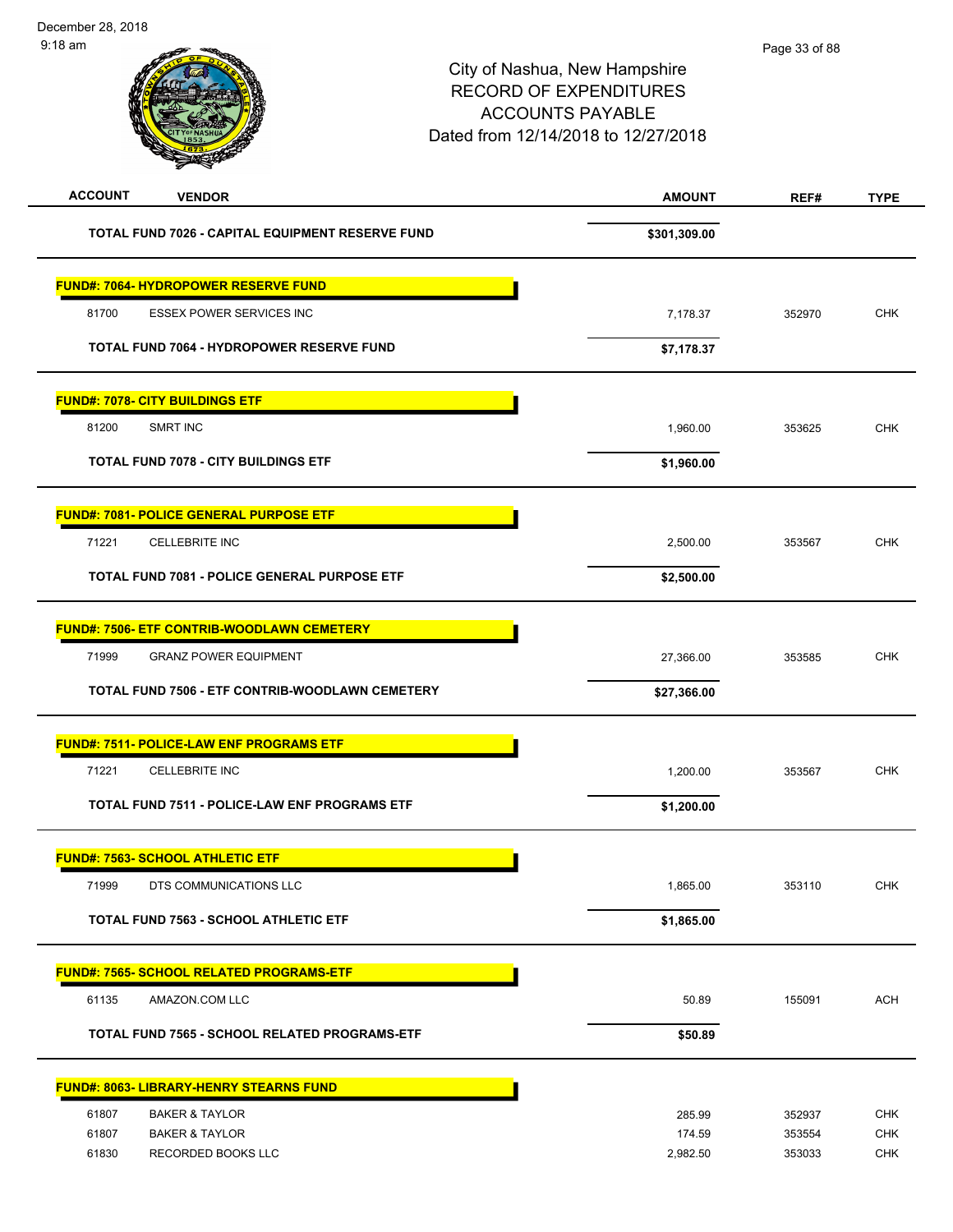| <b>ACCOUNT</b> | <b>VENDOR</b>                                       | <b>AMOUNT</b> | REF#   | <b>TYPE</b> |
|----------------|-----------------------------------------------------|---------------|--------|-------------|
|                |                                                     |               |        |             |
|                | <b>TOTAL FUND 8063 - LIBRARY-HENRY STEARNS FUND</b> | \$3,443.08    |        |             |
|                | <b>FUND#: 8400- AGENCY-DEVELOPER ESCROWS</b>        |               |        |             |
| 21730          | <b>ETCHSTONE PROPERTIES</b>                         | 30,578.00     | 353493 | <b>CHK</b>  |
| 21730          | <b>ETCHSTONE PROPERTIES</b>                         | 12,825.00     | 353494 | <b>CHK</b>  |
| 21730          | <b>CRIMSON PROPERTIES INC</b>                       | 6,589.00      | 352877 | <b>CHK</b>  |
|                | <b>TOTAL FUND 8400 - AGENCY-DEVELOPER ESCROWS</b>   | \$49,992.00   |        |             |
|                | <b>FUND#: 8613- WILLIAM H &amp; EDITH E KEENAN</b>  |               |        |             |
| 68370          | <b>HALEIGH DREW AND</b>                             | 1,320.00      | 353764 | <b>CHK</b>  |
|                | TOTAL FUND 8613 - WILLIAM H & EDITH E KEENAN        | \$1,320.00    |        |             |
|                | <b>FUND#: 8641- NHS N/S GEN SCHOLARSHIPS</b>        |               |        |             |
| 68370          | <b>STEPHANIE THING AND</b>                          | 250.00        | 353765 | <b>CHK</b>  |
|                | <b>TOTAL FUND 8641 - NHS N/S GEN SCHOLARSHIPS</b>   | \$250.00      |        |             |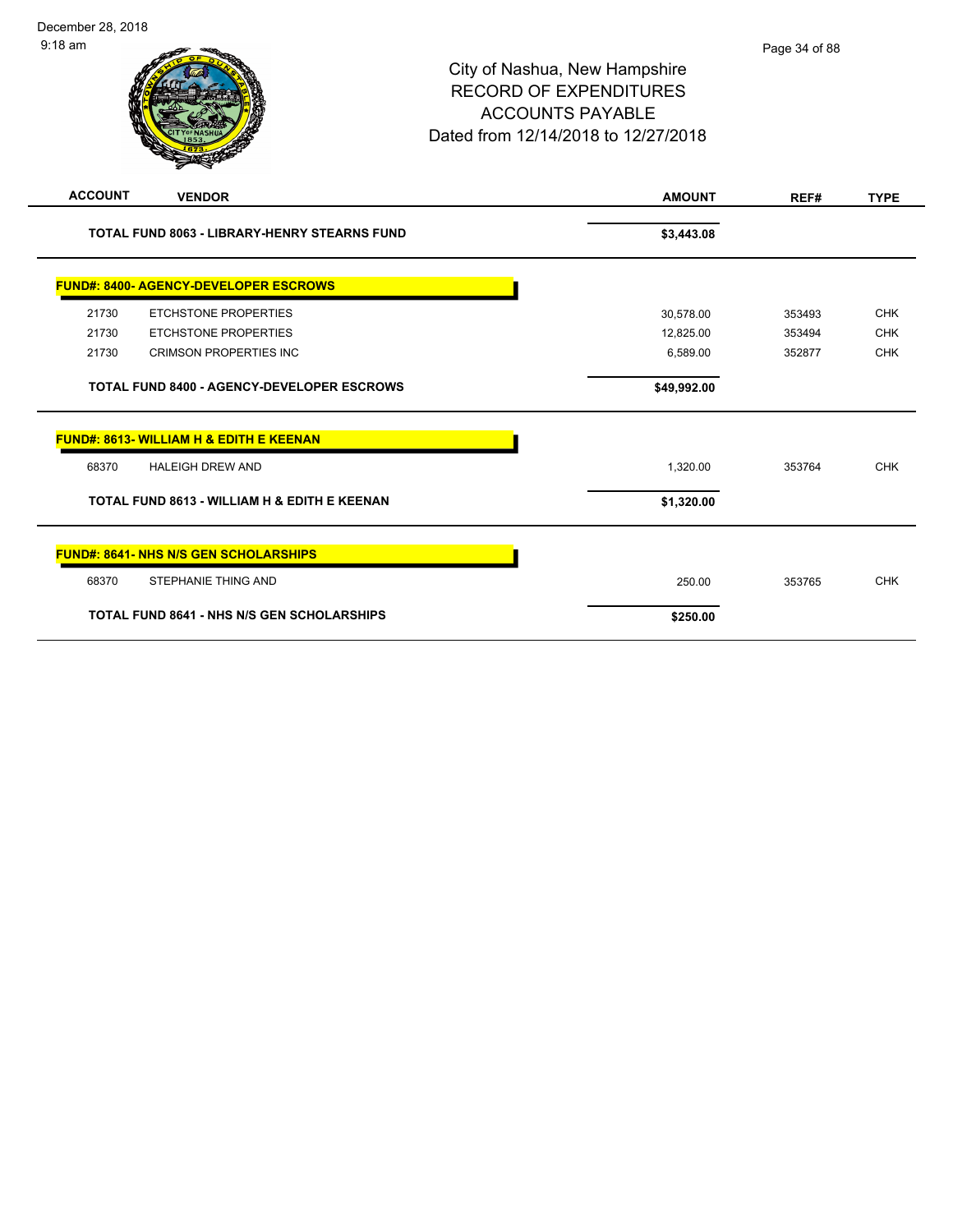

| <b>ACCOUNT</b> | <b>VENDOR</b> | <b>AMOUNT</b>                          |               | <b>TYPE</b> |
|----------------|---------------|----------------------------------------|---------------|-------------|
|                |               | <b>EXPENDITURE SUMMARY BY FUND</b>     | <b>AMOUNT</b> |             |
|                | 1000          | <b>GENERAL FUND</b>                    | 4,349,747.32  |             |
|                | 1001          | <b>GF-CAPITAL IMPROVEMENTS</b>         | 13,943.49     |             |
|                | 1010          | <b>GF-PRIOR YEAR ENC &amp; ESCROWS</b> | 24,924.63     |             |
|                | 2100          | <b>FOOD SERVICES FUND</b>              | 90,363.86     |             |
|                | 2207          | ADULT ED/CONTINUING ED                 | 972.57        |             |
|                | 2212          | ATHLETICS REVENUE FUND                 | 2,483.91      |             |
|                | 2222          | AFTER SCHOOL PROGRAM                   | 4,663.36      |             |
|                | 2504          | HOLMAN STADIUM EVENTS FUND             | 1,739.37      |             |
|                | 2505          | PEG ACCESS CHANNELS FUND               | 10,363.44     |             |
|                | 2506          | HUNT BLDG FACILITY RENTAL FUND         | 1,006.85      |             |
|                | 2507          | FIRE TRAINING FACILITY RENTAL          | 104.51        |             |
|                | 2511          | 201 MAIN STREET RENTAL FUND            | 1,061.39      |             |
|                | 3040          | COMMUNICATIONS GRANTS FUND             | 3,047.00      |             |
|                | 3050          | POLICE GRANTS FUND                     | 100.00        |             |
|                | 3068          | COMMUNITY SERVICES GRANTS FUND         | 28,953.12     |             |
|                | 3070          | COMMUNITY HEALTH GRANTS FUND           | 684.09        |             |
|                | 3080          | COMMUNITY DEVELOPMENT GRANTS           | 76,784.62     |             |
|                | 3090          | URBAN PROGRAM GRANTS FUND              | 93,066.04     |             |
|                | 3120          | <b>TRANSIT GRANTS FUND</b>             | 60,718.16     |             |
|                | 3800          | <b>SCHOOL GRANTS FUND</b>              | 30,717.95     |             |
|                | 3810          | FOOD SERVICE GRANTS FUND               | 7,839.40      |             |
|                | 4005          | <b>TRAFFIC VIOLATIONS FUND</b>         | 8.99          |             |
|                | 4025          | DOJ DRUG FORFEITURE FUND               | 1,825.71      |             |
|                | 4053          | FIRE REGIONAL HAZMAT FUND              | 2,972.53      |             |
|                | 4080          | NASHUA CONSERVATION FUND               | 1,340.00      |             |
|                | 4090          | LIB-LOST/DAMAGED BOOK FINES            | 618.15        |             |
|                | 5010          | CAP PROJECTS-INFO TECHNOLOGY           | 11,175.00     |             |
|                | 5100          | CAP PROJECTS-ECONOMIC DEV              | 4,000.00      |             |
|                | 5200          | CAPITAL PROJECTS-PUBLIC WORKS          | 381,030.24    |             |
|                | 5700          | CAP PROJECTS-BROAD ST PARKWAY          | 7,353.04      |             |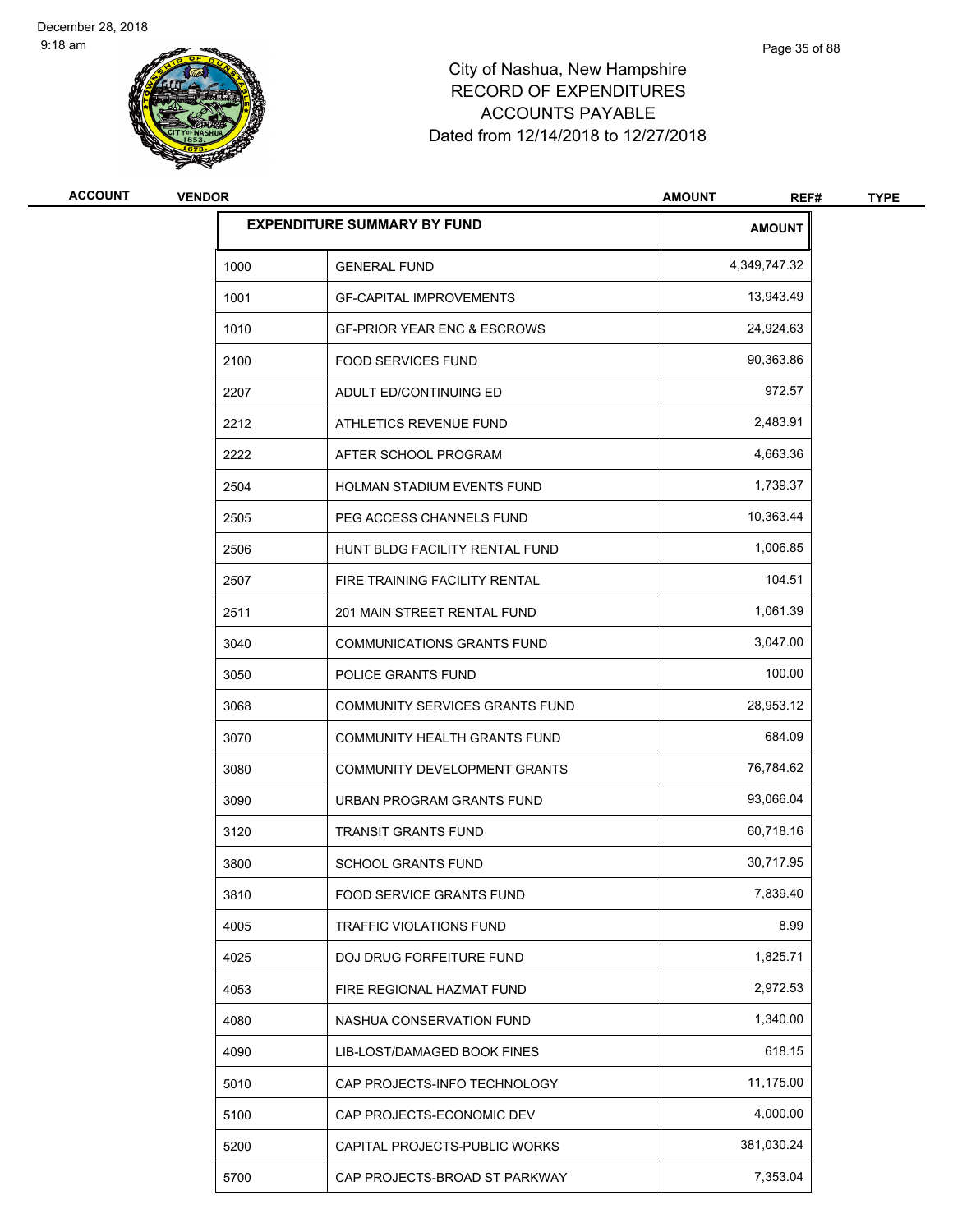

| ACCOUNT       | <b>VENDOR</b>                  |               |
|---------------|--------------------------------|---------------|
|               |                                | <b>AMOUNT</b> |
| 6000          | SOLID WASTE FUND               | 90,843.59     |
| 6200          | <b>WASTEWATER FUND</b>         | 339,172.37    |
| 6500          | PROPERTY & CASUALTY FUND       | 111,309.94    |
| 6600          | BENEFITS SELF INSURANCE FUND   | 2,387,796.20  |
| 7026          | CAPITAL EQUIPMENT RESERVE FUND | 301,309.00    |
| 7064          | <b>HYDROPOWER RESERVE FUND</b> | 7,178.37      |
| 7078          | <b>CITY BUILDINGS ETF</b>      | 1,960.00      |
| 7081          | POLICE GENERAL PURPOSE ETF     | 2,500.00      |
| 7506          | ETF CONTRIB-WOODLAWN CEMETERY  | 27,366.00     |
| 7511          | POLICE-LAW ENF PROGRAMS ETF    | 1,200.00      |
| 7563          | <b>SCHOOL ATHLETIC ETF</b>     | 1,865.00      |
| 7565          | SCHOOL RELATED PROGRAMS-ETF    | 50.89         |
| 8063          | LIBRARY-HENRY STEARNS FUND     | 3,443.08      |
| 8400          | AGENCY-DEVELOPER ESCROWS       | 49,992.00     |
| 8613          | WILLIAM H & EDITH E KEENAN     | 1,320.00      |
| 8641          | NHS N/S GEN SCHOLARSHIPS       | 250.00        |
| <b>TOTAL:</b> |                                | 8,541,165.18  |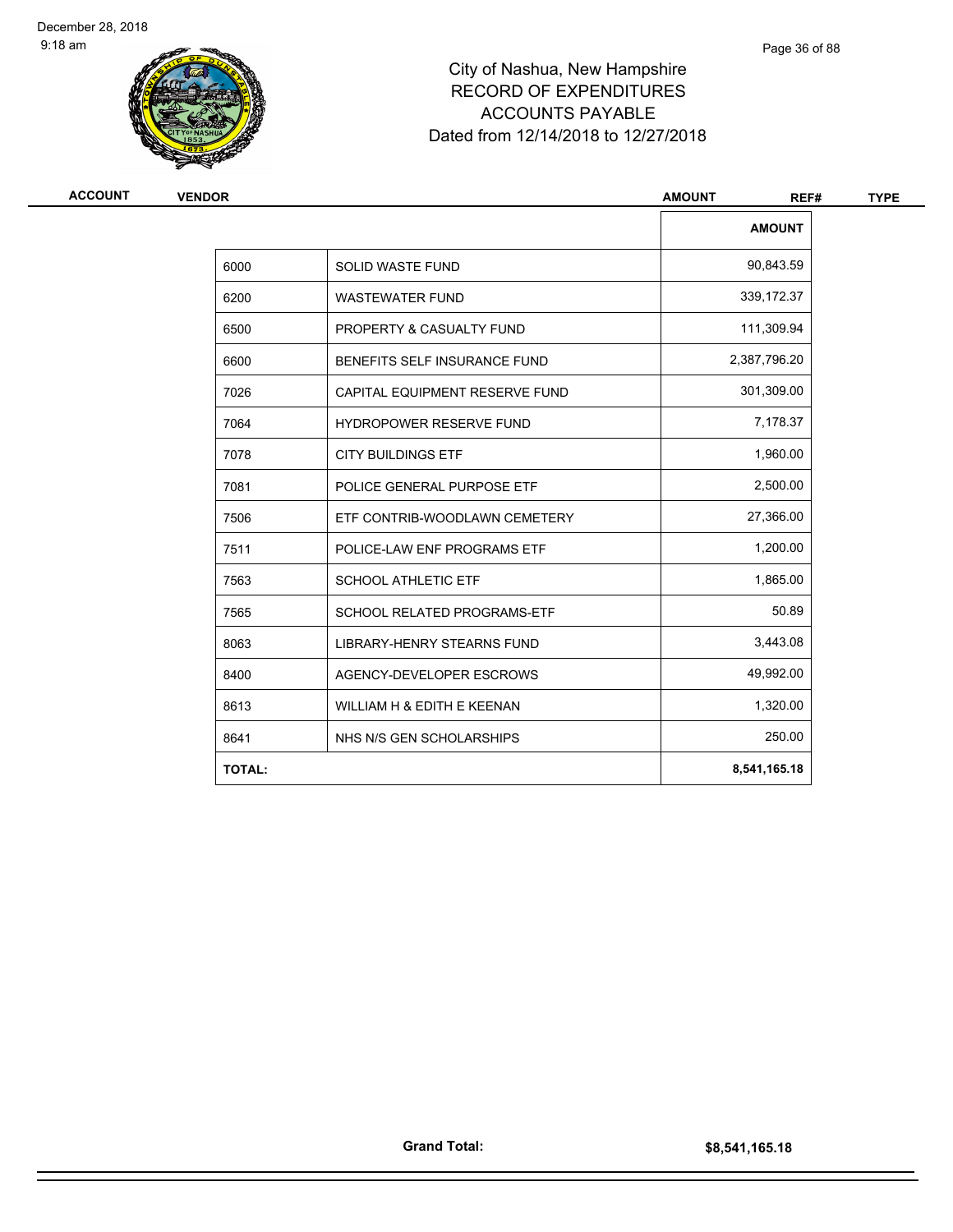

Page 37 of 88

| <b>PAY DATE</b>                   |                          | <b>ACCOUNT</b>                       | <b>DESCRIPTION</b>                       | <b>AMOUNT</b> |
|-----------------------------------|--------------------------|--------------------------------------|------------------------------------------|---------------|
| <b>FUND#: 1000 - GENERAL FUND</b> |                          |                                      |                                          |               |
|                                   |                          |                                      |                                          |               |
| 101                               | <b>MAYOR</b>             |                                      |                                          |               |
|                                   | 12/20/18                 | 51100                                | ADMINISTRATIVE ASSISTANT II              | 668.00        |
|                                   | 12/27/18                 | 51100                                | ADMINISTRATIVE ASSISTANT II              | 668.00        |
|                                   | 12/20/18                 | 51100                                | CHIEF OF STAFF                           | 1,589.45      |
|                                   | 12/27/18                 | 51100                                | CHIEF OF STAFF                           | 1,589.45      |
|                                   | 12/20/18                 | 51100                                | COMMUNICATIONS & SPECIAL PRJ COORDINATOR | 837.70        |
|                                   | 12/27/18                 | 51100                                | COMMUNICATIONS & SPECIAL PRJ COORDINATOR | 837.70        |
|                                   | 12/20/18                 | 51100                                | CONSTITUENT SERVICES COORDINATOR         | 805.50        |
|                                   | 12/27/18                 | 51100                                | CONSTITUENT SERVICES COORDINATOR         | 805.50        |
|                                   | 12/20/18                 | 51500                                | <b>MAYOR</b>                             | 2,252.50      |
|                                   | 12/27/18                 | 51500                                | <b>MAYOR</b>                             | 2,252.50      |
|                                   | 12/27/18                 | 55118                                | TELEPHONE-CELLULAR                       | 100.00        |
|                                   | <b>TOTAL 101 - MAYOR</b> |                                      |                                          | \$12,406.30   |
| 102                               | <b>BOARD OF ALDERMEN</b> |                                      |                                          |               |
|                                   | 12/20/18                 | 51100                                | LEGISLATIVE AFFAIRS MANAGER              | 1,656.55      |
|                                   | 12/27/18                 | 51100                                | LEGISLATIVE AFFAIRS MANAGER              | 1.656.55      |
|                                   |                          | <b>TOTAL 102 - BOARD OF ALDERMEN</b> |                                          | \$3,313.10    |
| 103                               | <b>LEGAL</b>             |                                      |                                          |               |
|                                   | 12/20/18                 | 51100                                | <b>CORPORATION COUNSEL</b>               | 2,421.70      |
|                                   | 12/27/18                 | 51100                                | <b>CORPORATION COUNSEL</b>               | 2,421.70      |
|                                   | 12/20/18                 | 51100                                | DEPUTY CORPORATION COUNSEL               | 4,203.30      |
|                                   | 12/27/18                 | 51100                                | DEPUTY CORPORATION COUNSEL               | 4,203.30      |
|                                   | 12/20/18                 | 51100                                | <b>LEGAL ASSISTANT</b>                   | 1,994.25      |
|                                   | 12/27/18                 | 51100                                | <b>LEGAL ASSISTANT</b>                   | 1,994.25      |
|                                   | 12/20/18                 | 51300                                | <b>OVERTIME-REGULAR</b>                  | 140.07        |
|                                   | 12/27/18                 | 55118                                | TELEPHONE-CELLULAR                       | 100.00        |
|                                   | <b>TOTAL 103 - LEGAL</b> |                                      |                                          | \$17,478.57   |
| 107                               | <b>CITY CLERK</b>        |                                      |                                          |               |
|                                   | 12/20/18                 | 51100                                | <b>CITY CLERK</b>                        | 1,804.30      |
|                                   | 12/27/18                 | 51100                                | <b>CITY CLERK</b>                        | 1,804.30      |
|                                   | 12/20/18                 | 51100                                | CLERK VITAL RECORDS II                   | 1,840.40      |
|                                   | 12/27/18                 | 51100                                | CLERK VITAL RECORDS II                   | 1,840.40      |
|                                   | 12/20/18                 | 51100                                | DEPARTMENT COORDINATOR, CC               | 744.20        |
|                                   | 12/27/18                 | 51100                                | DEPARTMENT COORDINATOR, CC               | 744.20        |
|                                   | 12/20/18                 | 51100                                | DEPUTY CITY CLERK                        | 1,279.50      |
|                                   | 12/27/18                 | 51100                                | DEPUTY CITY CLERK                        | 1,279.50      |
|                                   | 12/6/18                  | 51500                                | ELECTED BALLOT INSPECTOR                 | (7,640.00)    |
|                                   | 12/6/18                  | 51500                                | ELECTED DEPUTY VOTER REGISTRAR           | (225.00)      |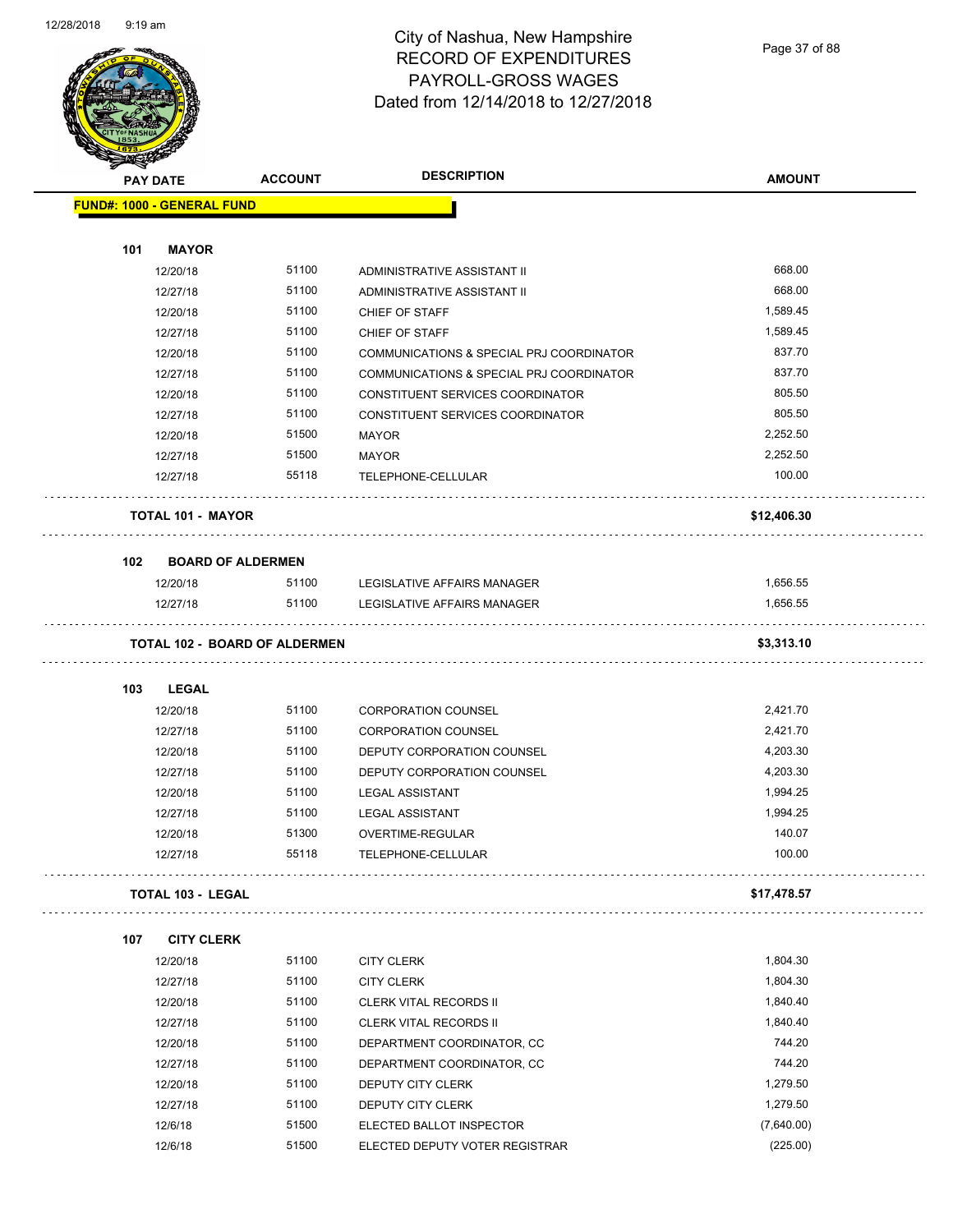

Page 38 of 88

| <b>AMOUNT</b><br>(2,405.00)<br>(4,890.00)<br>(2,440.00)<br>(380.00)<br>(190.00)<br>(19, 396.25)<br>37,566.25<br>262.50 |
|------------------------------------------------------------------------------------------------------------------------|
|                                                                                                                        |
|                                                                                                                        |
|                                                                                                                        |
|                                                                                                                        |
|                                                                                                                        |
|                                                                                                                        |
|                                                                                                                        |
|                                                                                                                        |
|                                                                                                                        |
|                                                                                                                        |
|                                                                                                                        |
|                                                                                                                        |
| \$11,599.30                                                                                                            |
|                                                                                                                        |
|                                                                                                                        |
| 927.05                                                                                                                 |
| 927.05                                                                                                                 |
| 1,172.20                                                                                                               |
| 1,172.20                                                                                                               |
| 1,803.30                                                                                                               |
| 1,803.30                                                                                                               |
| 1,242.65                                                                                                               |
| 1,242.65                                                                                                               |
| 2,223.25                                                                                                               |
| 2,223.24                                                                                                               |
| 1,562.35                                                                                                               |
| 1,562.35                                                                                                               |
| 383.54                                                                                                                 |
| 383.54                                                                                                                 |
| 100.00                                                                                                                 |
| 15.00                                                                                                                  |
| \$18,743.67                                                                                                            |
|                                                                                                                        |
| 50.00                                                                                                                  |
| \$50.00                                                                                                                |
|                                                                                                                        |
| 801.90                                                                                                                 |
| 801.90                                                                                                                 |
| 1,562.35                                                                                                               |
| 1,562.35                                                                                                               |
| 1,913.25                                                                                                               |
| 1,913.25                                                                                                               |
|                                                                                                                        |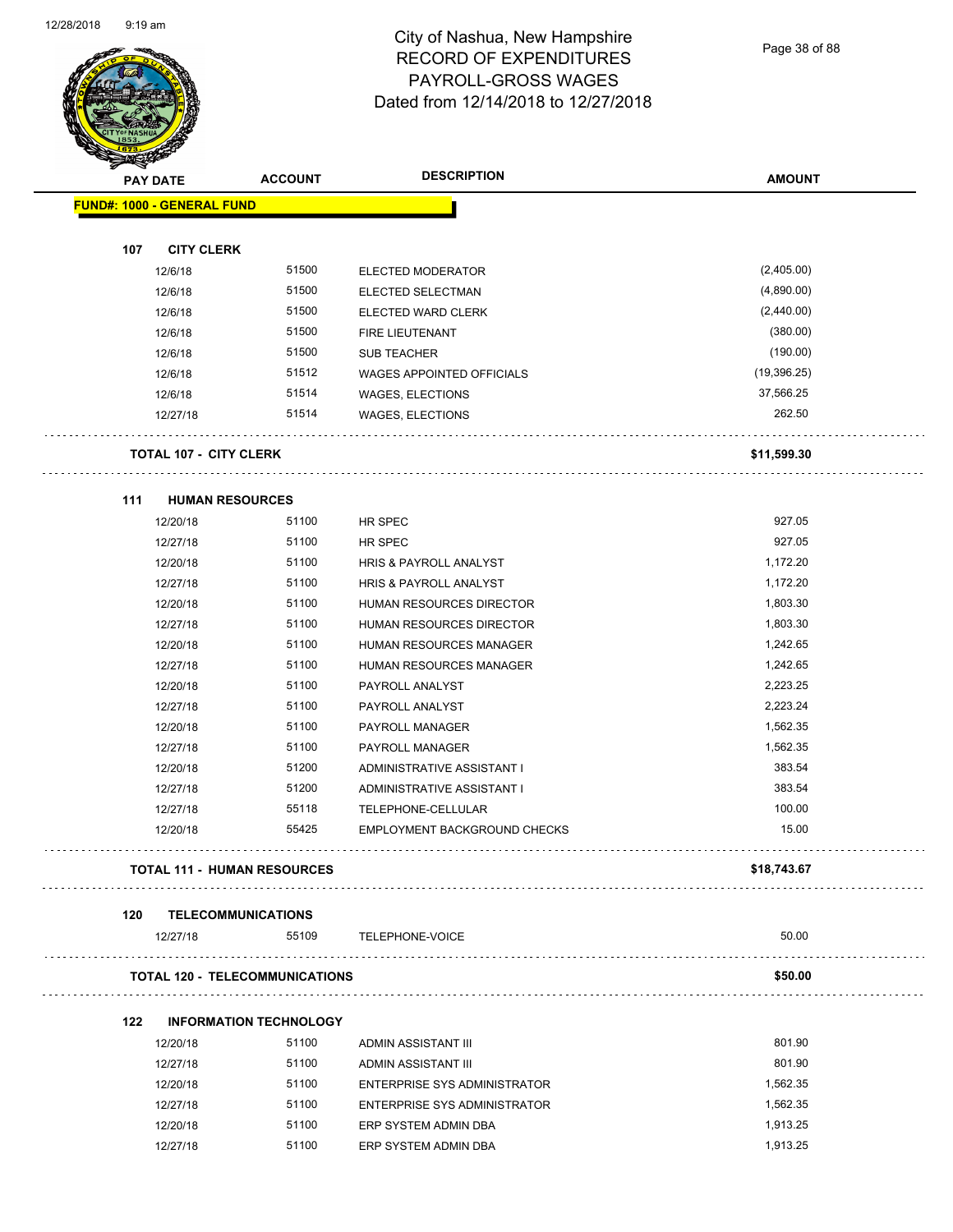$\overline{\phantom{0}}$ 



#### City of Nashua, New Hampshire RECORD OF EXPENDITURES PAYROLL-GROSS WAGES Dated from 12/14/2018 to 12/27/2018

Page 39 of 88

| <b>PAY DATE</b> |                                           | <b>ACCOUNT</b> | <b>DESCRIPTION</b>                       | <b>AMOUNT</b> |
|-----------------|-------------------------------------------|----------------|------------------------------------------|---------------|
|                 | <b>FUND#: 1000 - GENERAL FUND</b>         |                |                                          |               |
|                 |                                           |                |                                          |               |
| 122             | <b>INFORMATION TECHNOLOGY</b>             |                |                                          |               |
|                 | 12/20/18                                  | 51100          | IT APPLICATIONS ANALYST                  | 1,414.95      |
|                 | 12/27/18                                  | 51100          | IT APPLICATIONS ANALYST                  | 1,414.95      |
|                 | 12/20/18                                  | 51100          | IT DIVISION DIRECTOR                     | 764.74        |
|                 | 12/27/18                                  | 51100          | IT DIVISION DIRECTOR                     | 1,682.66      |
|                 | 12/20/18                                  | 51100          | IT INFRASTRUCTURE ANALYST                | 1,306.00      |
|                 | 12/27/18                                  | 51100          | IT INFRASTRUCTURE ANALYST                | 1,306.00      |
|                 | 12/20/18                                  | 51100          | IT MANAGER, INFRASTRUCTURE               | 2,059.95      |
|                 | 12/27/18                                  | 51100          | IT MANAGER, INFRASTRUCTURE               | 2,059.95      |
|                 | 12/20/18                                  | 51100          | IT MANAGER, PROJECT/DEVELOPMENT SERVICES | 1,593.40      |
|                 | 12/27/18                                  | 51100          | IT MANAGER, PROJECT/DEVELOPMENT SERVICES | 1,593.40      |
|                 | 12/20/18                                  | 51100          | IT MANAGER, TECHNICAL SERVICES           | 1,620.44      |
|                 | 12/27/18                                  | 51100          | IT MANAGER, TECHNICAL SERVICES           | 1,620.45      |
|                 | 12/20/18                                  | 51100          | SYSTEMS ADM DATABASE ADM                 | 1,810.10      |
|                 | 12/27/18                                  | 51100          | SYSTEMS ADM DATABASE ADM                 | 1,810.11      |
|                 | 12/20/18                                  | 51100          | TECHNICAL SPEC II NET SUPPORT            | 1,246.35      |
|                 | 12/27/18                                  | 51100          | TECHNICAL SPEC II NET SUPPORT            | 1,246.35      |
|                 | 12/20/18                                  | 51100          | <b>TECHNICAL SPECIALIST I</b>            | 870.15        |
|                 | 12/27/18                                  | 51100          | <b>TECHNICAL SPECIALIST I</b>            | 870.15        |
|                 | 12/20/18                                  | 51100          | WEB ADMINISTRATOR/GRAPHIC DESINGER       | 962.70        |
|                 | 12/27/18                                  | 51100          | WEB ADMINISTRATOR/GRAPHIC DESINGER       | 962.70        |
|                 | 12/27/18                                  | 55118          | TELEPHONE-CELLULAR                       | 234.00        |
|                 | <b>TOTAL 122 - INFORMATION TECHNOLOGY</b> |                |                                          | \$37,004.50   |
| 126             | <b>FINANCIAL SERVICES</b>                 |                |                                          |               |
|                 | 12/20/18                                  | 51100          | ACCOUNTS PAYABLE COORDINATOR             | 2,308.65      |
|                 | 12/27/18                                  | 51100          | ACCOUNTS PAYABLE COORDINATOR             | 2,308.65      |
|                 | 12/20/18                                  | 51100          | ACCOUNTS PAYABLE SUPV                    | 1,095.90      |
|                 | 12/27/18                                  | 51100          | ACCOUNTS PAYABLE SUPV                    | 1,095.90      |
|                 | 12/20/18                                  | 51100          | ASSISTANT TREASURER                      | 1,466.05      |
|                 | 12/27/18                                  | 51100          | ASSISTANT TREASURER                      | 1,466.05      |
|                 | 12/20/18                                  | 51100          | <b>CFO COMPTROLLER</b>                   | 2,518.65      |
|                 | 12/27/18                                  | 51100          | CFO COMPTROLLER                          | 2,518.65      |
|                 | 12/20/18                                  | 51100          | DEP TREASURER TAX COLLECTOR              | 1,222.45      |
|                 | 12/27/18                                  | 51100          | DEP TREASURER TAX COLLECTOR              | 1,222.45      |
|                 | 12/20/18                                  | 51100          | FINANCE AND ADMIN MANAGER                | 873.15        |
|                 | 12/27/18                                  | 51100          | FINANCE AND ADMIN MANAGER                | 873.15        |
|                 | 12/20/18                                  | 51100          | <b>MVR CLERK I</b>                       | 1,757.24      |
|                 | 12/27/18                                  | 51100          | <b>MVR CLERK I</b>                       | 1,757.25      |
|                 | 12/20/18                                  | 51100          | MVR CLERK II                             | 941.45        |
|                 | 12/27/18                                  | 51100          | MVR CLERK II                             | 941.44        |
|                 | 12/20/18                                  | 51100          | MVR CLERK III                            | 1,529.91      |
|                 | 12/27/18                                  | 51100          | MVR CLERK III                            | 1,529.92      |

12/20/18 51100 ORDINANCE VIOLATIONS COORDINATOR 291.80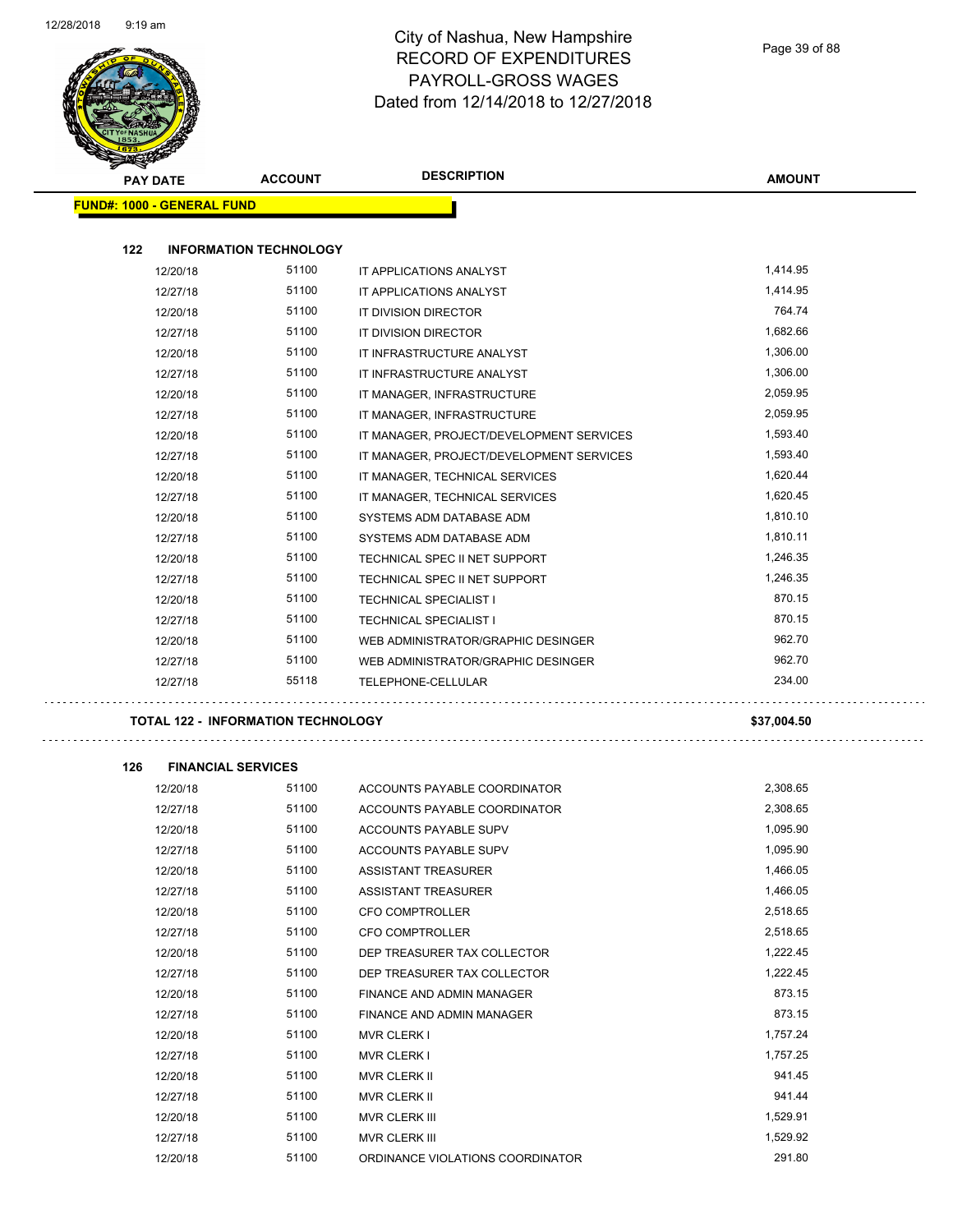

| <b>PAY DATE</b>                   | <b>ACCOUNT</b>                        | <b>DESCRIPTION</b>               | <b>AMOUNT</b> |
|-----------------------------------|---------------------------------------|----------------------------------|---------------|
| <b>FUND#: 1000 - GENERAL FUND</b> |                                       |                                  |               |
| 126                               | <b>FINANCIAL SERVICES</b>             |                                  |               |
| 12/27/18                          | 51100                                 | ORDINANCE VIOLATIONS COORDINATOR | 291.80        |
| 12/20/18                          | 51100                                 | REVENUE ACCOUNTS SPEC            | 845.00        |
| 12/27/18                          | 51100                                 | REVENUE ACCOUNTS SPEC            | 845.00        |
| 12/20/18                          | 51100                                 | REVENUE COORDINATOR              | 1,080.35      |
| 12/27/18                          | 51100                                 | REVENUE COORDINATOR              | 1,080.35      |
| 12/20/18                          | 51100                                 | <b>SENIOR ACCOUNTANT</b>         | 1,143.00      |
| 12/27/18                          | 51100                                 | <b>SENIOR ACCOUNTANT</b>         | 1,143.00      |
| 12/20/18                          | 51100                                 | SENIOR FINANCE MANAGER           | 1,705.80      |
| 12/27/18                          | 51100                                 | <b>SENIOR FINANCE MANAGER</b>    | 1,705.80      |
| 12/20/18                          | 51100                                 | SENIOR FINANCIAL ANALYST         | 1,240.50      |
| 12/27/18                          | 51100                                 | SENIOR FINANCIAL ANALYST         | 1,240.50      |
| 12/20/18                          | 51100                                 | SR MGR ACCT FIN REPORTING        | 1,339.30      |
| 12/27/18                          | 51100                                 | SR MGR ACCT FIN REPORTING        | 1,339.30      |
| 12/20/18                          | 51100                                 | SUPV VEHICLE REGISTRATION        | 1,214.70      |
| 12/27/18                          | 51100                                 | SUPV VEHICLE REGISTRATION        | 1,214.70      |
| 12/20/18                          | 51100                                 | TREASURER TAX COLLECTOR          | 2,059.96      |
| 12/27/18                          | 51100                                 | TREASURER TAX COLLECTOR          | 2,059.95      |
| 12/20/18                          | 51200                                 | TRUST ACCOUNTANT PT              | 756.20        |
| 12/27/18                          | 51200                                 | TRUST ACCOUNTANT PT              | 756.20        |
| 12/20/18                          | 51300                                 | OVERTIME-REGULAR                 | 12.91         |
| 12/27/18                          | 55118                                 | TELEPHONE-CELLULAR               | 50.00         |
|                                   | <b>TOTAL 126 - FINANCIAL SERVICES</b> |                                  | \$50,843.03   |
| 129<br><b>CITY BUILDINGS</b>      |                                       |                                  |               |
| 12/20/18                          | 51100                                 | <b>BUILDING MANAGER</b>          | 1,234.85      |
| 12/27/18                          | 51100                                 | <b>BUILDING MANAGER</b>          | 1,234.86      |
| 12/20/18                          | 51100                                 | <b>CUSTODIAN I</b>               | 1,255.69      |
| 12/27/18                          | 51100                                 | <b>CUSTODIAN I</b>               | 1,224.30      |
| 12/20/18                          | 51100                                 | MAINTENANCE SPEC                 | 1,414.00      |
| 12/27/18                          | 51100                                 | MAINTENANCE SPEC                 | 1,414.00      |
| 12/20/18                          | 51300                                 | OVERTIME-REGULAR                 | 27.56         |
| 12/27/18                          | 51300                                 | OVERTIME-REGULAR                 | 58.67         |
| 12/27/18                          | 55118                                 | TELEPHONE-CELLULAR               | 100.00        |
| <b>TOTAL 129 - CITY BUILDINGS</b> |                                       |                                  | \$7,963.93    |
| 130<br><b>PURCHASING</b>          |                                       |                                  |               |
| 12/20/18                          | 51100                                 | PURCHASING AGENT I               | 756.10        |
| 12/27/18                          | 51100                                 | PURCHASING AGENT I               | 756.10        |
| 12/20/18                          | 51100                                 | PURCHASING AGENT II              | 941.90        |
| 12/27/18                          | 51100                                 | PURCHASING AGENT II              | 930.12        |
| 12/20/18                          | 51100                                 | PURCHASING MANAGER               | 1,746.35      |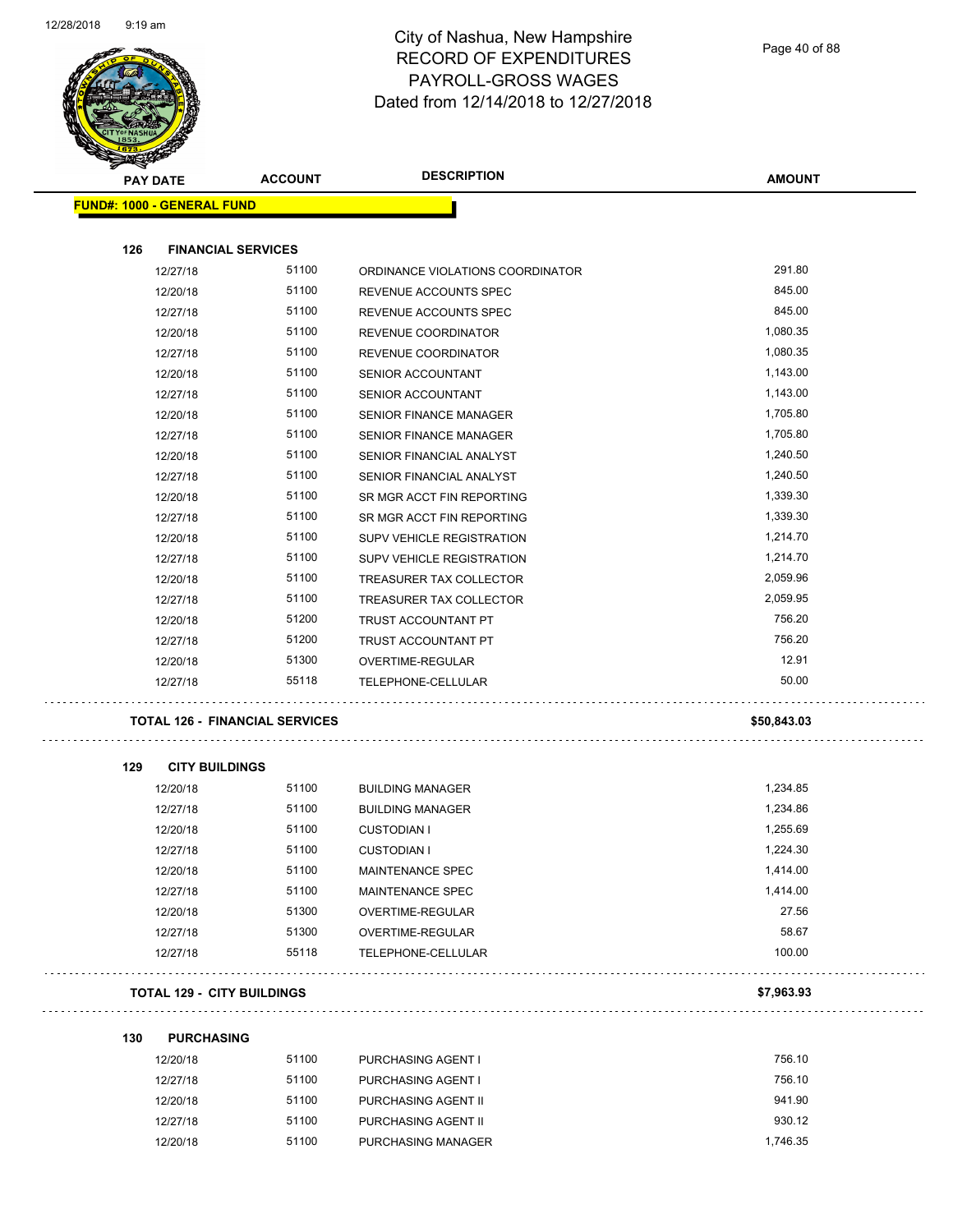Page 41 of 88

| <b>PAY DATE</b>            | <b>ACCOUNT</b>                   | <b>DESCRIPTION</b>             | <b>AMOUNT</b> |
|----------------------------|----------------------------------|--------------------------------|---------------|
| FUND#: 1000 - GENERAL FUND |                                  |                                |               |
|                            |                                  |                                |               |
| 130<br>12/27/18            | <b>PURCHASING</b><br>51100       | <b>PURCHASING MANAGER</b>      | 1,746.35      |
| 12/20/18                   | 51200                            | MESSENGER MAIL DISTRIBUTION CL | 309.90        |
| 12/27/18                   | 51200                            | MESSENGER MAIL DISTRIBUTION CL | 331.90        |
|                            |                                  |                                |               |
|                            | <b>TOTAL 130 - PURCHASING</b>    |                                | \$7,518.72    |
| 131                        | <b>HUNT BUILDING</b>             |                                |               |
| 12/20/18                   | 51100                            | HUNT MEMORIAL BLDG & ARTS ADM  | 372.90        |
| 12/27/18                   | 51100                            | HUNT MEMORIAL BLDG & ARTS ADM  | 372.90        |
|                            | <b>TOTAL 131 - HUNT BUILDING</b> |                                | \$745.80      |
| 132                        | <b>ASSESSING</b>                 |                                |               |
| 12/20/18                   | 51100                            | APPRAISER I                    | 796.30        |
| 12/27/18                   | 51100                            | APPRAISER I                    | 796.30        |
| 12/20/18                   | 51100                            | <b>APPRAISER II</b>            | 1,146.50      |
| 12/27/18                   | 51100                            | APPRAISER II                   | 1,146.50      |
| 12/20/18                   | 51100                            | <b>APPRAISER III</b>           | 2,465.70      |
| 12/27/18                   | 51100                            | <b>APPRAISER III</b>           | 2,465.70      |
| 12/20/18                   | 51100                            | ASSESSING ADMIN SPEC I CSR     | 654.95        |
| 12/27/18                   | 51100                            | ASSESSING ADMIN SPEC I CSR     | 654.95        |
| 12/20/18                   | 51100                            | ASSESSING ADMIN SPEC II CSR    | 715.30        |
| 12/27/18                   | 51100                            | ASSESSING ADMIN SPEC II CSR    | 715.30        |
| 12/20/18                   | 51100                            | ASSESSING ADMIN SPEC III CSR   | 998.55        |
| 12/27/18                   | 51100                            | ASSESSING ADMIN SPEC III CSR   | 998.55        |
| 12/20/18                   | 51100                            | <b>CHIEF ASSESSOR</b>          | 1,908.50      |
| 12/27/18                   | 51100                            | <b>CHIEF ASSESSOR</b>          | 1,908.49      |
| 12/20/18                   | 51100                            | DEPARTMENT COORDINATOR         | 948.25        |
| 12/27/18                   | 51100                            | DEPARTMENT COORDINATOR         | 948.25        |
| 12/20/18                   | 51300                            | OVERTIME-REGULAR               | 7.47          |
| 12/27/18                   | 51512                            | WAGES APPOINTED OFFICIALS      | 375.00        |
|                            | <b>TOTAL 132 - ASSESSING</b>     |                                | \$19,650.56   |
| 134<br><b>GIS</b>          |                                  |                                |               |
| 12/20/18                   | 51100                            | <b>GIS TECHNICIAN II</b>       | 1,174.40      |
| 12/27/18                   | 51100                            | <b>GIS TECHNICIAN II</b>       | 1,174.40      |
| 12/20/18                   | 51200                            | <b>GIS MANAGER</b>             | 1,379.84      |
| 12/27/18                   | 51200                            | <b>GIS MANAGER</b>             | 1,379.84      |
|                            | <b>TOTAL 134 - GIS</b>           |                                | \$5,108.48    |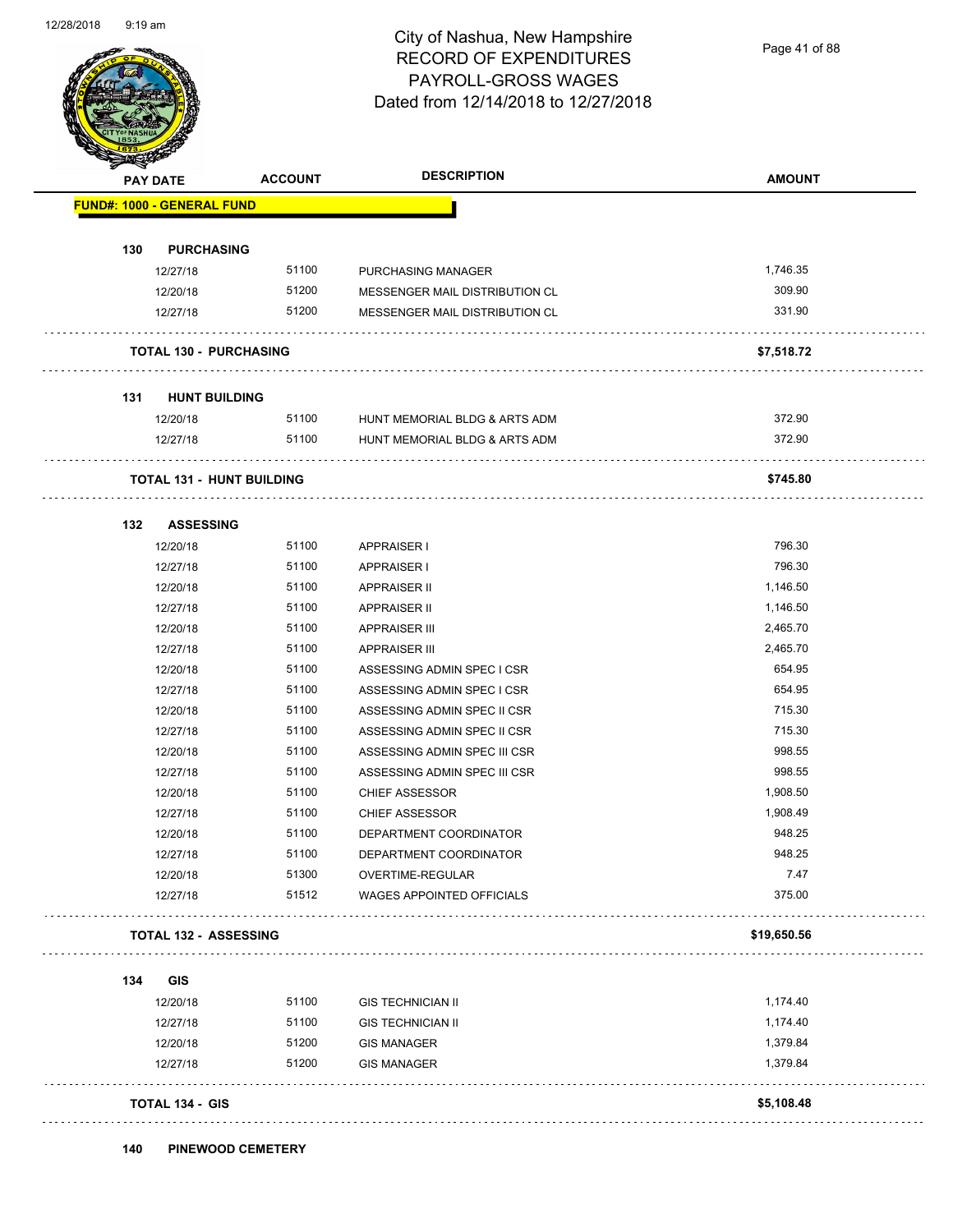Page 42 of 88

| <b>PAY DATE</b> |                                   | <b>ACCOUNT</b>                                        | <b>DESCRIPTION</b>                  | <b>AMOUNT</b> |
|-----------------|-----------------------------------|-------------------------------------------------------|-------------------------------------|---------------|
|                 | <b>FUND#: 1000 - GENERAL FUND</b> |                                                       |                                     |               |
| 140             |                                   | <b>PINEWOOD CEMETERY</b>                              |                                     |               |
|                 | 12/27/18                          | 51700                                                 | <b>STIPENDS</b>                     | 1,000.00      |
|                 | 12/27/18                          | 55314                                                 | FIXED RATE MILEAGE ALLOWANCE        | 100.00        |
|                 |                                   | <b>TOTAL 140 - PINEWOOD CEMETERY</b>                  |                                     | \$1.100.00    |
| 142             |                                   | <b>WOODLAWN CEMETERY</b>                              |                                     |               |
|                 | 12/20/18                          | 51100                                                 | <b>GROUNDSKEEPER CEMETERY</b>       | 1,455.30      |
|                 | 12/27/18                          | 51100                                                 | <b>GROUNDSKEEPER CEMETERY</b>       | 1,455.30      |
|                 | 12/20/18                          | 51100                                                 | SUBFOREMAN CEMETERY                 | 852.10        |
|                 | 12/27/18                          | 51100                                                 | SUBFOREMAN CEMETERY                 | 852.09        |
|                 | 12/20/18                          | 51100                                                 | SUPERINTENDENT CEMETERY I           | 1,195.60      |
|                 | 12/27/18                          | 51100                                                 | SUPERINTENDENT CEMETERY I           | 1,195.60      |
|                 |                                   | <b>TOTAL 142 - WOODLAWN CEMETERY</b>                  |                                     | \$7,005.99    |
| 144             |                                   | <b>EDGEWOOD &amp; SUBURBAN CEMETERIES</b>             |                                     |               |
|                 | 12/20/18                          | 51100                                                 | <b>GROUNDSKEEPER CEMETERY</b>       | 1,216.90      |
|                 | 12/27/18                          | 51100                                                 | <b>GROUNDSKEEPER CEMETERY</b>       | 1,216.90      |
|                 | 12/20/18                          | 51100                                                 | SUBFOREMAN CEMETERY                 | 736.70        |
|                 | 12/27/18                          | 51100                                                 | SUBFOREMAN CEMETERY                 | 736.70        |
|                 | 12/20/18                          | 51100                                                 | SUPERINTENDENT CEMETERY II          | 1,261.25      |
|                 | 12/27/18                          | 51100                                                 | SUPERINTENDENT CEMETERY II          | 1,261.25      |
|                 | 12/27/18                          | 51700                                                 | <b>STIPENDS</b>                     | 1,755.00      |
|                 | 12/27/18                          | 55314                                                 | FIXED RATE MILEAGE ALLOWANCE        | 100.00        |
|                 |                                   | <b>TOTAL 144 - EDGEWOOD &amp; SUBURBAN CEMETERIES</b> |                                     | \$8,284.70    |
| 150             | <b>POLICE</b>                     |                                                       |                                     |               |
|                 | 12/20/18                          | 51100                                                 | <b>1ST YEAR OFFICERS</b>            | 3,882.66      |
|                 | 12/27/18                          | 51100                                                 | <b>1ST YEAR OFFICERS</b>            | 4,904.41      |
|                 | 12/20/18                          | 51100                                                 | 1ST YR OFFICERS CERTIFIED SPEC      | 2,135.70      |
|                 | 12/27/18                          | 51100                                                 | 1ST YR OFFICERS CERTIFIED SPEC      | 2,135.70      |
|                 | 12/20/18                          | 51100                                                 | 1st YR SPECIAL OFFICER CERTIFIED II | 1,388.40      |
|                 | 12/27/18                          | 51100                                                 | 1st YR SPECIAL OFFICER CERTIFIED II | 1,388.40      |
|                 | 12/20/18                          | 51100                                                 | <b>ACCOUNT CLERK III</b>            | 2,303.60      |
|                 | 12/27/18                          | 51100                                                 | <b>ACCOUNT CLERK III</b>            | 2,303.60      |
|                 | 12/20/18                          | 51100                                                 | ADMINISTRATIVE PROJECT SPEC         | 1,428.35      |
|                 | 12/27/18                          | 51100                                                 | ADMINISTRATIVE PROJECT SPEC         | 1,428.35      |
|                 | 12/20/18                          | 51100                                                 | ANIMAL CONTROL OFFICER              | 998.95        |
|                 | 12/27/18                          | 51100                                                 | ANIMAL CONTROL OFFICER              | 998.95        |
|                 | 12/20/18                          | 51100                                                 | ASSISTANT RECORDS MANAGER           | 1,028.25      |
|                 | 12/27/18                          | 51100                                                 | ASSISTANT RECORDS MANAGER           | 1,028.25      |
|                 | 12/20/18                          | 51100                                                 | AUTO MECHANIC 1ST CLASS             | 866.95        |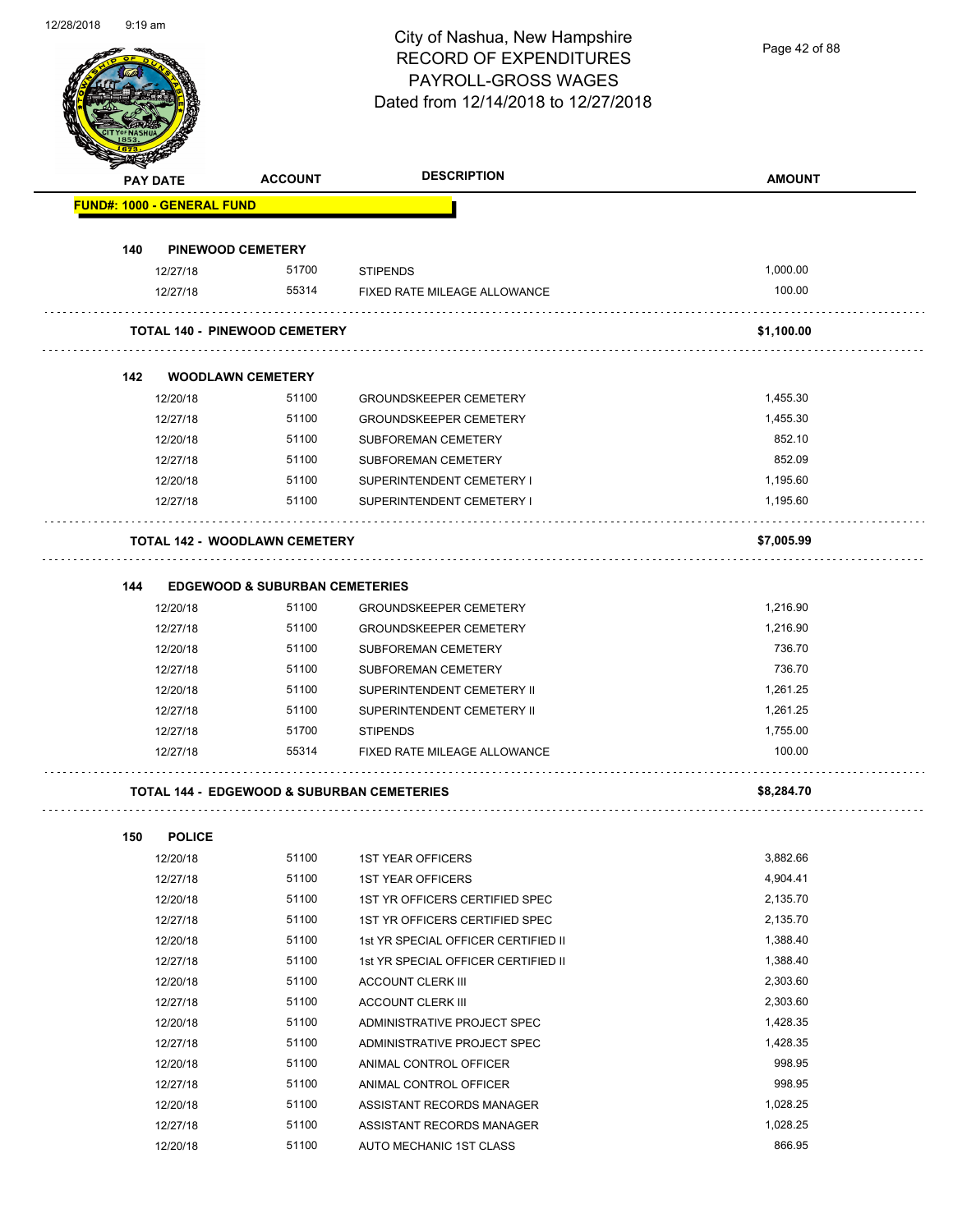

Page 43 of 88

| <b>PAY DATE</b>                   | <b>ACCOUNT</b> | <b>DESCRIPTION</b>               | <b>AMOUNT</b> |
|-----------------------------------|----------------|----------------------------------|---------------|
| <b>FUND#: 1000 - GENERAL FUND</b> |                |                                  |               |
|                                   |                |                                  |               |
| 150<br><b>POLICE</b>              |                |                                  |               |
| 12/27/18                          | 51100          | AUTO MECHANIC 1ST CLASS          | 866.95        |
| 12/20/18                          | 51100          | <b>BUILDING MAINTENANCE SUPV</b> | 1,028.25      |
| 12/27/18                          | 51100          | <b>BUILDING MAINTENANCE SUPV</b> | 1,028.25      |
| 12/20/18                          | 51100          | <b>CAPTAIN</b>                   | 15,993.60     |
| 12/27/18                          | 51100          | <b>CAPTAIN</b>                   | 15,993.61     |
| 12/20/18                          | 51100          | CHIEF OF POLICE                  | 2,815.20      |
| 12/27/18                          | 51100          | CHIEF OF POLICE                  | 2,815.20      |
| 12/20/18                          | 51100          | COMM TECH ALL DESIGNATIONS       | 8,668.95      |
| 12/27/18                          | 51100          | COMM TECH ALL DESIGNATIONS       | 8,668.97      |
| 12/20/18                          | 51100          | COMMUNITY POLICE COORD CEMD      | 1,354.20      |
| 12/27/18                          | 51100          | COMMUNITY POLICE COORD CEMD      | 1,354.20      |
| 12/20/18                          | 51100          | <b>CRIME ANALYST</b>             | 1,075.20      |
| 12/27/18                          | 51100          | <b>CRIME ANALYST</b>             | 1,075.20      |
| 12/20/18                          | 51100          | <b>CUSTODIAN III</b>             | 2,337.80      |
| 12/27/18                          | 51100          | <b>CUSTODIAN III</b>             | 2,337.80      |
| 12/20/18                          | 51100          | DEPUTY CHIEF OF POLICE           | 5,102.20      |
| 12/27/18                          | 51100          | DEPUTY CHIEF OF POLICE           | 5,102.20      |
| 12/20/18                          | 51100          | DETENTION SPEC                   | 2,665.95      |
| 12/27/18                          | 51100          | DETENTION SPEC                   | 2,665.95      |
| 12/20/18                          | 51100          | DISPATCHERS ALL DESIGNATIONS     | 5,450.51      |
| 12/27/18                          | 51100          | DISPATCHERS ALL DESIGNATIONS     | 5,450.52      |
| 12/20/18                          | 51100          | FLEET MAINTENANCE ASST SUPV      | 963.20        |
| 12/27/18                          | 51100          | FLEET MAINTENANCE ASST SUPV      | 963.20        |
| 12/20/18                          | 51100          | IT MANAGER/SOFTWARE SPECIALIST   | 1,728.00      |
| 12/27/18                          | 51100          | IT MANAGER/SOFTWARE SPECIALIST   | 1,728.00      |
| 12/20/18                          | 51100          | IT PROGRAMS ADMIN & INSTRUCTOR   | 1,081.50      |
| 12/27/18                          | 51100          | IT PROGRAMS ADMIN & INSTRUCTOR   | 1,081.50      |
| 12/20/18                          | 51100          | <b>LEGAL SECRETARY</b>           | 768.85        |
| 12/27/18                          | 51100          | <b>LEGAL SECRETARY</b>           | 768.85        |
| 12/20/18                          | 51100          | LIEUTENANT                       | 17,600.74     |
| 12/27/18                          | 51100          | LIEUTENANT                       | 17,600.75     |
| 12/20/18                          | 51100          | NPD BUSINESS COORDINATOR         | 965.25        |
| 12/27/18                          | 51100          | NPD BUSINESS COORDINATOR         | 965.25        |
| 12/20/18                          | 51100          | NPD BUSINESS MANAGER             | 1,802.00      |
| 12/27/18                          | 51100          | <b>NPD BUSINESS MANAGER</b>      | 1,802.00      |
| 12/20/18                          | 51100          | NPD NETWORK ADMINISTRATOR        | 1,377.50      |
| 12/27/18                          | 51100          | NPD NETWORK ADMINISTRATOR        | 1,377.50      |
| 12/20/18                          | 51100          | PARALEGAL                        | 854.00        |
| 12/27/18                          | 51100          | PARALEGAL                        | 854.00        |
| 12/20/18                          | 51100          | PATROLMAN ALL RANKS              | 177,406.24    |
| 12/27/18                          | 51100          | PATROLMAN ALL RANKS              | 177,348.01    |
| 12/20/18                          | 51100          | POLICE ATTORNEY                  | 2,942.33      |
| 12/27/18                          | 51100          | POLICE ATTORNEY                  | 2,942.33      |
| 12/20/18                          | 51100          | RECORDS & COMMUNICATIONS MGR     | 1,589.40      |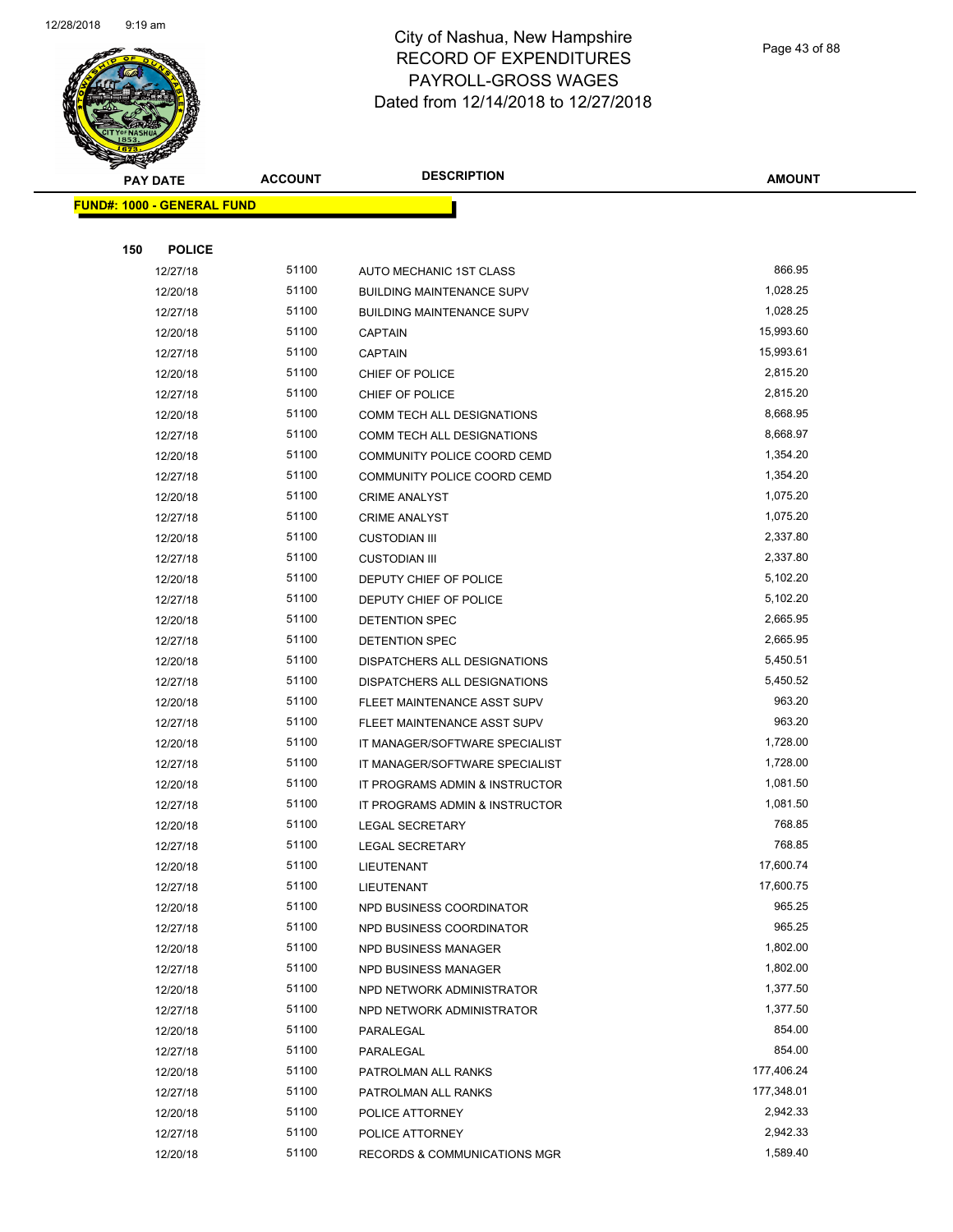

Page 44 of 88

| <b>PAY DATE</b>                   | <b>ACCOUNT</b> | <b>DESCRIPTION</b>             | <b>AMOUNT</b> |
|-----------------------------------|----------------|--------------------------------|---------------|
| <b>FUND#: 1000 - GENERAL FUND</b> |                |                                |               |
|                                   |                |                                |               |
| 150<br><b>POLICE</b>              |                |                                |               |
| 12/27/18                          | 51100          | RECORDS & COMMUNICATIONS MGR   | 1,589.40      |
| 12/20/18                          | 51100          | <b>RECORDS TECHNICIAN I</b>    | 1,371.36      |
| 12/27/18                          | 51100          | <b>RECORDS TECHNICIAN I</b>    | 1,371.35      |
| 12/20/18                          | 51100          | RECORDS TECHNICIAN II          | 1,676.30      |
| 12/27/18                          | 51100          | RECORDS TECHNICIAN II          | 1,676.30      |
| 12/20/18                          | 51100          | SEC DOMESTIC VIOLENCE UNIT     | 758.90        |
| 12/27/18                          | 51100          | SEC DOMESTIC VIOLENCE UNIT     | 758.90        |
| 12/20/18                          | 51100          | SECRETARIAL SUPV DET BUREAU    | 943.95        |
| 12/27/18                          | 51100          | SECRETARIAL SUPV DET BUREAU    | 943.95        |
| 12/20/18                          | 51100          | <b>SECRETARY III</b>           | 2,931.25      |
| 12/27/18                          | 51100          | <b>SECRETARY III</b>           | 2,931.24      |
| 12/20/18                          | 51100          | <b>SECRETARY V</b>             | 1,758.70      |
| 12/27/18                          | 51100          | <b>SECRETARY V</b>             | 1,758.70      |
| 12/20/18                          | 51100          | <b>SECRETARY VI</b>            | 836.30        |
| 12/27/18                          | 51100          | <b>SECRETARY VI</b>            | 836.30        |
| 12/20/18                          | 51100          | <b>SERGEANT</b>                | 41,187.75     |
| 12/27/18                          | 51100          | <b>SERGEANT</b>                | 41,167.81     |
| 12/20/18                          | 51100          | SHIFT LEADER                   | 2,185.00      |
| 12/27/18                          | 51100          | SHIFT LEADER                   | 2,185.00      |
| 12/20/18                          | 51100          | SUPV POLICE FLEET              | 1,306.35      |
| 12/27/18                          | 51100          | <b>SUPV POLICE FLEET</b>       | 1,306.35      |
| 12/20/18                          | 51200          | <b>ACCREDITATION MANAGER</b>   | 1,129.28      |
| 12/27/18                          | 51200          | <b>ACCREDITATION MANAGER</b>   | 1,129.28      |
| 12/20/18                          | 51200          | SENIOR RELATIONS SPECIALIST    | 725.40        |
| 12/27/18                          | 51200          | SENIOR RELATIONS SPECIALIST    | 725.40        |
| 12/20/18                          | 51300          | OVERTIME-REGULAR               | 2,401.26      |
| 12/27/18                          | 51300          | OVERTIME-REGULAR               | 1,785.41      |
| 12/20/18                          | 51309          | OVERTIME-TRAINING              | 2,769.50      |
| 12/27/18                          | 51309          | OVERTIME-TRAINING              | 915.13        |
| 12/20/18                          | 51315          | OVERTIME-WITNESS               | 2,177.93      |
| 12/27/18                          | 51315          | <b>OVERTIME-WITNESS</b>        | 1,299.81      |
| 12/20/18                          | 51322          | OVERTIME-INVESTIGATIVE         | 8,154.55      |
| 12/27/18                          | 51322          | OVERTIME-INVESTIGATIVE         | 9,099.65      |
| 12/20/18                          | 51330          | OVERTIME-COVERAGE              | 21,108.78     |
| 12/27/18                          | 51330          | OVERTIME-COVERAGE              | 25,183.37     |
| 12/27/18                          | 51412          | WAGES PER DIEM                 | 199.74        |
| 12/20/18                          | 51600          | LONGEVITY                      | 3,200.00      |
| 12/27/18                          | 51600          | LONGEVITY                      | 11,400.00     |
| 12/27/18                          | 52800          | EDUCATIONAL ASSISTANCE         | 900.00        |
| 12/27/18                          | 55118          | TELEPHONE-CELLULAR             | 150.00        |
| 12/20/18                          | 61107          | <b>CLOTHING &amp; UNIFORMS</b> | 455.19        |
|                                   |                |                                |               |

#### **TOTAL 150 - POLICE \$744,972.47**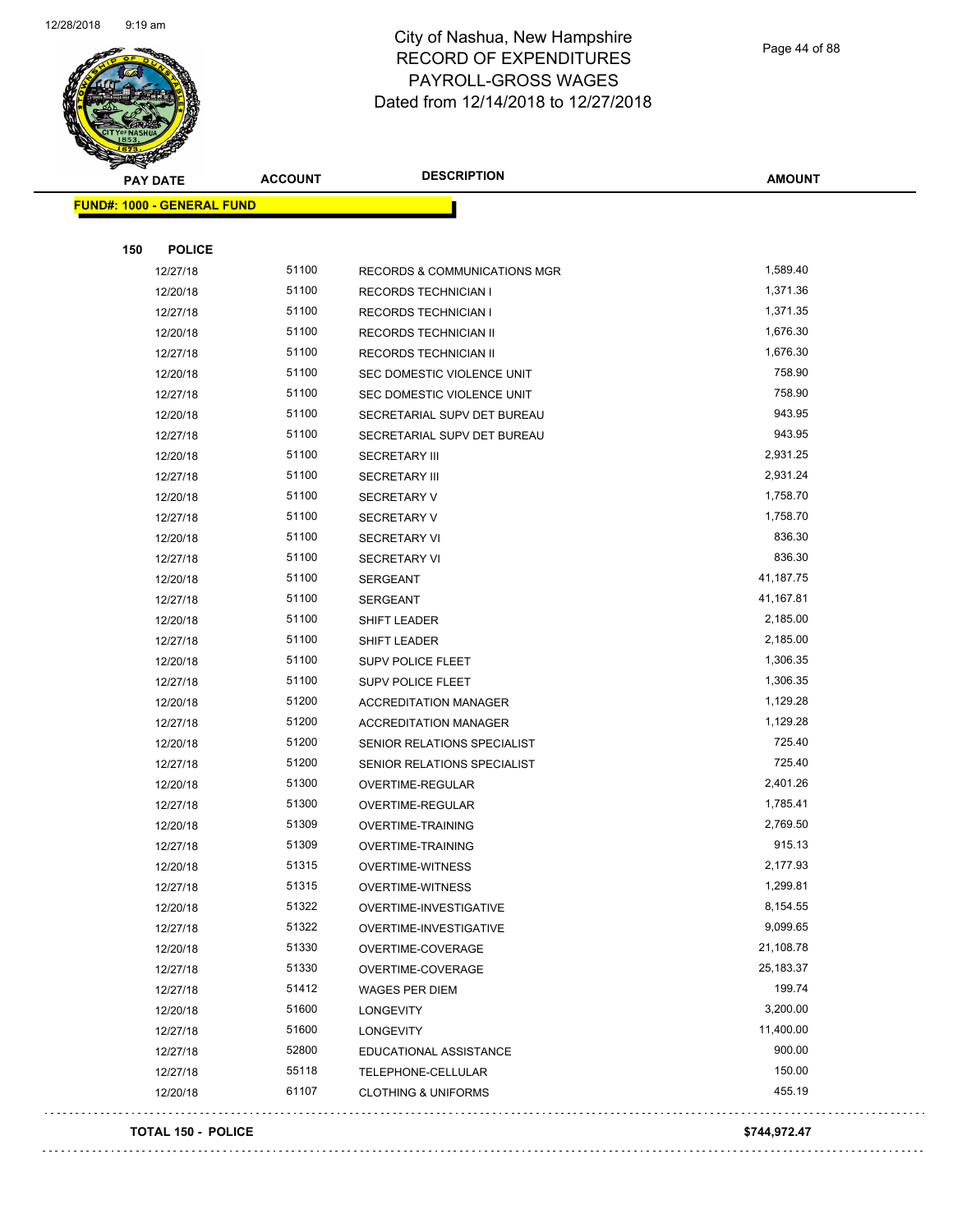

Page 45 of 88

| <b>PAY DATE</b>                   | <b>ACCOUNT</b> | <b>DESCRIPTION</b>                  | <b>AMOUNT</b> |
|-----------------------------------|----------------|-------------------------------------|---------------|
| <b>FUND#: 1000 - GENERAL FUND</b> |                |                                     |               |
|                                   |                |                                     |               |
| 152<br><b>FIRE</b>                |                |                                     |               |
| 12/20/18                          | 51100          | ADMINISTRATIVE ASSISTANT II         | 2,320.60      |
| 12/27/18                          | 51100          | ADMINISTRATIVE ASSISTANT II         | 2,320.60      |
| 12/20/18                          | 51100          | <b>ASST FIRE CHIEF</b>              | 2,409.56      |
| 12/27/18                          | 51100          | <b>ASST FIRE CHIEF</b>              | 2,409.56      |
| 12/20/18                          | 51100          | ASST SUPERINTENDENT FIRE ALARM      | 1,613.60      |
| 12/27/18                          | 51100          | ASST SUPERINTENDENT FIRE ALARM      | 1,613.60      |
| 12/20/18                          | 51100          | ASST SUPERINTENDENT FIRE FLEET      | 1,613.60      |
| 12/27/18                          | 51100          | ASST SUPERINTENDENT FIRE FLEET      | 1,613.60      |
| 12/20/18                          | 51100          | ASST SUPERINTENDENT PREVENTION      | 2,685.88      |
| 12/27/18                          | 51100          | ASST SUPERINTENDENT PREVENTION      | 3,116.20      |
| 12/20/18                          | 51100          | <b>CAPTAIN</b>                      | 11,395.33     |
| 12/27/18                          | 51100          | <b>CAPTAIN</b>                      | 11,395.32     |
| 12/20/18                          | 51100          | <b>CAPTAIN FIRE TRAINING SAFETY</b> | 1,764.28      |
| 12/27/18                          | 51100          | CAPTAIN FIRE TRAINING SAFETY        | 1,764.28      |
| 12/20/18                          | 51100          | <b>DEPUTY FIRE CHIEF</b>            | 8,596.21      |
| 12/27/18                          | 51100          | <b>DEPUTY FIRE CHIEF</b>            | 8,596.22      |
| 12/20/18                          | 51100          | <b>EXEC ASST BUSINESS COORD</b>     | 868.70        |
| 12/27/18                          | 51100          | <b>EXEC ASST BUSINESS COORD</b>     | 868.70        |
| 12/20/18                          | 51100          | <b>FIRE CHIEF</b>                   | 2,635.48      |
| 12/27/18                          | 51100          | <b>FIRE CHIEF</b>                   | 2,635.48      |
| 12/20/18                          | 51100          | FIRE DISPATCH ALL RANKS             | 7,467.95      |
| 12/27/18                          | 51100          | FIRE DISPATCH ALL RANKS             | 7,848.93      |
| 12/20/18                          | 51100          | FIRE DISPATCHER CLERK TRAINER       | 1,649.42      |
| 12/27/18                          | 51100          | FIRE DISPATCHER CLERK TRAINER       | 1,168.34      |
| 12/20/18                          | 51100          | <b>FIRE LIEUTENANT</b>              | 42,115.52     |
| 12/27/18                          | 51100          | FIRE LIEUTENANT                     | 42,115.54     |
| 12/20/18                          | 51100          | <b>FIRE MECHANIC</b>                | 1,327.72      |
| 12/27/18                          | 51100          | <b>FIRE MECHANIC</b>                | 1,327.72      |
| 12/20/18                          | 51100          | <b>FIRE TRAINING OFFICER</b>        | 1,613.60      |
| 12/27/18                          | 51100          | FIRE TRAINING OFFICER               | 1,613.60      |
| 12/20/18                          | 51100          | FIREFIGHTERS ALL RANKS              | 133,045.35    |
| 12/27/18                          | 51100          | <b>FIREFIGHTERS ALL RANKS</b>       | 132,869.15    |
| 12/20/18                          | 51100          | SUPERINTENDENT FIRE ALARM           | 1,799.72      |
| 12/27/18                          | 51100          | SUPERINTENDENT FIRE ALARM           | 1,799.72      |
| 12/20/18                          | 51100          | SUPERINTENDENT FIRE FLEET           | 1,764.28      |
| 12/27/18                          | 51100          | SUPERINTENDENT FIRE FLEET           | 1,764.28      |
| 12/20/18                          | 51100          | SUPERINTENDENT FIRE PREVENTION      | 1,781.92      |
| 12/27/18                          | 51100          | SUPERINTENDENT FIRE PREVENTION      | 1,781.92      |
| 12/20/18                          | 51300          | OVERTIME-REGULAR                    | 529.77        |
| 12/27/18                          | 51300          | OVERTIME-REGULAR                    | 2,009.30      |
| 12/20/18                          | 51330          | OVERTIME-COVERAGE                   | 13,987.38     |
| 12/27/18                          | 51330          | OVERTIME-COVERAGE                   | 9,831.58      |
| 12/27/18                          | 51500          | <b>COMMISSIONERS</b>                | 1,326.39      |
| 12/27/18                          | 51500          | SUB TEACHER                         | 375.00        |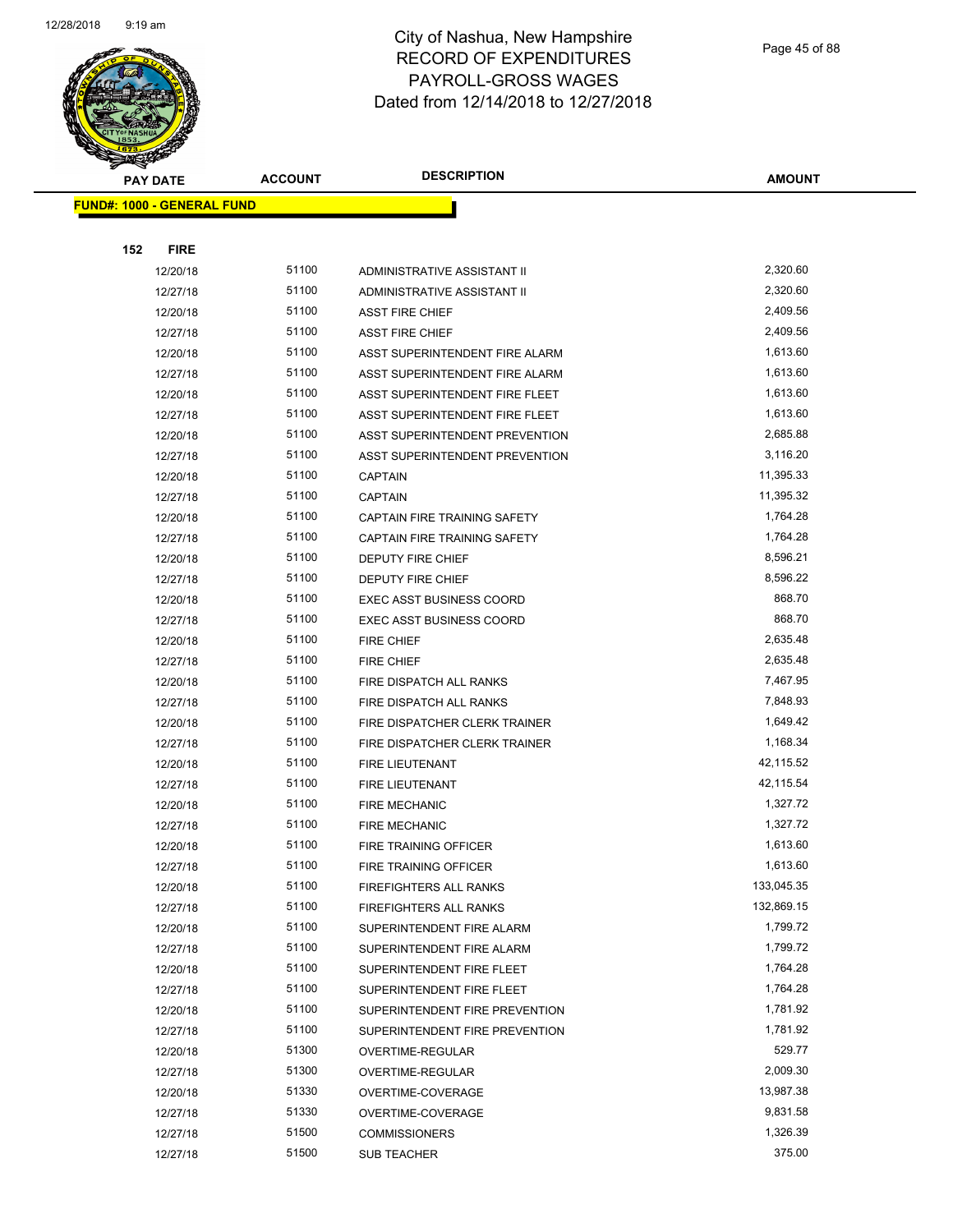Page 46 of 88

|     | <b>PAY DATE</b>                   | <b>ACCOUNT</b>                          | <b>DESCRIPTION</b>                              | <b>AMOUNT</b>     |
|-----|-----------------------------------|-----------------------------------------|-------------------------------------------------|-------------------|
|     | <b>FUND#: 1000 - GENERAL FUND</b> |                                         |                                                 |                   |
| 152 | <b>FIRE</b>                       |                                         |                                                 |                   |
|     | 12/20/18                          | 51650                                   | ADDITIONAL HOURS                                | 32,040.79         |
|     | 12/27/18                          | 51650                                   | ADDITIONAL HOURS                                | 20,581.46         |
|     | 12/20/18                          | 51700                                   | <b>STIPENDS</b>                                 | 4,724.42          |
|     | 12/27/18                          | 51700                                   | <b>STIPENDS</b>                                 | 4,824.42          |
|     | 12/27/18                          | 52800                                   | EDUCATIONAL ASSISTANCE                          | 2,811.00          |
|     | 12/27/18                          | 55118                                   | TELEPHONE-CELLULAR                              | 634.00            |
|     |                                   |                                         |                                                 |                   |
|     | <b>TOTAL 152 - FIRE</b><br>.      |                                         |                                                 | \$550,766.99      |
| 153 | <b>BUILDING INSPECTION</b>        |                                         |                                                 |                   |
|     | 12/20/18                          | 51100                                   | <b>BLD INSP ASST PLANS EXAMINER</b>             | 1,046.84          |
|     | 12/27/18                          | 51100                                   | <b>BLD INSP ASST PLANS EXAMINER</b>             | 1,046.85          |
|     | 12/20/18                          | 51100                                   | <b>BUILDING AND UTILITIES INSPCTR</b>           | 3,635.39          |
|     | 12/27/18                          | 51100                                   | <b>BUILDING AND UTILITIES INSPCTR</b>           | 3,635.40          |
|     | 12/20/18                          | 51100                                   | <b>BUILDING DEPARTMENT MANAGER</b>              | 1,612.75          |
|     | 12/27/18                          | 51100                                   | <b>BUILDING DEPARTMENT MANAGER</b>              | 1,612.75          |
|     | 12/20/18                          | 51100                                   | PERMIT TECHNICIAN I                             | 1,287.45          |
|     | 12/27/18                          | 51100                                   | PERMIT TECHNICIAN I                             | 1,287.45          |
|     | 12/20/18                          | 51100                                   | <b>PLANS EXAMINER</b>                           | 1,271.26          |
|     | 12/27/18                          | 51100                                   | <b>PLANS EXAMINER</b>                           | 1,271.25          |
|     |                                   | <b>TOTAL 153 - BUILDING INSPECTION</b>  |                                                 | \$17,707.39       |
|     |                                   |                                         |                                                 |                   |
| 155 | <b>CODE ENFORCEMENT</b>           |                                         |                                                 |                   |
|     | 12/20/18                          | 51100                                   | <b>CODE ENFORCEMENT OFFICER II</b>              | 2,783.15          |
|     | 12/27/18                          | 51100                                   | CODE ENFORCEMENT OFFICER II                     | 2,783.15          |
|     | 12/20/18                          | 51100                                   | MGR CODE ENFORCEMENT DEPT                       | 1,521.05          |
|     | 12/27/18<br>12/27/18              | 51100<br>55118                          | MGR CODE ENFORCEMENT DEPT<br>TELEPHONE-CELLULAR | 1,521.05<br>51.00 |
|     |                                   |                                         |                                                 |                   |
|     |                                   | <b>TOTAL 155 - CODE ENFORCEMENT</b>     |                                                 | \$8,659.40        |
| 156 |                                   | <b>EMERGENCY MANAGEMENT</b>             |                                                 |                   |
|     | 12/20/18                          | 51100                                   | EMERGENCY MANAGEMENT DIRECTOR                   | 1,701.60          |
|     | 12/27/18                          | 51100                                   | EMERGENCY MANAGEMENT DIRECTOR                   | 1,701.60          |
|     | 12/27/18                          | 51200                                   | EMERGENCY MANAGEMENT COORDINAT                  | 718.16            |
|     |                                   |                                         | TELEPHONE-CELLULAR                              | 100.00            |
|     | 12/27/18                          | 55118                                   |                                                 |                   |
|     |                                   | <b>TOTAL 156 - EMERGENCY MANAGEMENT</b> |                                                 | \$4,221.36        |
|     |                                   |                                         |                                                 |                   |
| 157 |                                   | <b>CITYWIDE COMMUNICATIONS</b>          |                                                 |                   |
|     | 12/20/18                          | 51100                                   | COMM SYS ENGR TECH                              | 1,616.80          |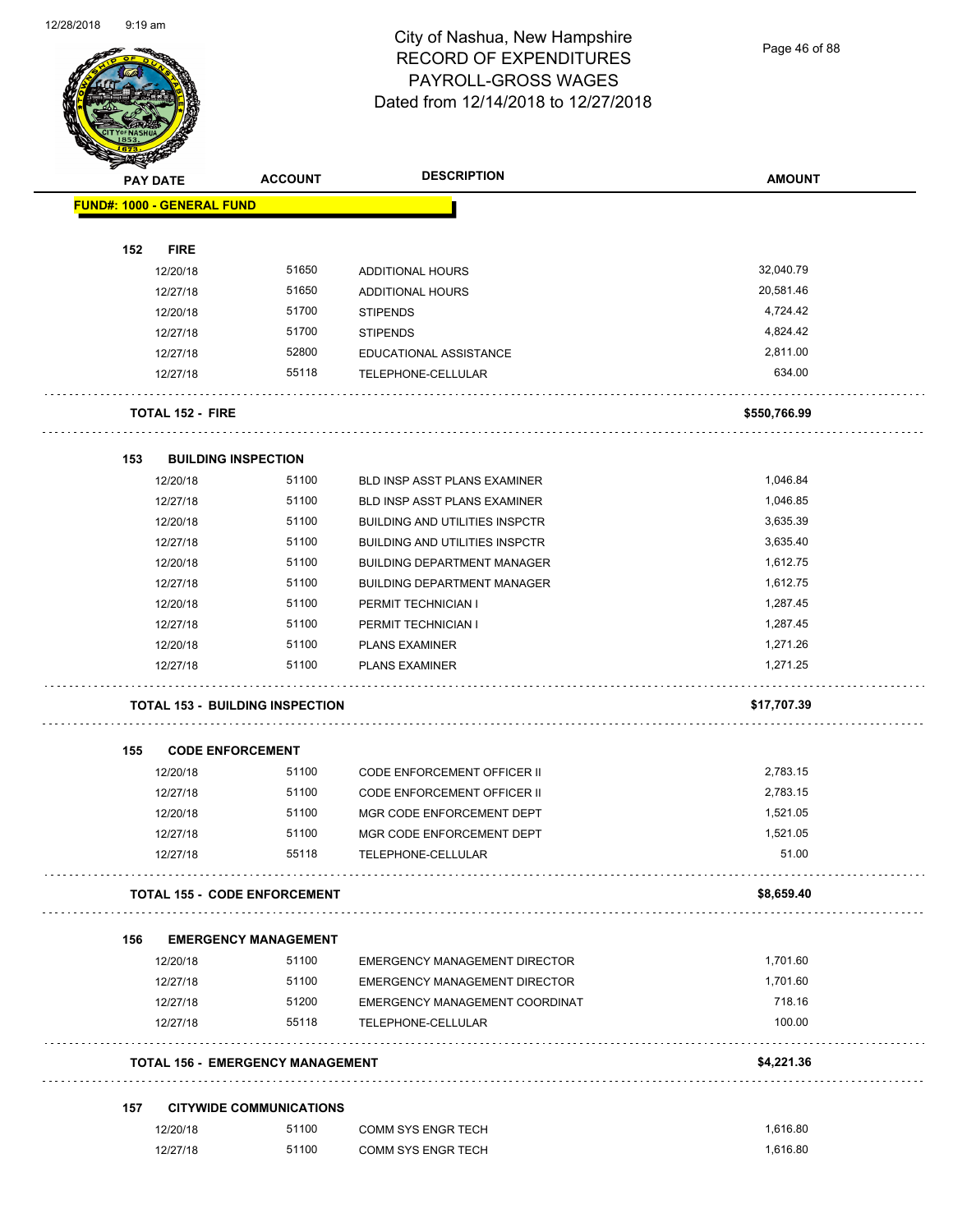Page 47 of 88

| <b>PAY DATE</b> |                                   | <b>ACCOUNT</b>                             | <b>DESCRIPTION</b>                 | <b>AMOUNT</b> |
|-----------------|-----------------------------------|--------------------------------------------|------------------------------------|---------------|
|                 | <b>FUND#: 1000 - GENERAL FUND</b> |                                            |                                    |               |
|                 |                                   |                                            |                                    |               |
| 157             | 12/20/18                          | <b>CITYWIDE COMMUNICATIONS</b><br>51200    | RADIO SYSTEMS MANAGER              | 1,371.96      |
|                 | 12/27/18                          | 51200                                      | RADIO SYSTEMS MANAGER              | 1,371.96      |
|                 | 12/27/18                          | 55118                                      | TELEPHONE-CELLULAR                 | 50.00         |
|                 |                                   | <b>TOTAL 157 - CITYWIDE COMMUNICATIONS</b> |                                    | \$6,027.52    |
|                 |                                   |                                            |                                    |               |
| 160             |                                   | <b>PW-ADMIN &amp; ENGINEERING</b>          |                                    |               |
|                 | 12/20/18                          | 51100                                      | ADMINISTRATIVE ASSISTANT II        | 766.50        |
|                 | 12/27/18                          | 51100                                      | ADMINISTRATIVE ASSISTANT II        | 766.50        |
|                 | 12/20/18                          | 51100                                      | ASSIST DIRECTOR PUBLIC WORKS       | 1,619.05      |
|                 | 12/27/18                          | 51100                                      | ASSIST DIRECTOR PUBLIC WORKS       | 1,619.05      |
|                 | 12/20/18                          | 51100                                      | ASSISTANT CONSTRUCTION ENGINEER    | 938.30        |
|                 | 12/27/18                          | 51100                                      | ASSISTANT CONSTRUCTION ENGINEER    | 938.30        |
|                 | 12/20/18                          | 51100                                      | <b>CITY ENGINEER</b>               | 1,144.75      |
|                 | 12/27/18                          | 51100                                      | <b>CITY ENGINEER</b>               | 1,144.75      |
|                 | 12/20/18                          | 51100                                      | <b>CITY SURVEYOR</b>               | 1,230.70      |
|                 | 12/27/18                          | 51100                                      | <b>CITY SURVEYOR</b>               | 1,230.70      |
|                 | 12/20/18                          | 51100                                      | DEPUTY CITY ENGINEER               | 738.35        |
|                 | 12/27/18                          | 51100                                      | DEPUTY CITY ENGINEER               | 738.35        |
|                 | 12/20/18                          | 51100                                      | DIRECTOR PUBLIC WORKS              | 1,828.35      |
|                 | 12/27/18                          | 51100                                      | DIRECTOR PUBLIC WORKS              | 1,828.35      |
|                 | 12/20/18                          | 51100                                      | DIVISION OPERATIONS MANAGER        | 1,463.05      |
|                 | 12/27/18                          | 51100                                      | <b>DIVISION OPERATIONS MANAGER</b> | 1,463.05      |
|                 | 12/20/18                          | 51100                                      | DPW CONTRACT ADMINISTRATOR         | 365.00        |
|                 | 12/27/18                          | 51100                                      | DPW CONTRACT ADMINISTRATOR         | 365.00        |
|                 | 12/20/18                          | 51100                                      | <b>ENGINEERING INSPECTOR</b>       | 2,049.66      |
|                 | 12/27/18                          | 51100                                      | <b>ENGINEERING INSPECTOR</b>       | 2,049.65      |
|                 | 12/20/18                          | 51100                                      | <b>EXECUTIVE ASSISTANT</b>         | 767.15        |
|                 | 12/27/18                          | 51100                                      | <b>EXECUTIVE ASSISTANT</b>         | 767.15        |
|                 | 12/20/18                          | 51100                                      | PUBLIC RELATIONS ADMINISTRATOR     | 712.35        |
|                 | 12/27/18                          | 51100                                      | PUBLIC RELATIONS ADMINISTRATOR     | 712.35        |
|                 | 12/20/18                          | 51100                                      | SENIOR STAFF ENGINEER              | 1,131.85      |
|                 | 12/27/18                          | 51100                                      | SENIOR STAFF ENGINEER              | 1,131.85      |
|                 | 12/20/18                          | 51100                                      | SENIOR TRAFFIC ENGINEER            | 1,746.36      |
|                 | 12/27/18                          | 51100                                      | SENIOR TRAFFIC ENGINEER            | 1,746.36      |
|                 | 12/20/18                          | 51100                                      | <b>STAFF ENGINEER</b>              | 532.00        |
|                 | 12/27/18                          | 51100                                      | <b>STAFF ENGINEER</b>              | 532.00        |
|                 | 12/20/18                          | 51100                                      | STREET CONSTRUCTION ENGINEER       | 1,455.30      |
|                 | 12/27/18                          | 51100                                      | STREET CONSTRUCTION ENGINEER       | 1,455.30      |
|                 | 12/20/18                          | 51300                                      | OVERTIME-REGULAR                   | 41.15         |
|                 | 12/27/18                          | 51300                                      | OVERTIME-REGULAR                   | 291.09        |
|                 | 12/27/18                          | 51500                                      | ELECTED BOARD MEMBER               | 2,000.00      |
|                 | 12/27/18                          | 55118                                      | TELEPHONE-CELLULAR                 | 310.25        |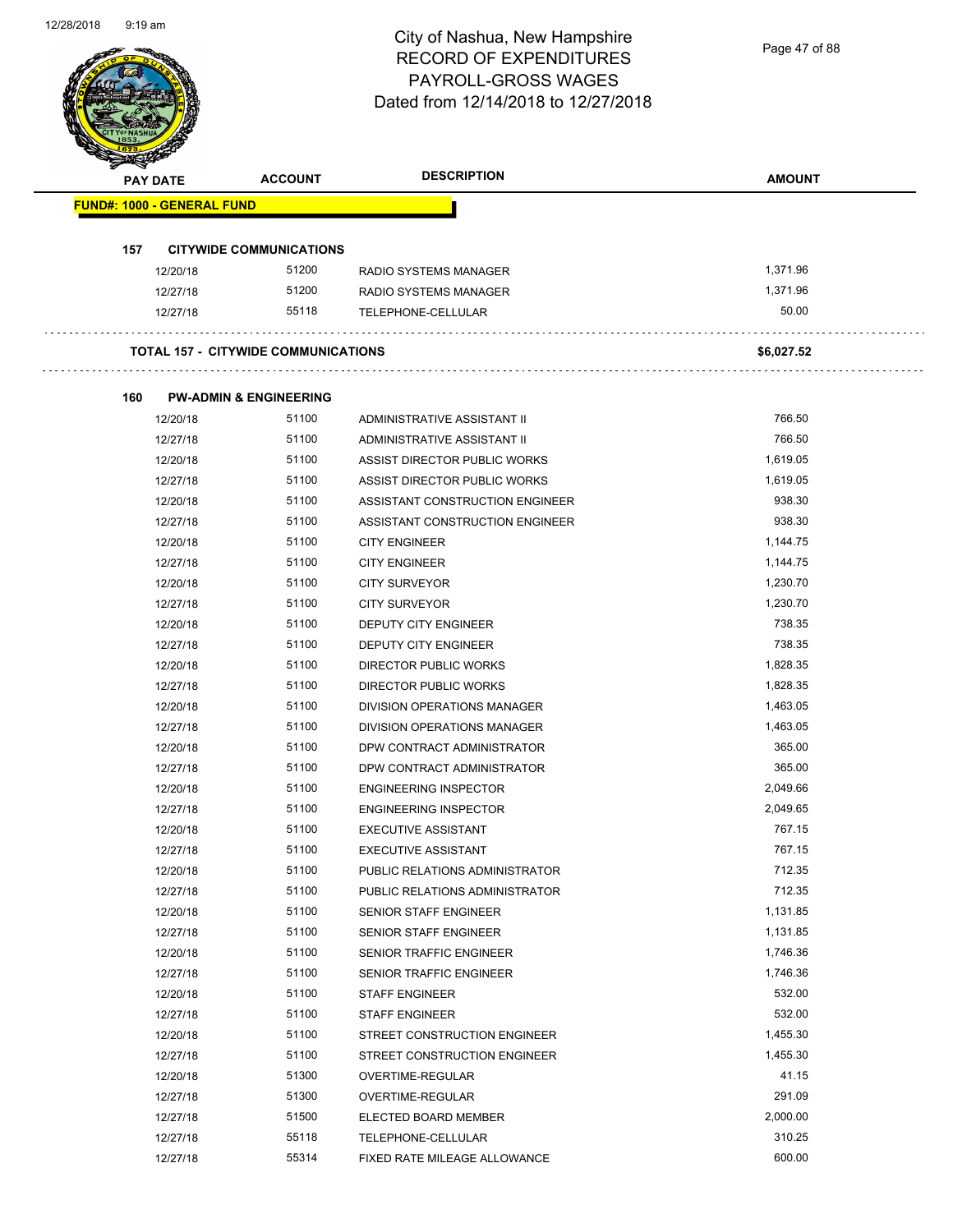Page 48 of 88

| PAY DATE                          | <b>ACCOUNT</b>                     | <b>DESCRIPTION</b>                     | <b>AMOUNT</b> |
|-----------------------------------|------------------------------------|----------------------------------------|---------------|
| <b>FUND#: 1000 - GENERAL FUND</b> |                                    |                                        |               |
|                                   | TOTAL 160 - PW-ADMIN & ENGINEERING |                                        | \$40,219.92   |
|                                   |                                    |                                        |               |
| <b>STREETS</b><br>161             |                                    |                                        |               |
| 12/20/18                          | 51100                              | AUTO MECH 1ST CLASS NIGHTS             | 4,353.60      |
| 12/27/18                          | 51100                              | AUTO MECH 1ST CLASS NIGHTS             | 4,351.20      |
| 12/20/18                          | 51100                              | AUTO MECH 2ND CLASS                    | 1,959.20      |
| 12/27/18                          | 51100                              | AUTO MECH 2ND CLASS                    | 1,959.20      |
| 12/20/18                          | 51100                              | AUTO MECHANIC 1ST CLASS                | 3,229.20      |
| 12/27/18                          | 51100                              | AUTO MECHANIC 1ST CLASS                | 3,229.21      |
| 12/20/18                          | 51100                              | EQUIP OPR STREET REPAIR                | 5,834.39      |
| 12/27/18                          | 51100                              | <b>EQUIP OPR STREET REPAIR</b>         | 5,895.60      |
| 12/20/18                          | 51100                              | <b>FLEET MAINTENANCE FOREMAN</b>       | 1,296.66      |
| 12/27/18                          | 51100                              | FLEET MAINTENANCE FOREMAN              | 1,296.65      |
| 12/20/18                          | 51100                              | FLEET MANAGER STREET DEPT              | 1,187.55      |
| 12/27/18                          | 51100                              | FLEET MANAGER STREET DEPT              | 1,187.55      |
| 12/20/18                          | 51100                              | <b>FOREMAN LABOR STREET</b>            | 2,567.90      |
| 12/27/18                          | 51100                              | <b>FOREMAN LABOR STREET</b>            | 2,567.90      |
| 12/20/18                          | 51100                              | <b>MASON PIPELAYER</b>                 | 3,759.20      |
| 12/27/18                          | 51100                              | <b>MASON PIPELAYER</b>                 | 3,759.20      |
| 12/20/18                          | 51100                              | OPERATIONS SUPERVISOR                  | 1,092.80      |
| 12/27/18                          | 51100                              | OPERATIONS SUPERVISOR                  | 1,092.80      |
| 12/20/18                          | 51100                              | <b>SIGN MAINTENANCE</b>                | 1,864.81      |
| 12/27/18                          | 51100                              | <b>SIGN MAINTENANCE</b>                | 1,864.80      |
| 12/20/18                          | 51100                              | STOREKEEPER PWD                        | 1,006.30      |
| 12/27/18                          | 51100                              | STOREKEEPER PWD                        | 1,006.30      |
| 12/20/18                          | 51100                              | <b>STREET FOREMAN</b>                  | 2,593.30      |
| 12/27/18                          | 51100                              | <b>STREET FOREMAN</b>                  | 2,593.30      |
| 12/20/18                          | 51100                              | SUPERINTENDENT OF STREETS              | 1,940.40      |
| 12/27/18                          | 51100                              | SUPERINTENDENT OF STREETS              | 1,940.40      |
| 12/20/18                          | 51100                              | <b>TRAFFIC FOREMAN</b>                 | 1,322.61      |
| 12/27/18                          | 51100                              | <b>TRAFFIC FOREMAN</b>                 | 1,322.60      |
| 12/20/18                          | 51100                              | <b>TRAFFIC MAINTENANCE ASSISTANT</b>   | 927.20        |
| 12/27/18                          | 51100                              | TRAFFIC MAINTENANCE ASSISTANT          | 927.20        |
| 12/20/18                          | 51100                              | <b>TRAFFIC TECHNICIAN I</b>            | 2,231.21      |
| 12/27/18                          | 51100                              | <b>TRAFFIC TECHNICIAN I</b>            | 2,231.22      |
| 12/20/18                          | 51100                              | TRUCK DRIVER STREET REPAIR             | 16,210.40     |
| 12/27/18                          | 51100                              | TRUCK DRIVER STREET REPAIR             | 16,160.41     |
| 12/20/18                          | 51100                              | <b>WELDER FIRST CLASS</b>              | 1,060.80      |
| 12/27/18                          | 51100                              | <b>WELDER FIRST CLASS</b>              | 1,060.80      |
| 12/20/18                          | 51300                              | OVERTIME-REGULAR                       | 7,790.88      |
| 12/27/18                          | 51300                              | OVERTIME-REGULAR                       | 8,359.30      |
| 12/20/18                          | 51600                              | <b>LONGEVITY</b>                       | 2,369.86      |
| 12/27/18                          | 51600                              | <b>LONGEVITY</b>                       | 600.00        |
| 12/20/18                          | 51750                              | <b>RETIREMENT &amp; SEPARATION PAY</b> | 1,320.85      |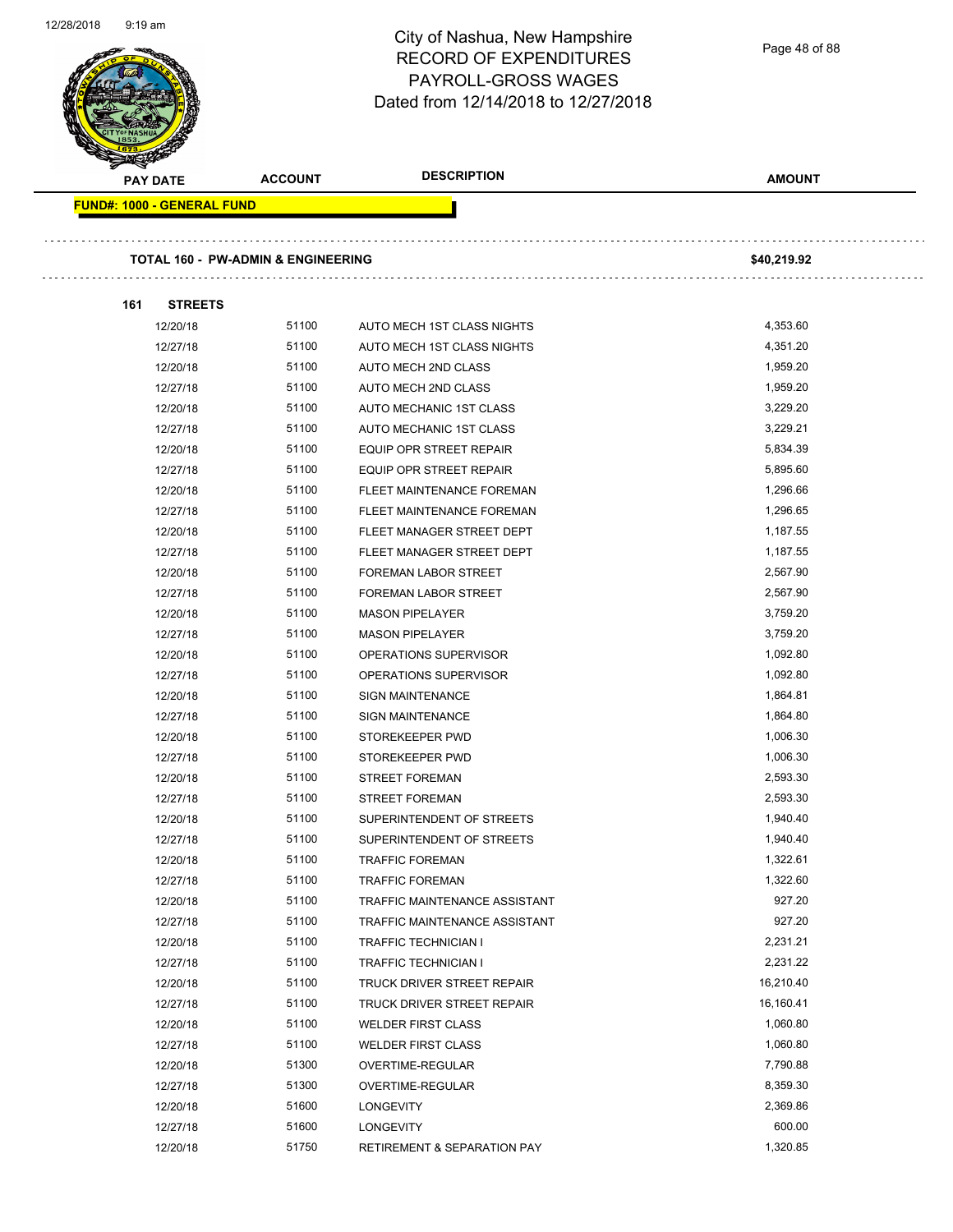Page 49 of 88

|     | PAY DATE                              | <b>ACCOUNT</b> | <b>DESCRIPTION</b>                     | <b>AMOUNT</b> |
|-----|---------------------------------------|----------------|----------------------------------------|---------------|
|     | <b>FUND#: 1000 - GENERAL FUND</b>     |                |                                        |               |
| 161 | <b>STREETS</b>                        |                |                                        |               |
|     | 12/27/18                              | 55118          | TELEPHONE-CELLULAR                     | 84.00         |
|     | TOTAL 161 - STREETS                   |                |                                        | \$129,408.76  |
|     |                                       |                |                                        |               |
| 166 | <b>PARKING OPERATIONS</b><br>12/20/18 | 51100          | PARKING MAINTENANCE                    | 1,375.40      |
|     | 12/27/18                              | 51100          | PARKING MAINTENANCE                    | 1,375.40      |
|     | 12/20/18                              | 51100          | <b>PARKING MANAGER</b>                 | 896.46        |
|     |                                       | 51100          | <b>PARKING MANAGER</b>                 | 896.45        |
|     | 12/27/18<br>12/27/18                  | 51300          |                                        | 116.83        |
|     | 12/27/18                              | 55118          | OVERTIME-REGULAR<br>TELEPHONE-CELLULAR | 84.00         |
|     | <b>TOTAL 166 - PARKING OPERATIONS</b> |                |                                        | \$4,744.54    |
|     |                                       |                |                                        |               |
| 171 | <b>COMMUNITY SERVICES</b>             |                |                                        |               |
|     | 12/20/18                              | 51100          | DIRECTOR HEALTH AND COMM SVS           | 1,920.95      |
|     | 12/27/18                              | 51100          | DIRECTOR HEALTH AND COMM SVS           | 1,920.95      |
|     | 12/20/18                              | 51100          | <b>EPIDEMIOLOGIST</b>                  | 1,025.70      |
|     | 12/27/18                              | 51100          | <b>EPIDEMIOLOGIST</b>                  | 1,025.70      |
|     | 12/20/18                              | 51100          | <b>HEALTH PROMOTION SPEC</b>           | 975.35        |
|     | 12/27/18                              | 51100          | <b>HEALTH PROMOTION SPEC</b>           | 975.35        |
|     | 12/27/18                              | 55118          | TELEPHONE-CELLULAR                     | 67.00         |
|     | <b>TOTAL 171 - COMMUNITY SERVICES</b> |                |                                        | \$7,911.00    |
| 172 | <b>COMMUNITY HEALTH</b>               |                |                                        |               |
|     | 12/20/18                              | 51100          | ADMINISTRATIVE ASSISTANT II            | 797.26        |
|     | 12/27/18                              | 51100          | ADMINISTRATIVE ASSISTANT II            | 797.26        |
|     | 12/20/18                              | 51100          | BILINGUAL OUTREACH WORKER              | 874.71        |
|     | 12/27/18                              | 51100          | BILINGUAL OUTREACH WORKER              | 874.70        |
|     | 12/20/18                              | 51100          | CHIEF PUBLIC HEALTH NURSE              | 304.95        |
|     | 12/27/18                              | 51100          | CHIEF PUBLIC HEALTH NURSE              | 1,524.76      |
|     | 12/20/18                              | 51100          | PUB HEALTH NURSE                       | 2,399.70      |
|     | 12/27/18                              | 51100          | PUB HEALTH NURSE                       | 2,399.70      |
|     | 12/20/18                              | 51300          | OVERTIME-REGULAR                       | 57.40         |
|     | 12/20/18                              | 51412          | WAGES PER DIEM                         | 180.00        |
|     | 12/27/18                              | 51412          | <b>WAGES PER DIEM</b>                  | 375.00        |
|     | TOTAL 172 - COMMUNITY HEALTH          |                |                                        | \$10,585.44   |
| 173 | <b>ENVIRONMENTAL HEALTH</b>           |                |                                        |               |
|     | 12/20/18                              | 51100          | Dep Health Officer/Lab Directo         | 1,172.20      |
|     |                                       |                |                                        |               |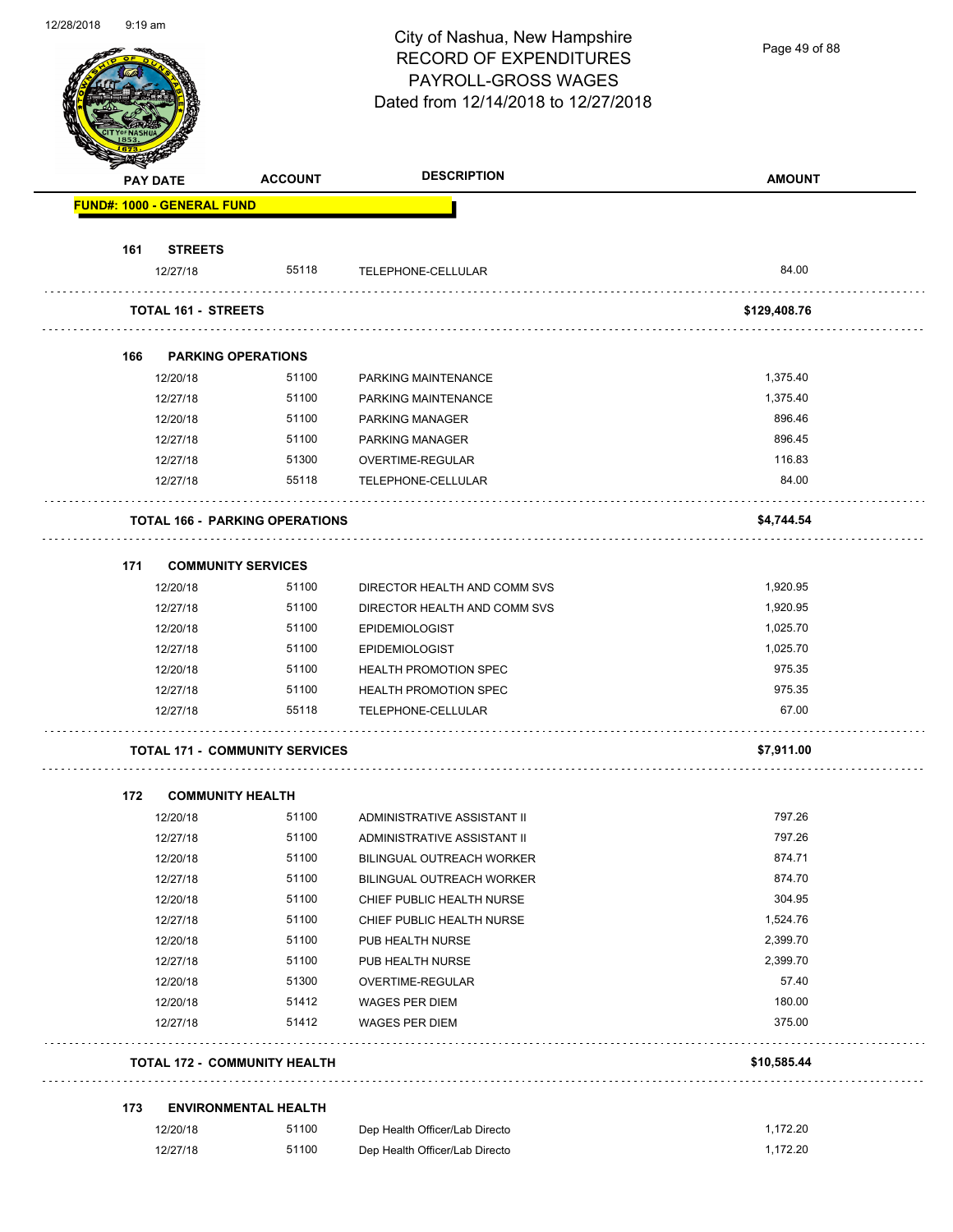Page 50 of 88

|                                   | <b>PAY DATE</b> | <b>ACCOUNT</b>                            | <b>DESCRIPTION</b>               | <b>AMOUNT</b> |
|-----------------------------------|-----------------|-------------------------------------------|----------------------------------|---------------|
| <b>FUND#: 1000 - GENERAL FUND</b> |                 |                                           |                                  |               |
| 173                               |                 | <b>ENVIRONMENTAL HEALTH</b>               |                                  |               |
|                                   | 12/20/18        | 51100                                     | ENVIRONMENTAL HEALTH SPEC        | 2,657.67      |
|                                   | 12/27/18        | 51100                                     | ENVIRONMENTAL HEALTH SPEC        | 1,807.97      |
|                                   | 12/20/18        | 51100                                     | ENVIRONMENTAL TECH OFFICE MGR    | 1,067.20      |
|                                   | 12/27/18        | 51100                                     | ENVIRONMENTAL TECH OFFICE MGR    | 1,067.20      |
|                                   | 12/20/18        | 51100                                     | MANAGER ENVIRONMENTAL HEALTH     | 1,649.35      |
|                                   | 12/27/18        | 51100                                     | MANAGER ENVIRONMENTAL HEALTH     | 1,649.35      |
|                                   | 12/20/18        | 51300                                     | OVERTIME-REGULAR                 | 46.06         |
|                                   | 12/27/18        | 55118                                     | TELEPHONE-CELLULAR               | 67.00         |
|                                   |                 | <b>TOTAL 173 - ENVIRONMENTAL HEALTH</b>   |                                  | \$12,356.20   |
|                                   |                 |                                           |                                  |               |
| 174                               |                 | <b>WELFARE ADMINISTRATION</b>             |                                  |               |
|                                   | 12/20/18        | 51100                                     | CASE TECHNICIAN WELFARE          | 1,711.25      |
|                                   | 12/27/18        | 51100                                     | CASE TECHNICIAN WELFARE          | 1,711.26      |
|                                   | 12/20/18        | 51100                                     | <b>INTAKE WORKER</b>             | 803.60        |
|                                   | 12/27/18        | 51100                                     | <b>INTAKE WORKER</b>             | 803.60        |
|                                   | 12/20/18        | 51100                                     | SENIOR CASE TECHNICIAN           | 1,034.85      |
|                                   | 12/27/18        | 51100                                     | SENIOR CASE TECHNICIAN           | 1,034.85      |
|                                   | 12/20/18        | 51100                                     | <b>WELFARE OFFICER</b>           | 1,705.80      |
|                                   | 12/27/18        | 51100                                     | <b>WELFARE OFFICER</b>           | 1,705.80      |
|                                   | 12/27/18        | 55118                                     | TELEPHONE-CELLULAR               | 50.00         |
|                                   |                 | <b>TOTAL 174 - WELFARE ADMINISTRATION</b> |                                  | \$10,561.01   |
| 177                               |                 | <b>PARKS &amp; RECREATION</b>             |                                  |               |
|                                   | 12/20/18        | 51100                                     | ADMINISTRATIVE ASSISTANT II      | 842.05        |
|                                   | 12/27/18        | 51100                                     | ADMINISTRATIVE ASSISTANT II      | 842.05        |
|                                   | 12/20/18        | 51100                                     | <b>EQUIPMENT OPERATOR, PARKS</b> | 979.60        |
|                                   | 12/27/18        | 51100                                     | EQUIPMENT OPERATOR, PARKS        | 979.60        |
|                                   | 12/20/18        | 51100                                     | FOREMAN LABOR PARK               | 3,889.97      |
|                                   | 12/27/18        | 51100                                     | FOREMAN LABOR PARK               | 3,889.96      |
|                                   | 12/20/18        | 51100                                     | <b>GROUNDSKEEPER MAINTENANCE</b> | 7,114.80      |
|                                   | 12/27/18        | 51100                                     | <b>GROUNDSKEEPER MAINTENANCE</b> | 7,114.81      |
|                                   | 12/20/18        | 51100                                     | <b>GROUNDSMAN I</b>              | 5,040.00      |
|                                   | 12/27/18        | 51100                                     | <b>GROUNDSMAN I</b>              | 5,040.00      |
|                                   | 12/20/18        | 51100                                     | <b>GROUNDSMAN II</b>             | 882.00        |
|                                   | 12/27/18        | 51100                                     | <b>GROUNDSMAN II</b>             | 882.00        |
|                                   | 12/20/18        | 51100                                     | <b>LEAD GROUNDSMAN</b>           | 1,981.60      |
|                                   | 12/27/18        | 51100                                     | <b>LEAD GROUNDSMAN</b>           | 1,983.52      |
|                                   | 12/20/18        | 51100                                     | PROGRAM COORDINATOR              | 382.70        |
|                                   | 12/27/18        | 51100                                     | PROGRAM COORDINATOR              | 382.70        |
|                                   | 12/20/18        | 51100                                     | RECREATION PROGRAM MANAGER       | 1,033.85      |
|                                   | 12/27/18        | 51100                                     | RECREATION PROGRAM MANAGER       | 1,033.85      |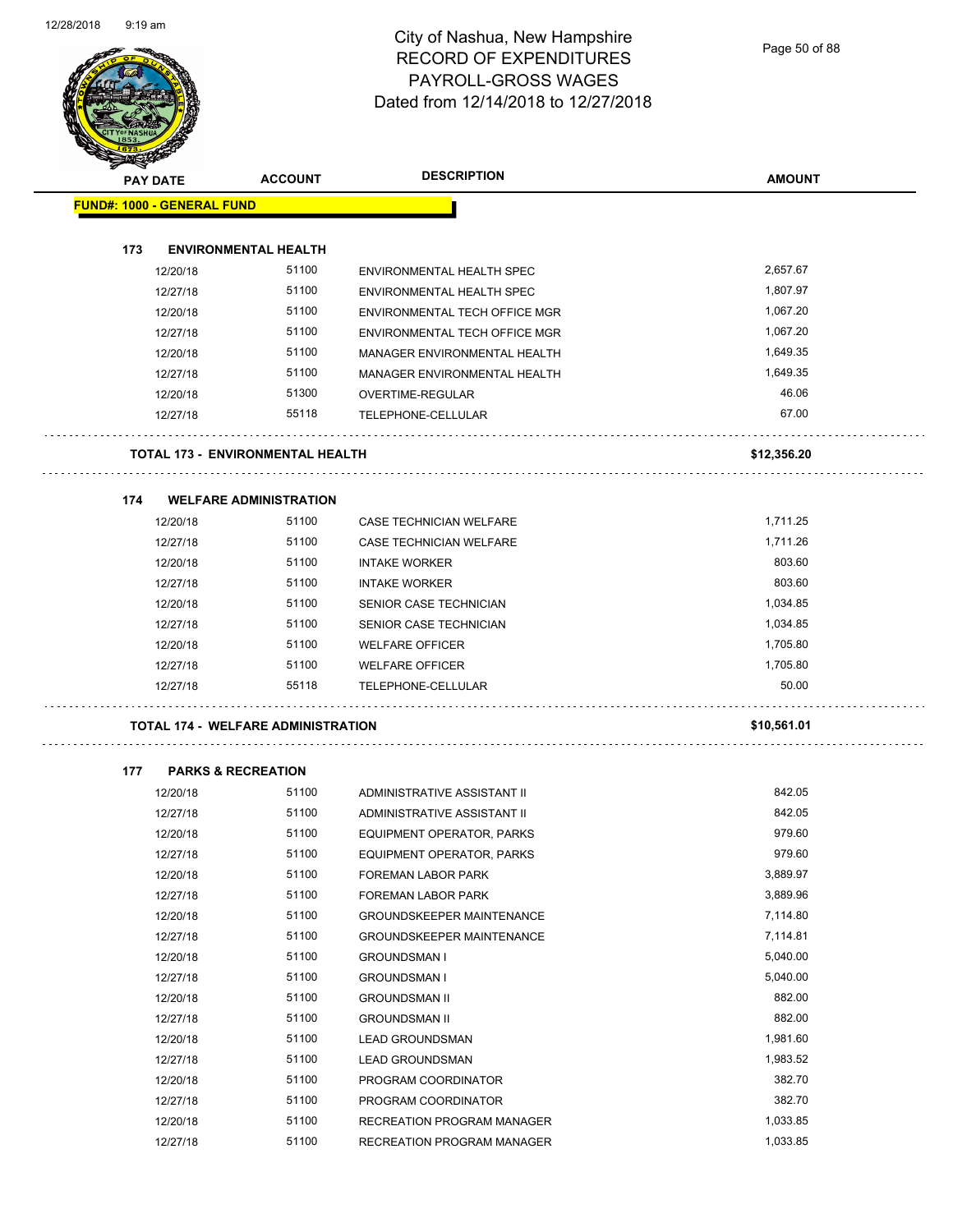

Page 51 of 88

| <b>PAY DATE</b>                   | <b>ACCOUNT</b>                            | <b>DESCRIPTION</b>                                       | <b>AMOUNT</b>        |
|-----------------------------------|-------------------------------------------|----------------------------------------------------------|----------------------|
| <b>FUND#: 1000 - GENERAL FUND</b> |                                           |                                                          |                      |
|                                   |                                           |                                                          |                      |
| 177                               | <b>PARKS &amp; RECREATION</b>             |                                                          |                      |
| 12/20/18                          | 51100                                     | STELLOS STADIUM ATTENDANT                                | 391.84               |
| 12/27/18                          | 51100                                     | STELLOS STADIUM ATTENDANT                                | 85.72                |
| 12/20/18                          | 51100                                     | SUPERINTENDENT OF PARKS RECR                             | 1,940.40             |
| 12/27/18                          | 51100                                     | SUPERINTENDENT OF PARKS RECR                             | 1,940.40             |
| 12/20/18                          | 51300                                     | OVERTIME-REGULAR                                         | 5,342.73             |
| 12/27/18                          | 51300                                     | OVERTIME-REGULAR                                         | 1,112.31             |
| 12/20/18                          | 51420                                     | <b>WAGES-GAME OFFICIALS</b>                              | 2,791.00             |
| 12/27/18                          | 51420                                     | WAGES-GAME OFFICIALS                                     | 2,987.00             |
| 12/27/18                          | 51600                                     | LONGEVITY                                                | 400.00               |
| 12/27/18                          | 55118                                     | TELEPHONE-CELLULAR                                       | 67.00                |
|                                   | <b>TOTAL 177 - PARKS &amp; RECREATION</b> |                                                          | \$61,353.46          |
|                                   |                                           |                                                          |                      |
| <b>LIBRARY</b><br>179             |                                           |                                                          |                      |
| 12/20/18                          | 51100                                     | ASSISTANT DIRECTOR LIBRARY                               | 1,566.20             |
| 12/27/18                          | 51100                                     | ASSISTANT DIRECTOR LIBRARY                               | 1,566.20             |
| 12/20/18                          | 51100                                     | ASSISTANT LIBRARIAN CIRCULATIO                           | 1,061.30             |
| 12/27/18                          | 51100                                     | ASSISTANT LIBRARIAN CIRCULATIO                           | 1,061.30<br>802.26   |
| 12/20/18                          | 51100<br>51100                            | ASSISTANT LIBRARIAN TECH SVS                             | 802.25               |
| 12/27/18                          |                                           | ASSISTANT LIBRARIAN TECH SVS                             | 850.64               |
| 12/20/18                          | 51100                                     | ASSISTANT LIBRARIAN YOUTH SERV                           |                      |
| 12/27/18                          | 51100                                     | ASSISTANT LIBRARIAN YOUTH SERV                           | 850.64               |
| 12/20/18                          | 51100<br>51100                            | <b>DIRECTOR LIBRARY</b>                                  | 2,160.15<br>2,160.15 |
| 12/27/18                          | 51100                                     | <b>DIRECTOR LIBRARY</b><br>EXECUTIVE ASST OFFICE MANAGER | 982.60               |
| 12/20/18<br>12/27/18              | 51100                                     | EXECUTIVE ASST OFFICE MANAGER                            | 982.60               |
| 12/20/18                          | 51100                                     | <b>IT COORDINATOR</b>                                    | 942.65               |
| 12/27/18                          | 51100                                     | IT COORDINATOR                                           | 942.66               |
| 12/20/18                          | 51100                                     | <b>JANITOR</b>                                           | 560.00               |
| 12/27/18                          | 51100                                     | <b>JANITOR</b>                                           | 563.50               |
| 12/20/18                          | 51100                                     | LIBRARIAN ADULT SERVICES                                 | 902.55               |
| 12/27/18                          | 51100                                     | LIBRARIAN ADULT SERVICES                                 | 902.55               |
| 12/20/18                          | 51100                                     | <b>LIBRARIAN CIRCULATION</b>                             | 1,093.85             |
| 12/27/18                          | 51100                                     | <b>LIBRARIAN CIRCULATION</b>                             | 1,093.85             |
| 12/20/18                          | 51100                                     | LIBRARIAN OUTREACH SVS                                   | 1,089.65             |
| 12/27/18                          | 51100                                     | LIBRARIAN OUTREACH SVS                                   | 1,089.65             |
| 12/20/18                          | 51100                                     | <b>LIBRARIAN TECH SERVICES</b>                           | 1,130.99             |
| 12/27/18                          | 51100                                     | <b>LIBRARIAN TECH SERVICES</b>                           | 1,131.00             |
| 12/20/18                          | 51100                                     | LIBRARIAN YOUTH SERVICES                                 | 2,444.40             |
| 12/27/18                          | 51100                                     | LIBRARIAN YOUTH SERVICES                                 | 2,444.40             |
| 12/20/18                          | 51100                                     | LIBRARY ASSISTANT CIRCULATION                            | 5,764.58             |
| 12/27/18                          | 51100                                     | LIBRARY ASSISTANT CIRCULATION                            | 5,764.58             |
| 12/20/18                          | 51100                                     | LIBRARY ASSISTANT MEDIA SERVIC                           | 770.95               |

12/27/18 51100 LIBRARY ASSISTANT MEDIA SERVIC 770.95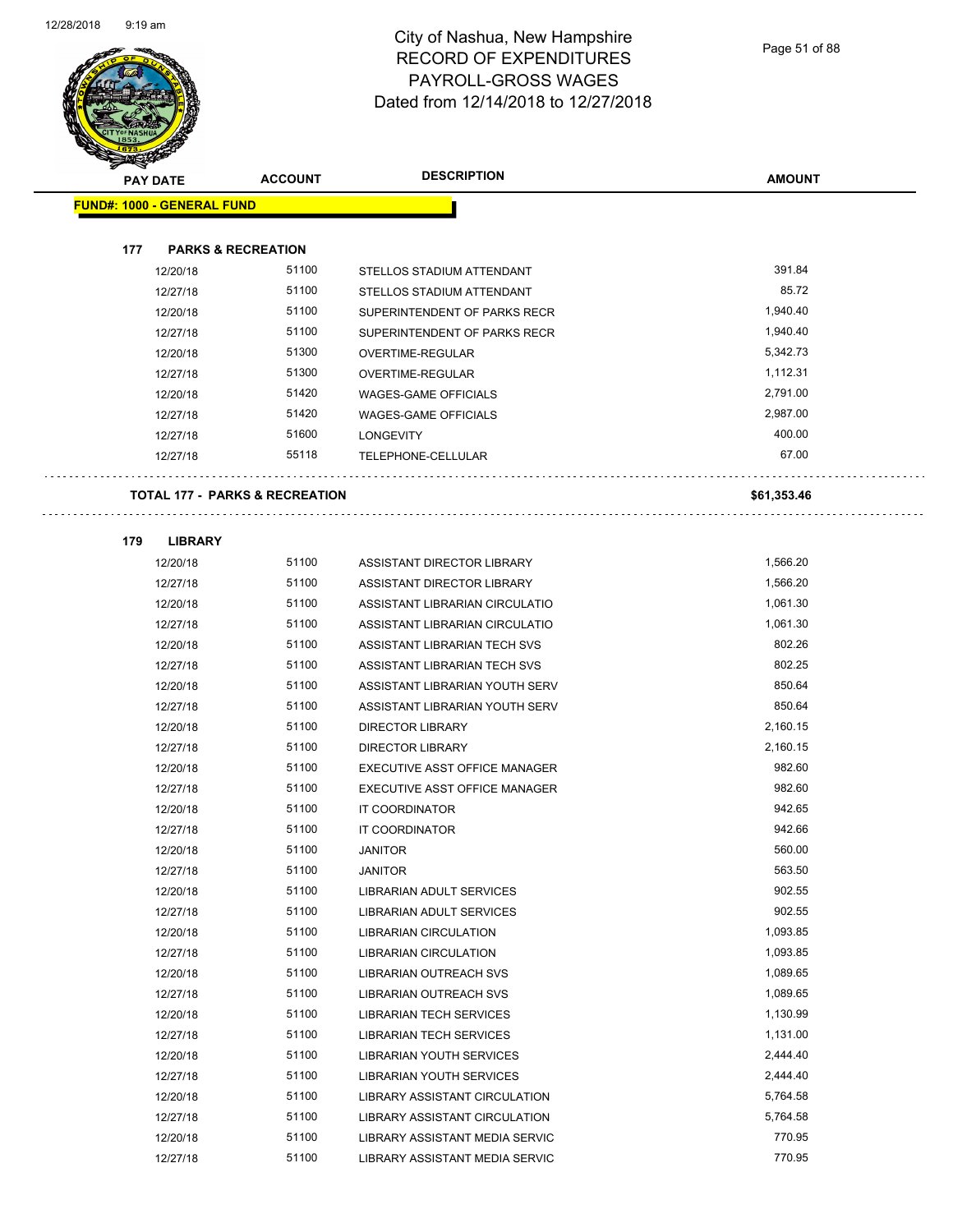

Page 52 of 88

. . .

| <b>SANGALOW</b>                   |                              |                                      |               |
|-----------------------------------|------------------------------|--------------------------------------|---------------|
| <b>PAY DATE</b>                   | <b>ACCOUNT</b>               | <b>DESCRIPTION</b>                   | <b>AMOUNT</b> |
| <b>FUND#: 1000 - GENERAL FUND</b> |                              |                                      |               |
|                                   |                              |                                      |               |
| 179<br><b>LIBRARY</b>             |                              |                                      |               |
| 12/20/18                          | 51100                        | LIBRARY ASSISTANT TECH SVS           | 770.95        |
| 12/27/18                          | 51100                        | LIBRARY ASSISTANT TECH SVS           | 770.95        |
| 12/20/18                          | 51100                        | LIBRARY ASSISTANT YOUTH SERVIC       | 2,139.73      |
| 12/27/18                          | 51100                        | LIBRARY ASSISTANT YOUTH SERVIC       | 2,139.70      |
| 12/20/18                          | 51100                        | MAINTENANCE SUPV                     | 929.50        |
| 12/27/18                          | 51100                        | <b>MAINTENANCE SUPV</b>              | 929.50        |
| 12/20/18                          | 51100                        | PAGE & COLLECTION COORDINATOR        | 921.86        |
| 12/27/18                          | 51100                        | PAGE & COLLECTION COORDINATOR        | 916.12        |
| 12/20/18                          | 51100                        | REFERENCE LIBRARIAN ADULT SERV       | 3,309.00      |
| 12/27/18                          | 51100                        | REFERENCE LIBRARIAN ADULT SERV       | 3,308.99      |
| 12/20/18                          | 51100                        | REFERENCE LIBRARIAN TECH SVS         | 824.76        |
| 12/27/18                          | 51100                        | REFERENCE LIBRARIAN TECH SVS         | 824.76        |
| 12/20/18                          | 51100                        | <b>SECURITY LIBRARY</b>              | 665.41        |
| 12/27/18                          | 51100                        | <b>SECURITY LIBRARY</b>              | 669.59        |
| 12/20/18                          | 51200                        | <b>JANITOR</b>                       | 250.00        |
| 12/27/18                          | 51200                        | <b>JANITOR</b>                       | 271.89        |
| 12/20/18                          | 51200                        | <b>LIBRARY ASSISTANT CIRCULATION</b> | 614.17        |
| 12/27/18                          | 51200                        | LIBRARY ASSISTANT CIRCULATION        | 439.88        |
| 12/20/18                          | 51200                        | LIBRARY ASSISTANT TECH SVS           | 453.15        |
| 12/27/18                          | 51200                        | LIBRARY ASSISTANT TECH SVS           | 453.17        |
| 12/20/18                          | 51200                        | <b>LIBRARY PAGE</b>                  | 1,072.51      |
| 12/27/18                          | 51200                        | <b>LIBRARY PAGE</b>                  | 1,333.46      |
| 12/20/18                          | 51200                        | RECEPTIONIST/DATA ENTRY SPECIALIST   | 438.50        |
| 12/27/18                          | 51200                        | RECEPTIONIST/DATA ENTRY SPECIALIST   | 469.19        |
| 12/20/18                          | 51200                        | REFERENCE LIBRARIAN ADULT SERV       | 743.92        |
| 12/27/18                          | 51200                        | REFERENCE LIBRARIAN ADULT SERV       | 800.10        |
| 12/20/18                          | 51200                        | <b>SECURITY LIBRARY</b>              | 385.94        |
| 12/27/18                          | 51200                        | <b>SECURITY LIBRARY</b>              | 325.00        |
| 12/20/18                          | 51300                        | OVERTIME-REGULAR                     | 1,066.50      |
| 12/27/18                          | 51300                        | OVERTIME-REGULAR                     | 1,217.96      |
| <b>TOTAL 179 - LIBRARY</b>        |                              |                                      | \$73,705.21   |
| 181                               | <b>COMMUNITY DEVELOPMENT</b> |                                      |               |
| 12/20/18                          | 51100                        | ADMINISTRATIVE ASSISTANT II          | 766.50        |
| 12/27/18                          | 51100                        | ADMINISTRATIVE ASSISTANT II          | 766.50        |
| 12/20/18                          | 51100                        | DIRECTOR COMMUNITY DEVELOPMENT       | 2,294.80      |
|                                   |                              |                                      |               |

| 12/20/18 | 51100 | DIRECTOR COMMUNITY DEVELOPMENT         | 2,294.80 |
|----------|-------|----------------------------------------|----------|
| 12/27/18 | 51100 | DIRECTOR COMMUNITY DEVELOPMENT         | 2.294.80 |
| 12/27/18 | 51100 | RECORDING CLERK ENV & ENERGY COMMITTEE | 40.00    |
| 12/20/18 | 51100 | <b>TRANSPORTATION PLANNER</b>          | 1.285.65 |
| 12/27/18 | 51100 | <b>TRANSPORTATION PLANNER</b>          | 1.285.65 |
| 12/20/18 | 51100 | <b>WATERWAYS MANAGER</b>               | 1.524.76 |
| 12/27/18 | 51100 | <b>WATERWAYS MANAGER</b>               | 1.524.75 |
| 12/20/18 | 51200 | ADMINISTRATIVE ASSISTANT I             | 387.43   |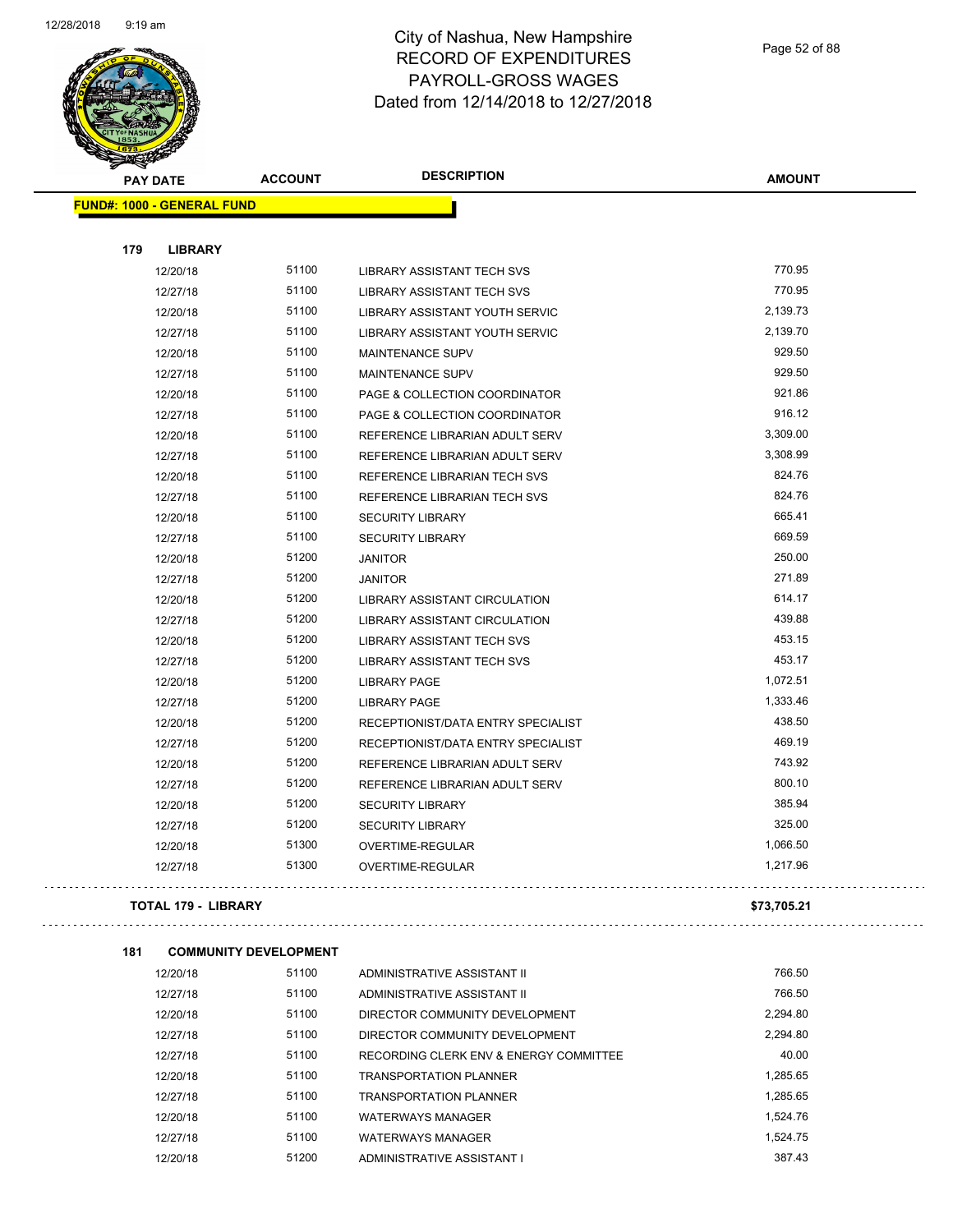Page 53 of 88

| <b>PAY DATE</b>      |                                          | <b>ACCOUNT</b> | <b>DESCRIPTION</b>                                     | <b>AMOUNT</b>   |
|----------------------|------------------------------------------|----------------|--------------------------------------------------------|-----------------|
|                      | <b>FUND#: 1000 - GENERAL FUND</b>        |                |                                                        |                 |
|                      |                                          |                |                                                        |                 |
| 181<br>12/27/18      | <b>COMMUNITY DEVELOPMENT</b>             | 51200          |                                                        | 382.40          |
| 12/20/18             |                                          | 51400          | ADMINISTRATIVE ASSISTANT I<br>WAGES TEMPORARY-SEASONAL | 100.00          |
| 12/27/18             |                                          | 51400          | <b>WAGES TEMPORARY-SEASONAL</b>                        | 100.00          |
| 12/27/18             |                                          | 55118          | TELEPHONE-CELLULAR                                     | 50.00           |
|                      |                                          |                |                                                        |                 |
|                      | <b>TOTAL 181 - COMMUNITY DEVELOPMENT</b> |                |                                                        | \$12,803.24     |
| 182                  | <b>PLANNING AND ZONING</b>               |                |                                                        |                 |
| 12/20/18             |                                          | 51100          | DEPARTMENT COORDINATOR                                 | 1,026.41        |
| 12/27/18             |                                          | 51100          | DEPARTMENT COORDINATOR                                 | 1,026.40        |
| 12/20/18             |                                          | 51100          | <b>DEPUTY PLANNING MANAGER</b>                         | 2,800.80        |
| 12/27/18             |                                          | 51100          | DEPUTY PLANNING MANAGER                                | 2,800.80        |
| 12/20/18             |                                          | 51100          | MANAGER PLANNING DEPT                                  | 2,151.45        |
| 12/27/18             |                                          | 51100          | MANAGER PLANNING DEPT                                  | 2,151.45        |
| 12/20/18             |                                          | 51100          | PLANNER I                                              | 1,877.70        |
| 12/27/18             |                                          | 51100          | PLANNER I                                              | 1,877.70        |
| 12/20/18             |                                          | 51100          | ZONING COORDINATOR                                     | 821.65          |
| 12/27/18             |                                          | 51100          | ZONING COORDINATOR                                     | 821.65          |
| 12/20/18             |                                          | 53428          | STENOGRAPHIC SERVICES                                  | 625.00          |
| 12/27/18             |                                          | 55118          | TELEPHONE-CELLULAR                                     | 17.00           |
|                      | <b>TOTAL 182 - PLANNING AND ZONING</b>   |                |                                                        | \$17,998.01     |
|                      |                                          |                |                                                        |                 |
| 183                  | <b>ECONOMIC DEVELOPMENT</b>              |                |                                                        |                 |
|                      |                                          |                |                                                        |                 |
| 12/20/18             |                                          | 51100          | ECONOMIC DEV DIRECTOR                                  | 2,084.05        |
| 12/27/18             |                                          | 51100          | ECONOMIC DEV DIRECTOR                                  | 2,084.05        |
| 12/20/18             |                                          | 51100          | HUNT MEMORIAL BLDG & ARTS ADM                          | 372.95          |
| 12/27/18<br>12/27/18 |                                          | 51100<br>55118 | HUNT MEMORIAL BLDG & ARTS ADM<br>TELEPHONE-CELLULAR    | 372.96<br>50.00 |
|                      |                                          |                |                                                        |                 |
|                      | <b>TOTAL 183 - ECONOMIC DEVELOPMENT</b>  |                |                                                        | \$4,964.01      |
|                      | <b>SCHOOL</b>                            |                |                                                        |                 |
| 12/20/18             |                                          | 51100          | 21 CENTURY ELEM MFAM RES COORD                         | 1,356.30        |
| 12/20/18             |                                          | 51100          | <b>7PAR CTE NHN</b>                                    | 460.47          |
| 12/27/18             |                                          | 51100          | <b>7PAR CTE NHN</b>                                    | 453.45          |
| 12/20/18             |                                          | 51100          | ASSISTANT DIRECTOR BUSINESS                            | 6,346.53        |
| 191<br>12/20/18      |                                          | 51100          | ASSISTANT PRINCIPAL AMH                                | 1,469.50        |
| 12/20/18             |                                          | 51100          | ASSISTANT PRINCIPAL BIC                                | 3,350.20        |
| 12/6/18              |                                          | 51100          | ASSISTANT PRINCIPAL BIR                                | (4,858.36)      |
| 12/20/18             |                                          | 51100          | ASSISTANT PRINCIPAL BIR                                | 1,655.50        |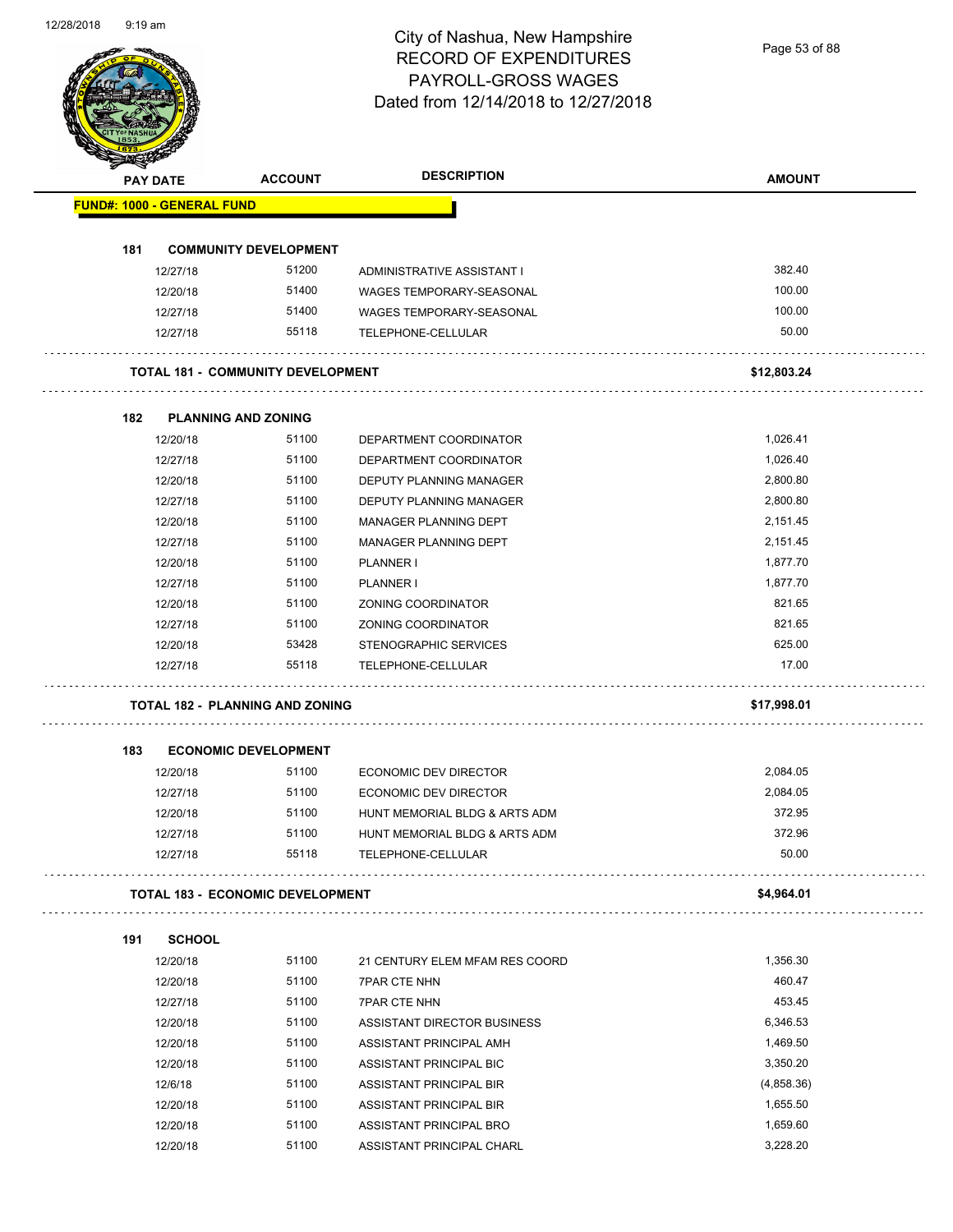

Page 54 of 88

|     | <b>PAY DATE</b>                   | <b>ACCOUNT</b> | <b>DESCRIPTION</b>                        | <b>AMOUNT</b>    |
|-----|-----------------------------------|----------------|-------------------------------------------|------------------|
|     | <b>FUND#: 1000 - GENERAL FUND</b> |                |                                           |                  |
|     |                                   |                |                                           |                  |
| 191 | <b>SCHOOL</b>                     |                |                                           |                  |
|     | 12/20/18                          | 51100          | ASSISTANT PRINCIPAL DR CRSP               | 1,614.10         |
|     | 12/20/18                          | 51100          | ASSISTANT PRINCIPAL ELM                   | 7,224.40         |
|     | 12/20/18                          | 51100          | ASSISTANT PRINCIPAL FES                   | 3,201.00         |
|     | 12/20/18                          | 51100          | ASSISTANT PRINCIPAL FMS                   | 3,882.70         |
|     | 12/20/18                          | 51100          | ASSISTANT PRINCIPAL LEDGE                 | 3,228.20         |
|     | 12/20/18                          | 51100          | ASSISTANT PRINCIPAL MDE                   | 3,067.30         |
|     | 12/20/18                          | 51100          | ASSISTANT PRINCIPAL MTP                   | 2,826.90         |
|     | 12/20/18                          | 51100          | ASSISTANT PRINCIPAL NHN                   | 14,249.20        |
|     | 12/20/18                          | 51100          | ASSISTANT PRINCIPAL NHS                   | 13,615.40        |
|     | 12/20/18                          | 51100          | ASSISTANT PRINCIPAL PMS                   | 3,261.40         |
|     | 12/20/18                          | 51100          | ASSISTANT PRINCIPAL SHE                   | 1,437.50         |
|     | 12/20/18                          | 51100          | ASSISTANT SUPERINTENDENT                  | 8,830.90         |
|     | 12/20/18                          | 51100          | ASST DIRECTOR PLANT OPS                   | 5,396.70         |
|     | 12/20/18                          | 51100          | <b>ASST DIRECTOR SPED</b>                 | 16,326.47        |
|     | 12/20/18                          | 51100          | ASST SYSTEMS ADMIN FULL YEAR              | 27,443.92        |
|     | 12/20/18                          | 51100          | ASST SYSTEMS ADMIN SCH YEAR               | 799.05           |
|     | 12/27/18                          | 51100          | ASST SYSTEMS ADMIN SCH YEAR               | 804.76           |
|     | 12/20/18                          | 51100          | <b>ATTENDANCE OFFICER</b>                 | 4,370.86         |
|     | 12/20/18                          | 51100          | CHIEF OPERATING OFFICER                   | 4,323.70         |
|     | 12/20/18                          | 51100          | CLERICAL ACADEMY NHN                      | 2,973.75         |
|     | 12/27/18                          | 51100          | CLERICAL ACADEMY NHN                      | 2,969.30         |
|     | 12/20/18                          | 51100          | CLERICAL ACADEMY NHS                      | 2,940.00         |
|     | 12/27/18                          | 51100          | CLERICAL ACADEMY NHS                      | 2,940.01         |
|     | 12/20/18                          | 51100          | <b>CLERICAL ASST SUPER SUP</b>            | 1,388.48         |
|     | 12/27/18                          | 51100          | CLERICAL ASST SUPER SUP                   | 1,393.19         |
|     | 12/20/18                          | 51100          | CLERICAL ATHLETIC NHN                     | 784.50           |
|     | 12/27/18                          | 51100          | CLERICAL ATHLETIC NHN                     | 784.50           |
|     | 12/20/18                          | 51100          | CLERICAL ATHLETIC NHS                     | 668.25           |
|     | 12/27/18                          | 51100          | CLERICAL ATHLETIC NHS                     | 668.25           |
|     | 12/20/18                          | 51100          | <b>CLERICAL BUSINESS</b>                  | 3,154.90         |
|     | 12/27/18                          | 51100          | <b>CLERICAL BUSINESS</b>                  | 3,154.90         |
|     | 12/20/18                          | 51100          | CLERICAL CHIEF OP OFFICER SUP             | 738.25           |
|     | 12/27/18                          | 51100          | CLERICAL CHIEF OP OFFICER SUP             | 738.23           |
|     | 12/20/18                          | 51100<br>51100 | CLERICAL CTE NHN                          | 668.25<br>668.25 |
|     | 12/27/18                          | 51100          | CLERICAL CTE NHN                          | 784.50           |
|     | 12/20/18                          | 51100          | CLERICAL CTE NHS                          | 784.50           |
|     | 12/27/18<br>12/20/18              | 51100          | CLERICAL CTE NHS<br>CLERICAL GUIDANCE ELM | 747.89           |
|     | 12/27/18                          | 51100          | CLERICAL GUIDANCE ELM                     | 721.74           |
|     | 12/20/18                          | 51100          | CLERICAL GUIDANCE NHN                     | 1,987.37         |
|     | 12/27/18                          | 51100          | CLERICAL GUIDANCE NHN                     | 1,978.45         |
|     | 12/20/18                          | 51100          | <b>CLERICAL GUIDANCE NHS</b>              | 1,901.66         |
|     | 12/27/18                          | 51100          | <b>CLERICAL GUIDANCE NHS</b>              | 1,915.02         |
|     | 12/20/18                          | 51100          | <b>CLERICAL HUMAN RESOURCES</b>           | 2,004.76         |
|     |                                   |                |                                           |                  |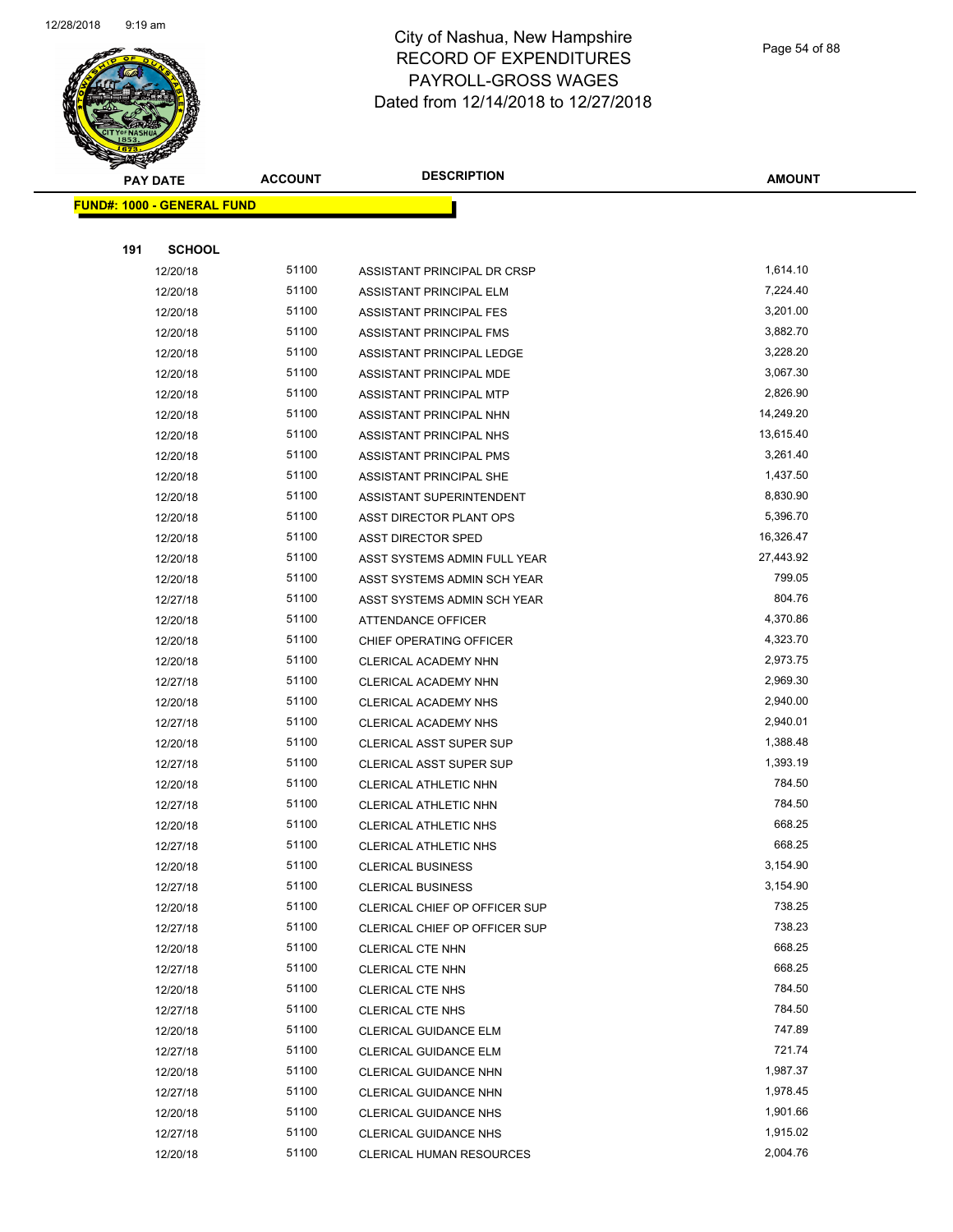

Page 55 of 88

| <b>PAY DATE</b>                   | <b>ACCOUNT</b> | <b>DESCRIPTION</b>              | <b>AMOUNT</b> |
|-----------------------------------|----------------|---------------------------------|---------------|
| <b>FUND#: 1000 - GENERAL FUND</b> |                |                                 |               |
|                                   |                |                                 |               |
| 191<br><b>SCHOOL</b>              |                |                                 |               |
| 12/27/18                          | 51100          | <b>CLERICAL HUMAN RESOURCES</b> | 1,991.41      |
| 12/20/18                          | 51100          | <b>CLERICAL PAYROLL SUP</b>     | 1,473.00      |
| 12/27/18                          | 51100          | <b>CLERICAL PAYROLL SUP</b>     | 1,473.00      |
| 12/20/18                          | 51100          | <b>CLERICAL PLANT OPS</b>       | 702.75        |
| 12/27/18                          | 51100          | <b>CLERICAL PLANT OPS</b>       | 702.76        |
| 12/20/18                          | 51100          | <b>CLERICAL PRINCIPAL AMH</b>   | 1,405.51      |
| 12/27/18                          | 51100          | <b>CLERICAL PRINCIPAL AMH</b>   | 1,400.82      |
| 12/20/18                          | 51100          | CLERICAL PRINCIPAL BIC          | 1,487.25      |
| 12/27/18                          | 51100          | <b>CLERICAL PRINCIPAL BIC</b>   | 1,487.25      |
| 12/20/18                          | 51100          | <b>CLERICAL PRINCIPAL BIR</b>   | 1,569.00      |
| 12/27/18                          | 51100          | <b>CLERICAL PRINCIPAL BIR</b>   | 1,569.00      |
| 12/20/18                          | 51100          | CLERICAL PRINCIPAL BRO          | 1,452.75      |
| 12/27/18                          | 51100          | <b>CLERICAL PRINCIPAL BRO</b>   | 1,452.75      |
| 12/20/18                          | 51100          | <b>CLERICAL PRINCIPAL CHA</b>   | 1,453.36      |
| 12/27/18                          | 51100          | <b>CLERICAL PRINCIPAL CHA</b>   | 1,473.00      |
| 12/20/18                          | 51100          | <b>CLERICAL PRINCIPAL DRC</b>   | 1,441.51      |
| 12/27/18                          | 51100          | <b>CLERICAL PRINCIPAL DRC</b>   | 1,441.50      |
| 12/20/18                          | 51100          | CLERICAL PRINCIPAL ELM          | 2,640.68      |
| 12/27/18                          | 51100          | <b>CLERICAL PRINCIPAL ELM</b>   | 2,640.69      |
| 12/6/18                           | 51100          | <b>CLERICAL PRINCIPAL FES</b>   | 1,336.50      |
| 12/20/18                          | 51100          | <b>CLERICAL PRINCIPAL FES</b>   | 1,426.05      |
| 12/27/18                          | 51100          | <b>CLERICAL PRINCIPAL FES</b>   | 1,441.50      |
| 12/20/18                          | 51100          | <b>CLERICAL PRINCIPAL FMS</b>   | 2,221.55      |
| 12/27/18                          | 51100          | <b>CLERICAL PRINCIPAL FMS</b>   | 2,231.23      |
| 12/20/18                          | 51100          | <b>CLERICAL PRINCIPAL LDG</b>   | 1,371.00      |
| 12/27/18                          | 51100          | <b>CLERICAL PRINCIPAL LDG</b>   | 1,371.00      |
| 12/20/18                          | 51100          | CLERICAL PRINCIPAL MDE          | 1,509.75      |
| 12/27/18                          | 51100          | CLERICAL PRINCIPAL MDE          | 1,514.66      |
| 12/20/18                          | 51100          | CLERICAL PRINCIPAL MTP          | 1,404.75      |
| 12/27/18                          | 51100          | CLERICAL PRINCIPAL MTP          | 1,404.75      |
| 12/20/18                          | 51100          | CLERICAL PRINCIPAL NHN          | 1,371.01      |
| 12/27/18                          | 51100          | <b>CLERICAL PRINCIPAL NHN</b>   | 1,371.00      |
| 12/20/18                          | 51100          | <b>CLERICAL PRINCIPAL NHS</b>   | 1,920.96      |
| 12/27/18                          | 51100          | <b>CLERICAL PRINCIPAL NHS</b>   | 1,577.90      |
| 12/20/18                          | 51100          | <b>CLERICAL PRINCIPAL NSE</b>   | 1,557.75      |
| 12/27/18                          | 51100          | <b>CLERICAL PRINCIPAL NSE</b>   | 1,557.75      |
| 12/20/18                          | 51100          | <b>CLERICAL PRINCIPAL PMS</b>   | 1,353.19      |
| 12/27/18                          | 51100          | <b>CLERICAL PRINCIPAL PMS</b>   | 1,366.55      |
| 12/20/18                          | 51100          | <b>CLERICAL PRINCIPAL SHE</b>   | 1,563.77      |
| 12/27/18                          | 51100          | <b>CLERICAL PRINCIPAL SHE</b>   | 1,569.00      |
| 12/20/18                          | 51100          | CLERICAL RECEPTIONIST NHN       | 763.58        |
| 12/27/18                          | 51100          | CLERICAL RECEPTIONIST NHN       | 784.50        |
| 12/20/18                          | 51100          | CLERICAL RECEPTIONIST NHS       | 663.80        |
| 12/27/18                          | 51100          | CLERICAL RECEPTIONIST NHS       | 659.35        |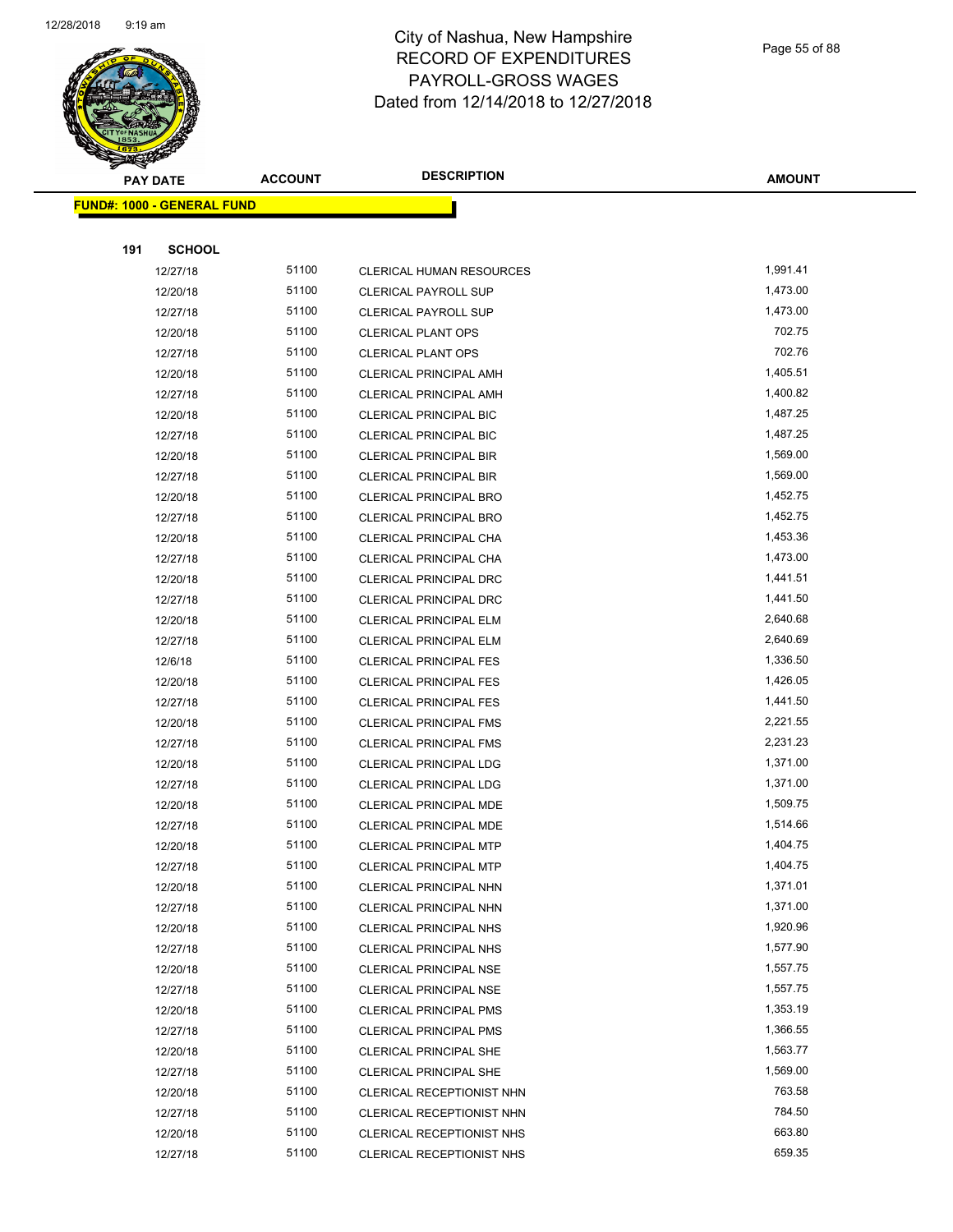

Page 56 of 88

|     | <b>PAY DATE</b>                    | <b>ACCOUNT</b> | <b>DESCRIPTION</b>                 | <b>AMOUNT</b> |
|-----|------------------------------------|----------------|------------------------------------|---------------|
|     | <u> FUND#: 1000 - GENERAL FUND</u> |                |                                    |               |
|     |                                    |                |                                    |               |
| 191 | <b>SCHOOL</b>                      |                |                                    |               |
|     | 12/20/18                           | 51100          | CLERICAL SPECIAL ED NHN            | 668.25        |
|     | 12/27/18                           | 51100          | CLERICAL SPECIAL ED NHN            | 668.25        |
|     | 12/20/18                           | 51100          | CLERICAL SPECIAL ED NHS            | 702.75        |
|     | 12/27/18                           | 51100          | CLERICAL SPECIAL ED NHS            | 702.75        |
|     | 12/20/18                           | 51100          | CLERICAL SPECIAL ED SUP            | 1,336.50      |
|     | 12/27/18                           | 51100          | CLERICAL SPECIAL ED SUP            | 1,336.50      |
|     | 12/20/18                           | 51100          | <b>CLERICAL STUDENT SERV SUP</b>   | 822.75        |
|     | 12/27/18                           | 51100          | <b>CLERICAL STUDENT SERV SUP</b>   | 822.75        |
|     | 12/20/18                           | 51100          | CLERICAL SUPERINTENDANT HRLY       | 779.63        |
|     | 12/27/18                           | 51100          | CLERICAL SUPERINTENDANT HRLY       | 779.64        |
|     | 12/20/18                           | 51100          | <b>CLERICAL SUPERINTENDANT SUP</b> | 1,848.30      |
|     | 12/20/18                           | 51100          | <b>CUSTODIAN AMH</b>               | 1,408.88      |
|     | 12/27/18                           | 51100          | <b>CUSTODIAN AMH</b>               | 1,389.60      |
|     | 12/20/18                           | 51100          | <b>CUSTODIAN ASST HEAD ELM</b>     | 791.20        |
|     | 12/27/18                           | 51100          | <b>CUSTODIAN ASST HEAD ELM</b>     | 791.20        |
|     | 12/20/18                           | 51100          | <b>CUSTODIAN ASST HEAD FMS</b>     | 791.20        |
|     | 12/27/18                           | 51100          | <b>CUSTODIAN ASST HEAD FMS</b>     | 791.20        |
|     | 12/20/18                           | 51100          | <b>CUSTODIAN ASST HEAD NHN</b>     | 1,590.40      |
|     | 12/27/18                           | 51100          | CUSTODIAN ASST HEAD NHN            | 1,590.40      |
|     | 12/20/18                           | 51100          | CUSTODIAN ASST HEAD NHS            | 1,582.40      |
|     | 12/27/18                           | 51100          | <b>CUSTODIAN ASST HEAD NHS</b>     | 1,636.81      |
|     | 12/20/18                           | 51100          | <b>CUSTODIAN ASST HEAD PMS</b>     | 791.20        |
|     | 12/27/18                           | 51100          | <b>CUSTODIAN ASST HEAD PMS</b>     | 791.20        |
|     | 12/20/18                           | 51100          | <b>CUSTODIAN BIC</b>               | 1,454.74      |
|     | 12/27/18                           | 51100          | <b>CUSTODIAN BIC</b>               | 1,389.60      |
|     | 12/20/18                           | 51100          | <b>CUSTODIAN BIR</b>               | 1,389.60      |
|     | 12/27/18                           | 51100          | <b>CUSTODIAN BIR</b>               | 1,389.60      |
|     | 12/20/18                           | 51100          | <b>CUSTODIAN BRO</b>               | 1,389.60      |
|     | 12/27/18                           | 51100          | <b>CUSTODIAN BRO</b>               | 1,389.60      |
|     | 12/20/18                           | 51100          | <b>CUSTODIAN CHA</b>               | 977.05        |
|     | 12/27/18                           | 51100          | <b>CUSTODIAN CHA</b>               | 977.05        |
|     | 12/20/18                           | 51100          | <b>CUSTODIAN DRC</b>               | 1,389.60      |
|     | 12/27/18                           | 51100          | <b>CUSTODIAN DRC</b>               | 1,389.60      |
|     | 12/20/18                           | 51100          | <b>CUSTODIAN ELM</b>               | 4,953.20      |
|     | 12/27/18                           | 51100          | <b>CUSTODIAN ELM</b>               | 4,961.91      |
|     | 12/20/18                           | 51100          | <b>CUSTODIAN FES</b>               | 2,049.60      |
|     | 12/27/18                           | 51100          | <b>CUSTODIAN FES</b>               | 2,049.60      |
|     | 12/20/18                           | 51100          | <b>CUSTODIAN FMS</b>               | 2,366.65      |
|     | 12/27/18                           | 51100          | <b>CUSTODIAN FMS</b>               | 2,366.65      |
|     | 12/20/18                           | 51100          | <b>CUSTODIAN HEAD AMH</b>          | 791.20        |
|     | 12/27/18                           | 51100          | <b>CUSTODIAN HEAD AMH</b>          | 791.20        |
|     | 12/20/18                           | 51100          | <b>CUSTODIAN HEAD BIC</b>          | 791.20        |
|     | 12/27/18                           | 51100          | <b>CUSTODIAN HEAD BIC</b>          | 791.20        |
|     | 12/20/18                           | 51100          | <b>CUSTODIAN HEAD BIR</b>          | 791.20        |
|     |                                    |                |                                    |               |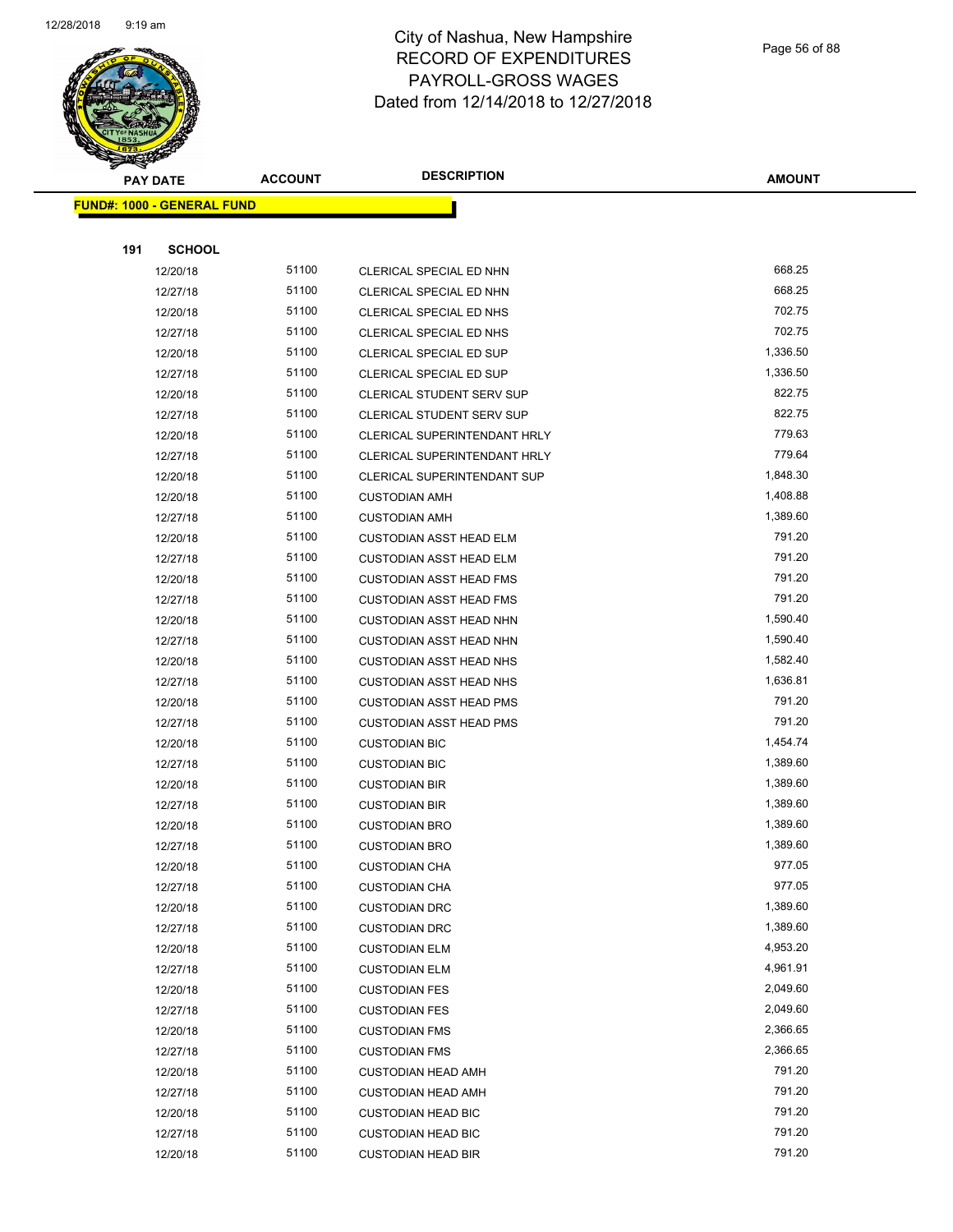

Page 57 of 88

| ॼ   | <b>PAY DATE</b>                   | <b>ACCOUNT</b> | <b>DESCRIPTION</b>        | <b>AMOUNT</b> |
|-----|-----------------------------------|----------------|---------------------------|---------------|
|     | <b>FUND#: 1000 - GENERAL FUND</b> |                |                           |               |
|     |                                   |                |                           |               |
| 191 | <b>SCHOOL</b>                     |                |                           |               |
|     | 12/27/18                          | 51100          | <b>CUSTODIAN HEAD BIR</b> | 791.20        |
|     | 12/20/18                          | 51100          | <b>CUSTODIAN HEAD BRO</b> | 801.10        |
|     | 12/27/18                          | 51100          | <b>CUSTODIAN HEAD BRO</b> | 791.20        |
|     | 12/20/18                          | 51100          | <b>CUSTODIAN HEAD CHA</b> | 791.20        |
|     | 12/27/18                          | 51100          | <b>CUSTODIAN HEAD CHA</b> | 791.20        |
|     | 12/20/18                          | 51100          | <b>CUSTODIAN HEAD DRC</b> | 791.20        |
|     | 12/27/18                          | 51100          | <b>CUSTODIAN HEAD DRC</b> | 791.20        |
|     | 12/20/18                          | 51100          | <b>CUSTODIAN HEAD ELM</b> | 937.60        |
|     | 12/27/18                          | 51100          | <b>CUSTODIAN HEAD ELM</b> | 937.60        |
|     | 12/20/18                          | 51100          | <b>CUSTODIAN HEAD FES</b> | 791.20        |
|     | 12/27/18                          | 51100          | <b>CUSTODIAN HEAD FES</b> | 791.20        |
|     | 12/20/18                          | 51100          | <b>CUSTODIAN HEAD FMS</b> | 937.60        |
|     | 12/27/18                          | 51100          | <b>CUSTODIAN HEAD FMS</b> | 937.60        |
|     | 12/20/18                          | 51100          | <b>CUSTODIAN HEAD LDG</b> | 791.20        |
|     | 12/27/18                          | 51100          | <b>CUSTODIAN HEAD LDG</b> | 791.20        |
|     | 12/20/18                          | 51100          | <b>CUSTODIAN HEAD MDE</b> | 791.20        |
|     | 12/27/18                          | 51100          | <b>CUSTODIAN HEAD MDE</b> | 791.20        |
|     | 12/20/18                          | 51100          | <b>CUSTODIAN HEAD MTP</b> | 791.20        |
|     | 12/27/18                          | 51100          | <b>CUSTODIAN HEAD MTP</b> | 791.20        |
|     | 12/20/18                          | 51100          | <b>CUSTODIAN HEAD NHN</b> | 943.20        |
|     | 12/27/18                          | 51100          | <b>CUSTODIAN HEAD NHN</b> | 943.20        |
|     | 12/20/18                          | 51100          | <b>CUSTODIAN HEAD NHS</b> | 943.20        |
|     | 12/27/18                          | 51100          | <b>CUSTODIAN HEAD NHS</b> | 943.20        |
|     | 12/20/18                          | 51100          | <b>CUSTODIAN HEAD NSE</b> | 791.20        |
|     | 12/27/18                          | 51100          | <b>CUSTODIAN HEAD NSE</b> | 791.20        |
|     | 12/20/18                          | 51100          | <b>CUSTODIAN HEAD PMS</b> | 937.60        |
|     | 12/27/18                          | 51100          | <b>CUSTODIAN HEAD PMS</b> | 937.60        |
|     | 12/20/18                          | 51100          | <b>CUSTODIAN HEAD SHE</b> | 791.20        |
|     | 12/27/18                          | 51100          | <b>CUSTODIAN HEAD SHE</b> | 791.20        |
|     | 12/20/18                          | 51100          | <b>CUSTODIAN LDG</b>      | 694.80        |
|     | 12/27/18                          | 51100          | <b>CUSTODIAN LDG</b>      | 868.49        |
|     | 12/20/18                          | 51100          | <b>CUSTODIAN MDE</b>      | 694.80        |
|     | 12/27/18                          | 51100          | <b>CUSTODIAN MDE</b>      | 694.80        |
|     | 12/20/18                          | 51100          | <b>CUSTODIAN MTP</b>      | 1,408.88      |
|     | 12/27/18                          | 51100          | <b>CUSTODIAN MTP</b>      | 1,389.60      |
|     | 12/20/18                          | 51100          | <b>CUSTODIAN NHN</b>      | 8,585.54      |
|     | 12/27/18                          | 51100          | <b>CUSTODIAN NHN</b>      | 8,585.54      |
|     | 12/20/18                          | 51100          | <b>CUSTODIAN NHS</b>      | 9,131.98      |
|     | 12/27/18                          | 51100          | <b>CUSTODIAN NHS</b>      | 9,110.03      |
|     | 12/20/18                          | 51100          | <b>CUSTODIAN NSE</b>      | 1,389.60      |
|     | 12/27/18                          | 51100          | <b>CUSTODIAN NSE</b>      | 1,389.60      |
|     | 12/20/18                          | 51100          | <b>CUSTODIAN PMS</b>      | 2,132.96      |
|     | 12/27/18                          | 51100          | <b>CUSTODIAN PMS</b>      | 2,084.40      |
|     | 12/20/18                          | 51100          | <b>CUSTODIAN SHE</b>      | 1,389.60      |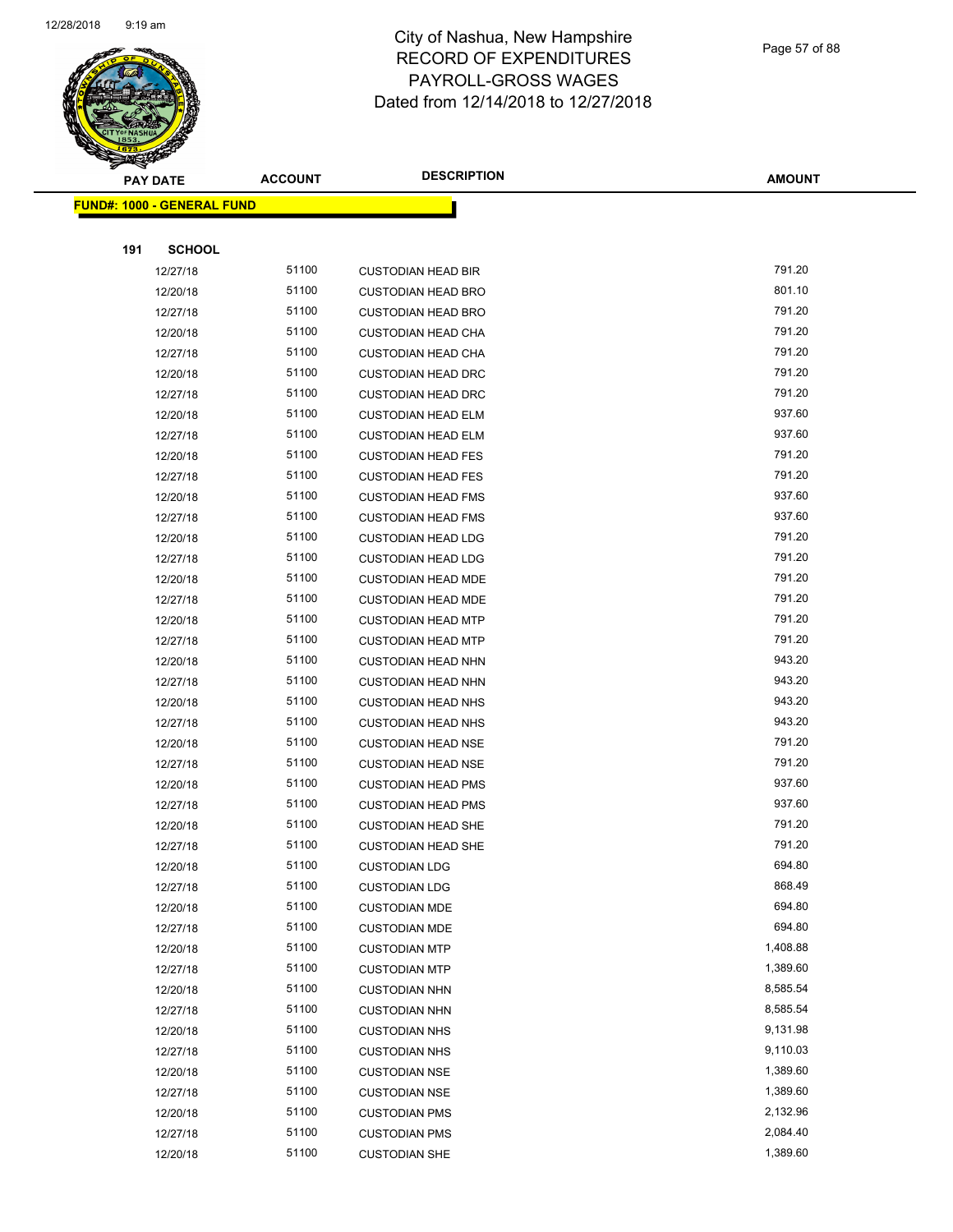

Page 58 of 88

| $\tilde{\phantom{a}}$<br><b>PAY DATE</b> | <b>ACCOUNT</b> | <b>DESCRIPTION</b>              | <b>AMOUNT</b> |
|------------------------------------------|----------------|---------------------------------|---------------|
| <b>FUND#: 1000 - GENERAL FUND</b>        |                |                                 |               |
|                                          |                |                                 |               |
| 191<br><b>SCHOOL</b>                     |                |                                 |               |
| 12/27/18                                 | 51100          | <b>CUSTODIAN SHE</b>            | 1,389.60      |
| 12/20/18                                 | 51100          | <b>CUSTODIAN SUPERVISOR WPO</b> | 11,961.26     |
| 12/20/18                                 | 51100          | DATA ANALYST                    | 3,226.80      |
| 12/20/18                                 | 51100          | <b>DIRECTOR ATHLETICS</b>       | 9,733.98      |
| 12/20/18                                 | 51100          | DIRECTOR COM GRANTS             | 3,300.43      |
| 12/20/18                                 | 51100          | <b>DIRECTOR GUIDANCE</b>        | 13,324.72     |
| 12/20/18                                 | 51100          | DIRECTOR HUMAN RESOURCES        | 3,422.50      |
| 12/20/18                                 | 51100          | DIRECTOR PLANT OPS              | 10,104.24     |
| 12/20/18                                 | 51100          | DIRECTOR PRE SCHOOL             | 2,443.20      |
| 12/20/18                                 | 51100          | DIRECTOR STUDENT SERVICES       | 6,882.37      |
| 12/20/18                                 | 51100          | DIRECTOR TECHNOLOGY             | 8,668.93      |
| 12/20/18                                 | 51100          | DIRECTOR TRANSPORTATION         | 6,551.66      |
| 12/20/18                                 | 51100          | DIRECTOR VOCATIONAL             | 7,402.18      |
| 12/20/18                                 | 51100          | DW TECHNOLOGY PEER COACH        | 1,785.82      |
| 12/20/18                                 | 51100          | E-BLOCK TECHNICAL PARA          | 699.31        |
| 12/27/18                                 | 51100          | E-BLOCK TECHNICAL PARA          | 684.32        |
| 12/20/18                                 | 51100          | ELL OUTREACH WORKER             | 1,723.00      |
| 12/20/18                                 | 51100          | GUIDANCE COUNSELOR AMH          | 2,358.10      |
| 12/20/18                                 | 51100          | <b>GUIDANCE COUNSELOR BIC</b>   | 2,026.30      |
| 12/20/18                                 | 51100          | <b>GUIDANCE COUNSELOR BIR</b>   | 2,977.30      |
| 12/20/18                                 | 51100          | <b>GUIDANCE COUNSELOR BRO</b>   | 1,942.00      |
| 12/20/18                                 | 51100          | <b>GUIDANCE COUNSELOR CHA</b>   | 2,977.31      |
| 12/20/18                                 | 51100          | <b>GUIDANCE COUNSELOR DRC</b>   | 2,885.20      |
| 12/20/18                                 | 51100          | <b>GUIDANCE COUNSELOR ELM</b>   | 13,364.00     |
| 12/20/18                                 | 51100          | <b>GUIDANCE COUNSELOR FES</b>   | 2,885.20      |
| 12/20/18                                 | 51100          | <b>GUIDANCE COUNSELOR FMS</b>   | 5,545.30      |
| 12/20/18                                 | 51100          | <b>GUIDANCE COUNSELOR LDG</b>   | 2,977.30      |
| 12/20/18                                 | 51100          | <b>GUIDANCE COUNSELOR MDE</b>   | 2,856.70      |
| 12/20/18                                 | 51100          | <b>GUIDANCE COUNSELOR MTP</b>   | 2,885.20      |
| 12/20/18                                 | 51100          | GUIDANCE COUNSELOR NHN          | 17,408.50     |
| 12/20/18                                 | 51100          | GUIDANCE COUNSELOR NHS          | 18,800.19     |
| 12/20/18                                 | 51100          | GUIDANCE COUNSELOR NSE          | 2,885.20      |
| 12/20/18                                 | 51100          | <b>GUIDANCE COUNSELOR PMS</b>   | 8,876.70      |
| 12/20/18                                 | 51100          | GUIDANCE COUNSELOR SHE          | 2,885.20      |
| 12/6/18                                  | 51100          | HOME SCHOOL CORD TTI            | (607.50)      |
| 12/20/18                                 | 51100          | JOB DEVELOPER SPED NHN          | 2,977.30      |
| 12/20/18                                 | 51100          | <b>LIBRARIAN AMH</b>            | 1,951.10      |
| 12/20/18                                 | 51100          | LIBRARIAN BIC                   | 1,730.40      |
| 12/20/18                                 | 51100          | LIBRARIAN BIR                   | 2,110.20      |
| 12/20/18                                 | 51100          | LIBRARIAN BRO                   | 2,048.10      |
| 12/20/18                                 | 51100          | LIBRARIAN CHA                   | 2,977.30      |
| 12/20/18                                 | 51100          | LIBRARIAN DRC                   | 2,205.00      |
| 12/20/18                                 | 51100          | LIBRARIAN ELM                   | 2,001.60      |
| 12/20/18                                 | 51100          | <b>LIBRARIAN FES</b>            | 2,885.20      |
|                                          |                |                                 |               |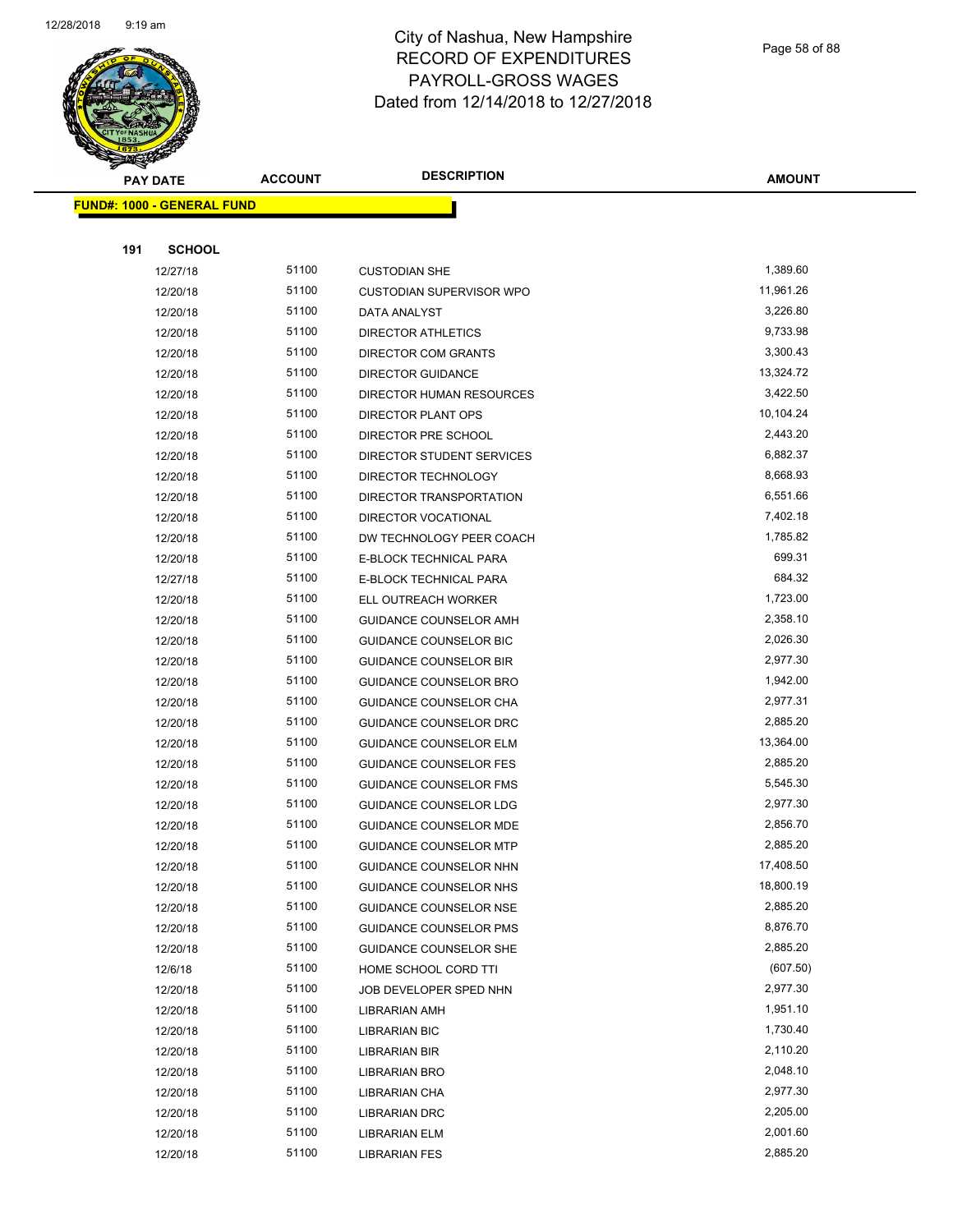

Page 59 of 88

| <b>PAY DATE</b>                   | <b>ACCOUNT</b> | <b>DESCRIPTION</b>                                     | <b>AMOUNT</b> |
|-----------------------------------|----------------|--------------------------------------------------------|---------------|
| <b>FUND#: 1000 - GENERAL FUND</b> |                |                                                        |               |
|                                   |                |                                                        |               |
| 191<br><b>SCHOOL</b>              |                |                                                        |               |
| 12/20/18                          | 51100          | <b>LIBRARIAN FMS</b>                                   | 2,885.20      |
| 12/20/18                          | 51100          | LIBRARIAN LDG                                          | 2,257.00      |
| 12/20/18                          | 51100          | LIBRARIAN MDE                                          | 2,856.70      |
| 12/20/18                          | 51100          | <b>LIBRARIAN MTP</b>                                   | 1,629.00      |
| 12/20/18                          | 51100          | <b>LIBRARIAN NHN</b>                                   | 4,811.40      |
| 12/20/18                          | 51100          | <b>LIBRARIAN NHS</b>                                   | 5,900.80      |
| 12/20/18                          | 51100          | <b>LIBRARIAN NSE</b>                                   | 2,856.70      |
| 12/20/18                          | 51100          | <b>LIBRARIAN PMS</b>                                   | 2,001.60      |
| 12/20/18                          | 51100          | LIBRARIAN SHE                                          | 2,885.20      |
| 12/20/18                          | 51100          | LICENSED PRACTICAL NURSE ELM                           | 1,414.60      |
|                                   | 51100          |                                                        | 1,545.50      |
| 12/20/18                          | 51100          | LICENSED PRACTICAL NURSE FMS<br>MAINTENANCE ALARM WPO  | 998.81        |
| 12/20/18                          | 51100          | MAINTENANCE ALARM WPO                                  | 998.80        |
| 12/27/18                          | 51100          |                                                        | 1,000.00      |
| 12/20/18                          | 51100          | MAINTENANCE ASST GRDS WPO                              | 981.09        |
| 12/27/18                          | 51100          | MAINTENANCE ASST GRDS WPO<br>MAINTENANCE CARPENTER WPO | 975.60        |
| 12/20/18                          | 51100          | MAINTENANCE CARPENTER WPO                              | 975.60        |
| 12/27/18                          |                | MAINTENANCE ELECTRICIAN WPO                            | 1,997.60      |
| 12/20/18                          | 51100          |                                                        |               |
| 12/27/18                          | 51100          | MAINTENANCE ELECTRICIAN WPO                            | 1,997.60      |
| 12/20/18                          | 51100          | MAINTENANCE GROUNDS WPO                                | 3,348.80      |
| 12/27/18                          | 51100          | MAINTENANCE GROUNDS WPO                                | 3,348.80      |
| 12/20/18                          | 51100          | MAINTENANCE HVAC WPO                                   | 5,869.60      |
| 12/27/18                          | 51100          | MAINTENANCE HVAC WPO                                   | 5,869.61      |
| 12/20/18                          | 51100          | MAINTENANCE MESSENGER WPO                              | 937.60        |
| 12/27/18                          | 51100          | MAINTENANCE MESSENGER WPO                              | 937.60        |
| 12/20/18                          | 51100          | MAINTENANCE PLUMBER WPO                                | 1,002.80      |
| 12/27/18                          | 51100          | MAINTENANCE PLUMBER WPO                                | 1,002.80      |
| 12/20/18                          | 51100          | <b>MAINTENANCE TRADES WPO</b>                          | 2,946.01      |
| 12/27/18                          | 51100          | MAINTENANCE TRADES WPO                                 | 2,946.01      |
| 12/20/18                          | 51100          | MARKETING TEACHER NHS                                  | 2,799.90      |
| 12/20/18                          | 51100          | <b>NURSE AMH</b>                                       | 2,701.20      |
| 12/20/18                          | 51100          | <b>NURSE BIC</b>                                       | 2,701.20      |
| 12/20/18                          | 51100          | <b>NURSE BIR</b>                                       | 2,674.40      |
| 12/20/18                          | 51100          | <b>NURSE BRO</b>                                       | 2,701.20      |
| 12/20/18                          | 51100          | <b>NURSE CHA</b>                                       | 2,701.20      |
| 12/20/18                          | 51100          | <b>NURSE DRC</b>                                       | 2,701.20      |
| 12/20/18                          | 51100          | <b>NURSE ELM</b>                                       | 3,192.30      |
| 12/20/18                          | 51100          | <b>NURSE FES</b>                                       | 1,868.30      |
| 12/20/18                          | 51100          | <b>NURSE FMS</b>                                       | 4,431.60      |
| 12/20/18                          | 51100          | <b>NURSE LDG</b>                                       | 2,555.80      |
| 12/20/18                          | 51100          | <b>NURSE MDE</b>                                       | 2,208.00      |
| 12/20/18                          | 51100          | <b>NURSE MTP</b>                                       | 1,819.70      |
| 12/20/18                          | 51100          | <b>NURSE NHN</b>                                       | 3,460.80      |
| 12/20/18                          | 51100          | <b>NURSE NHS</b>                                       | 3,400.70      |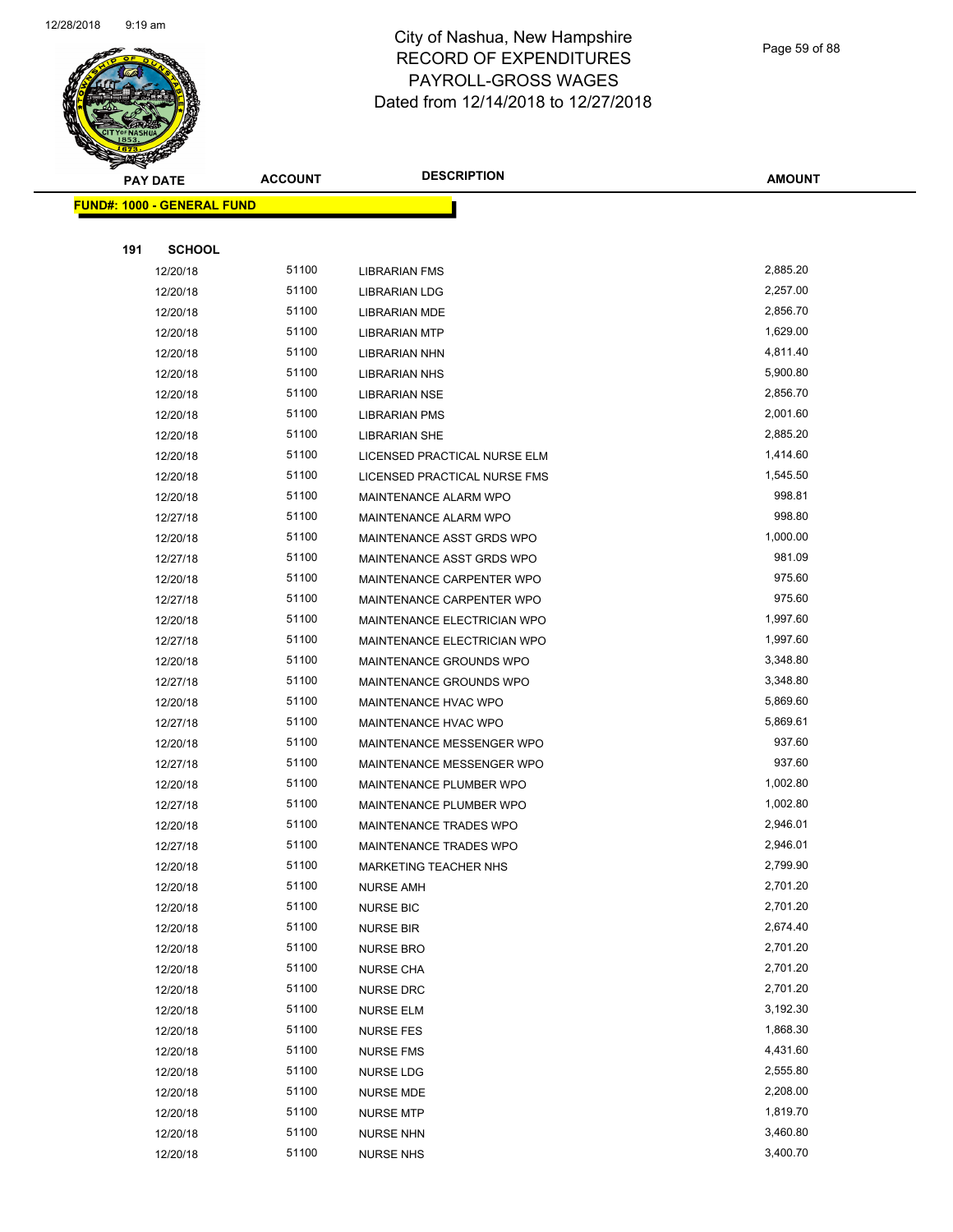

Page 60 of 88

| <b>PAY DATE</b>                   | <b>ACCOUNT</b> | <b>DESCRIPTION</b>             | <b>AMOUNT</b> |
|-----------------------------------|----------------|--------------------------------|---------------|
| <b>FUND#: 1000 - GENERAL FUND</b> |                |                                |               |
|                                   |                |                                |               |
| 191<br><b>SCHOOL</b>              |                |                                |               |
| 12/20/18                          | 51100          | <b>NURSE NSE</b>               | 2,701.20      |
| 12/20/18                          | 51100          | <b>NURSE PMS</b>               | 1,561.40      |
| 12/20/18                          | 51100          | <b>NURSE SHE</b>               | 1,794.50      |
| 12/20/18                          | 51100          | OFFICE MANAGER BUSINESS        | 6,871.07      |
| 12/20/18                          | 51100          | OFFICE MANAGER HUMAN RESOURCES | 1,900.50      |
| 12/20/18                          | 51100          | OFFICE MANAGER SPED            | 4,017.65      |
| 12/20/18                          | 51100          | OUT DISTRICT COORDINATOR       | 3,059.80      |
| 12/20/18                          | 51100          | PARA PRE SCHOOL BIR            | 1,043.31      |
| 12/27/18                          | 51100          | PARA PRE SCHOOL BIR            | 1,057.20      |
| 12/20/18                          | 51100          | PARA ALT AMH                   | 567.84        |
| 12/27/18                          | 51100          | PARA ALT AMH                   | 608.40        |
| 12/20/18                          | 51100          | PARA ALT FMS                   | 644.37        |
| 12/27/18                          | 51100          | PARA ALT FMS                   | 644.37        |
| 12/20/18                          | 51100          | PARA ALT LDG                   | 460.47        |
| 12/27/18                          | 51100          | PARA ALT LDG                   | 456.95        |
| 12/20/18                          | 51100          | PARA ALT MTP                   | 263.64        |
| 12/27/18                          | 51100          | PARA ALT MTP                   | 351.52        |
| 12/20/18                          | 51100          | PARA ALT PMS                   | 439.40        |
| 12/27/18                          | 51100          | PARA ALT PMS                   | 439.40        |
| 12/6/18                           | 51100          | PARA DW SPEC ED AMH            | 9,188.37      |
| 12/20/18                          | 51100          | PARA DW SPEC ED AMH            | 11,235.56     |
| 12/27/18                          | 51100          | PARA DW SPEC ED AMH            | 11,143.36     |
| 12/20/18                          | 51100          | PARA DW SPEC ED BIC            | 433.20        |
| 12/27/18                          | 51100          | PARA DW SPEC ED BIC            | 433.20        |
| 12/20/18                          | 51100          | PARA DW SPEC ED BIR            | 1,916.22      |
| 12/27/18                          | 51100          | PARA DW SPEC ED BIR            | 1,908.36      |
| 12/20/18                          | 51100          | PARA DW SPEC ED BRO            | 3,397.41      |
| 12/27/18                          | 51100          | PARA DW SPEC ED BRO            | 3,417.14      |
| 12/20/18                          | 51100          | PARA DW SPEC ED CHA            | 10,488.82     |
| 12/27/18                          | 51100          | PARA DW SPEC ED CHA            | 10,341.78     |
| 12/20/18                          | 51100          | PARA DW SPEC ED DRC            | 510.75        |
| 12/27/18                          | 51100          | PARA DW SPEC ED DRC            | 402.79        |
| 12/20/18                          | 51100          | PARA DW SPEC ED FMS            | 7,482.35      |
| 12/27/18                          | 51100          | PARA DW SPEC ED FMS            | 7,833.66      |
| 12/20/18                          | 51100          | PARA DW SPEC ED MDE            | 9,562.74      |
| 12/27/18                          | 51100          | PARA DW SPEC ED MDE            | 9,652.07      |
| 12/20/18                          | 51100          | PARA DW SPEC ED MTP            | 473.85        |
| 12/27/18                          | 51100          | PARA DW SPEC ED MTP            | 473.85        |
| 12/20/18                          | 51100          | PARA DW SPEC ED NHN            | 4,552.35      |
| 12/27/18                          | 51100          | PARA DW SPEC ED NHN            | 4,560.61      |
| 12/20/18                          | 51100          | PARA DW SPEC ED NHS            | 6,470.21      |
| 12/27/18                          | 51100          | PARA DW SPEC ED NHS            | 6,415.31      |
| 12/20/18                          | 51100          | PARA DW SPEC ED NSE            | 3,388.75      |
| 12/27/18                          | 51100          | PARA DW SPEC ED NSE            | 3,380.74      |
|                                   |                |                                |               |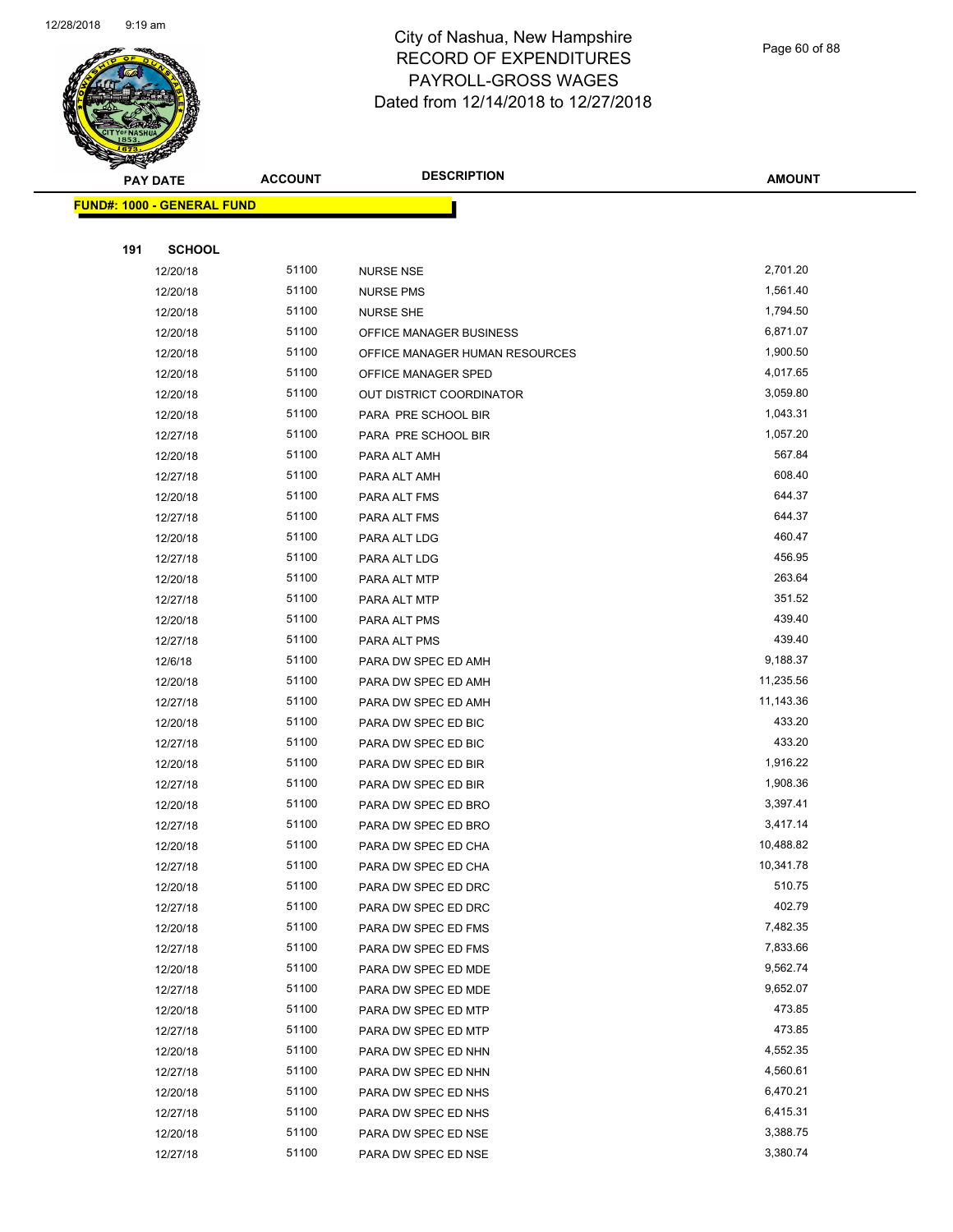

| $\tilde{\phantom{a}}$<br><b>PAY DATE</b> | <b>ACCOUNT</b> | <b>DESCRIPTION</b>             | <b>AMOUNT</b>        |
|------------------------------------------|----------------|--------------------------------|----------------------|
| FUND#: 1000 - GENERAL FUND               |                |                                |                      |
|                                          |                |                                |                      |
| 191<br><b>SCHOOL</b>                     |                |                                |                      |
| 12/20/18                                 | 51100          | PARA DW SPEC ED PMS            | 1,716.95             |
| 12/27/18                                 | 51100          | PARA DW SPEC ED PMS            | 1,696.37             |
| 12/20/18                                 | 51100          | PARA DW SPEC ED SHE            | 12,960.67            |
| 12/27/18                                 | 51100          | PARA DW SPEC ED SHE            | 12,948.36            |
| 12/20/18                                 | 51100          | PARA DW SPEC ED WID            | 1,785.30             |
| 12/27/18                                 | 51100          | PARA DW SPEC ED WID            | 1,665.78             |
| 12/20/18                                 | 51100          | PARA DW SPEC ELM               | 7,819.70             |
| 12/27/18                                 | 51100          | PARA DW SPEC ELM               | 8,036.04             |
| 12/20/18                                 | 51100          | PARA ELL DRC                   | 567.90               |
| 12/27/18                                 | 51100          | PARA ELL DRC                   | 567.90               |
| 12/20/18                                 | 51100          | PARA ELL ELM                   | 857.90               |
| 12/27/18                                 | 51100          | PARA ELL ELM                   | 854.49               |
| 12/20/18                                 | 51100          | PARA ELL FES                   | 520.00               |
| 12/27/18                                 | 51100          | PARA ELL FES                   | 532.90               |
| 12/20/18                                 | 51100          | PARA ELL FMS                   | 341.24               |
| 12/27/18                                 | 51100          | PARA ELL FMS                   | 426.55               |
| 12/20/18                                 | 51100          | PARA ELL LDG                   | 1,172.40             |
| 12/27/18                                 | 51100          | PARA ELL LDG                   | 1,172.40             |
| 12/20/18                                 | 51100          | PARA ELL MTP                   | 436.80               |
| 12/27/18                                 | 51100          | PARA ELL MTP                   | 422.24               |
| 12/20/18                                 | 51100          | PARA ELL PMS                   | 429.97               |
| 12/27/18                                 | 51100          | PARA ELL PMS                   | 433.38               |
| 12/20/18                                 | 51100          | PARA ELL SHE                   | 635.05               |
| 12/27/18                                 | 51100          | PARA ELL SHE                   | 635.06               |
| 12/20/18                                 | 51100          | PARA INST AMH                  | 2,072.88             |
| 12/27/18                                 | 51100          | PARA INST AMH                  | 2,042.33             |
| 12/20/18                                 | 51100          | PARA INST BIC                  | 6,754.77             |
| 12/27/18                                 | 51100          | PARA INST BIC                  | 6,750.89             |
| 12/20/18                                 | 51100          | PARA INST BIR                  | 3,929.27             |
| 12/27/18                                 | 51100          | PARA INST BIR                  | 3,911.20             |
| 12/20/18                                 | 51100          | PARA INST BRO                  | 3,425.53             |
| 12/27/18                                 | 51100          | PARA INST BRO                  | 3,474.89             |
| 12/20/18                                 | 51100          | PARA INST CHA                  | 4,513.94             |
| 12/27/18                                 | 51100          | PARA INST CHA                  | 4,512.44             |
| 12/20/18                                 | 51100          | PARA INST DRC                  | 3,832.50             |
| 12/27/18                                 | 51100          | PARA INST DRC                  | 3,777.31             |
| 12/20/18                                 | 51100          | PARA INST ELM                  | 5,792.00             |
| 12/27/18                                 | 51100          | PARA INST ELM                  | 5,816.36<br>6,383.46 |
| 12/20/18                                 | 51100          | PARA INST FES                  | 6,422.92             |
| 12/27/18                                 | 51100<br>51100 | PARA INST FES                  | 4,717.03             |
| 12/20/18<br>12/27/18                     | 51100          | PARA INST FMS<br>PARA INST FMS | 4,666.99             |
| 12/20/18                                 | 51100          | PARA INST LDG                  | 5,971.88             |
| 12/27/18                                 | 51100          | PARA INST LDG                  | 5,942.46             |
|                                          |                |                                |                      |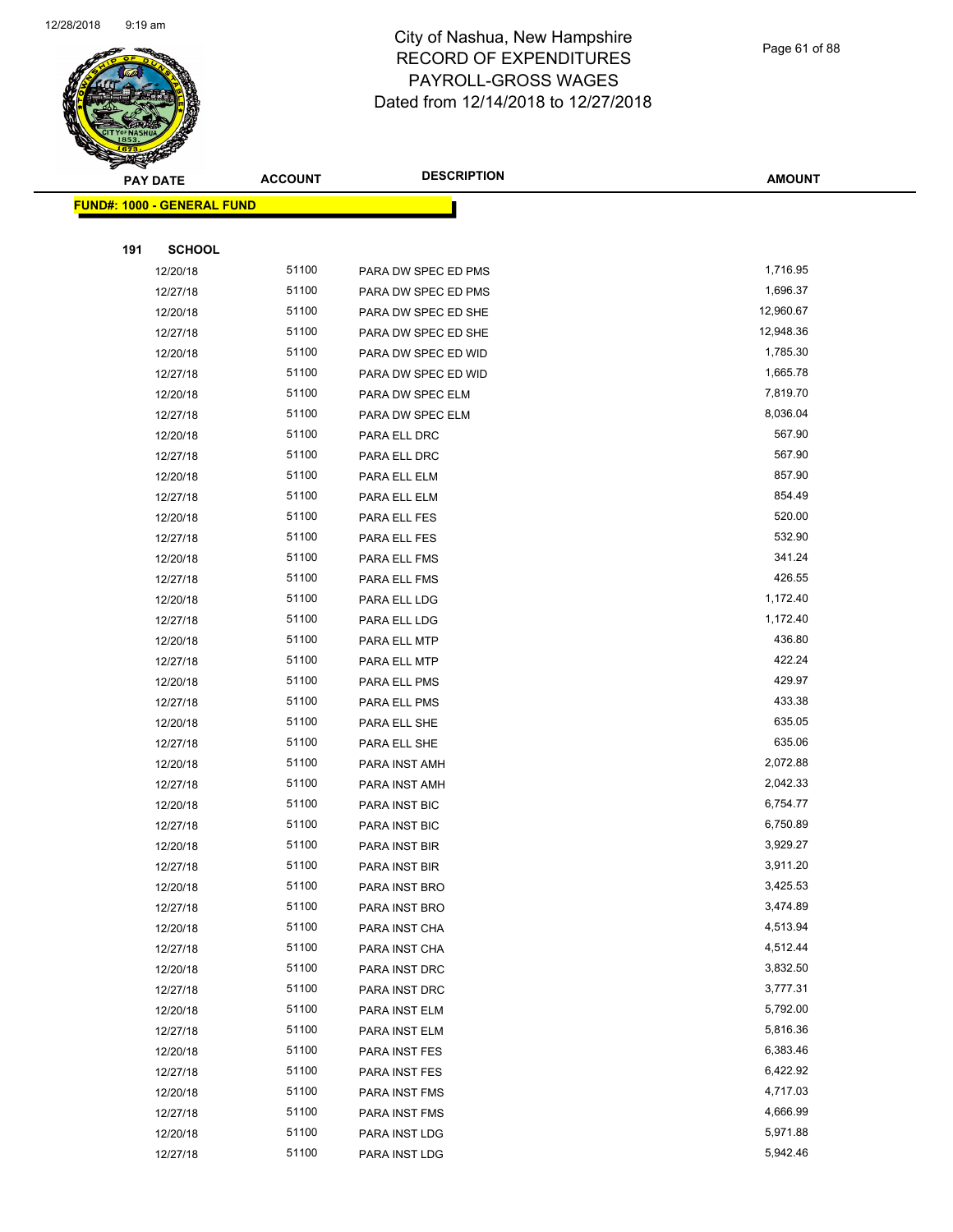

Page 62 of 88

| <b>PAY DATE</b>                   | <b>ACCOUNT</b> | <b>DESCRIPTION</b> | <b>AMOUNT</b> |
|-----------------------------------|----------------|--------------------|---------------|
| <b>FUND#: 1000 - GENERAL FUND</b> |                |                    |               |
|                                   |                |                    |               |
| 191<br><b>SCHOOL</b>              |                |                    |               |
| 12/20/18                          | 51100          | PARA INST MDE      | 4,346.05      |
| 12/27/18                          | 51100          | PARA INST MDE      | 4,330.86      |
| 12/20/18                          | 51100          | PARA INST MTP      | 2,418.81      |
| 12/27/18                          | 51100          | PARA INST MTP      | 2,396.79      |
| 12/20/18                          | 51100          | PARA INST NHN      | 2,590.51      |
| 12/27/18                          | 51100          | PARA INST NHN      | 2,862.69      |
| 12/20/18                          | 51100          | PARA INST NHS      | 2,225.17      |
| 12/27/18                          | 51100          | PARA INST NHS      | 2,306.63      |
| 12/20/18                          | 51100          | PARA INST NSE      | 4,556.86      |
| 12/27/18                          | 51100          | PARA INST NSE      | 4,574.13      |
| 12/20/18                          | 51100          | PARA INST PMS      | 4,746.64      |
| 12/27/18                          | 51100          | PARA INST PMS      | 4,700.86      |
| 12/20/18                          | 51100          | PARA INST SHE      | 3,225.93      |
| 12/27/18                          | 51100          | PARA INST SHE      | 3,214.60      |
| 12/20/18                          | 51100          | PARA JOB COACH     | 291.76        |
| 12/27/18                          | 51100          | PARA JOB COACH     | 281.20        |
| 12/20/18                          | 51100          | PARA KIND AMH      | 1,092.09      |
| 12/27/18                          | 51100          | PARA KIND AMH      | 1,079.57      |
| 12/20/18                          | 51100          | PARA KIND BIC      | 416.32        |
| 12/27/18                          | 51100          | PARA KIND BIC      | 423.15        |
| 12/20/18                          | 51100          | PARA KIND BIR      | 586.20        |
| 12/27/18                          | 51100          | PARA KIND BIR      | 581.32        |
| 12/20/18                          | 51100          | PARA KIND BRO      | 600.87        |
| 12/27/18                          | 51100          | PARA KIND BRO      | 610.65        |
| 12/20/18                          | 51100          | PARA KIND CHA      | 412.91        |
| 12/27/18                          | 51100          | PARA KIND CHA      | 412.91        |
| 12/20/18                          | 51100          | PARA KIND DRC      | 582.00        |
| 12/27/18                          | 51100          | PARA KIND DRC      | 582.00        |
| 12/20/18                          | 51100          | PARA KIND FES      | 974.24        |
| 12/27/18                          | 51100          | PARA KIND FES      | 958.99        |
| 12/20/18                          | 51100          | PARA KIND LDG      | 997.70        |
| 12/27/18                          | 51100          | PARA KIND LDG      | 969.70        |
| 12/20/18                          | 51100          | PARA KIND MDE      | 591.09        |
| 12/27/18                          | 51100          | PARA KIND MDE      | 595.98        |
| 12/20/18                          | 51100          | PARA KIND MTP      | 839.70        |
| 12/27/18                          | 51100          | PARA KIND MTP      | 843.11        |
| 12/20/18                          | 51100          | PARA KIND NSE      | 610.64        |
| 12/27/18                          | 51100          | PARA KIND NSE      | 639.95        |
| 12/20/18                          | 51100          | PARA KIND SHE      | 659.50        |
| 12/27/18                          | 51100          | PARA KIND SHE      | 659.50        |
| 12/20/18                          | 51100          | PARA LIB NHN       | 297.45        |
| 12/27/18                          | 51100          | PARA LIB NHN       | 297.45        |
| 12/20/18                          | 51100          | PARA LIB NHS       | 204.77        |
| 12/27/18                          | 51100          | PARA LIB NHS       | 204.77        |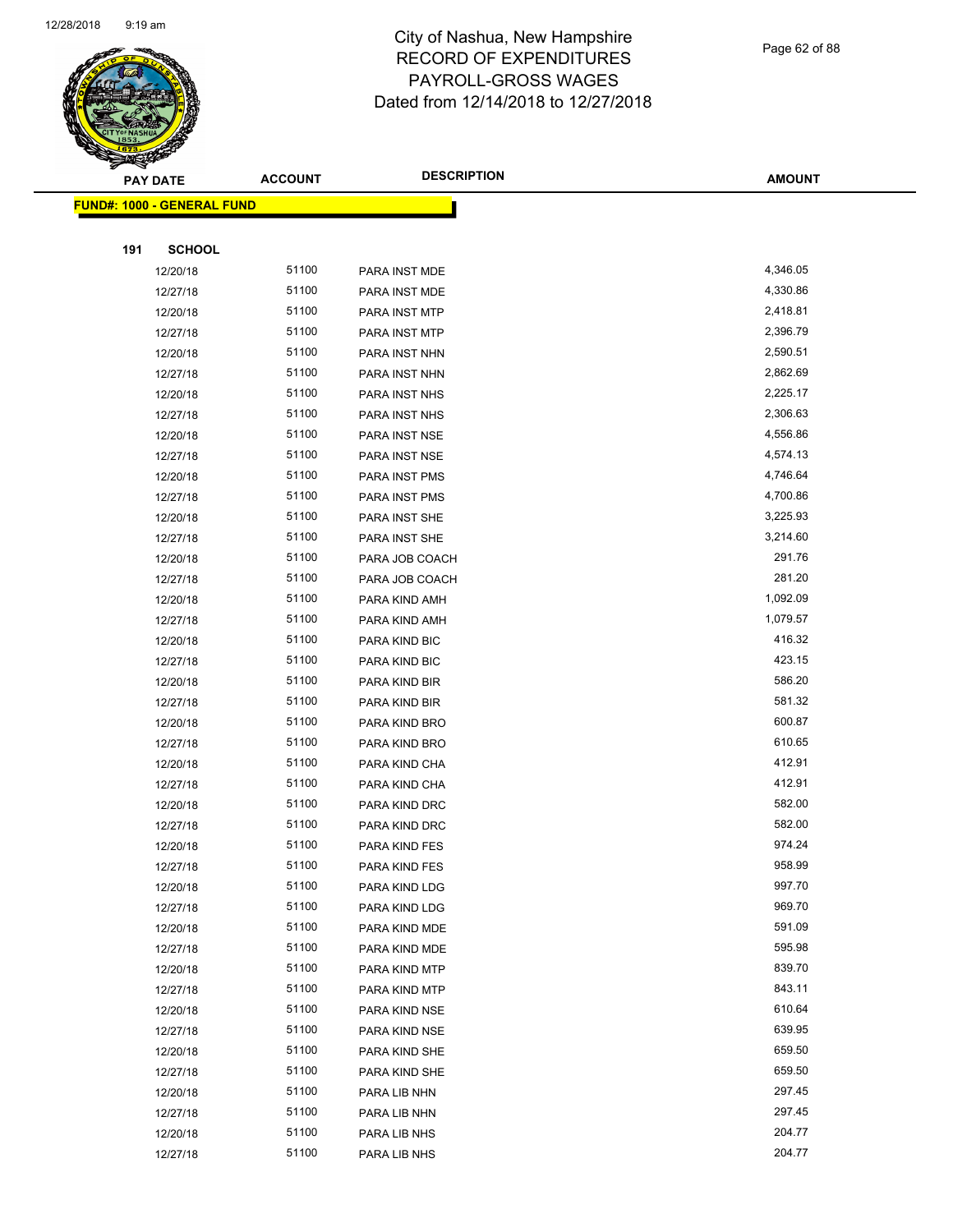

Page 63 of 88

|     | <b>PAY DATE</b>                   | <b>ACCOUNT</b> | <b>DESCRIPTION</b>                       | <b>AMOUNT</b>        |
|-----|-----------------------------------|----------------|------------------------------------------|----------------------|
|     | <b>FUND#: 1000 - GENERAL FUND</b> |                |                                          |                      |
|     |                                   |                |                                          |                      |
| 191 | <b>SCHOOL</b>                     |                |                                          |                      |
|     | 12/20/18                          | 51100          | PARA MEDIA NHN                           | 699.32               |
|     | 12/27/18                          | 51100          | PARA MEDIA NHN                           | 674.35               |
|     | 12/20/18                          | 51100          | PARA MEDIA NHS                           | 1,084.58             |
|     | 12/27/18                          | 51100          | PARA MEDIA NHS                           | 1,097.91             |
|     | 12/20/18                          | 51100          | PARA PRE SCH BIC                         | 862.08               |
|     | 12/27/18                          | 51100          | PARA PRE SCH BIC                         | 862.08               |
|     | 12/20/18                          | 51100          | PARA PRE SCH BRO                         | 6,113.80             |
|     | 12/27/18                          | 51100          | PARA PRE SCH BRO                         | 5,881.77             |
|     | 12/20/18                          | 51100          | PARA PRE SCH MTP                         | 709.16               |
|     | 12/27/18                          | 51100          | PARA PRE SCH MTP                         | 716.56               |
|     | 12/20/18                          | 51100          | PARA PRE SCH NSE                         | 1,060.81             |
|     | 12/27/18                          | 51100          | PARA PRE SCH NSE                         | 1,094.21             |
|     | 12/20/18                          | 51100          | PARA READ ELM                            | 610.65               |
|     | 12/27/18                          | 51100          | PARA READ ELM                            | 605.76               |
|     | 12/20/18                          | 51100          | PARA SCI NHN                             | 634.38               |
|     | 12/27/18                          | 51100          | PARA SCI NHN                             | 609.41               |
|     | 12/20/18                          | 51100          | PARA SCI NHS                             | 614.74               |
|     | 12/27/18                          | 51100          | PARA SCI NHS                             | 619.70               |
|     | 12/6/18                           | 51100          | PARA TTI AMH                             | (8,241.62)           |
|     | 12/6/18                           | 51100          | PARA TTI NURSERY                         | (7,832.17)           |
|     | 12/20/18                          | 51100          | PARA VOC NHS                             | 457.52               |
|     | 12/27/18                          | 51100          | PARA VOC NHS                             | 450.31               |
|     | 12/20/18                          | 51100          | PEER COACH                               | 5,862.50             |
|     | 12/20/18                          | 51100          | PRINCIPAL AMH                            | 3,767.30             |
|     | 12/20/18                          | 51100          | PRINCIPAL BIC                            | 3,727.50             |
|     | 12/20/18                          | 51100          | PRINCIPAL BIR                            | 3,855.80             |
|     | 12/20/18                          | 51100          | PRINCIPAL BRO                            | 3,621.80             |
|     | 12/20/18                          | 51100          | PRINCIPAL CHA                            | 3,802.60             |
|     | 12/20/18                          | 51100          | PRINCIPAL DRC                            | 3,745.20             |
|     | 12/20/18                          | 51100          | PRINCIPAL ELM                            | 3,785.30             |
|     | 12/20/18                          | 51100          | PRINCIPAL FES                            | 3,740.40             |
|     | 12/20/18                          | 51100          | PRINCIPAL FMS                            | 3,902.50             |
|     | 12/20/18                          | 51100          | PRINCIPAL LDG                            | 3,973.10             |
|     | 12/20/18                          | 51100          | PRINCIPAL MDE                            | 3,775.60             |
|     | 12/20/18                          | 51100          | PRINCIPAL MTP                            | 3,851.00             |
|     | 12/20/18                          | 51100          | PRINCIPAL NHN                            | 4,000.00             |
|     | 12/20/18                          | 51100          | PRINCIPAL NHS                            | 4,245.20             |
|     | 12/20/18                          | 51100<br>51100 | PRINCIPAL NSE                            | 3,933.30             |
|     | 12/20/18                          | 51100          | PRINCIPAL PMS                            | 3,838.30<br>3,639.40 |
|     | 12/20/18<br>12/20/18              | 51100          | PRINCIPAL SHE<br>SCHOOL PSYCHOLOGIST WID | 39,989.37            |
|     | 12/20/18                          | 51100          | SCHOOL PSYCHOLOGY INTERN                 | 590.91               |
|     | 12/20/18                          | 51100          | SECURITY MONITOR NHN                     | 2,071.37             |
|     | 12/27/18                          | 51100          | SECURITY MONITOR NHN                     | 2,084.42             |
|     |                                   |                |                                          |                      |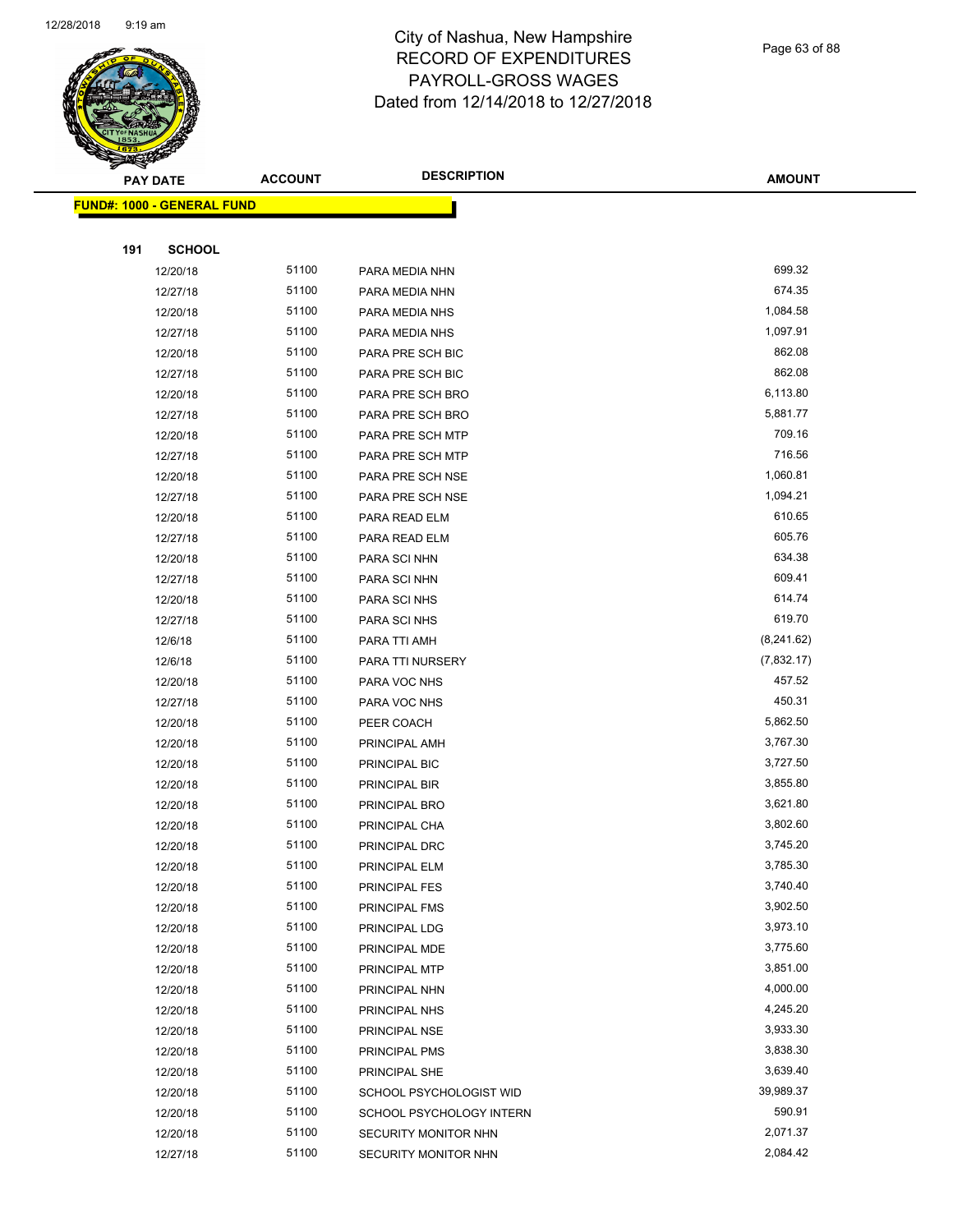

Page 64 of 88

| <b>PAY DATE</b>                   | <b>ACCOUNT</b> | <b>DESCRIPTION</b>               | <b>AMOUNT</b> |
|-----------------------------------|----------------|----------------------------------|---------------|
| <b>FUND#: 1000 - GENERAL FUND</b> |                |                                  |               |
|                                   |                |                                  |               |
| 191<br><b>SCHOOL</b>              |                |                                  |               |
| 12/20/18                          | 51100          | SECURITY MONITOR NHS             | 2,770.52      |
| 12/27/18                          | 51100          | SECURITY MONITOR NHS             | 2,779.22      |
| 12/20/18                          | 51100          | SIGN LANGUAGE INTERPRETER        | 6,886.53      |
| 12/27/18                          | 51100          | SIGN LANGUAGE INTERPRETER        | 6,597.04      |
| 12/20/18                          | 51100          | SOCIAL WORKER                    | 1,927.80      |
| 12/20/18                          | 51100          | SOCIAL WORKER FMS                | 2,026.30      |
| 12/20/18                          | 51100          | SPECIAL SERVICES ADMINISTRATOR   | 4,453.75      |
| 12/20/18                          | 51100          | SPEECH LANG PATHOLOGIST WID      | 61,530.84     |
| 12/20/18                          | 51100          | SPEECH LANGUAGE ASST             | 721.66        |
| 12/27/18                          | 51100          | SPEECH LANGUAGE ASST             | 677.59        |
| 12/20/18                          | 51100          | STUDENT ACTIVITY COORD NHN       | 1,093.00      |
| 12/20/18                          | 51100          | STUDENT INFO COORDINATOR         | 3,796.97      |
| 12/20/18                          | 51100          | <b>SUPERINTENDENT</b>            | 6,105.80      |
| 12/20/18                          | 51100          | SYSTEMS ADMIN FULL YEAR          | 18,632.68     |
| 12/20/18                          | 51100          | <b>TEACHER ART AMH</b>           | 2,701.20      |
| 12/20/18                          | 51100          | <b>TEACHER ART BIC</b>           | 2,110.20      |
| 12/20/18                          | 51100          | <b>TEACHER ART BIR</b>           | 2,701.20      |
| 12/20/18                          | 51100          | <b>TEACHER ART BRO</b>           | 3,518.70      |
| 12/20/18                          | 51100          | TEACHER ART CHA                  | 2,085.00      |
| 12/20/18                          | 51100          | TEACHER ART DRC                  | 2,026.30      |
| 12/20/18                          | 51100          | <b>TEACHER ART ELM</b>           | 4,827.20      |
| 12/20/18                          | 51100          | <b>TEACHER ART FES</b>           | 1,670.30      |
| 12/20/18                          | 51100          | <b>TEACHER ART LDG</b>           | 2,701.20      |
| 12/20/18                          | 51100          | TEACHER ART MDE                  | 2,026.30      |
| 12/20/18                          | 51100          | <b>TEACHER ART NHN</b>           | 10,627.90     |
| 12/20/18                          | 51100          | <b>TEACHER ART NHS</b>           | 10,418.00     |
| 12/20/18                          | 51100          | <b>TEACHER ART NSE</b>           | 2,977.30      |
| 12/20/18                          | 51100          | <b>TEACHER ART PMS</b>           | 3,985.50      |
| 12/20/18                          | 51100          | <b>TEACHER ART SHE</b>           | 2,555.80      |
| 12/20/18                          | 51100          | <b>TEACHER AUTO NHN</b>          | 2,701.20      |
| 12/20/18                          | 51100          | <b>TEACHER BEHAVIOR SPEC WID</b> | 5,770.40      |
| 12/20/18                          | 51100          | TEACHER BIO TEC NHN              | 2,453.30      |
| 12/20/18                          | 51100          | TEACHER BUILD CONST NHS          | 2,701.20      |
| 12/20/18                          | 51100          | <b>TEACHER BUSINESS NHN</b>      | 8,552.80      |
| 12/20/18                          | 51100          | <b>TEACHER BUSINESS NHS</b>      | 8,754.50      |
| 12/20/18                          | 51100          | <b>TEACHER COMPUTER ELM</b>      | 3,587.70      |
| 12/20/18                          | 51100          | <b>TEACHER COMPUTER FMS</b>      | 5,322.70      |
| 12/20/18                          | 51100          | <b>TEACHER COMPUTER NHN</b>      | 5,293.80      |
| 12/20/18                          | 51100          | TEACHER COMPUTER NHS             | 1,561.40      |
| 12/20/18                          | 51100          | <b>TEACHER COMPUTER PMS</b>      | 6,077.50      |
| 12/20/18                          | 51100          | TEACHER COSMETOLOGY NHN          | 4,495.70      |
| 12/20/18                          | 51100          | TEACHER CULINARY NHN             | 5,466.70      |
| 12/20/18                          | 51100          | TEACHER DEAF NSE                 | 4,690.90      |
| 12/20/18                          | 51100          | TEACHER DEAF WID                 | 5,770.40      |
|                                   |                |                                  |               |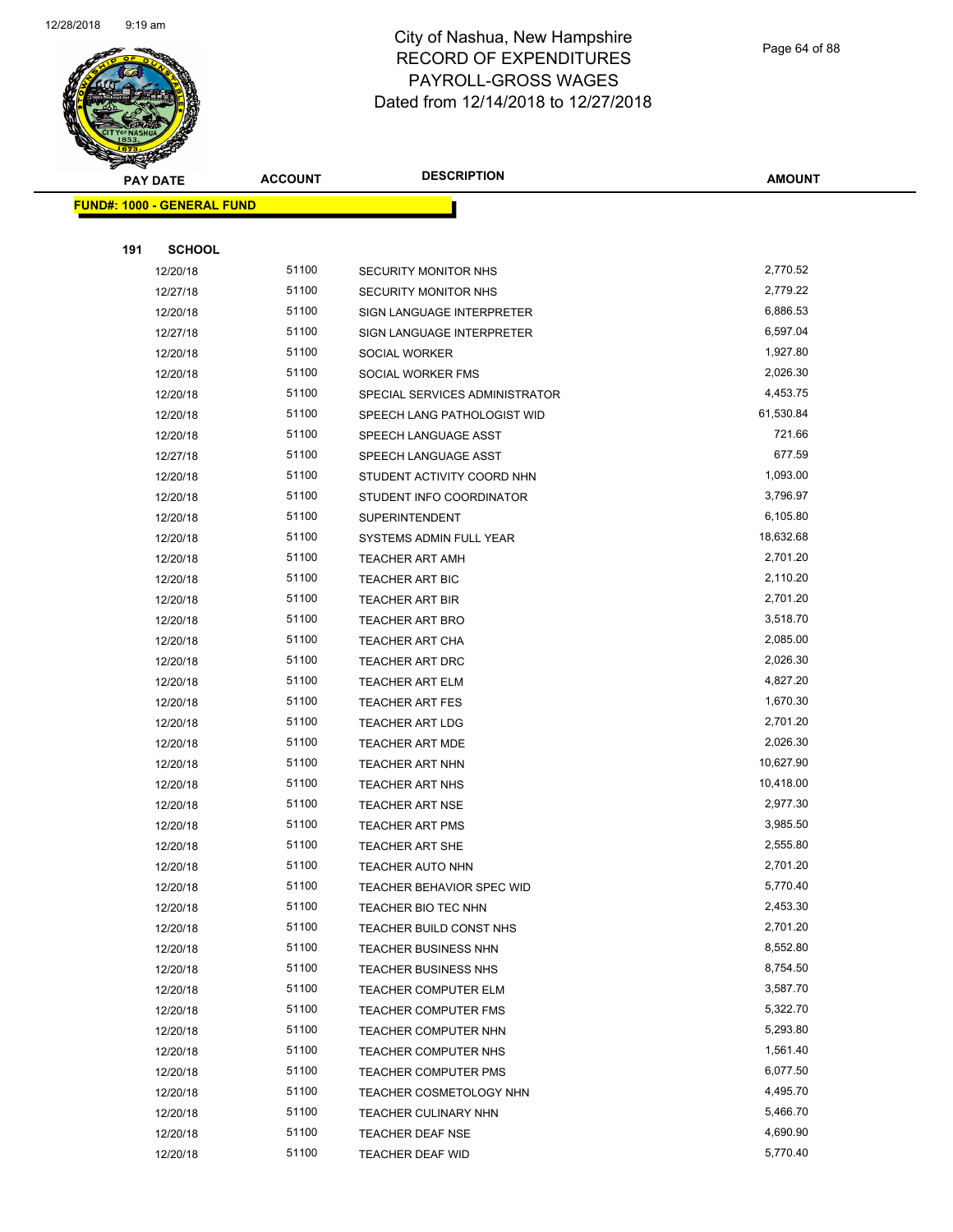

Page 65 of 88

| <b>PAY DATE</b>            | <b>ACCOUNT</b> | <b>DESCRIPTION</b>         | <b>AMOUNT</b> |
|----------------------------|----------------|----------------------------|---------------|
| FUND#: 1000 - GENERAL FUND |                |                            |               |
|                            |                |                            |               |
| 191<br><b>SCHOOL</b>       |                |                            |               |
| 12/20/18                   | 51100          | <b>TEACHER DWSE AMH</b>    | 2,885.20      |
| 12/20/18                   | 51100          | <b>TEACHER DWSE BIR</b>    | 4,727.50      |
| 12/20/18                   | 51100          | <b>TEACHER DWSE BRO</b>    | 2,977.30      |
| 12/6/18                    | 51100          | <b>TEACHER DWSE ELM</b>    | (14, 557.52)  |
| 12/20/18                   | 51100          | TEACHER DWSE ELM           | 13,168.10     |
| 12/20/18                   | 51100          | TEACHER DWSE FMS           | 4,974.10      |
| 12/20/18                   | 51100          | TEACHER DWSE MDE           | 4,836.30      |
| 12/20/18                   | 51100          | <b>TEACHER DWSE NHS</b>    | 2,777.40      |
| 12/20/18                   | 51100          | <b>TEACHER DWSE SHE</b>    | 5,871.60      |
| 12/20/18                   | 51100          | TEACHER ECE NHS            | 5,770.40      |
| 12/20/18                   | 51100          | TEACHER ELECTRICAL NHS     | 2,701.20      |
| 12/20/18                   | 51100          | <b>TEACHER ELL AMH</b>     | 2,178.30      |
| 12/20/18                   | 51100          | TEACHER ELL BIC            | 1,927.80      |
| 12/20/18                   | 51100          | TEACHER ELL BIR            | 2,885.20      |
| 12/20/18                   | 51100          | TEACHER ELL DRC            | 5,678.40      |
| 12/20/18                   | 51100          | <b>TEACHER ELL ELM</b>     | 4,778.10      |
| 12/20/18                   | 51100          | TEACHER ELL FES            | 7,567.60      |
| 12/20/18                   | 51100          | TEACHER ELL FMS            | 1,865.80      |
| 12/20/18                   | 51100          | <b>TEACHER ELL LDG</b>     | 6,069.20      |
| 12/20/18                   | 51100          | <b>TEACHER ELL MTP</b>     | 2,885.20      |
| 12/20/18                   | 51100          | TEACHER ELL NHN            | 5,665.60      |
| 12/20/18                   | 51100          | TEACHER ELL NHS            | 11,188.90     |
| 12/20/18                   | 51100          | TEACHER ELL PMS            | 2,110.20      |
| 12/20/18                   | 51100          | TEACHER ELL SHE            | 2,016.90      |
| 12/20/18                   | 51100          | TEACHER ENGLISH ELM        | 25,409.00     |
| 12/20/18                   | 51100          | TEACHER ENGLISH FMS        | 16,511.70     |
| 12/20/18                   | 51100          | <b>TEACHER ENGLISH NHN</b> | 44,137.10     |
| 12/20/18                   | 51100          | TEACHER ENGLISH NHS        | 48,068.20     |
| 12/20/18                   | 51100          | <b>TEACHER ENGLISH PMS</b> | 17,109.40     |
| 12/20/18                   | 51100          | TEACHER FACS ELM           | 2,048.10      |
| 12/20/18                   | 51100          | <b>TEACHER FACS FMS</b>    | 4,679.70      |
| 12/20/18                   | 51100          | <b>TEACHER FACS NHN</b>    | 6,610.70      |
| 12/20/18                   | 51100          | <b>TEACHER FACS NHS</b>    | 8,689.70      |
| 12/20/18                   | 51100          | <b>TEACHER FACS PMS</b>    | 3,190.40      |
| 12/20/18                   | 51100          | TEACHER FOREIGN LANG ELM   | 5,954.60      |
| 12/20/18                   | 51100          | TEACHER FOREIGN LANG FMS   | 2,885.20      |
| 12/20/18                   | 51100          | TEACHER FOREIGN LANG NHN   | 13,632.41     |
| 12/20/18                   | 51100          | TEACHER FOREIGN LANG NHS   | 18,232.70     |
| 12/20/18                   | 51100          | TEACHER FOREIGN LANG PMS   | 5,305.10      |
| 12/20/18                   | 51100          | <b>TEACHER GR1 AMH</b>     | 8,886.20      |
| 12/20/18                   | 51100          | TEACHER GR1 BIC            | 9,509.90      |
| 12/20/18                   | 51100          | <b>TEACHER GR1 BIR</b>     | 10,270.30     |
| 12/20/18                   | 51100          | <b>TEACHER GR1 BRO</b>     | 7,816.60      |
| 12/20/18                   | 51100          | <b>TEACHER GR1 CHA</b>     | 8,103.60      |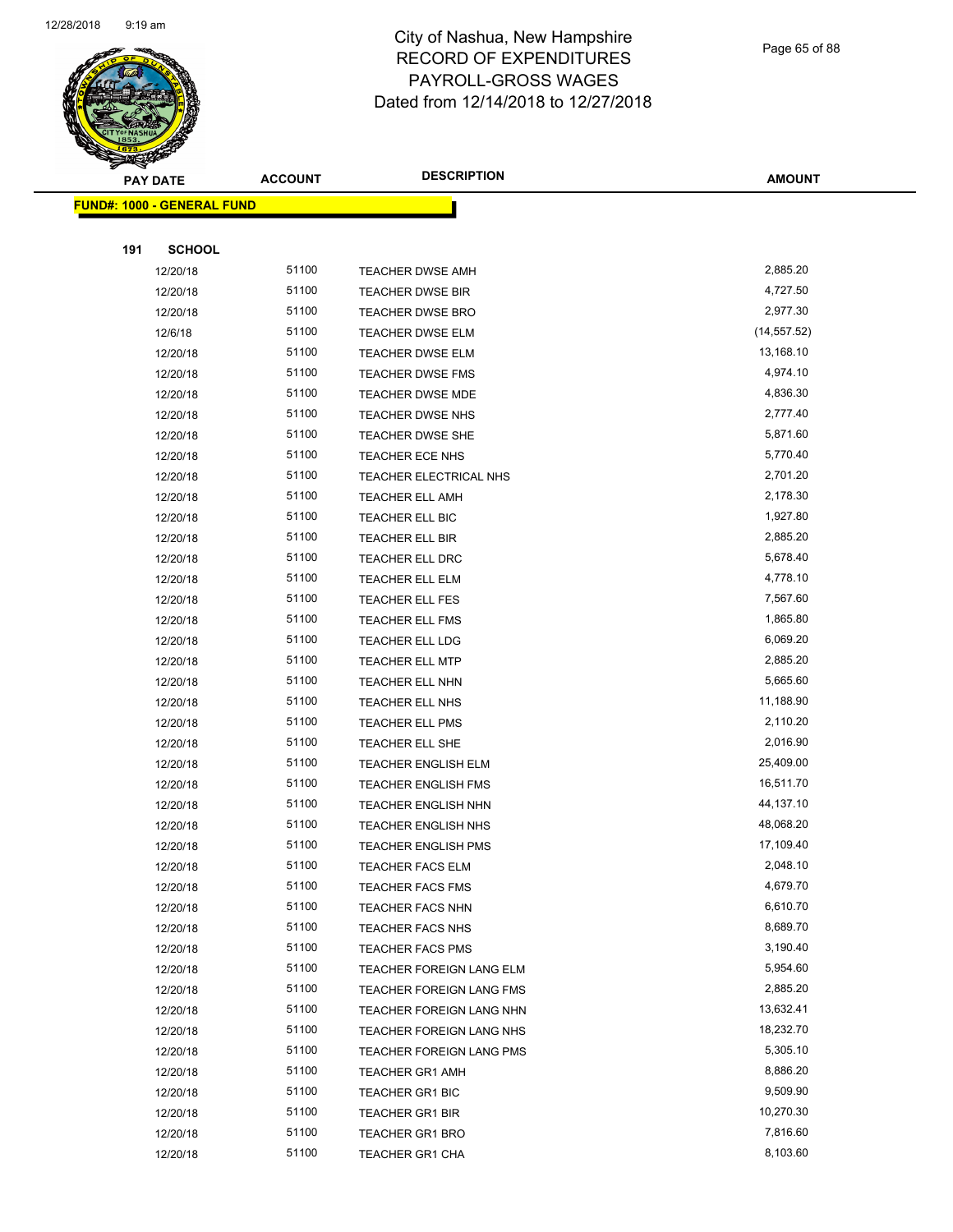

Page 66 of 88

|     | <b>PAY DATE</b>                   | <b>ACCOUNT</b> | <b>DESCRIPTION</b>     | <b>AMOUNT</b> |
|-----|-----------------------------------|----------------|------------------------|---------------|
|     | <b>FUND#: 1000 - GENERAL FUND</b> |                |                        |               |
|     |                                   |                |                        |               |
| 191 | <b>SCHOOL</b>                     |                |                        |               |
|     | 12/20/18                          | 51100          | <b>TEACHER GR1 DRC</b> | 7,323.60      |
|     | 12/20/18                          | 51100          | <b>TEACHER GR1 FES</b> | 8,764.80      |
|     | 12/20/18                          | 51100          | <b>TEACHER GR1 LDG</b> | 7,101.90      |
|     | 12/20/18                          | 51100          | <b>TEACHER GR1 MDE</b> | 8,842.20      |
|     | 12/20/18                          | 51100          | <b>TEACHER GR1 MTP</b> | 6,543.40      |
|     | 12/20/18                          | 51100          | <b>TEACHER GR1 NSE</b> | 7,536.40      |
|     | 12/20/18                          | 51100          | <b>TEACHER GR1 SHE</b> | 8,561.80      |
|     | 12/20/18                          | 51100          | <b>TEACHER GR2 AMH</b> | 5,812.00      |
|     | 12/20/18                          | 51100          | TEACHER GR2 BIC        | 11,015.20     |
|     | 12/20/18                          | 51100          | TEACHER GR2 BIR        | 7,721.50      |
|     | 12/20/18                          | 51100          | TEACHER GR2 BRO        | 5,586.40      |
|     | 12/20/18                          | 51100          | <b>TEACHER GR2 CHA</b> | 7,710.50      |
|     | 12/20/18                          | 51100          | TEACHER GR2 DRC        | 4,807.80      |
|     | 12/20/18                          | 51100          | <b>TEACHER GR2 FES</b> | 10,898.90     |
|     | 12/20/18                          | 51100          | <b>TEACHER GR2 LDG</b> | 9,789.40      |
|     | 12/20/18                          | 51100          | TEACHER GR2 MDE        | 9,945.80      |
|     | 12/20/18                          | 51100          | <b>TEACHER GR2 MTP</b> | 7,021.70      |
|     | 12/20/18                          | 51100          | <b>TEACHER GR2 NSE</b> | 6,951.80      |
|     | 12/20/18                          | 51100          | TEACHER GR2 SHE        | 6,669.50      |
|     | 12/20/18                          | 51100          | <b>TEACHER GR3 AMH</b> | 5,678.50      |
|     | 12/20/18                          | 51100          | TEACHER GR3 BIC        | 5,266.10      |
|     | 12/20/18                          | 51100          | <b>TEACHER GR3 BIR</b> | 8,803.70      |
|     | 12/20/18                          | 51100          | <b>TEACHER GR3 BRO</b> | 5,586.40      |
|     | 12/20/18                          | 51100          | <b>TEACHER GR3 CHA</b> | 9,153.70      |
|     | 12/20/18                          | 51100          | <b>TEACHER GR3 DRC</b> | 8,982.60      |
|     | 12/20/18                          | 51100          | <b>TEACHER GR3 FES</b> | 9,365.80      |
|     | 12/20/18                          | 51100          | <b>TEACHER GR3 LDG</b> | 10,370.90     |
|     | 12/20/18                          | 51100          | <b>TEACHER GR3 MDE</b> | 10,005.20     |
|     | 12/20/18                          | 51100          | <b>TEACHER GR3 MTP</b> | 6,678.60      |
|     | 12/20/18                          | 51100          | <b>TEACHER GR3 NSE</b> | 7,576.90      |
|     | 12/20/18                          | 51100          | <b>TEACHER GR3 SHE</b> | 5,678.51      |
|     | 12/20/18                          | 51100          | <b>TEACHER GR4 AMH</b> | 4,052.20      |
|     | 12/20/18                          | 51100          | TEACHER GR4 BIC        | 11,154.20     |
|     | 12/20/18                          | 51100          | TEACHER GR4 BIR        | 7,832.10      |
|     | 12/20/18                          | 51100          | <b>TEACHER GR4 BRO</b> | 5,192.20      |
|     | 12/20/18                          | 51100          | TEACHER GR4 CHA        | 10,653.51     |
|     | 12/20/18                          | 51100          | TEACHER GR4 DRC        | 5,372.10      |
|     | 12/20/18                          | 51100          | <b>TEACHER GR4 FES</b> | 8,396.60      |
|     | 12/20/18                          | 51100          | <b>TEACHER GR4 LDG</b> | 8,387.80      |
|     | 12/20/18                          | 51100          | TEACHER GR4 MDE        | 9,950.60      |
|     | 12/20/18                          | 51100          | <b>TEACHER GR4 MTP</b> | 6,846.90      |
|     | 12/20/18                          | 51100          | <b>TEACHER GR4 NSE</b> | 6,863.10      |
|     | 12/20/18                          | 51100          | TEACHER GR4 SHE        | 6,780.30      |
|     | 12/20/18                          | 51100          | <b>TEACHER GR5 AMH</b> | 7,535.60      |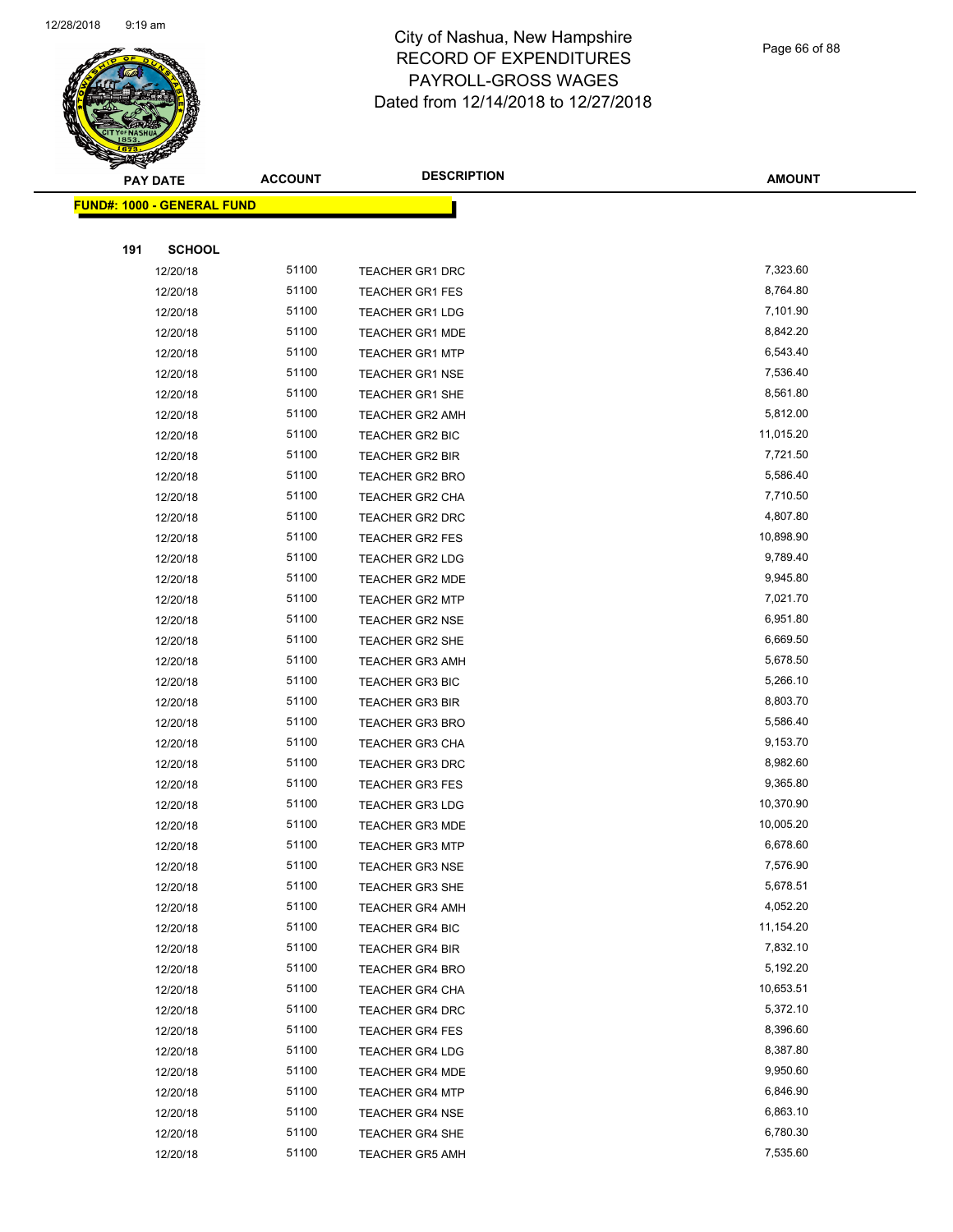

Page 67 of 88

| <b>PAY DATE</b>                   | <b>ACCOUNT</b> | <b>DESCRIPTION</b>            | <b>AMOUNT</b>         |
|-----------------------------------|----------------|-------------------------------|-----------------------|
| <b>FUND#: 1000 - GENERAL FUND</b> |                |                               |                       |
|                                   |                |                               |                       |
| 191<br><b>SCHOOL</b>              |                |                               |                       |
| 12/20/18                          | 51100          | <b>TEACHER GR5 BIC</b>        | 12,730.00             |
| 12/20/18                          | 51100          | <b>TEACHER GR5 BIR</b>        | 7,904.60              |
| 12/20/18                          | 51100          | <b>TEACHER GR5 BRO</b>        | 5,770.40              |
| 12/20/18                          | 51100          | <b>TEACHER GR5 CHA</b>        | 10,903.25             |
| 12/20/18                          | 51100          | <b>TEACHER GR5 DRC</b>        | 7,078.30              |
| 12/20/18                          | 51100          | <b>TEACHER GR5 FES</b>        | 9,812.70              |
| 12/20/18                          | 51100          | <b>TEACHER GR5 LDG</b>        | 10,548.50             |
| 12/20/18                          | 51100          | <b>TEACHER GR5 MDE</b>        | 11,538.50             |
| 12/20/18                          | 51100          | <b>TEACHER GR5 MTP</b>        | 6,845.40              |
| 12/20/18                          | 51100          | <b>TEACHER GR5 NSE</b>        | 8,563.60              |
| 12/20/18                          | 51100          | <b>TEACHER GR5 SHE</b>        | 8,506.00              |
| 12/20/18                          | 51100          | <b>TEACHER GR6 ELM</b>        | 37,840.60             |
| 12/20/18                          | 51100          | <b>TEACHER GR6 FMS</b>        | 23,668.40             |
| 12/20/18                          | 51100          | <b>TEACHER GR6 PMS</b>        | 19,384.70             |
| 12/20/18                          | 51100          | <b>TEACHER GRAPH NHS</b>      | 3,475.80              |
| 12/20/18                          | 51100          | <b>TEACHER GRAPHICS NHN</b>   | 5,893.50              |
| 12/20/18                          | 51100          | <b>TEACHER HEALTH NHN</b>     | 3,518.70              |
| 12/20/18                          | 51100          | TEACHER HEALTH NHS            | 2,701.20              |
| 12/20/18                          | 51100          | TEACHER HEALTHOC NHS          | 5,058.40              |
| 12/20/18                          | 51100          | TEACHER HVAC NHS              | 1,951.10              |
| 12/20/18                          | 51100          | TEACHER IN SCH SUSPENSION ELM | 1,805.70              |
| 12/20/18                          | 51100          | TEACHER IN SCH SUSPENSION NHN | 2,885.20              |
| 12/20/18                          | 51100          | TEACHER IN SCH SUSPENSION NHS | 1,582.70              |
| 12/20/18                          | 51100          | TEACHER INST SPED WID         | 2,885.20              |
| 12/20/18                          | 51100          | <b>TEACHER KIND AMH</b>       | 5,770.40              |
| 12/20/18                          | 51100          | <b>TEACHER KIND BIC</b>       | 10,337.40             |
| 12/20/18                          | 51100          | TEACHER KIND BIR              | 7,070.00              |
| 12/20/18                          | 51100          | <b>TEACHER KIND BRO</b>       | 5,678.50              |
| 12/20/18                          | 51100          | <b>TEACHER KIND CHA</b>       | 8,691.90              |
| 12/20/18                          | 51100          | <b>TEACHER KIND DRC</b>       | 9,760.50              |
| 12/20/18                          | 51100          | <b>TEACHER KIND FES</b>       | 10,360.10             |
| 12/20/18                          | 51100          | <b>TEACHER KIND LDG</b>       | 10,682.70             |
| 12/20/18                          | 51100          | <b>TEACHER KIND MDE</b>       | 8,719.20              |
| 12/20/18                          | 51100          | <b>TEACHER KIND MTP</b>       | 6,034.40              |
| 12/20/18                          | 51100          | <b>TEACHER KIND NSE</b>       | 5,064.60              |
| 12/20/18                          | 51100          | TEACHER KIND SHE              | 6,897.00              |
| 12/20/18                          | 51100          | <b>TEACHER MATH ELM</b>       | 21,342.40             |
| 12/20/18                          | 51100          | <b>TEACHER MATH FMS</b>       | 14,605.60             |
| 12/20/18                          | 51100          | TEACHER MATH NHN              | 38,272.00             |
| 12/20/18                          | 51100          | <b>TEACHER MATH NHS</b>       | 49,069.50             |
| 12/20/18                          | 51100<br>51100 | <b>TEACHER MATH PMS</b>       | 13,915.60<br>1,819.70 |
| 12/20/18<br>12/20/18              | 51100          | <b>TEACHER MUSIC AMH</b>      | 2,701.20              |
|                                   |                | <b>TEACHER MUSIC BIC</b>      |                       |
| 12/20/18                          | 51100          | <b>TEACHER MUSIC BIR</b>      | 1,730.40              |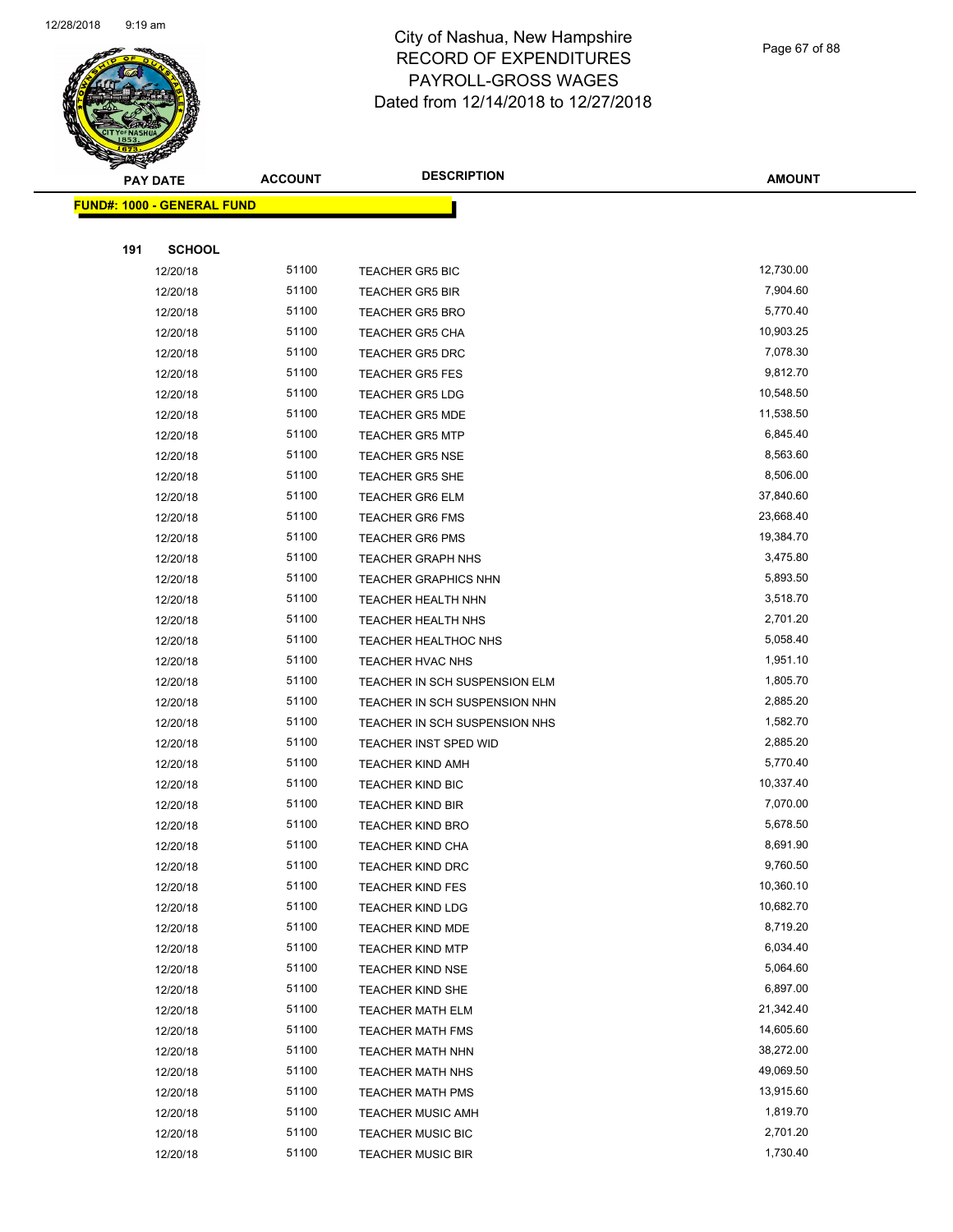

Page 68 of 88

|     | <b>PAY DATE</b>                   | <b>ACCOUNT</b> | <b>DESCRIPTION</b>           | <b>AMOUNT</b> |
|-----|-----------------------------------|----------------|------------------------------|---------------|
|     | <b>FUND#: 1000 - GENERAL FUND</b> |                |                              |               |
|     |                                   |                |                              |               |
| 191 | <b>SCHOOL</b>                     |                |                              |               |
|     | 12/20/18                          | 51100          | <b>TEACHER MUSIC BRO</b>     | 1,602.80      |
|     | 12/20/18                          | 51100          | <b>TEACHER MUSIC CHA</b>     | 2,885.20      |
|     | 12/20/18                          | 51100          | <b>TEACHER MUSIC DRC</b>     | 2,793.20      |
|     | 12/20/18                          | 51100          | <b>TEACHER MUSIC ELM</b>     | 4,615.60      |
|     | 12/20/18                          | 51100          | <b>TEACHER MUSIC FES</b>     | 1,670.30      |
|     | 12/20/18                          | 51100          | <b>TEACHER MUSIC FMS</b>     | 5,770.40      |
|     | 12/20/18                          | 51100          | <b>TEACHER MUSIC LDG</b>     | 1,794.50      |
|     | 12/20/18                          | 51100          | <b>TEACHER MUSIC MDE</b>     | 2,110.20      |
|     | 12/20/18                          | 51100          | TEACHER MUSIC NHN            | 4,690.89      |
|     | 12/20/18                          | 51100          | <b>TEACHER MUSIC NHS</b>     | 5,402.40      |
|     | 12/20/18                          | 51100          | <b>TEACHER MUSIC NSE</b>     | 2,626.80      |
|     | 12/20/18                          | 51100          | <b>TEACHER MUSIC PMS</b>     | 4,250.60      |
|     | 12/20/18                          | 51100          | <b>TEACHER MUSIC SHE</b>     | 2,701.20      |
|     | 12/20/18                          | 51100          | <b>TEACHER PE BIC</b>        | 2,491.00      |
|     | 12/20/18                          | 51100          | TEACHER PE BIR               | 2,977.30      |
|     | 12/20/18                          | 51100          | TEACHER PE BRO               | 2,793.20      |
|     | 12/20/18                          | 51100          | TEACHER PE CHA               | 2,674.40      |
|     | 12/20/18                          | 51100          | TEACHER PE DRC               | 2,885.20      |
|     | 12/20/18                          | 51100          | TEACHER PE ELM               | 9,537.00      |
|     | 12/20/18                          | 51100          | TEACHER PE FES               | 1,730.40      |
|     | 12/20/18                          | 51100          | <b>TEACHER PE FMS</b>        | 5,402.40      |
|     | 12/20/18                          | 51100          | TEACHER PE LDG               | 1,974.30      |
|     | 12/20/18                          | 51100          | TEACHER PE MDE               | 2,977.30      |
|     | 12/20/18                          | 51100          | <b>TEACHER PE MTP</b>        | 510.02        |
|     | 12/20/18                          | 51100          | TEACHER PE NHN               | 8,887.40      |
|     | 12/20/18                          | 51100          | TEACHER PE NHS               | 11,628.18     |
|     | 12/20/18                          | 51100          | TEACHER PE NSE               | 2,943.90      |
|     | 12/20/18                          | 51100          | TEACHER PE PMS               | 3,597.50      |
|     | 12/20/18                          | 51100          | TEACHER PE SHE               | 2,735.60      |
|     | 12/20/18                          | 51100          | TEACHER PRE SCHOOL BIR       | 4,570.00      |
|     | 12/20/18                          | 51100          | TEACHER PRESCHOOL BIC        | 5,678.40      |
|     | 12/20/18                          | 51100          | <b>TEACHER PRESCHOOL BRO</b> | 11,635.80     |
|     | 12/20/18                          | 51100          | TEACHER PRESCHOOL MTP        | 1,730.40      |
|     | 12/20/18                          | 51100          | TEACHER PRESCHOOL NHS        | 802.30        |
|     | 12/20/18                          | 51100          | <b>TEACHER PRESCHOOL NSE</b> | 8,904.20      |
|     | 12/20/18                          | 51100          | <b>TEACHER READ AMH</b>      | 2,977.30      |
|     | 12/20/18                          | 51100          | TEACHER READ BIC             | 2,885.20      |
|     | 12/20/18                          | 51100          | TEACHER READ BIR             | 2,885.20      |
|     | 12/20/18                          | 51100          | <b>TEACHER READ BRO</b>      | 2,885.20      |
|     | 12/20/18                          | 51100          | <b>TEACHER READ CHA</b>      | 2,085.00      |
|     | 12/20/18                          | 51100          | TEACHER READ DRC             | 2,977.30      |
|     | 12/20/18                          | 51100          | <b>TEACHER READ ELM</b>      | 5,862.50      |
|     | 12/20/18                          | 51100          | <b>TEACHER READ FES</b>      | 2,885.20      |
|     | 12/20/18                          | 51100          | <b>TEACHER READ FMS</b>      | 2,885.20      |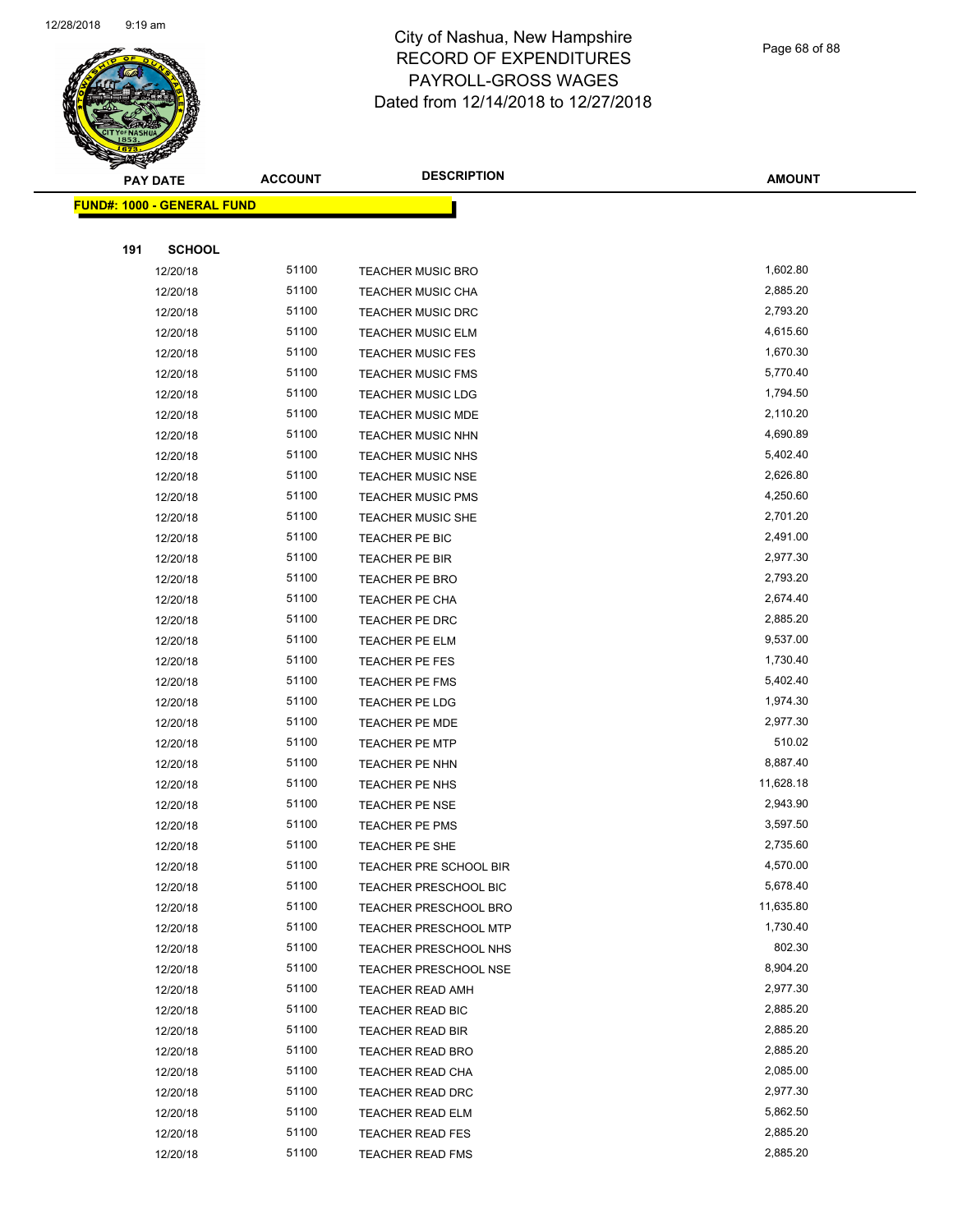

Page 69 of 88

|     | <b>PAY DATE</b>                   | <b>ACCOUNT</b> | <b>DESCRIPTION</b>                          | <b>AMOUNT</b>         |
|-----|-----------------------------------|----------------|---------------------------------------------|-----------------------|
|     | <b>FUND#: 1000 - GENERAL FUND</b> |                |                                             |                       |
|     |                                   |                |                                             |                       |
| 191 | <b>SCHOOL</b>                     |                |                                             |                       |
|     | 12/20/18                          | 51100          | <b>TEACHER READ LDG</b>                     | 3,518.70              |
|     | 12/20/18                          | 51100          | <b>TEACHER READ MDE</b>                     | 2,885.20              |
|     | 12/20/18                          | 51100          | <b>TEACHER READ MTP</b>                     | 2,257.00              |
|     | 12/20/18                          | 51100          | <b>TEACHER READ NHN</b>                     | 1,951.10              |
|     | 12/20/18                          | 51100          | <b>TEACHER READ NHS</b>                     | 2,885.20              |
|     | 12/20/18                          | 51100          | <b>TEACHER READ NSE</b>                     | 2,885.20              |
|     | 12/20/18                          | 51100          | <b>TEACHER READ PMS</b>                     | 2,885.20              |
|     | 12/20/18                          | 51100          | <b>TEACHER READ SHE</b>                     | 2,885.20              |
|     | 12/20/18                          | 51100          | <b>TEACHER ROTC NHN</b>                     | 4,904.80              |
|     | 12/20/18                          | 51100          | <b>TEACHER SCIENCE ELM</b>                  | 20,056.00             |
|     | 12/20/18                          | 51100          | <b>TEACHER SCIENCE FMS</b>                  | 12,081.10             |
|     | 12/20/18                          | 51100          | TEACHER SCIENCE NHN                         | 30,772.70             |
|     | 12/20/18                          | 51100          | TEACHER SCIENCE NHS                         | 32,663.79             |
|     | 12/20/18                          | 51100          | <b>TEACHER SCIENCE PMS</b>                  | 9,735.10              |
|     | 12/20/18                          | 51100          | TEACHER SOCIAL STUDIES ELM                  | 16,957.30             |
|     | 12/20/18                          | 51100          | TEACHER SOCIAL STUDIES FMS                  | 12,469.90             |
|     | 12/20/18                          | 51100          | TEACHER SOCIAL STUDIES NHN                  | 32,950.83             |
|     | 12/20/18                          | 51100          | TEACHER SOCIAL STUDIES NHS                  | 41,341.10             |
|     | 12/20/18                          | 51100          | TEACHER SOCIAL STUDIES PMS                  | 13,227.80             |
|     | 12/20/18                          | 51100          | TEACHER SPED AMH                            | 9,014.00              |
|     | 12/20/18                          | 51100          | <b>TEACHER SPED BIC</b>                     | 5,483.50              |
|     | 12/20/18                          | 51100          | <b>TEACHER SPED BIR</b>                     | 5,586.40              |
|     | 12/6/18                           | 51100          | TEACHER SPED BRO                            | (13,586.48)           |
|     | 12/20/18                          | 51100          | <b>TEACHER SPED BRO</b>                     | 6,445.20              |
|     | 12/20/18                          | 51100          | <b>TEACHER SPED CHA</b>                     | 9,695.20              |
|     | 12/20/18                          | 51100          | TEACHER SPED DRC                            | 5,483.40              |
|     | 12/20/18                          | 51100          | <b>TEACHER SPED ELM</b>                     | 17,240.30             |
|     | 12/20/18                          | 51100          | <b>TEACHER SPED FES</b>                     | 5,247.10              |
|     | 12/20/18                          | 51100<br>51100 | <b>TEACHER SPED FMS</b>                     | 12,831.50<br>6,428.60 |
|     | 12/20/18                          | 51100          | TEACHER SPED LDG                            | 4,727.70              |
|     | 12/20/18<br>12/20/18              | 51100          | TEACHER SPED MDE<br><b>TEACHER SPED MTP</b> | 3,870.40              |
|     | 12/20/18                          | 51100          | TEACHER SPED NHN                            | 23,809.50             |
|     | 12/20/18                          | 51100          | <b>TEACHER SPED NHS</b>                     | 36,911.60             |
|     | 12/20/18                          | 51100          | TEACHER SPED PMS                            | 12,668.10             |
|     | 12/20/18                          | 51100          | TEACHER SPED SHE                            | 7,020.50              |
|     | 12/20/18                          | 51100          | <b>TEACHER TECHED ELM</b>                   | 8,536.90              |
|     | 12/20/18                          | 51100          | <b>TEACHER TECHED FMS</b>                   | 3,532.20              |
|     | 12/20/18                          | 51100          | TEACHER TECHED NHN                          | 6,837.30              |
|     | 12/20/18                          | 51100          | <b>TEACHER TECHED NHS</b>                   | 11,264.90             |
|     | 12/20/18                          | 51100          | <b>TEACHER TECHED PMS</b>                   | 5,770.40              |
|     | 12/6/18                           | 51100          | TEACHER TTI AMH                             | (12, 219.00)          |
|     | 12/20/18                          | 51100          | TEACHER TTI AMH                             | 2,443.80              |
|     | 12/6/18                           | 51100          | <b>TEACHER TTI LDG</b>                      | (3,272.17)            |
|     |                                   |                |                                             |                       |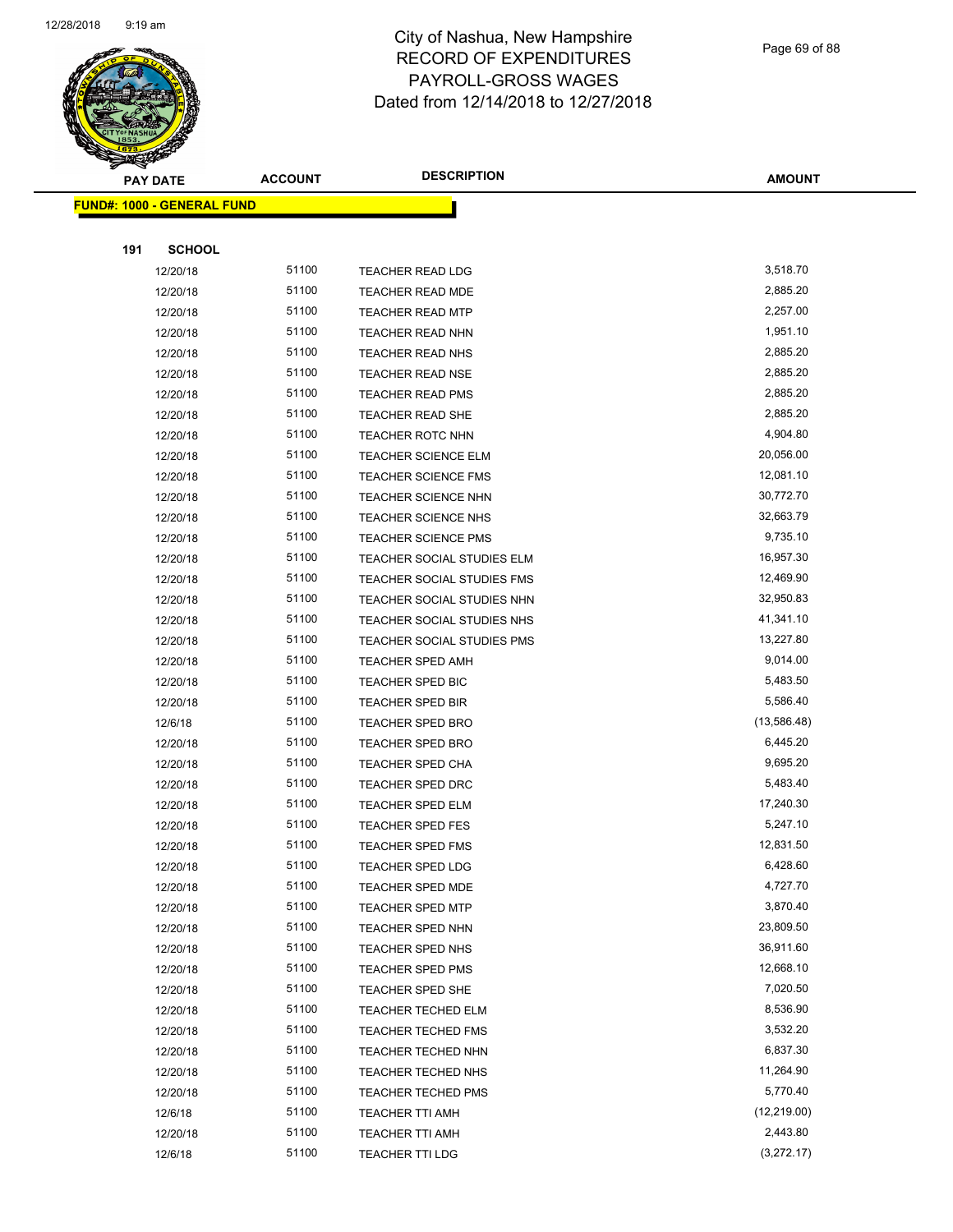

Page 70 of 88

| <b>PAY DATE</b>                   | <b>ACCOUNT</b> | <b>DESCRIPTION</b>                | <b>AMOUNT</b> |
|-----------------------------------|----------------|-----------------------------------|---------------|
| <b>FUND#: 1000 - GENERAL FUND</b> |                |                                   |               |
|                                   |                |                                   |               |
| 191<br><b>SCHOOL</b>              |                |                                   |               |
| 12/6/18                           | 51100          | <b>TEACHER TTI MTP</b>            | (6,837.58)    |
| 12/20/18                          | 51100          | TEACHER TV PROD NHS               | 2,885.20      |
| 12/20/18                          | 51100          | <b>TEACHER VISION WID</b>         | 5,324.40      |
| 12/20/18                          | 51100          | TECH INTERGRATION ASST AMH        | 677.35        |
| 12/27/18                          | 51100          | TECH INTERGRATION ASST AMH        | 677.35        |
| 12/20/18                          | 51100          | TECH INTERGRATION ASST BIC        | 232.82        |
| 12/27/18                          | 51100          | TECH INTERGRATION ASST BIC        | 572.73        |
| 12/20/18                          | 51100          | TECH INTERGRATION ASST CHA        | 522.00        |
| 12/27/18                          | 51100          | TECH INTERGRATION ASST CHA        | 540.00        |
| 12/20/18                          | 51100          | TECH INTERGRATION ASST FES        | 597.73        |
| 12/27/18                          | 51100          | <b>TECH INTERGRATION ASST FES</b> | 636.29        |
| 12/20/18                          | 51100          | TECH INTERGRATION ASST MDE        | 540.00        |
| 12/27/18                          | 51100          | TECH INTERGRATION ASST MDE        | 540.00        |
| 12/20/18                          | 51100          | TECH INTERGRATION ASST MTP        | 600.26        |
| 12/27/18                          | 51100          | <b>TECH INTERGRATION ASST MTP</b> | 461.36        |
| 12/20/18                          | 51100          | TECH INTERGRATION ASST SHE        | 569.21        |
| 12/27/18                          | 51100          | TECH INTERGRATION ASST SHE        | 564.46        |
| 12/20/18                          | 51200          | <b>7PAR CTE NHN</b>               | 12.50         |
| 12/27/18                          | 51200          | 7PAR CTE NHN                      | 12.50         |
| 12/27/18                          | 51200          | ATHLETIC EQUIPMENT MANAGER NHN    | 50.00         |
| 12/20/18                          | 51200          | CLERICAL BOARD OF ED SUP          | 703.23        |
| 12/27/18                          | 51200          | CLERICAL BOARD OF ED SUP          | 708.91        |
| 12/20/18                          | 51200          | <b>CROSSING GUARD WPO</b>         | 2,184.44      |
| 12/27/18                          | 51200          | <b>CROSSING GUARD WPO</b>         | 2,356.26      |
| 12/27/18                          | 51200          | <b>CUSTODIAN AMH</b>              | 31.18         |
| 12/20/18                          | 51200          | <b>CUSTODIAN ASST HEAD NHN</b>    | 179.82        |
| 12/27/18                          | 51200          | <b>CUSTODIAN ASST HEAD NHN</b>    | 179.82        |
| 12/27/18                          | 51200          | <b>CUSTODIAN HEAD AMH</b>         | 31.18         |
| 12/20/18                          | 51200          | <b>CUSTODIAN HEAD BRO</b>         | 93.54         |
| 12/27/18                          | 51200          | <b>CUSTODIAN HEAD BRO</b>         | 77.95         |
| 12/20/18                          | 51200          | <b>CUSTODIAN MTP</b>              | 77.95         |
| 12/27/18                          | 51200          | <b>CUSTODIAN MTP</b>              | 77.95         |
| 12/20/18                          | 51200          | <b>CUSTODIAN NHS</b>              | 79.07         |
| 12/20/18                          | 51200          | DIRECTOR ADULT ED                 | 5,334.54      |
| 12/20/18                          | 51200          | FOOD SERVICE ASST PT AMH          | 30.00         |
| 12/27/18                          | 51200          | FOOD SERVICE ASST PT AMH          | 50.00         |
| 12/20/18                          | 51200          | FOOD SERVICE ASST PT CHA          | 50.00         |
| 12/27/18                          | 51200          | FOOD SERVICE ASST PT CHA          | 50.00         |
| 12/20/18                          | 51200          | FOOD SERVICE ASST PT MDE          | 12.50         |
| 12/27/18                          | 51200          | FOOD SERVICE ASST PT MDE          | 12.50         |
| 12/20/18                          | 51200          | FOOD SERVICE ASST PT NHS          | 28.88         |
| 12/27/18                          | 51200          | FOOD SERVICE ASST PT NHS          | 38.98         |
| 12/20/18                          | 51200          | GUIDANCE COUNSELOR NHS            | 1,704.90      |
| 12/20/18                          | 51200          | <b>INSTRUMENTAL MUSIC</b>         | 1,062.50      |
|                                   |                |                                   |               |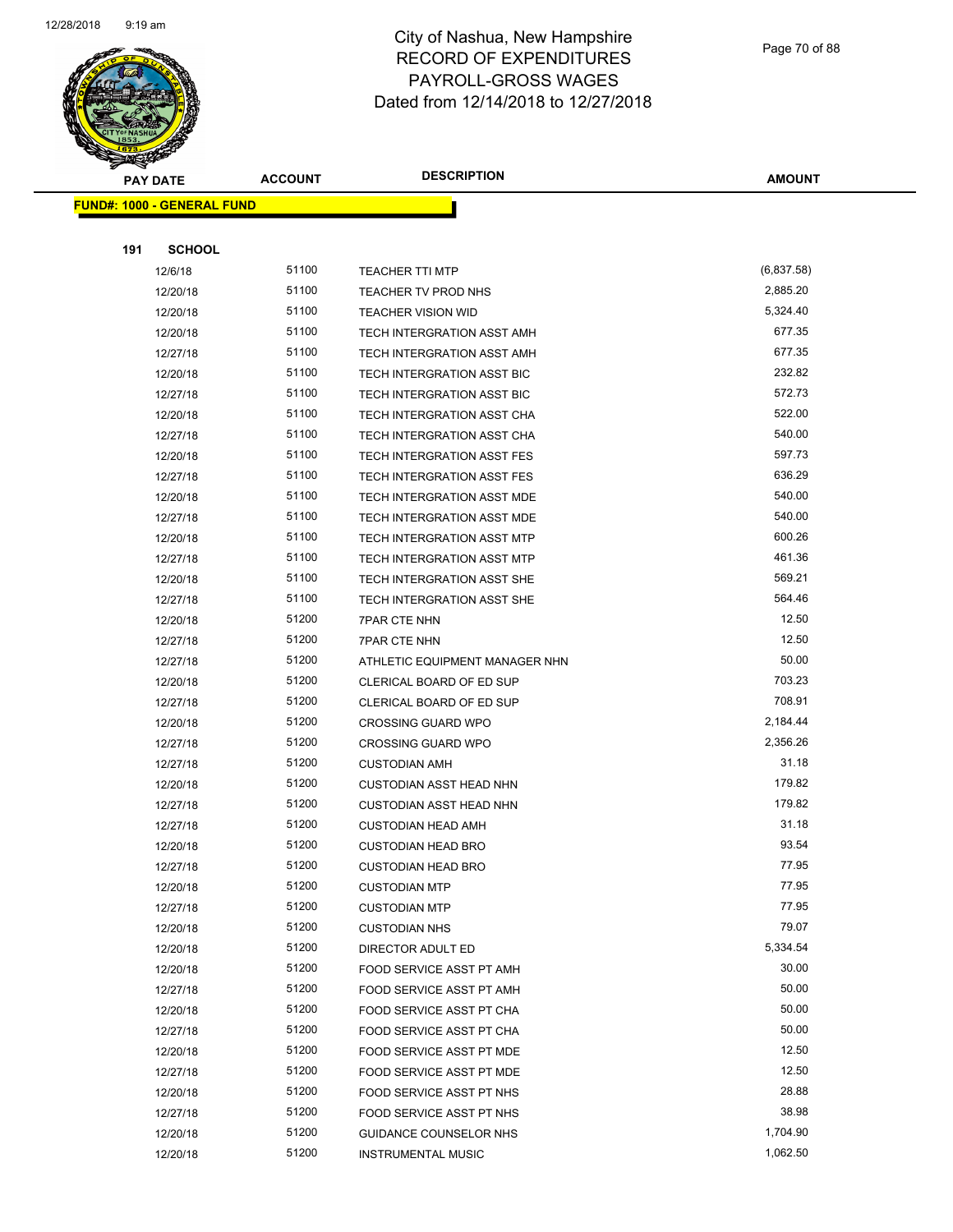

| Page 71 of 88 |
|---------------|
|---------------|

| <b>PAY DATE</b>                   | <b>ACCOUNT</b> | <b>DESCRIPTION</b>        | <b>AMOUNT</b> |
|-----------------------------------|----------------|---------------------------|---------------|
| <b>FUND#: 1000 - GENERAL FUND</b> |                |                           |               |
|                                   |                |                           |               |
| 191<br><b>SCHOOL</b>              |                |                           |               |
| 12/27/18                          | 51200          | <b>INSTRUMENTAL MUSIC</b> | 975.00        |
| 12/20/18                          | 51200          | LUNCH MONITOR AMH         | 523.82        |
| 12/27/18                          | 51200          | LUNCH MONITOR AMH         | 511.10        |
| 12/20/18                          | 51200          | LUNCH MONITOR BIC         | 773.82        |
| 12/27/18                          | 51200          | LUNCH MONITOR BIC         | 698.72        |
| 12/20/18                          | 51200          | LUNCH MONITOR BIR         | 588.49        |
| 12/27/18                          | 51200          | <b>LUNCH MONITOR BIR</b>  | 517.23        |
| 12/20/18                          | 51200          | LUNCH MONITOR BRO         | 495.53        |
| 12/27/18                          | 51200          | LUNCH MONITOR BRO         | 403.12        |
| 12/20/18                          | 51200          | LUNCH MONITOR CHA         | 655.46        |
| 12/27/18                          | 51200          | LUNCH MONITOR CHA         | 857.58        |
| 12/20/18                          | 51200          | LUNCH MONITOR DRC         | 586.80        |
| 12/27/18                          | 51200          | LUNCH MONITOR DRC         | 508.83        |
| 12/20/18                          | 51200          | LUNCH MONITOR ELM         | 277.19        |
| 12/27/18                          | 51200          | LUNCH MONITOR ELM         | 230.99        |
| 12/20/18                          | 51200          | LUNCH MONITOR FES         | 539.92        |
| 12/27/18                          | 51200          | LUNCH MONITOR FES         | 568.80        |
| 12/20/18                          | 51200          | LUNCH MONITOR FMS         | 279.50        |
| 12/27/18                          | 51200          | LUNCH MONITOR FMS         | 248.66        |
| 12/20/18                          | 51200          | LUNCH MONITOR LDG         | 744.90        |
| 12/27/18                          | 51200          | LUNCH MONITOR LDG         | 547.99        |
| 12/20/18                          | 51200          | LUNCH MONITOR MDE         | 698.72        |
| 12/27/18                          | 51200          | LUNCH MONITOR MDE         | 666.96        |
| 12/20/18                          | 51200          | LUNCH MONITOR MTP         | 513.96        |
| 12/27/18                          | 51200          | LUNCH MONITOR MTP         | 496.63        |
| 12/20/18                          | 51200          | LUNCH MONITOR NHN         | 285.91        |
| 12/27/18                          | 51200          | LUNCH MONITOR NHN         | 288.80        |
| 12/20/18                          | 51200          | LUNCH MONITOR NHS         | 280.08        |
| 12/27/18                          | 51200          | LUNCH MONITOR NHS         | 190.58        |
| 12/20/18                          | 51200          | LUNCH MONITOR NSE         | 557.90        |
| 12/27/18                          | 51200          | LUNCH MONITOR NSE         | 496.32        |
| 12/20/18                          | 51200          | LUNCH MONITOR PMS         | 326.30        |
| 12/27/18                          | 51200          | LUNCH MONITOR PMS         | 326.30        |
| 12/20/18                          | 51200          | LUNCH MONITOR SHE         | 517.48        |
| 12/27/18                          | 51200          | LUNCH MONITOR SHE         | 560.79        |
| 12/20/18                          | 51200          | PARA PRE SCHOOL BIR       | 711.82        |
| 12/27/18                          | 51200          | PARA PRE SCHOOL BIR       | 669.58        |
| 12/20/18                          | 51200          | PARA ALT FMS              | 5.00          |
| 12/20/18                          | 51200          | PARA DW SPEC ED BIR       | 907.24        |
| 12/27/18                          | 51200          | PARA DW SPEC ED BIR       | 907.24        |
| 12/20/18                          | 51200          | PARA DW SPEC ED MDE       | 216.60        |
| 12/27/18                          | 51200          | PARA DW SPEC ED MDE       | 216.60        |
| 12/20/18                          | 51200          | PARA ELL FES              | 37.50         |
| 12/27/18                          | 51200          | PARA ELL FES              | 37.50         |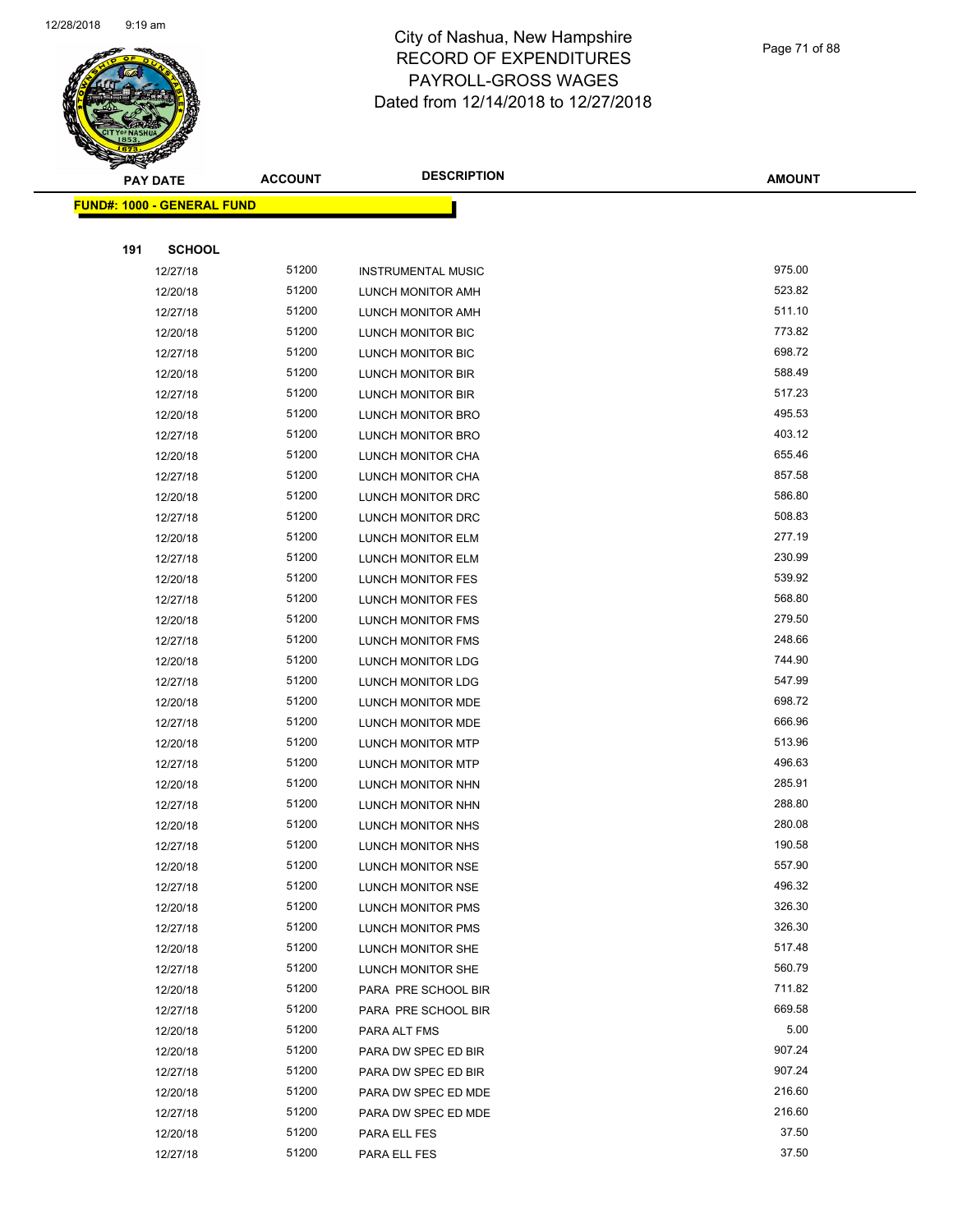

Page 72 of 88

| <b>PAY DATE</b>            | <b>ACCOUNT</b> | <b>DESCRIPTION</b>          | <b>AMOUNT</b> |
|----------------------------|----------------|-----------------------------|---------------|
| FUND#: 1000 - GENERAL FUND |                |                             |               |
|                            |                |                             |               |
| 191<br><b>SCHOOL</b>       |                |                             |               |
| 12/20/18                   | 51200          | PARA INST AMH               | 399.00        |
| 12/27/18                   | 51200          | PARA INST AMH               | 997.25        |
| 12/20/18                   | 51200          | PARA INST BIC               | 737.19        |
| 12/27/18                   | 51200          | PARA INST BIC               | 780.84        |
| 12/20/18                   | 51200          | PARA INST BIR               | 25.00         |
| 12/27/18                   | 51200          | PARA INST BIR               | 25.00         |
| 12/20/18                   | 51200          | PARA INST DRC               | 70.00         |
| 12/27/18                   | 51200          | PARA INST DRC               | 70.00         |
| 12/20/18                   | 51200          | PARA INST FES               | 30.00         |
| 12/27/18                   | 51200          | PARA INST FES               | 37.50         |
| 12/20/18                   | 51200          | PARA INST FMS               | 20.00         |
| 12/27/18                   | 51200          | PARA INST FMS               | 20.00         |
| 12/20/18                   | 51200          | PARA INST LDG               | 12.50         |
| 12/27/18                   | 51200          | PARA INST LDG               | 12.50         |
| 12/20/18                   | 51200          | PARA INST MTP               | 390.24        |
| 12/27/18                   | 51200          | PARA INST MTP               | 388.68        |
| 12/20/18                   | 51200          | PARA INST NHN               | 310.40        |
| 12/27/18                   | 51200          | PARA INST NHN               | 310.40        |
| 12/20/18                   | 51200          | PARA INST NSE               | 25.00         |
| 12/27/18                   | 51200          | PARA INST NSE               | 25.00         |
| 12/20/18                   | 51200          | PARA INST PMS               | 80.85         |
| 12/27/18                   | 51200          | PARA INST PMS               | 48.51         |
| 12/20/18                   | 51200          | PARA INST SHE               | 350.20        |
| 12/27/18                   | 51200          | PARA INST SHE               | 345.47        |
| 12/20/18                   | 51200          | PARA LIB PMS                | 295.85        |
| 12/27/18                   | 51200          | PARA LIB PMS                | 287.73        |
| 12/20/18                   | 51200          | PARA PRE SCH BIC            | 1,629.43      |
| 12/27/18                   | 51200          | PARA PRE SCH BIC            | 1,637.48      |
| 12/20/18                   | 51200          | PARA PRE SCH BRO            | 2,492.26      |
| 12/27/18                   | 51200          | PARA PRE SCH BRO            | 2,465.05      |
| 12/20/18                   | 51200          | PARA PRE SCH MTP            | 364.08        |
| 12/27/18                   | 51200          | PARA PRE SCH MTP            | 364.08        |
| 12/20/18                   | 51200          | PARA PRE SCH NSE            | 5,247.97      |
| 12/27/18                   | 51200          | PARA PRE SCH NSE            | 5,260.15      |
| 12/20/18                   | 51200          | PARA TTI LDG                | 77.95         |
| 12/27/18                   | 51200          | PARA TTI LDG                | 46.77         |
| 12/6/18                    | 51200          | PARA TTI NURSERY            | (6,069.06)    |
| 12/20/18                   | 51200          | PARA TTI NURSERY            | 109.13        |
| 12/27/18                   | 51200          | PARA TTI NURSERY            | 124.72        |
| 12/20/18                   | 51200          | PARA VOC NHS                | 108.00        |
| 12/20/18                   | 51200          | SCHOOL PSYCHOLOGIST WID     | 3,880.00      |
| 12/20/18                   | 51200          | SPEECH LANG PATHOLOGIST WID | 7,110.03      |
| 12/20/18                   | 51200          | STUDENT ACTIVITY COORD NHS  | 1,066.40      |
| 12/20/18                   | 51200          | SUB CLERICAL                | 278.54        |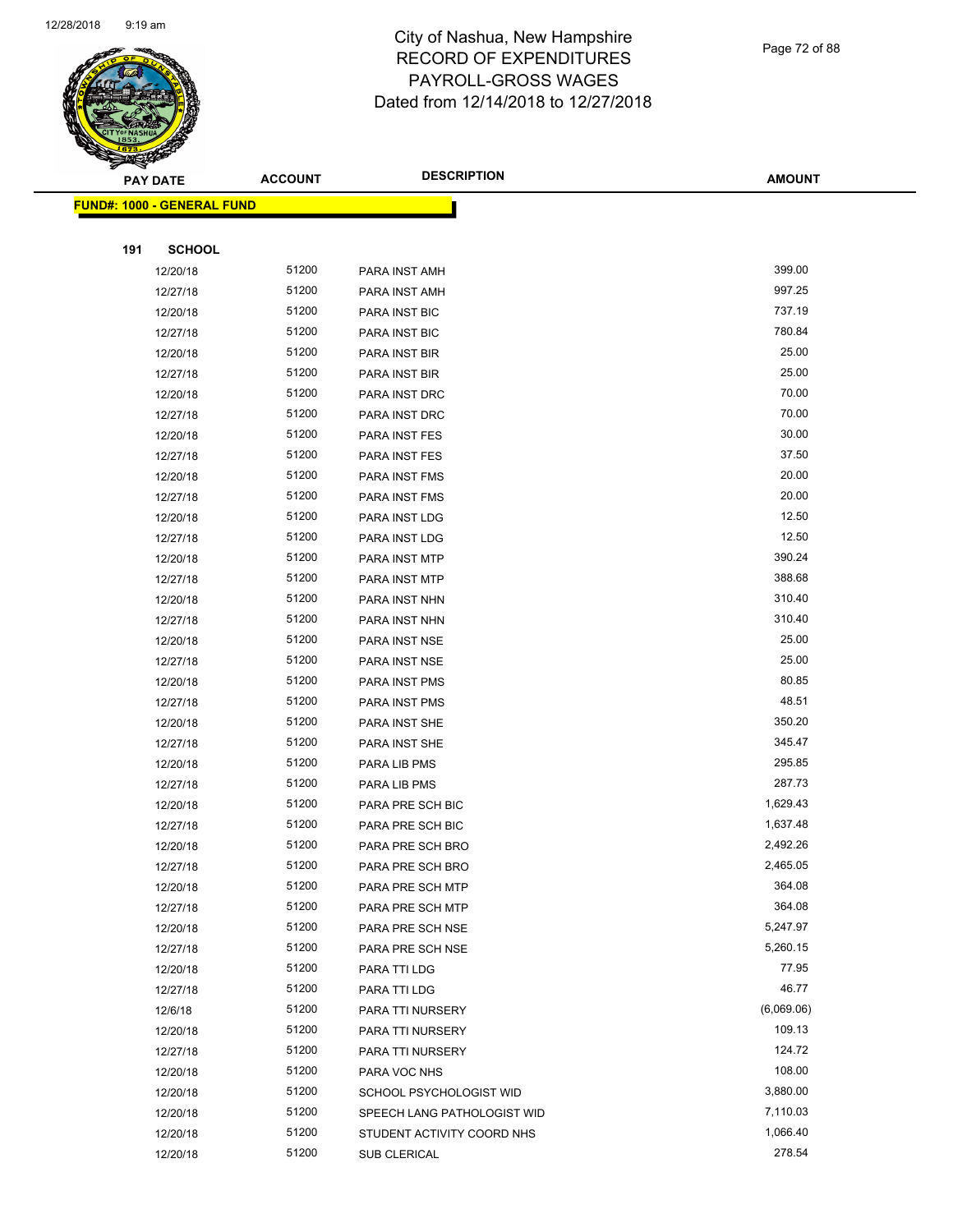

Page 73 of 88

| <b>PAY DATE</b>                   | <b>ACCOUNT</b> | <b>DESCRIPTION</b>              | <b>AMOUNT</b> |
|-----------------------------------|----------------|---------------------------------|---------------|
| <b>FUND#: 1000 - GENERAL FUND</b> |                |                                 |               |
|                                   |                |                                 |               |
| <b>SCHOOL</b><br>191              |                |                                 |               |
| 12/27/18                          | 51200          | <b>SUB CLERICAL</b>             | 383.36        |
| 12/20/18                          | 51200          | <b>SUB CROSSING GUARD</b>       | 15.60         |
| 12/20/18                          | 51200          | <b>SUB TEACHER</b>              | 962.50        |
| 12/27/18                          | 51200          | <b>SUB TEACHER</b>              | 950.00        |
| 12/20/18                          | 51200          | <b>TEACHER ART FMS</b>          | 2,846.10      |
| 12/20/18                          | 51200          | <b>TEACHER ART NHS</b>          | 975.50        |
| 12/20/18                          | 51200          | TEACHER BIO TEC NHN             | 551.30        |
| 12/20/18                          | 51200          | <b>TEACHER ENGLISH NHN</b>      | 725.00        |
| 12/20/18                          | 51200          | TEACHER FOREIGN LANG FMS        | 1,165.20      |
| 12/20/18                          | 51200          | <b>TEACHER GR3 BIR</b>          | 25.00         |
| 12/20/18                          | 51200          | <b>TEACHER MUSIC AMH</b>        | 350.00        |
| 12/20/18                          | 51200          | <b>TEACHER MUSIC DRC</b>        | 350.00        |
| 12/20/18                          | 51200          | <b>TEACHER MUSIC ELM</b>        | 1,934.40      |
| 12/20/18                          | 51200          | <b>TEACHER MUSIC LDG</b>        | 150.00        |
| 12/20/18                          | 51200          | <b>TEACHER MUSIC MTP</b>        | 1,595.69      |
| 12/20/18                          | 51200          | <b>TEACHER READ ELM</b>         | 1,704.90      |
| 12/20/18                          | 51200          | TEACHER READ NHN                | 25.00         |
| 12/20/18                          | 51200          | <b>TEACHER SCIENCE NHS</b>      | 774.70        |
| 12/20/18                          | 51200          | TEACHER SOCIAL STUDIES NHN      | 918.75        |
| 12/20/18                          | 51200          | TEACHER SOCIAL STUDIES NHS      | 300.00        |
| 12/20/18                          | 51200          | <b>TEACHER SPED FMS</b>         | 93.75         |
| 12/20/18                          | 51200          | <b>TEACHER SPED MDE</b>         | 181.25        |
| 12/20/18                          | 51200          | TEACHER SPED NHN                | 1,846.40      |
| 12/20/18                          | 51200          | TEACHER SPED NHS                | 1,655.11      |
| 12/6/18                           | 51200          | <b>TEACHER TTI MTP</b>          | (1,371.99)    |
| 12/20/18                          | 51200          | <b>TEACHER VISION WID</b>       | 802.29        |
| 12/20/18                          | 51300          | OVERTIME-REGULAR                | 12,824.03     |
| 12/27/18                          | 51300          | OVERTIME-REGULAR                | 10,004.07     |
| 12/20/18                          | 51400          | WAGES TEMPORARY-SEASONAL        | 3,375.60      |
| 12/27/18                          | 51400          | <b>WAGES TEMPORARY-SEASONAL</b> | 3,375.60      |
| 12/6/18                           | 51412          | WAGES PER DIEM                  | (1,308.00)    |
| 12/20/18                          | 51412          | <b>WAGES PER DIEM</b>           | 31,895.07     |
| 12/27/18                          | 51412          | <b>WAGES PER DIEM</b>           | 26,649.94     |
| 12/27/18                          | 51500          | ELECTED SCHOOL BOARD            | 9,000.00      |
| 12/20/18                          | 51650          | ADDITIONAL HOURS                | 5,434.37      |
| 12/27/18                          | 51650          | ADDITIONAL HOURS                | 1,731.92      |
| 12/6/18                           | 51700          | <b>STIPENDS</b>                 | (461.52)      |
| 12/20/18                          | 51700          | <b>STIPENDS</b>                 | 3,158.74      |
| 12/20/18                          | 51750          | RETIREMENT & SEPARATION PAY     | 392.39        |
| 12/20/18                          | 52800          | EDUCATIONAL ASSISTANCE          | 4,924.80      |
| 12/20/18                          | 55118          | TELEPHONE-CELLULAR              | 2,400.00      |

#### **TOTAL 191 - SCHOOL \$3,418,837.38**

. . . .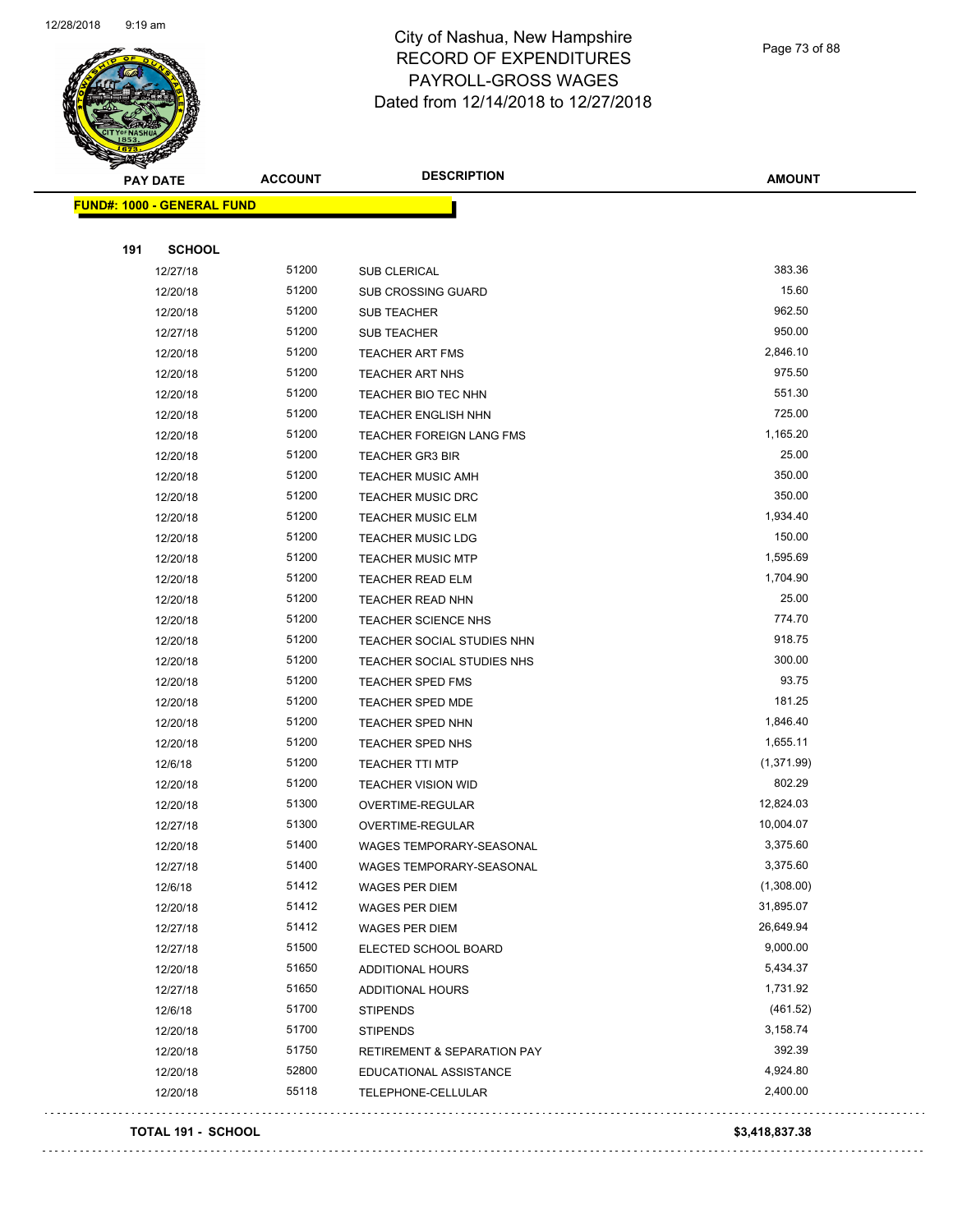| 12/28/2018 | $9:19$ am                             |                                                                                                                                            | City of Nashua, New Hampshire<br><b>RECORD OF EXPENDITURES</b><br>PAYROLL-GROSS WAGES<br>Dated from 12/14/2018 to 12/27/2018 | Page 74 of 88    |
|------------|---------------------------------------|--------------------------------------------------------------------------------------------------------------------------------------------|------------------------------------------------------------------------------------------------------------------------------|------------------|
|            | <b>PAY DATE</b>                       | <b>ACCOUNT</b>                                                                                                                             | <b>DESCRIPTION</b>                                                                                                           | <b>AMOUNT</b>    |
|            | <b>TOTAL FUND 1000 - GENERAL FUND</b> |                                                                                                                                            |                                                                                                                              | \$5,346,619.96   |
|            | 102<br>12/20/18<br>12/27/18           | <b>FUND#: 1010 - GF-PRIOR YEAR ENC &amp; ESCROWS</b><br><b>BOARD OF ALDERMEN</b><br>51200<br>51200<br><b>TOTAL 102 - BOARD OF ALDERMEN</b> | LEGISLATIVE TRANSCRIPTION SPEC<br>LEGISLATIVE TRANSCRIPTION SPEC                                                             | 326.19<br>322.00 |
|            |                                       |                                                                                                                                            |                                                                                                                              | \$648.19         |
|            |                                       | <b>TOTAL FUND 1010 - GF-PRIOR YEAR ENC &amp; ESCROWS</b>                                                                                   |                                                                                                                              | \$648.19         |

Г

### **FUND#: 2100 - FOOD SERVICES FUND**

| 12/20/18 | 51100 | <b>CLERICAL FOOD SERVICE NHS</b>     | 773.25   |
|----------|-------|--------------------------------------|----------|
| 12/27/18 | 51100 | <b>CLERICAL FOOD SERVICE NHS</b>     | 773.25   |
| 12/20/18 | 51100 | DELIVERY DRIVER FOOD SERVICE         | 734.40   |
| 12/27/18 | 51100 | DELIVERY DRIVER FOOD SERVICE         | 734.40   |
| 12/20/18 | 51100 | DIRECTOR FOOD SERVICE                | 2,925.82 |
| 12/20/18 | 51100 | <b>FOOD SERVICE BUSINESS MANAGER</b> | 4,105.51 |
| 12/20/18 | 51100 | <b>FOOD SERVICE COOK AMH</b>         | 493.50   |
| 12/27/18 | 51100 | FOOD SERVICE COOK AMH                | 493.50   |
| 12/20/18 | 51100 | <b>FOOD SERVICE COOK BIC</b>         | 506.10   |
| 12/27/18 | 51100 | <b>FOOD SERVICE COOK BIC</b>         | 506.10   |
| 12/20/18 | 51100 | <b>FOOD SERVICE COOK BIR</b>         | 511.00   |
| 12/27/18 | 51100 | FOOD SERVICE COOK BIR                | 511.00   |
| 12/20/18 | 51100 | <b>FOOD SERVICE COOK BRO</b>         | 506.10   |
| 12/27/18 | 51100 | FOOD SERVICE COOK BRO                | 506.10   |
| 12/20/18 | 51100 | FOOD SERVICE COOK CHA                | 511.00   |
| 12/27/18 | 51100 | FOOD SERVICE COOK CHA                | 511.00   |
| 12/20/18 | 51100 | FOOD SERVICE COOK DRC                | 511.00   |
| 12/27/18 | 51100 | FOOD SERVICE COOK DRC                | 511.00   |
| 12/20/18 | 51100 | FOOD SERVICE COOK ELM                | 977.90   |
| 12/27/18 | 51100 | <b>FOOD SERVICE COOK ELM</b>         | 977.90   |
| 12/20/18 | 51100 | <b>FOOD SERVICE COOK FES</b>         | 511.00   |
| 12/27/18 | 51100 | <b>FOOD SERVICE COOK FES</b>         | 511.00   |
| 12/20/18 | 51100 | <b>FOOD SERVICE COOK FMS</b>         | 499.10   |
| 12/27/18 | 51100 | <b>FOOD SERVICE COOK FMS</b>         | 499.11   |
| 12/20/18 | 51100 | FOOD SERVICE COOK LDG                | 468.60   |
| 12/27/18 | 51100 | FOOD SERVICE COOK LDG                | 468.60   |
| 12/20/18 | 51100 | <b>FOOD SERVICE COOK MDE</b>         | 493.50   |
| 12/27/18 | 51100 | FOOD SERVICE COOK MDE                | 493.51   |
| 12/20/18 | 51100 | FOOD SERVICE COOK NHN                | 1,092.70 |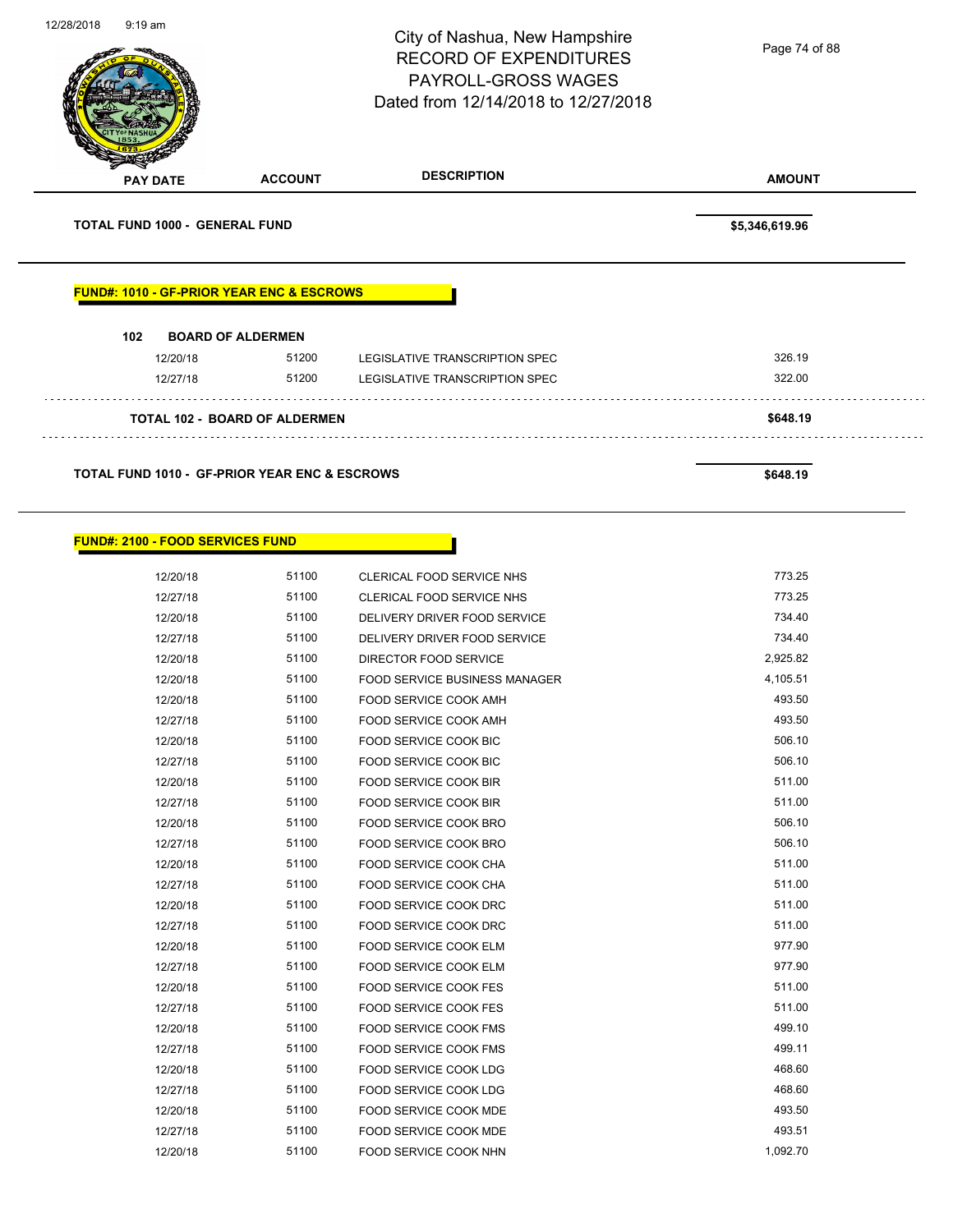

| <b>PAY DATE</b>                         | <b>ACCOUNT</b> | <b>DESCRIPTION</b>              | <b>AMOUNT</b>    |
|-----------------------------------------|----------------|---------------------------------|------------------|
| <b>FUND#: 2100 - FOOD SERVICES FUND</b> |                |                                 |                  |
| 12/27/18                                | 51100          | FOOD SERVICE COOK NHN           | 1,092.70         |
| 12/20/18                                | 51100          | FOOD SERVICE COOK NHS           | 1,023.40         |
| 12/27/18                                | 51100          | FOOD SERVICE COOK NHS           | 1,023.40         |
| 12/20/18                                | 51100          | FOOD SERVICE COOK NSE           | 506.10           |
| 12/27/18                                | 51100          | FOOD SERVICE COOK NSE           | 495.26           |
| 12/20/18                                | 51100          | FOOD SERVICE COOK PMS           | 521.50           |
| 12/27/18                                | 51100          | FOOD SERVICE COOK PMS           | 517.78           |
| 12/20/18                                | 51100          | FOOD SERVICE COOK SHE           | 493.50           |
| 12/27/18                                | 51100          | FOOD SERVICE COOK SHE           | 493.51           |
| 12/20/18                                | 51100          | FOOD SERVICE SITE CORD          | 21,445.08        |
| 12/20/18                                | 51100          | <b>FOOD SERVICECOOK MTP</b>     | 466.55           |
|                                         | 51100          | <b>FOOD SERVICECOOK MTP</b>     | 466.55           |
| 12/27/18                                | 51200          | FOOD SERVICE ASST PT AMH        | 638.51           |
| 12/20/18<br>12/27/18                    | 51200          | FOOD SERVICE ASST PT AMH        | 592.80           |
|                                         | 51200          |                                 | 489.38           |
| 12/20/18                                | 51200          | FOOD SERVICE ASST PT BIC        | 535.10           |
| 12/27/18                                | 51200          | FOOD SERVICE ASST PT BIC        | 533.10           |
| 12/20/18                                |                | FOOD SERVICE ASST PT BIR        |                  |
| 12/27/18                                | 51200          | FOOD SERVICE ASST PT BIR        | 533.10<br>365.70 |
| 12/20/18                                | 51200          | FOOD SERVICE ASST PT BRO        |                  |
| 12/27/18                                | 51200          | FOOD SERVICE ASST PT BRO        | 365.70           |
| 12/20/18                                | 51200          | FOOD SERVICE ASST PT CHA        | 424.58           |
| 12/27/18                                | 51200          | FOOD SERVICE ASST PT CHA        | 556.20           |
| 12/20/18                                | 51200          | FOOD SERVICE ASST PT DRC        | 643.55           |
| 12/27/18                                | 51200          | FOOD SERVICE ASST PT DRC        | 643.50           |
| 12/20/18                                | 51200          | FOOD SERVICE ASST PT ELM        | 2,246.35         |
| 12/27/18                                | 51200          | FOOD SERVICE ASST PT ELM        | 2,152.75         |
| 12/20/18                                | 51200          | FOOD SERVICE ASST PT FES        | 570.40           |
| 12/27/18                                | 51200          | <b>FOOD SERVICE ASST PT FES</b> | 570.40           |
| 12/20/18                                | 51200          | FOOD SERVICE ASST PT FMS        | 2,103.55         |
| 12/27/18                                | 51200          | FOOD SERVICE ASST PT FMS        | 2,126.95         |
| 12/20/18                                | 51200          | FOOD SERVICE ASST PT LDG        | 687.21           |
| 12/27/18                                | 51200          | FOOD SERVICE ASST PT LDG        | 684.23           |
| 12/20/18                                | 51200          | FOOD SERVICE ASST PT MDE        | 565.55           |
| 12/27/18                                | 51200          | FOOD SERVICE ASST PT MDE        | 565.55           |
| 12/20/18                                | 51200          | <b>FOOD SERVICE ASST PT MTP</b> | 204.75           |
| 12/27/18                                | 51200          | FOOD SERVICE ASST PT MTP        | 201.83           |
| 12/20/18                                | 51200          | FOOD SERVICE ASST PT NHN        | 4,530.27         |
| 12/27/18                                | 51200          | FOOD SERVICE ASST PT NHN        | 4,379.56         |
| 12/20/18                                | 51200          | FOOD SERVICE ASST PT NHS        | 3,859.95         |
| 12/27/18                                | 51200          | FOOD SERVICE ASST PT NHS        | 3,813.32         |
| 12/20/18                                | 51200          | FOOD SERVICE ASST PT NSE        | 327.80           |
| 12/27/18                                | 51200          | FOOD SERVICE ASST PT NSE        | 309.92           |
| 12/20/18                                | 51200          | FOOD SERVICE ASST PT PMS        | 2,600.47         |
| 12/27/18                                | 51200          | FOOD SERVICE ASST PT PMS        | 2,461.18         |
| 12/20/18                                | 51200          | FOOD SERVICE ASST PT SHE        | 671.65           |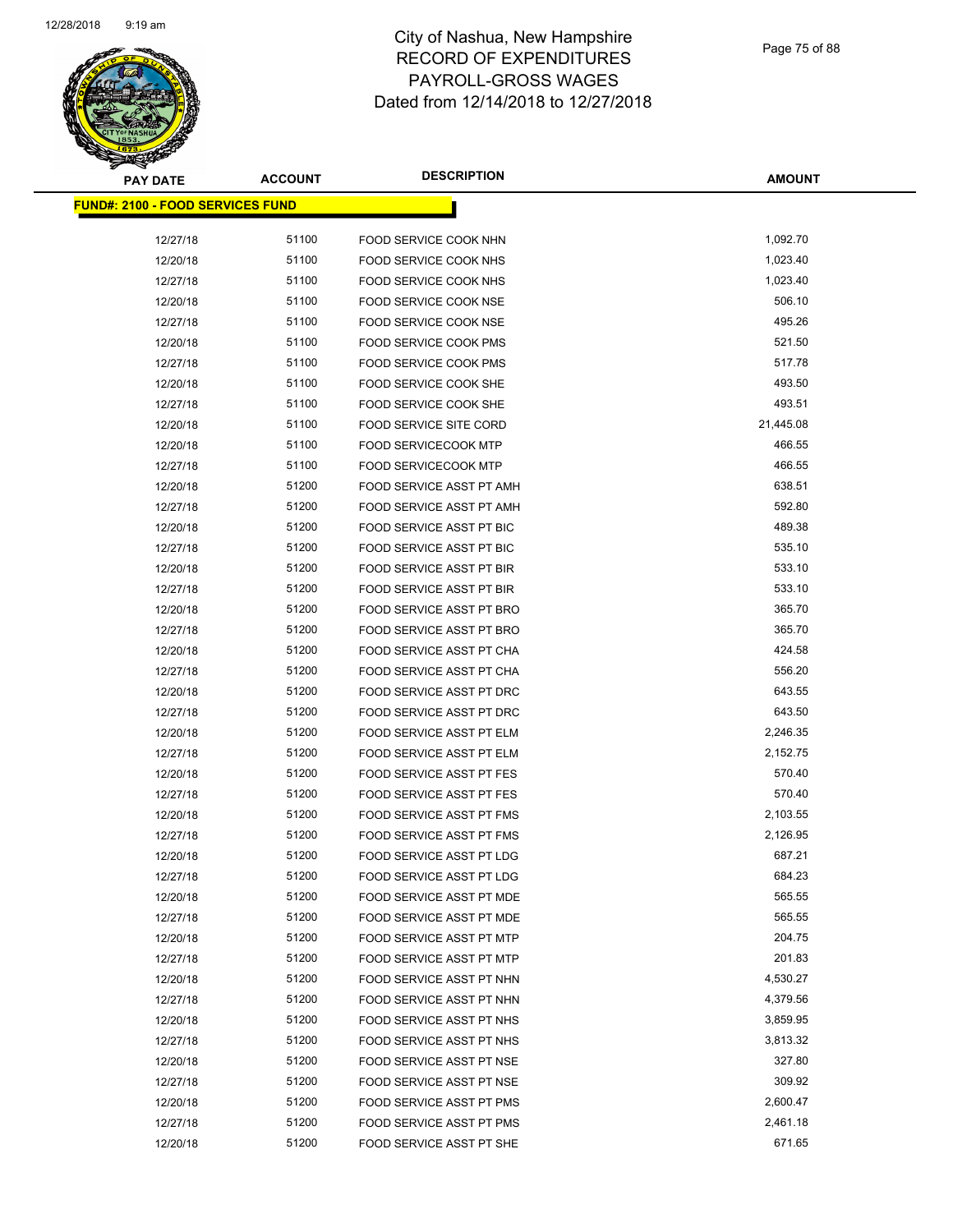

Page 76 of 88

| <b>PAY DATE</b>                                 | <b>ACCOUNT</b> | <b>DESCRIPTION</b>           | <b>AMOUNT</b> |
|-------------------------------------------------|----------------|------------------------------|---------------|
| <b>FUND#: 2100 - FOOD SERVICES FUND</b>         |                |                              |               |
| 12/27/18                                        | 51200          | FOOD SERVICE ASST PT SHE     | 671.65        |
| 12/20/18                                        | 51200          | PARA DW SPEC ED NHS          | 321.75        |
| 12/27/18                                        | 51200          | PARA DW SPEC ED NHS          | 327.61        |
| 12/20/18                                        | 51300          | OVERTIME-REGULAR             | 112.54        |
| 12/27/18                                        | 51300          | OVERTIME-REGULAR             | 77.07         |
| 12/20/18                                        | 51412          | <b>WAGES PER DIEM</b>        | 1,971.46      |
| 12/27/18                                        | 51412          | <b>WAGES PER DIEM</b>        | 1,763.78      |
| 12/20/18                                        | 55118          | TELEPHONE-CELLULAR           | 40.00         |
| <b>TOTAL FUND 2100 - FOOD SERVICES FUND</b>     |                |                              | \$98,903.00   |
|                                                 |                |                              |               |
| <b>FUND#: 2201 - DRIVERS EDUCATION FUND</b>     |                |                              |               |
| 12/20/18                                        | 51200          | <b>DRIVER INSTRUCTOR</b>     | 1,190.00      |
| 12/27/18                                        | 51200          | DRIVER INSTRUCTOR            | 1,215.00      |
| 12/20/18                                        | 51200          | <b>TEACHER ELL FES</b>       | 665.00        |
| 12/20/18                                        | 51200          | <b>TEACHER TECHED ELM</b>    | 595.00        |
| <b>TOTAL FUND 2201 - DRIVERS EDUCATION FUND</b> |                |                              | \$3,665.00    |
| <b>FUND#: 2207 - ADULT ED/CONTINUING ED</b>     |                |                              |               |
| 12/20/18                                        | 51100          | CLERICAL ADULT ED NHN        | 779.75        |
| 12/27/18                                        | 51100          | <b>CLERICAL ADULT ED NHN</b> | 778.88        |
| 12/20/18                                        | 51200          | ADULT ED DIPOLMA TEACHER     | 539.45        |
| 12/20/18                                        | 51200          | ADULT ED ENRICHMENT INST     | 225.00        |
| 12/27/18                                        | 51200          | ADULT ED ENRICHMENT INST     | 150.00        |
| 12/20/18                                        | 51200          | ADULT ED ENRICHMENT TEACHER  | 50.00         |

#### **TOTAL FUND 2207 - ADULT ED/CONTINUING ED \$3,073.08**

| <b>FUND#: 2222 - AFTER SCHOOL PROGRAM</b> |                        |
|-------------------------------------------|------------------------|
| 51100<br>12/20/18                         | 21 CENTURY COORDINATOR |
| 55118<br>12/20/18                         | TELEPHONE-CELLULAR     |

12/27/18 51200 ADULT ED ENRICHMENT TEACHER 50.00 12/20/18 51200 SUB TEACHER 51200 SUB TEACHER 12/27/18 51200 SUB TEACHER 100.00 50 100.00 12/20/18 51200 TEACHER ART NHN 150.00 12/20/18 51200 TEACHER BUSINESS NHS 50.00 12/20/18 51200 TEACHER ELL NHS 100.00 51200 51200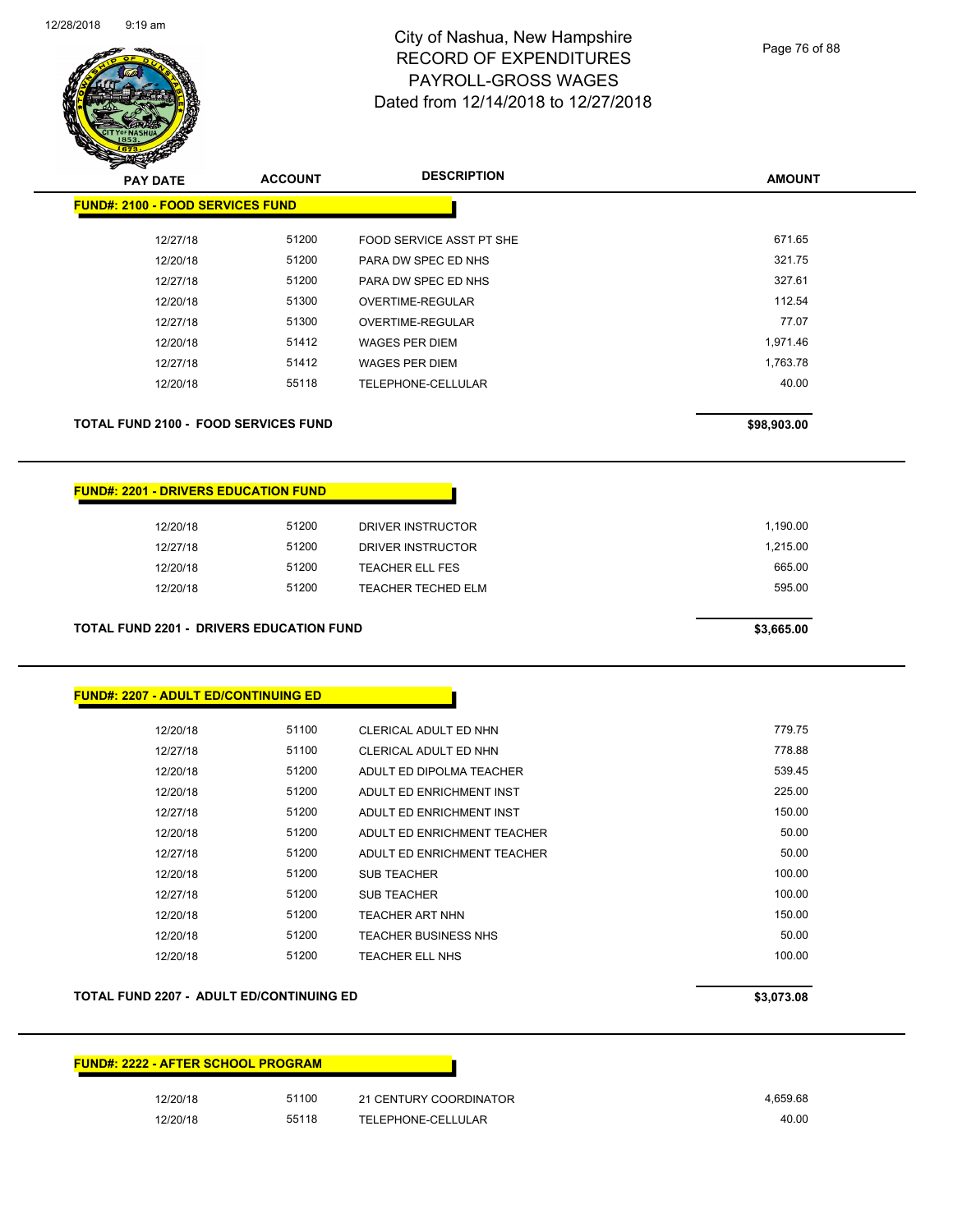|                                                        |                | City of Nashua, New Hampshire<br><b>RECORD OF EXPENDITURES</b><br>PAYROLL-GROSS WAGES<br>Dated from 12/14/2018 to 12/27/2018 | Page 77 of 88 |
|--------------------------------------------------------|----------------|------------------------------------------------------------------------------------------------------------------------------|---------------|
| <b>PAY DATE</b>                                        | <b>ACCOUNT</b> | <b>DESCRIPTION</b>                                                                                                           | <b>AMOUNT</b> |
| TOTAL FUND 2222 - AFTER SCHOOL PROGRAM                 |                |                                                                                                                              | \$4,699.68    |
| <b>FUND#: 2252 - DAY CARE</b>                          |                |                                                                                                                              |               |
| 12/20/18                                               | 51100          | PANTHER PRESCHOOL DIRECTOR                                                                                                   | 1,096.20      |
| <b>TOTAL FUND 2252 - DAY CARE</b>                      |                |                                                                                                                              | \$1,096.20    |
| FUND#: 2257 - SPECIAL ED LOCAL                         |                |                                                                                                                              |               |
| 12/20/18                                               | 51100          | PARA DW SPEC ED NHS                                                                                                          | 447.64        |
| 12/27/18                                               | 51100          | PARA DW SPEC ED NHS                                                                                                          | 404.32        |
| 12/20/18                                               | 51100          | PARA DW SPEC ED WID                                                                                                          | 465.69        |
| 12/27/18                                               | 51100          | PARA DW SPEC ED WID                                                                                                          | 458.47        |
| 12/20/18                                               | 51100          | PARA INST SHE                                                                                                                | 615.53        |
| 12/27/18                                               | 51100          | PARA INST SHE                                                                                                                | 630.18        |
| 12/27/18                                               | 51412          | <b>WAGES PER DIEM</b>                                                                                                        | 98.00         |
| <b>TOTAL FUND 2257 - SPECIAL ED LOCAL</b>              |                |                                                                                                                              | \$3,119.83    |
| <b>FUND#: 2503 - PARKS &amp; REC PROGRAMS FUND</b>     |                |                                                                                                                              |               |
| 12/20/18                                               | 51100          | PROGRAM COORDINATOR                                                                                                          | 382.70        |
| 12/27/18                                               | 51100          | PROGRAM COORDINATOR                                                                                                          | 382.70        |
|                                                        |                |                                                                                                                              | \$765.40      |
| <b>TOTAL FUND 2503 - PARKS &amp; REC PROGRAMS FUND</b> |                |                                                                                                                              |               |
| <b>FUND#: 2505 - PEG ACCESS CHANNELS FUND</b>          |                |                                                                                                                              |               |
| 12/20/18                                               | 51100          | ECHANNEL ACCESS ADMINISTRATOR                                                                                                | 1,164.25      |
| 12/27/18                                               | 51100          | ECHANNEL ACCESS ADMINISTRATOR                                                                                                | 1,164.25      |
| 12/20/18                                               | 51100          | PEG PROGRAM MANAGER                                                                                                          | 1,261.25      |
| 12/27/18                                               | 51100          | PEG PROGRAM MANAGER                                                                                                          | 1,261.25      |
| 12/20/18                                               | 51200          | <b>VIDEOGRAPHER</b>                                                                                                          | 682.50        |
| 12/27/18                                               | 51200          | <b>VIDEOGRAPHER</b>                                                                                                          | 660.00        |
| 12/27/18                                               | 55118          | TELEPHONE-CELLULAR                                                                                                           | 100.00        |

**FUND#: 2506 - HUNT BLDG FACILITY RENTAL FUND**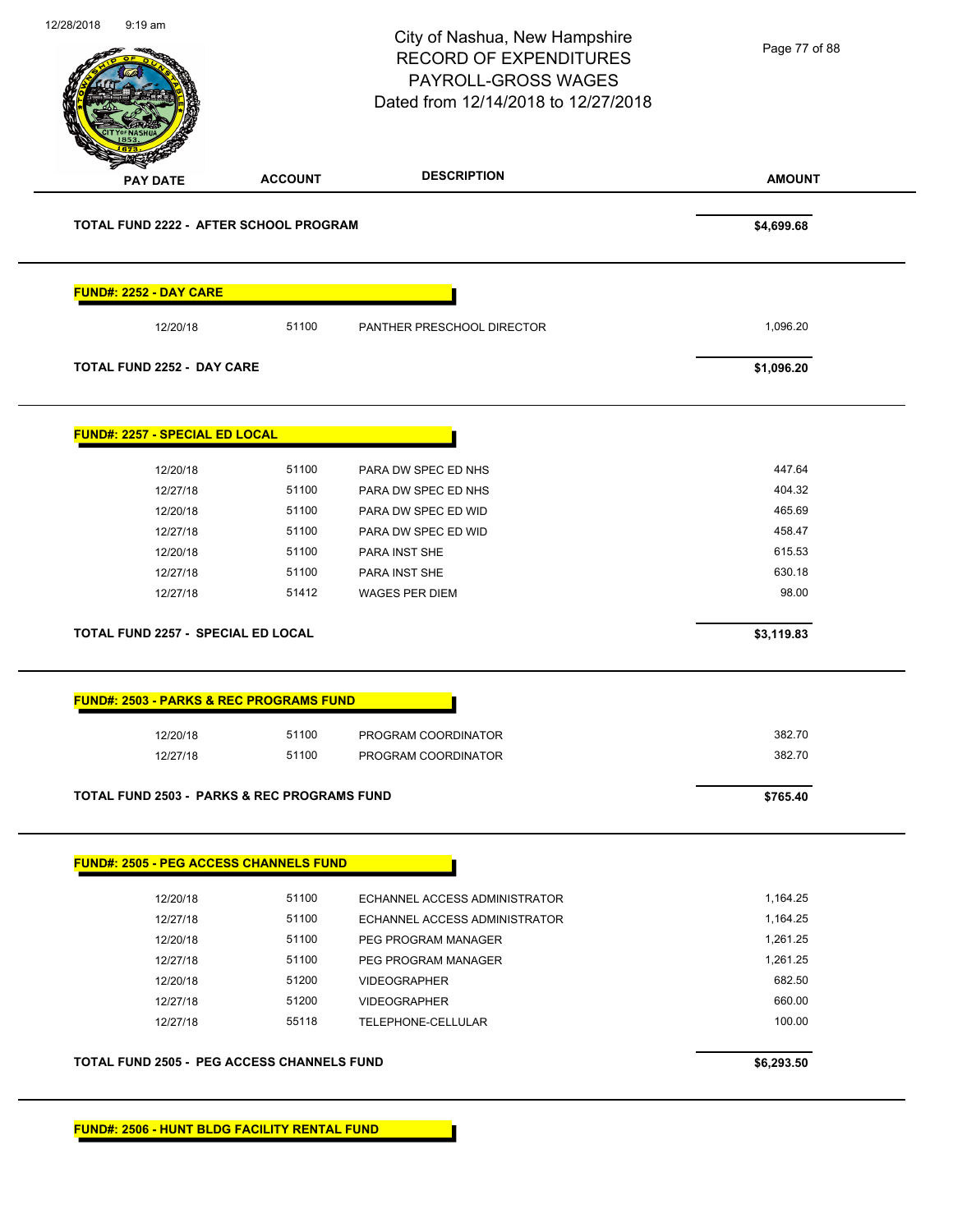$\overline{\phantom{0}}$ 



### City of Nashua, New Hampshire RECORD OF EXPENDITURES PAYROLL-GROSS WAGES Dated from 12/14/2018 to 12/27/2018

Page 78 of 88

| <b>PAY DATE</b>                                      | <b>ACCOUNT</b> | <b>DESCRIPTION</b>             | <b>AMOUNT</b> |
|------------------------------------------------------|----------------|--------------------------------|---------------|
| <b>FUND#: 2506 - HUNT BLDG FACILITY RENTAL FUND</b>  |                |                                |               |
| 12/27/18                                             | 55118          | TELEPHONE-CELLULAR             | 17.00         |
|                                                      |                |                                |               |
| TOTAL FUND 2506 - HUNT BLDG FACILITY RENTAL FUND     |                |                                | \$17.00       |
| <b>FUND#: 3030 - EMERGENCY MGMT GRANTS FUND</b>      |                |                                |               |
| 12/20/18                                             | 51200          | EMERGENCY MANAGEMENT COORDINAT | 718.16        |
| <b>TOTAL FUND 3030 - EMERGENCY MGMT GRANTS FUND</b>  |                |                                | \$718.16      |
| <b>FUND#: 3050 - POLICE GRANTS FUND</b>              |                |                                |               |
| 12/20/18                                             | 51100          | DOMESTIC VIOLENCE ADVOCATE     | 882.25        |
| 12/27/18                                             | 51100          | DOMESTIC VIOLENCE ADVOCATE     | 882.25        |
| 12/20/18                                             | 51100          | PATROLMAN ALL RANKS            | 1,476.25      |
| 12/27/18                                             | 51100          | PATROLMAN ALL RANKS            | 1,476.25      |
| 12/20/18                                             | 51300          | OVERTIME-REGULAR               | 6,381.18      |
| 12/27/18                                             | 51300          | OVERTIME-REGULAR               | 5,565.24      |
| <b>TOTAL FUND 3050 - POLICE GRANTS FUND</b>          |                |                                | \$16,663.42   |
|                                                      |                |                                |               |
|                                                      |                |                                |               |
| <u> FUND#: 3068 - COMMUNITY SERVICES GRANTS FUND</u> |                |                                |               |
| 12/20/18                                             | 51100          | BILINGUAL COMM HEALTH WORKER   | 89.83         |
| 12/27/18                                             | 51100          | BILINGUAL COMM HEALTH WORKER   | 92.14         |
| 12/20/18                                             | 51100          | <b>EPIDEMIOLOGIST</b>          | 146.50        |
| 12/27/18                                             | 51100          | <b>EPIDEMIOLOGIST</b>          | 146.50        |
| 12/20/18                                             | 51100          | PHNS PROGRAM ASSISTANT         | 807.65        |
| 12/27/18                                             | 51100          | PHNS PROGRAM ASSISTANT         | 807.66        |
| 12/20/18                                             | 51100          | PROGRAM ASSISTANT              | 211.80        |
| 12/27/18                                             | 51100          | PROGRAM ASSISTANT              | 210.48        |
| 12/20/18                                             | 51100          | PUB HEALTH NET SVS COORD       | 1,317.40      |
| 12/27/18                                             | 51100          | PUB HEALTH NET SVS COORD       | 1,317.40      |
| 12/20/18                                             | 51100          | PUB HEALTH PREPAREDNESS COORD  | 1,033.40      |

12/27/18 51100 PUB HEALTH PREPAREDNESS COORD 1,033.40 12/20/18 51100 SMP PROGRAM COORDINATOR 12/27/18 51100 SMP PROGRAM COORDINATOR 12/27/18 51300 OVERTIME-REGULAR 2.59 12/27/18 55118 TELEPHONE-CELLULAR 100.00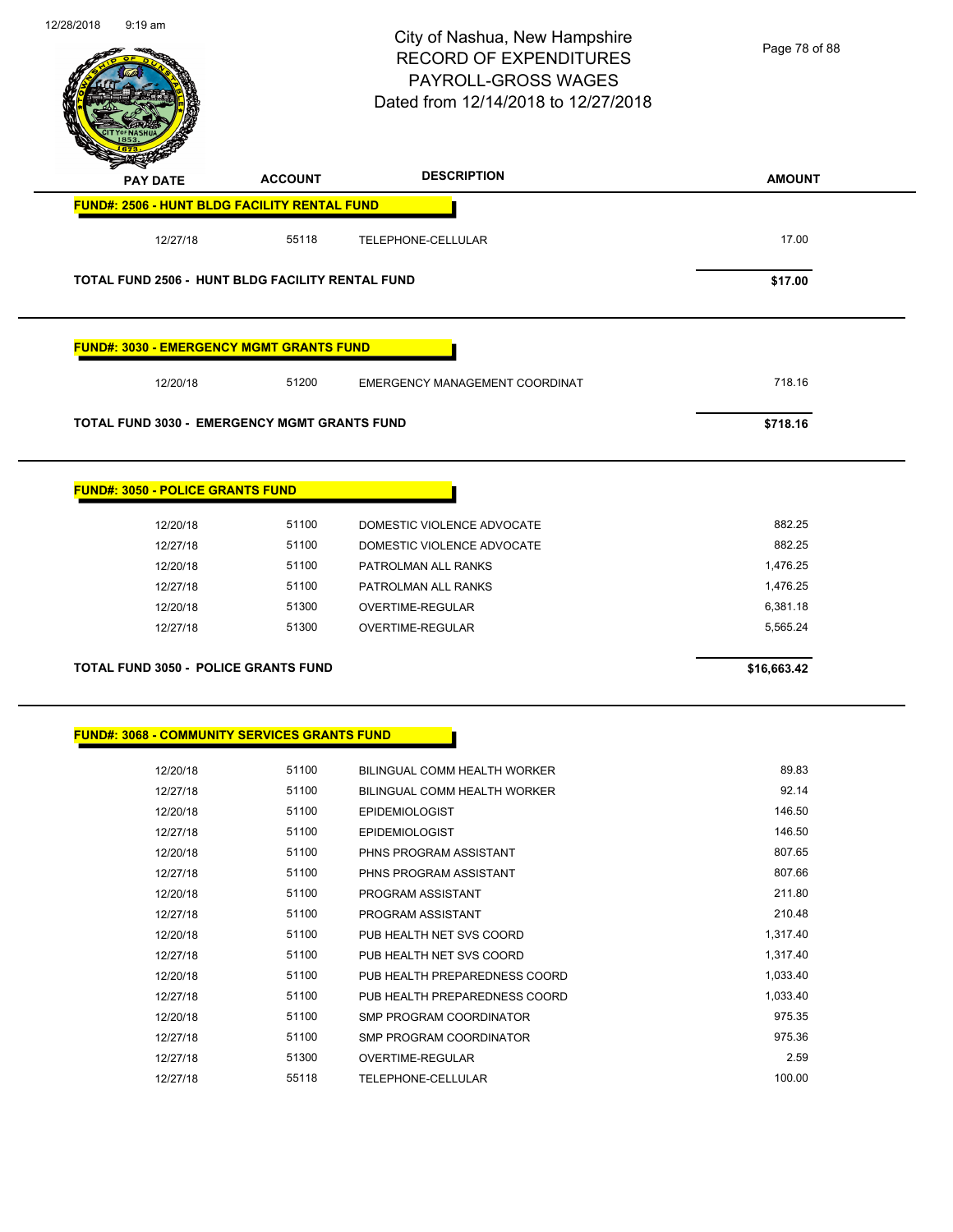

| TOTAL FUND 3068 - COMMUNITY SERVICES GRANTS FUND |                                                   |                              | \$9,267.46 |
|--------------------------------------------------|---------------------------------------------------|------------------------------|------------|
|                                                  |                                                   |                              |            |
|                                                  | <b>FUND#: 3070 - COMMUNITY HEALTH GRANTS FUND</b> |                              |            |
|                                                  |                                                   |                              |            |
| 12/20/18                                         | 51100                                             | BILINGUAL COMM HEALTH WORKER | 628.82     |
| 12/27/18                                         | 51100                                             | BILINGUAL COMM HEALTH WORKER | 644.93     |
| 12/20/18                                         | 51100                                             | PROGRAM ASSISTANT            | 635.39     |
| 12/27/18                                         | 51100                                             | PROGRAM ASSISTANT            | 631.41     |
| 12/27/18                                         | 51300                                             | OVERTIME-REGULAR             | 18.14      |
|                                                  |                                                   |                              | 205.00     |
| 12/20/18                                         | 51412                                             | <b>WAGES PER DIEM</b>        |            |

### **FUND#: 3090 - URBAN PROGRAM GRANTS FUND**

| 51100<br>12/20/18 | ARLINGTON ST COMMUNITY CENTER DIRECTOR | 986.60   |
|-------------------|----------------------------------------|----------|
| 51100<br>12/27/18 | ARLINGTON ST COMMUNITY CENTER DIRECTOR | 986.60   |
| 51100<br>12/20/18 | CODE ENFORCEMENT OFFICER II            | 498.20   |
| 51100<br>12/27/18 | CODE ENFORCEMENT OFFICER II            | 498.20   |
| 51100<br>12/20/18 | <b>GRANT MGMT SPECIALIST</b>           | 1,080.35 |
| 51100<br>12/27/18 | <b>GRANT MGMT SPECIALIST</b>           | 1,080.35 |
| 51100<br>12/20/18 | <b>MANAGER URBAN PROGRAMS</b>          | 1,649.35 |
| 51100<br>12/27/18 | <b>MANAGER URBAN PROGRAMS</b>          | 1,649.35 |
| 51100<br>12/20/18 | PROGRAM COORDINATOR LP&HH              | 1,255.30 |
| 51100<br>12/27/18 | PROGRAM COORDINATOR LP&HH              | 1,255.30 |
| 51100<br>12/20/18 | PROJECT ADMINISTRATOR                  | 1,306.00 |
| 51100<br>12/27/18 | PROJECT ADMINISTRATOR                  | 1,306.00 |
| 51100<br>12/20/18 | PROJECT ADMINISTRATOR LP&HH            | 1,230.70 |
| 51100<br>12/27/18 | PROJECT ADMINISTRATOR LP&HH            | 1,230.70 |
| 51100<br>12/20/18 | PROJECT SPECIALIST URBAN PROGR         | 1,171.10 |
| 51100<br>12/27/18 | PROJECT SPECIALIST URBAN PROGR         | 1,171.10 |
| 55118<br>12/27/18 | TELEPHONE-CELLULAR                     | 184.00   |

### **TOTAL FUND 3090 - URBAN PROGRAM GRANTS FUND \$18,539.20**

### **FUND#: 3120 - TRANSIT GRANTS FUND**

| 12/20/18 | 51100 | COMMUNICATION SPEC                   | 996.54   |
|----------|-------|--------------------------------------|----------|
| 12/27/18 | 51100 | COMMUNICATION SPEC                   | 996.55   |
| 12/20/18 | 51100 | <b>TRANSIT FINANCE COORDINATOR</b>   | 1.280.40 |
| 12/27/18 | 51100 | <b>TRANSIT FINANCE COORDINATOR</b>   | 1.280.40 |
| 12/20/18 | 51100 | <b>TRANSIT FLEET FACILITIES SUPV</b> | 1.080.36 |

Page 79 of 88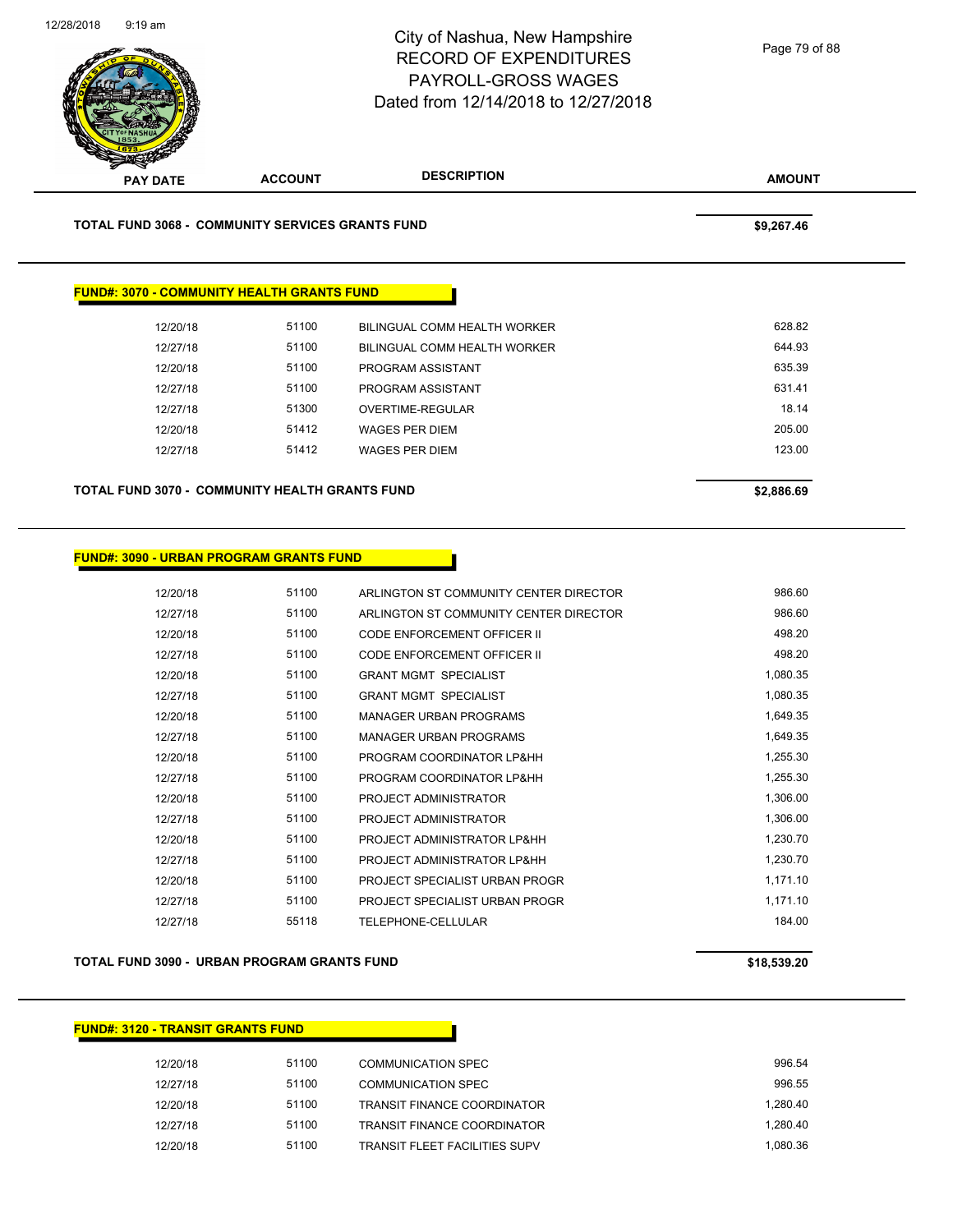

| s<br>$\tilde{\phantom{a}}$ |                                          |                                       |               |  |
|----------------------------|------------------------------------------|---------------------------------------|---------------|--|
| <b>PAY DATE</b>            | <b>ACCOUNT</b>                           | <b>DESCRIPTION</b>                    | <b>AMOUNT</b> |  |
|                            | <b>FUND#: 3120 - TRANSIT GRANTS FUND</b> |                                       |               |  |
|                            |                                          |                                       |               |  |
| 12/27/18                   | 51100                                    | <b>TRANSIT FLEET FACILITIES SUPV</b>  | 1,080.35      |  |
| 12/20/18                   | 51100                                    | TRANSIT MECHANICS                     | 1,959.40      |  |
| 12/27/18                   | 51100                                    | TRANSIT MECHANICS                     | 1,959.40      |  |
| 12/20/18                   | 51100                                    | TRANSIT OPERATIONS COORDINATOR        | 970.00        |  |
| 12/27/18                   | 51100                                    | <b>TRANSIT OPERATIONS COORDINATOR</b> | 970.00        |  |
| 12/20/18                   | 51100                                    | TRANSIT OPERATIONS SUPERVISOR         | 1,161.20      |  |
| 12/27/18                   | 51100                                    | <b>TRANSIT OPERATIONS SUPERVISOR</b>  | 1,161.20      |  |
| 12/20/18                   | 51100                                    | <b>TRANSIT UTILITY SERVICE WORKER</b> | 1,442.65      |  |
| 12/27/18                   | 51100                                    | TRANSIT UTILITY SERVICE WORKER        | 1,442.65      |  |
| 12/20/18                   | 51100                                    | <b>TRANSPORTATION DEPT MANAGER</b>    | 1,746.35      |  |
| 12/27/18                   | 51100                                    | TRANSPORTATION DEPT MANAGER           | 1,746.35      |  |
| 12/27/18                   | 55118                                    | TELEPHONE-CELLULAR                    | 67.00         |  |
|                            |                                          |                                       |               |  |

**TOTAL FUND 3120 - TRANSIT GRANTS FUND \$21,340.80** 

### **FUND#: 3800 - SCHOOL GRANTS FUND**

| 12/20/18 | 51100 | 21 CENTURY ELEM MFAM RES COORD | 5,417.10    |
|----------|-------|--------------------------------|-------------|
| 12/20/18 | 51100 | ASSISTANT PRINCIPAL AMH        | 1,469.60    |
| 12/6/18  | 51100 | ASSISTANT PRINCIPAL BIR        | 4,858.36    |
| 12/20/18 | 51100 | ASSISTANT PRINCIPAL BIR        | 1,655.50    |
| 12/20/18 | 51100 | ASSISTANT PRINCIPAL BRO        | 1,659.60    |
| 12/20/18 | 51100 | ASSISTANT PRINCIPAL DR CRSP    | 1,614.10    |
| 12/20/18 | 51100 | <b>ASSISTANT PRINCIPAL SHE</b> | 1,437.50    |
| 12/20/18 | 51100 | <b>CLERICAL 21 CENTURY</b>     | 773.25      |
| 12/27/18 | 51100 | <b>CLERICAL 21 CENTURY</b>     | 768.11      |
| 12/6/18  | 51100 | <b>CLERICAL PRINCIPAL FES</b>  | (1,336.50)  |
| 12/20/18 | 51100 | <b>DIRECTOR TITLE 1</b>        | 3,557.44    |
| 12/20/18 | 51100 | DW TECHNOLOGY PEER COACH       | 3,068.81    |
| 12/20/18 | 51100 | ELL OUTREACH WORKER HOURLY     | 1,125.00    |
| 12/27/18 | 51100 | ELL OUTREACH WORKER HOURLY     | 487.50      |
| 12/20/18 | 51100 | <b>INTRUCTIONAL LEADER FES</b> | 3,566.85    |
| 12/20/18 | 51100 | LICENSED PRACTICAL NURSE NHS   | 2,086.40    |
| 12/20/18 | 51100 | OFFICE MANAGER TITLE 1         | 1,619.30    |
| 12/6/18  | 51100 | PARA DW SPEC ED AMH            | (9, 150.37) |
| 12/20/18 | 51100 | PARA DW SPEC ED AMH            | 667.25      |
| 12/27/18 | 51100 | PARA DW SPEC ED AMH            | 651.73      |
| 12/20/18 | 51100 | PARA INST AMH                  | 591.09      |
| 12/27/18 | 51100 | PARA INST AMH                  | 576.44      |
| 12/20/18 | 51100 | PARA INST FES                  | 334.43      |
| 12/27/18 | 51100 | <b>PARA INST FES</b>           | 402.68      |
| 12/20/18 | 51100 | PARA INST MTP                  | 675.24      |
| 12/27/18 | 51100 | <b>PARA INST MTP</b>           | 850.32      |
| 12/6/18  | 51100 | PARA TTI AMH                   | 8,261.62    |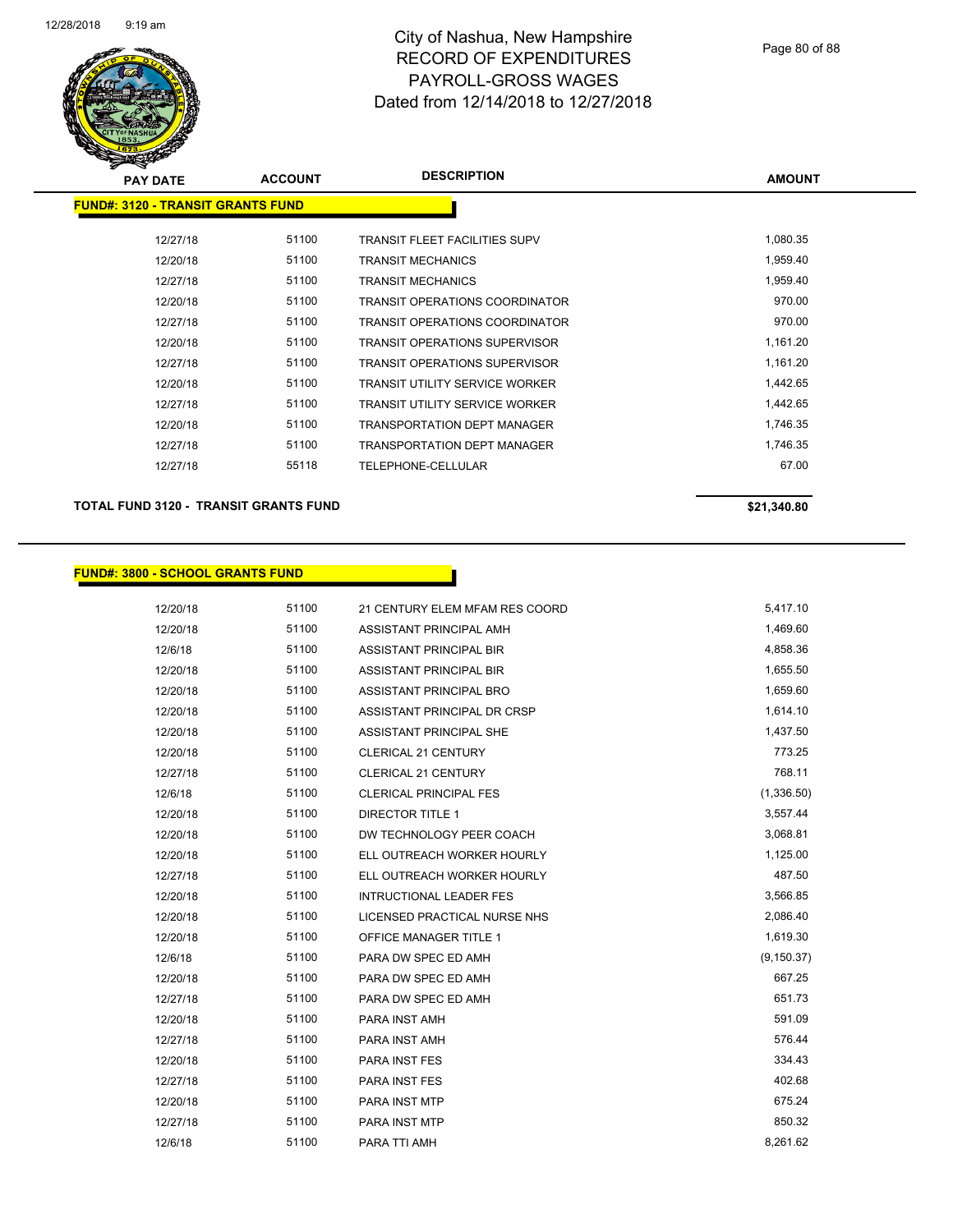

Page 81 of 88

| PAY DATE                                | <b>ACCOUNT</b> | <b>DESCRIPTION</b>           | <b>AMOUNT</b> |
|-----------------------------------------|----------------|------------------------------|---------------|
| <b>FUND#: 3800 - SCHOOL GRANTS FUND</b> |                |                              |               |
|                                         |                |                              |               |
| 12/20/18                                | 51100<br>51100 | PARA TTI AMH                 | 1,265.84      |
| 12/27/18                                |                | PARA TTI AMH                 | 1,162.35      |
| 12/20/18                                | 51100          | PARA TTI DRC                 | 1,018.83      |
| 12/27/18                                | 51100          | PARA TTI DRC                 | 1,014.10      |
| 12/20/18                                | 51100<br>51100 | PARA TTI LDG                 | 2,447.26      |
| 12/27/18                                |                | PARA TTI LDG                 | 2,408.26      |
| 12/20/18                                | 51100          | PARA TTI MTP                 | 1,252.74      |
| 12/27/18                                | 51100          | PARA TTI MTP                 | 1,231.91      |
| 12/6/18                                 | 51100          | PARA TTI NURSERY             | 14,184.49     |
| 12/20/18                                | 51100          | PARA TTI NURSERY             | 1,070.28      |
| 12/27/18                                | 51100          | PARA TTI NURSERY             | 1,081.63      |
| 12/20/18                                | 51100          | PEER COACH                   | 4,956.90      |
| 12/20/18                                | 51100          | SIGN LANGUAGE INTERPRETER    | 1,137.64      |
| 12/27/18                                | 51100          | SIGN LANGUAGE INTERPRETER    | 1,129.80      |
| 12/6/18                                 | 51100          | SOCIAL WORKER                | 87.50         |
| 12/20/18                                | 51100          | SOCIAL WORKER                | 2,885.20      |
| 12/20/18                                | 51100          | <b>TEACHER DWSE BRO</b>      | 1,794.50      |
| 12/20/18                                | 51100          | <b>TEACHER DWSE CHA</b>      | 3,976.00      |
| 12/6/18                                 | 51100          | <b>TEACHER DWSE ELM</b>      | 15,019.04     |
| 12/20/18                                | 51100          | TEACHER DWSE ELM             | 1,877.39      |
| 12/20/18                                | 51100          | TEACHER DWSE NHS             | 2,674.40      |
| 12/20/18                                | 51100          | TEACHER PRESCHOOL NHS        | 1,872.10      |
| 12/20/18                                | 51100          | <b>TEACHER SPED AMH</b>      | 2,085.00      |
| 12/20/18                                | 51100          | TEACHER SPED BIC             | 1,949.20      |
| 12/6/18                                 | 51100          | TEACHER SPED BRO             | 13,586.48     |
| 12/20/18                                | 51100          | <b>TEACHER SPED BRO</b>      | 1,698.30      |
| 12/20/18                                | 51100          | <b>TEACHER SPED DRC</b>      | 1,805.70      |
| 12/20/18                                | 51100          | <b>TEACHER SPED ELM</b>      | 1,737.50      |
| 12/20/18                                | 51100          | <b>TEACHER SPED FES</b>      | 1,561.40      |
| 12/20/18                                | 51100          | <b>TEACHER SPED FMS</b>      | 2,007.10      |
| 12/20/18                                | 51100          | <b>TEACHER SPED LDG</b>      | 1,797.20      |
| 12/20/18                                | 51100          | TEACHER SPED MDE             | 3,954.10      |
| 12/20/18                                | 51100          | <b>TEACHER SPED NHN</b>      | 9,525.74      |
| 12/20/18                                | 51100          | TEACHER SPED NHS             | 4,684.80      |
| 12/20/18                                | 51100          | <b>TEACHER SPED NSE</b>      | 6,713.00      |
| 12/20/18                                | 51100          | <b>TEACHER SPED PMS</b>      | 3,537.20      |
| 12/20/18                                | 51100          | TITLE ONE PARA FES           | 1,623.87      |
| 12/27/18                                | 51100          | TITLE ONE PARA FES           | 1,607.82      |
| 12/20/18                                | 51200          | 21 CENTURY PROGRAM ASSISTANT | 1,722.50      |
| 12/27/18                                | 51200          | 21 CENTURY PROGRAM ASSISTANT | 1,787.50      |
| 12/20/18                                | 51200          | 21ST CENTURY INSTRUCTOR      | 785.00        |
| 12/27/18                                | 51200          | 21ST CENTURY INSTRUCTOR      | 667.50        |
| 12/20/18                                | 51200          | ASSISTANT PRINCIPAL NHS      | 200.00        |
| 12/20/18                                | 51200          | <b>FAMILY LIAISON</b>        | 368.75        |
| 12/27/18                                | 51200          | <b>FAMILY LIAISON</b>        | 393.75        |
|                                         |                |                              |               |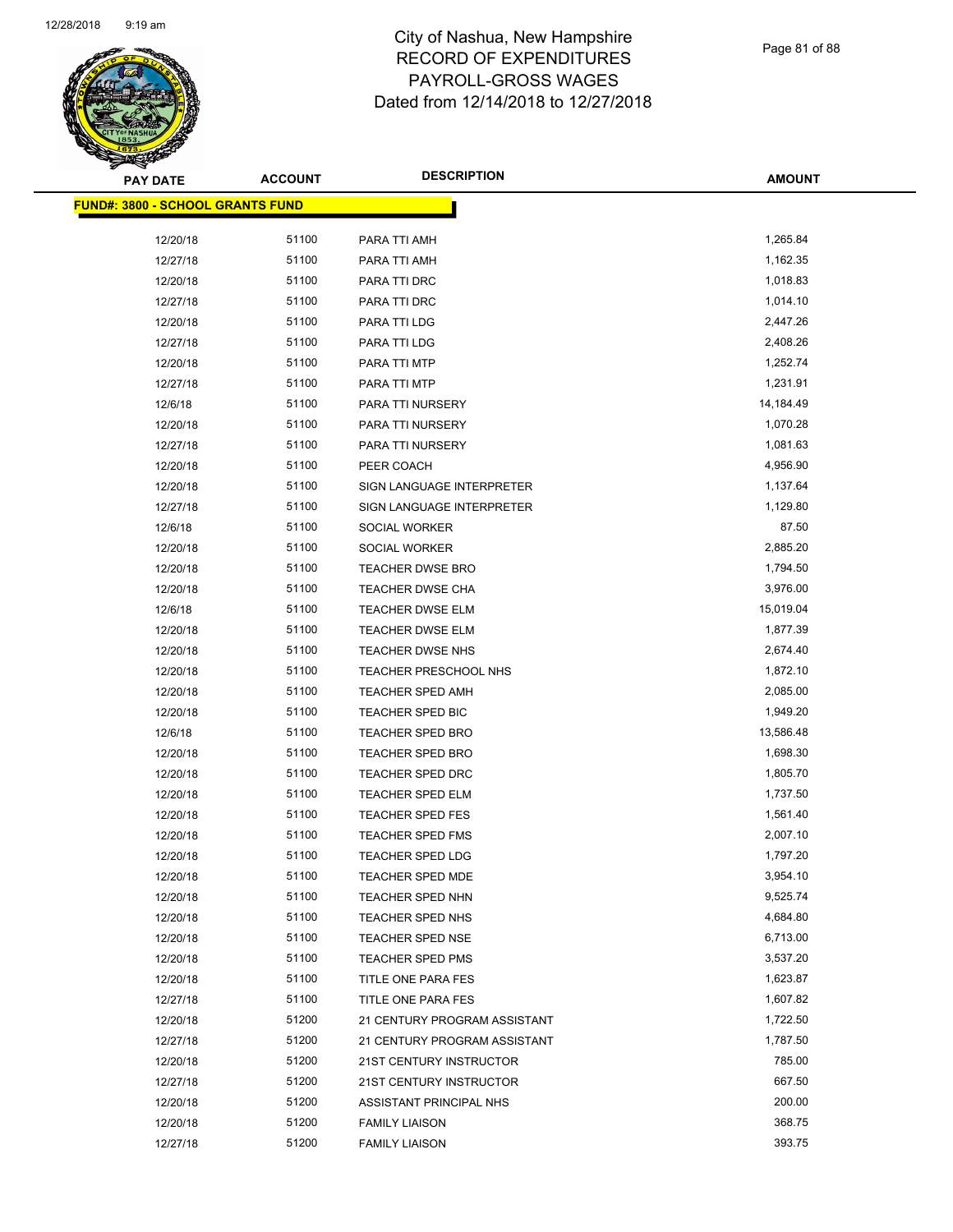

| <b>PAY DATE</b>                          | <b>ACCOUNT</b> | <b>DESCRIPTION</b>            | <b>AMOUNT</b> |
|------------------------------------------|----------------|-------------------------------|---------------|
| <u> FUND#: 3800 - SCHOOL GRANTS FUND</u> |                |                               |               |
| 12/20/18                                 | 51200          | <b>GUIDANCE COUNSELOR FES</b> | 175.00        |
| 12/6/18                                  | 51200          | HOME SCHOOL CORD TTI          | 607.50        |
| 12/20/18                                 | 51200          | HOME SCHOOL CORD TTI          | 4,156.81      |
| 12/27/18                                 | 51200          | HOME SCHOOL CORD TTI          | 4,153.60      |
| 12/27/18                                 | 51200          | <b>INTERPRETER</b>            | 193.75        |
| 12/20/18                                 | 51200          | LUNCH MONITOR DRC             | 172.50        |
| 12/27/18                                 | 51200          | LUNCH MONITOR DRC             | 175.00        |
| 12/20/18                                 | 51200          | LUNCH MONITOR FES             | 110.00        |
| 12/27/18                                 | 51200          | LUNCH MONITOR FES             | 105.00        |
| 12/27/18                                 | 51200          | PARA DW SPEC ED AMH           | 186.42        |
| 12/20/18                                 | 51200          | PARA DW SPEC ED BIR           | 16.07         |
| 12/20/18                                 | 51200          | PARA DW SPEC ED SHE           | 60.72         |
| 12/27/18                                 | 51200          | PARA DW SPEC ED SHE           | 30.36         |
| 12/20/18                                 | 51200          | PARA ELL PMS                  | 81.90         |
| 12/27/18                                 | 51200          | PARA INST AMH                 | 102.30        |
| 12/20/18                                 | 51200          | PARA INST BIC                 | 64.84         |
| 12/20/18                                 | 51200          | PARA INST BIR                 | 97.09         |
| 12/20/18                                 | 51200          | PARA INST CHA                 | 87.93         |
| 12/27/18                                 | 51200          | PARA INST FES                 | 166.09        |
| 12/20/18                                 | 51200          | PARA INST SHE                 | 101.06        |
| 12/27/18                                 | 51200          | PARA INST SHE                 | 59.06         |
| 12/6/18                                  | 51200          | PARA TTI NURSERY              | (172.26)      |
| 12/20/18                                 | 51200          | SPECIAL EDUCATION TUTOR       | 1,087.50      |
| 12/27/18                                 | 51200          | SPECIAL EDUCATION TUTOR       | 918.75        |
| 12/20/18                                 | 51200          | <b>TEACHER BUSINESS NHS</b>   | 100.00        |
| 12/20/18                                 | 51200          | TEACHER ELL BIC               | 150.00        |
| 12/20/18                                 | 51200          | <b>TEACHER ELL ELM</b>        | 125.00        |
| 12/20/18                                 | 51200          | <b>TEACHER ELL PMS</b>        | 150.00        |
| 12/20/18                                 | 51200          | TEACHER ELL SHE               | 75.00         |
| 12/20/18                                 | 51200          | <b>TEACHER ENGLISH NHS</b>    | 100.00        |
| 12/20/18                                 | 51200          | <b>TEACHER GR1 DRC</b>        | 143.75        |
| 12/20/18                                 | 51200          | <b>TEACHER GR1 FES</b>        | 25.00         |
| 12/20/18                                 | 51200          | <b>TEACHER GR1 LDG</b>        | 75.00         |
| 12/20/18                                 | 51200          | TEACHER GR2 DRC               | 100.00        |
| 12/20/18                                 | 51200          | <b>TEACHER GR2 FES</b>        | 125.00        |
| 12/20/18                                 | 51200          | <b>TEACHER GR3 CHA</b>        | 112.50        |
| 12/20/18                                 | 51200          | <b>TEACHER GR3 DRC</b>        | 200.00        |
| 12/20/18                                 | 51200          | <b>TEACHER GR3 LDG</b>        | 50.00         |
| 12/20/18                                 | 51200          | <b>TEACHER GR4 BIC</b>        | 150.00        |
| 12/20/18                                 | 51200          | <b>TEACHER GR4 BIR</b>        | 25.00         |
| 12/20/18                                 | 51200          | <b>TEACHER GR4 SHE</b>        | 37.50         |
| 12/20/18                                 | 51200          | <b>TEACHER GR5 BIC</b>        | 100.00        |
| 12/20/18                                 | 51200          | <b>TEACHER GR5 DRC</b>        | 125.00        |
| 12/20/18                                 | 51200          | <b>TEACHER GR6 ELM</b>        | 25.00         |
| 12/20/18                                 | 51200          | <b>TEACHER KIND LDG</b>       | 100.00        |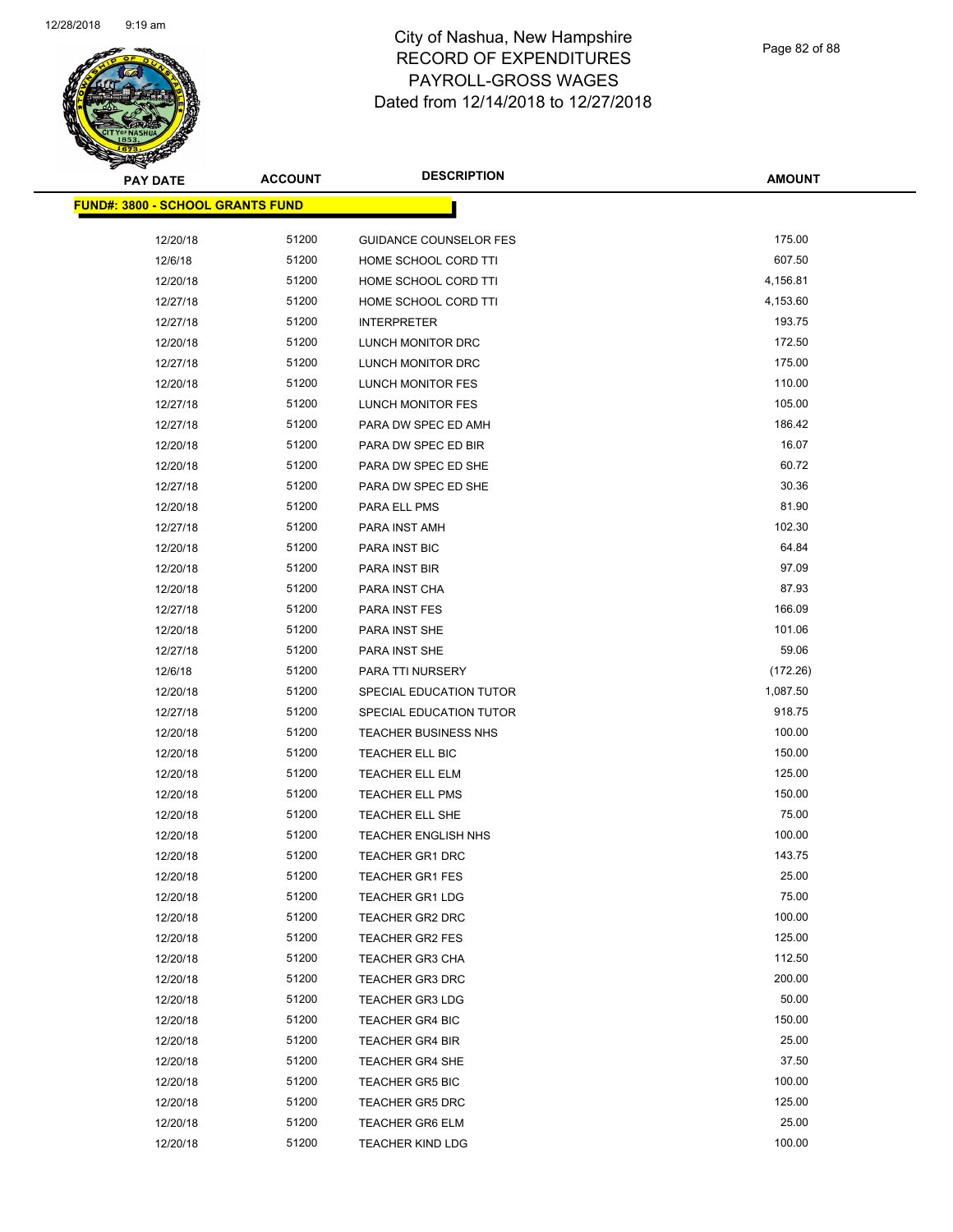

|                                                                                                   | <b>ACCOUNT</b> | <b>DESCRIPTION</b>               | <b>AMOUNT</b> |
|---------------------------------------------------------------------------------------------------|----------------|----------------------------------|---------------|
| <b>FUND#: 3800 - SCHOOL GRANTS FUND</b>                                                           |                |                                  |               |
| 12/20/18                                                                                          | 51200          | <b>TEACHER MATH NHS</b>          | 100.00        |
| 12/20/18                                                                                          | 51200          | TEACHER SOCIAL STUDIES NHS       | 100.00        |
| 12/20/18                                                                                          | 51200          | TEACHER SPED BIC                 | 75.00         |
| 12/6/18                                                                                           | 51200          | TEACHER TTI AMH                  | 15,681.50     |
| 12/20/18                                                                                          | 51200          | <b>TEACHER TTI AMH</b>           | 10,160.93     |
| 12/20/18                                                                                          | 51200          | <b>TEACHER TTI FES</b>           | 2,308.19      |
| 12/6/18                                                                                           | 51200          | TEACHER TTI LDG                  | 3,272.17      |
| 12/20/18                                                                                          | 51200          | TEACHER TTI LDG                  | 8,744.40      |
| 12/6/18                                                                                           | 51200          | <b>TEACHER TTI MTP</b>           | 9,459.57      |
| 12/20/18                                                                                          | 51200          | <b>TEACHER TTI MTP</b>           | 7,254.90      |
| 12/20/18                                                                                          | 51200          | <b>TEACHER TTI NURSERY</b>       | 4,885.70      |
| 12/20/18                                                                                          | 51200          | <b>TEACHER TTIDRC</b>            | 6,107.60      |
| 12/27/18                                                                                          | 51200          | TITLE ONE PARA FES               | 116.03        |
| 12/6/18                                                                                           | 51412          | <b>WAGES PER DIEM</b>            | (111.00)      |
| 12/6/18                                                                                           | 51650          | <b>ADDITIONAL HOURS</b>          | (3,550.00)    |
| 12/20/18                                                                                          | 51650          | <b>ADDITIONAL HOURS</b>          | 9,737.50      |
| 12/27/18                                                                                          | 51650          | <b>ADDITIONAL HOURS</b>          | 1,025.00      |
| <b>TOTAL FUND 3800 - SCHOOL GRANTS FUND</b><br><b>FUND#: 3810 - FOOD SERVICE GRANTS FUND</b>      |                |                                  | \$259,234.15  |
| 12/20/18                                                                                          | 51300          | OVERTIME-REGULAR                 | 926.18        |
| 12/27/18                                                                                          | 51300          | OVERTIME-REGULAR                 | 605.54        |
|                                                                                                   |                |                                  | \$1,531.72    |
| <b>TOTAL FUND 3810 - FOOD SERVICE GRANTS FUND</b><br><b>FUND#: 4005 - TRAFFIC VIOLATIONS FUND</b> |                |                                  |               |
| 12/20/18                                                                                          | 51100          | MVR CLERK II                     | 320.50        |
| 12/27/18                                                                                          | 51100          | MVR CLERK II                     | 320.51        |
| 12/20/18                                                                                          | 51100          | ORDINANCE VIOLATIONS COORDINATOR | 437.70        |
| 12/27/18                                                                                          | 51100          | ORDINANCE VIOLATIONS COORDINATOR | 437.70        |
| 12/20/18                                                                                          | 51100          | PARKING MANAGER                  | 298.80        |
| 12/27/18                                                                                          | 51100          | <b>PARKING MANAGER</b>           | 298.80        |
| 12/20/18                                                                                          | 51200          | <b>MVR CLERK I</b>               | 366.10        |
| 12/27/18                                                                                          | 51200          | <b>MVR CLERK I</b>               | 369.76        |
| 12/20/18                                                                                          | 51200          | PARKING ENFORCEMENT SPECIALIST   | 1,139.10      |
| 12/27/18                                                                                          | 51200          | PARKING ENFORCEMENT SPECIALIST   | 1,239.71      |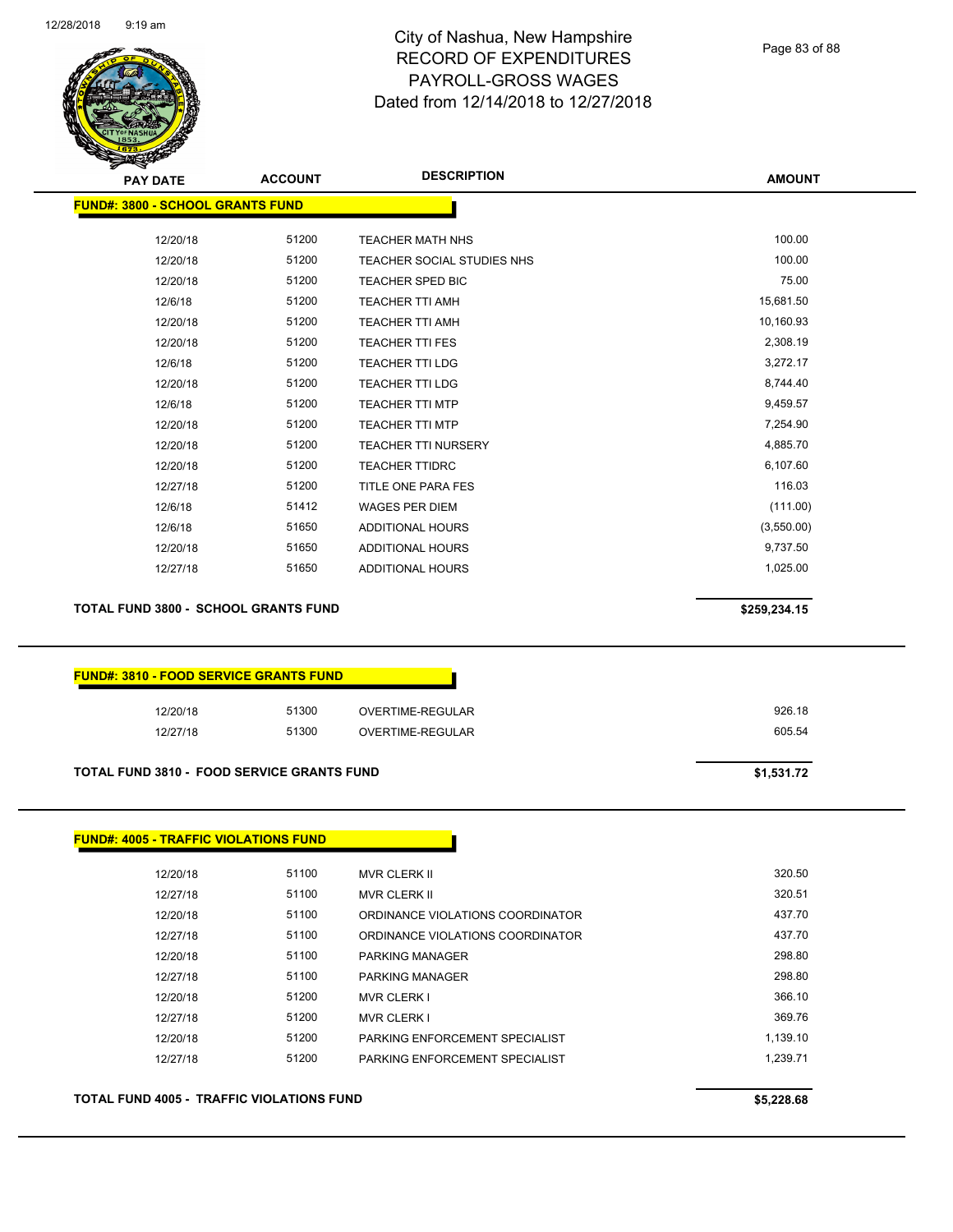

Page 84 of 88

| <b>PAY DATE</b>                                      | <b>ACCOUNT</b> | <b>DESCRIPTION</b>             | <b>AMOUNT</b> |
|------------------------------------------------------|----------------|--------------------------------|---------------|
| <b>FUND#: 4030 - POLICE SPECIAL DETAILS FUND</b>     |                |                                |               |
| 12/20/18                                             | 51710          | SPECIAL DETAIL-NON PENSIONABLE | 7,935.36      |
| 12/27/18                                             | 51710          | SPECIAL DETAIL-NON PENSIONABLE | 7,669.30      |
| 12/20/18                                             | 51712          | SPECIAL DETAIL-PENSIONABLE     | 4,799.95      |
| 12/27/18                                             | 51712          | SPECIAL DETAIL-PENSIONABLE     | 3,167.08      |
| <b>TOTAL FUND 4030 - POLICE SPECIAL DETAILS FUND</b> |                |                                | \$23,571.69   |
| <b>FUND#: 4035 - POLICE OVERTIME BILLING FUND</b>    |                |                                |               |
| 12/20/18                                             | 51300          | OVERTIME-REGULAR               | 4,527.64      |
| 12/27/18                                             | 51300          | OVERTIME-REGULAR               | 801.97        |
|                                                      |                |                                |               |
| TOTAL FUND 4035 - POLICE OVERTIME BILLING FUND       |                |                                | \$5,329.61    |
|                                                      |                |                                |               |
| <b>FUND#: 4065 - FIRE WATCHGUARDS FUND</b>           |                |                                |               |
| 12/27/18                                             | 51712          | SPECIAL DETAIL-PENSIONABLE     | 234.21        |
| <b>TOTAL FUND 4065 - FIRE WATCHGUARDS FUND</b>       |                |                                | \$234.21      |
|                                                      |                |                                |               |
|                                                      |                |                                |               |
| <b>FUND#: 4068 - ENGINEERING SERVICES FUND</b>       |                |                                |               |
| 12/20/18                                             | 51300          | OVERTIME-REGULAR               | 465.73        |
| <b>TOTAL FUND 4068 - ENGINEERING SERVICES FUND</b>   |                |                                | \$465.73      |
|                                                      |                |                                |               |
|                                                      |                |                                |               |
| <b>FUND#: 6000 - SOLID WASTE FUND</b>                |                |                                |               |
| 12/20/18                                             | 51100          | ADMINISTRATIVE ASSISTANT I     | 421.80        |
| 12/27/18                                             | 51100          | ADMINISTRATIVE ASSISTANT I     | 421.80        |
| 12/20/18                                             | 51100          | ADMINISTRATIVE ASSISTANT II    | 858.88        |
| 12/27/18                                             | 51100          | ADMINISTRATIVE ASSISTANT II    | 858.88        |
| 12/20/18                                             | 51100          | ASSIST DIRECTOR PUBLIC WORKS   | 202.40        |
| 12/27/18                                             | 51100          | ASSIST DIRECTOR PUBLIC WORKS   | 202.40        |
| 12/20/18                                             | 51100          | AUTOMATED TRASH COLLECTION OPR | 4,898.00      |
| 12/27/18                                             | 51100          | AUTOMATED TRASH COLLECTION OPR | 4,898.00      |
| 12/20/18                                             | 51100          | <b>CITY ENGINEER</b>           | 343.40        |
| 12/27/18                                             | 51100          | <b>CITY ENGINEER</b>           | 343.40        |
| 12/20/18                                             | 51100          | <b>COLLECTION EQUIP OPR</b>    | 8,352.92      |
| 12/27/18                                             | 51100          | <b>COLLECTION EQUIP OPR</b>    | 8,338.15      |
| 12/20/18                                             | 51100          | COLLECTION EQUIP OPR LANDFILL  | 970.41        |

12/27/18 51100 COLLECTION EQUIP OPR LANDFILL 970.40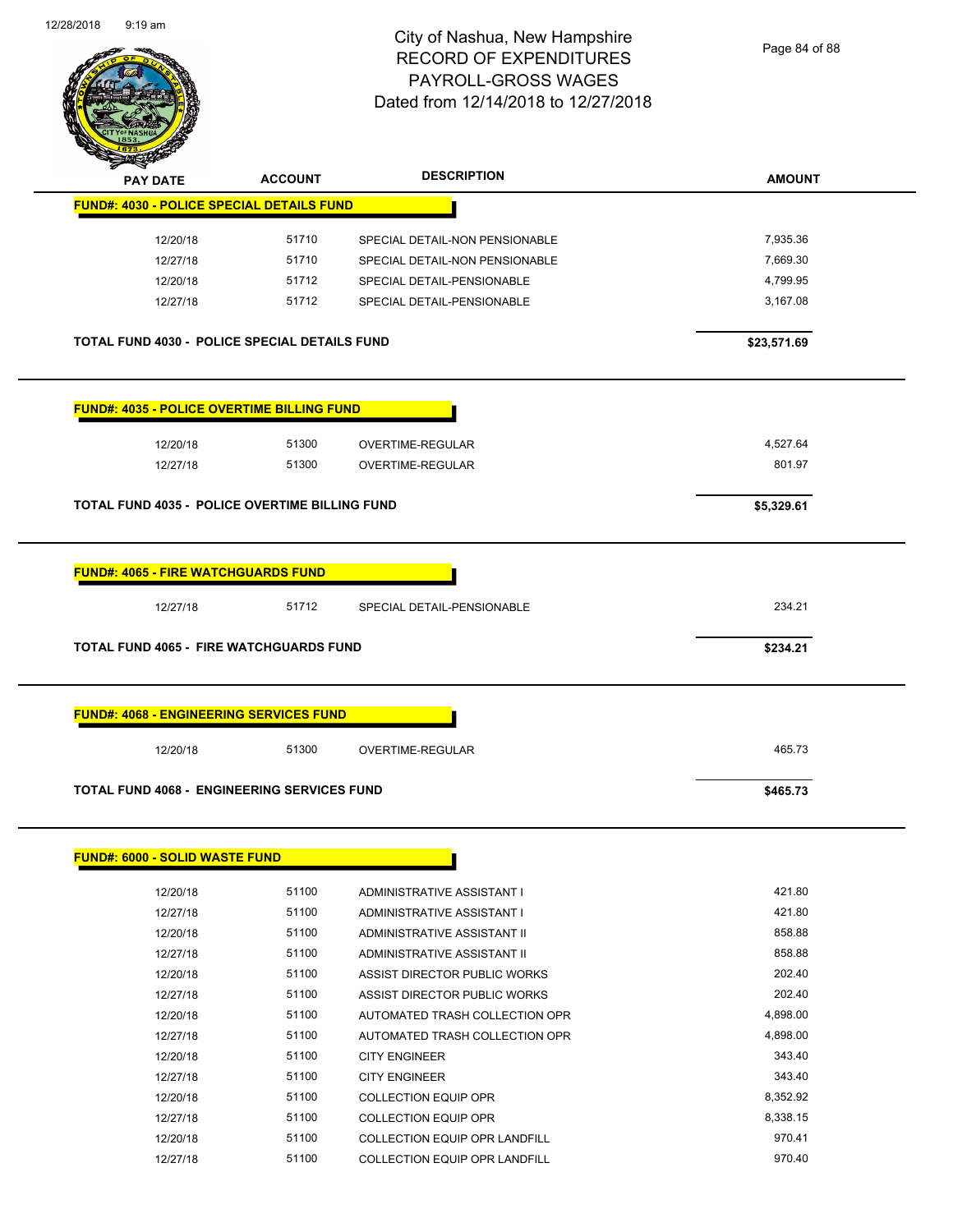

| <u> FUND#: 6000 - SOLID WASTE FUND</u><br>12/20/18<br>51100<br>261.95<br>DEP TREASURER TAX COLLECTOR<br>51100<br>261.95<br>12/27/18<br>DEP TREASURER TAX COLLECTOR<br>82.05<br>51100<br>12/20/18<br>DEPUTY CITY ENGINEER<br>82.05<br>51100<br>12/27/18<br>DEPUTY CITY ENGINEER<br>261.20<br>51100<br><b>DIRECTOR PUBLIC WORKS</b><br>12/20/18<br>51100<br>261.20<br>12/27/18<br>DIRECTOR PUBLIC WORKS<br>499.05<br>51100<br>12/20/18<br>DPW BILLING ACCOUNTANT |
|----------------------------------------------------------------------------------------------------------------------------------------------------------------------------------------------------------------------------------------------------------------------------------------------------------------------------------------------------------------------------------------------------------------------------------------------------------------|
|                                                                                                                                                                                                                                                                                                                                                                                                                                                                |
|                                                                                                                                                                                                                                                                                                                                                                                                                                                                |
|                                                                                                                                                                                                                                                                                                                                                                                                                                                                |
|                                                                                                                                                                                                                                                                                                                                                                                                                                                                |
|                                                                                                                                                                                                                                                                                                                                                                                                                                                                |
|                                                                                                                                                                                                                                                                                                                                                                                                                                                                |
|                                                                                                                                                                                                                                                                                                                                                                                                                                                                |
|                                                                                                                                                                                                                                                                                                                                                                                                                                                                |
|                                                                                                                                                                                                                                                                                                                                                                                                                                                                |
| 499.05<br>51100<br>12/27/18<br>DPW BILLING ACCOUNTANT                                                                                                                                                                                                                                                                                                                                                                                                          |
| 51100<br>406.05<br>12/20/18<br>DPW COLLECTIONS SPEC III                                                                                                                                                                                                                                                                                                                                                                                                        |
| 406.05<br>51100<br>12/27/18<br>DPW COLLECTIONS SPEC III                                                                                                                                                                                                                                                                                                                                                                                                        |
| 51100<br>DPW CONTRACT ADMINISTRATOR<br>121.65<br>12/20/18                                                                                                                                                                                                                                                                                                                                                                                                      |
| 121.65<br>51100<br>DPW CONTRACT ADMINISTRATOR<br>12/27/18                                                                                                                                                                                                                                                                                                                                                                                                      |
| 1,480.85<br>51100<br>12/20/18<br><b>ENVIRONMENTAL ENGINEER</b>                                                                                                                                                                                                                                                                                                                                                                                                 |
| 51100<br>1,480.85<br>12/27/18<br><b>ENVIRONMENTAL ENGINEER</b>                                                                                                                                                                                                                                                                                                                                                                                                 |
| 51100<br>4,932.00<br>12/20/18<br><b>EQUIPMENT OPR LANDFILL</b>                                                                                                                                                                                                                                                                                                                                                                                                 |
| 51100<br>4,932.00<br>12/27/18<br><b>EQUIPMENT OPR LANDFILL</b>                                                                                                                                                                                                                                                                                                                                                                                                 |
| 164.35<br>51100<br>12/20/18<br><b>EXECUTIVE ASSISTANT</b>                                                                                                                                                                                                                                                                                                                                                                                                      |
| 164.35<br>51100<br>12/27/18<br><b>EXECUTIVE ASSISTANT</b>                                                                                                                                                                                                                                                                                                                                                                                                      |
| 51100<br>436.60<br>12/20/18<br><b>FINANCE AND ADMIN MANAGER</b>                                                                                                                                                                                                                                                                                                                                                                                                |
| 436.60<br>51100<br>12/27/18<br>FINANCE AND ADMIN MANAGER                                                                                                                                                                                                                                                                                                                                                                                                       |
| 51100<br>346.35<br>12/20/18<br>FLEET MANAGER STREET DEPT                                                                                                                                                                                                                                                                                                                                                                                                       |
| 346.35<br>51100<br>12/27/18<br>FLEET MANAGER STREET DEPT                                                                                                                                                                                                                                                                                                                                                                                                       |
| 870.35<br>51100<br>12/20/18<br>LICENSED SCALE OPERATOR                                                                                                                                                                                                                                                                                                                                                                                                         |
| 51100<br>870.35<br>12/27/18<br>LICENSED SCALE OPERATOR                                                                                                                                                                                                                                                                                                                                                                                                         |
| 51100<br>PUBLIC RELATIONS ADMINISTRATOR<br>164.40<br>12/20/18                                                                                                                                                                                                                                                                                                                                                                                                  |
| 51100<br>164.40<br>12/27/18<br>PUBLIC RELATIONS ADMINISTRATOR                                                                                                                                                                                                                                                                                                                                                                                                  |
| 51100<br>1,192.80<br>12/20/18<br><b>RECYCLING COORDINATOR</b>                                                                                                                                                                                                                                                                                                                                                                                                  |
| 51100<br>1,192.80<br>12/27/18<br><b>RECYCLING COORDINATOR</b>                                                                                                                                                                                                                                                                                                                                                                                                  |
| 51100<br>143.80<br>12/20/18<br><b>SENIOR STAFF ENGINEER</b>                                                                                                                                                                                                                                                                                                                                                                                                    |
| 143.80<br>12/27/18<br>51100<br><b>SENIOR STAFF ENGINEER</b>                                                                                                                                                                                                                                                                                                                                                                                                    |
| 51100<br>SOLID WASTE FOREMAN<br>2,593.31<br>12/20/18                                                                                                                                                                                                                                                                                                                                                                                                           |
| 51100<br>2,593.30<br>12/27/18<br>SOLID WASTE FOREMAN                                                                                                                                                                                                                                                                                                                                                                                                           |
| 51100<br>1,128.30<br>12/20/18<br>SOLID WASTE TECHNICIAN                                                                                                                                                                                                                                                                                                                                                                                                        |
| 51100<br>1,128.30<br>12/27/18<br>SOLID WASTE TECHNICIAN                                                                                                                                                                                                                                                                                                                                                                                                        |
| 191.25<br>12/20/18<br>51100<br>SR MGR ACCT FIN REPORTING                                                                                                                                                                                                                                                                                                                                                                                                       |
| 191.25<br>12/27/18<br>51100<br>SR MGR ACCT FIN REPORTING                                                                                                                                                                                                                                                                                                                                                                                                       |
| 51100<br>1,804.30<br>12/20/18<br>SUPERINTENDENT OF SOLID WASTE                                                                                                                                                                                                                                                                                                                                                                                                 |
| 51100<br>1,804.31<br>12/27/18<br>SUPERINTENDENT OF SOLID WASTE                                                                                                                                                                                                                                                                                                                                                                                                 |
| 51300<br>3,967.17<br>12/20/18<br>OVERTIME-REGULAR                                                                                                                                                                                                                                                                                                                                                                                                              |
| 12/27/18<br>51300<br>3,432.38<br>OVERTIME-REGULAR                                                                                                                                                                                                                                                                                                                                                                                                              |
| 12/20/18<br>51600<br>400.00<br><b>LONGEVITY</b>                                                                                                                                                                                                                                                                                                                                                                                                                |
| 128.00<br>55118<br>12/27/18<br>TELEPHONE-CELLULAR                                                                                                                                                                                                                                                                                                                                                                                                              |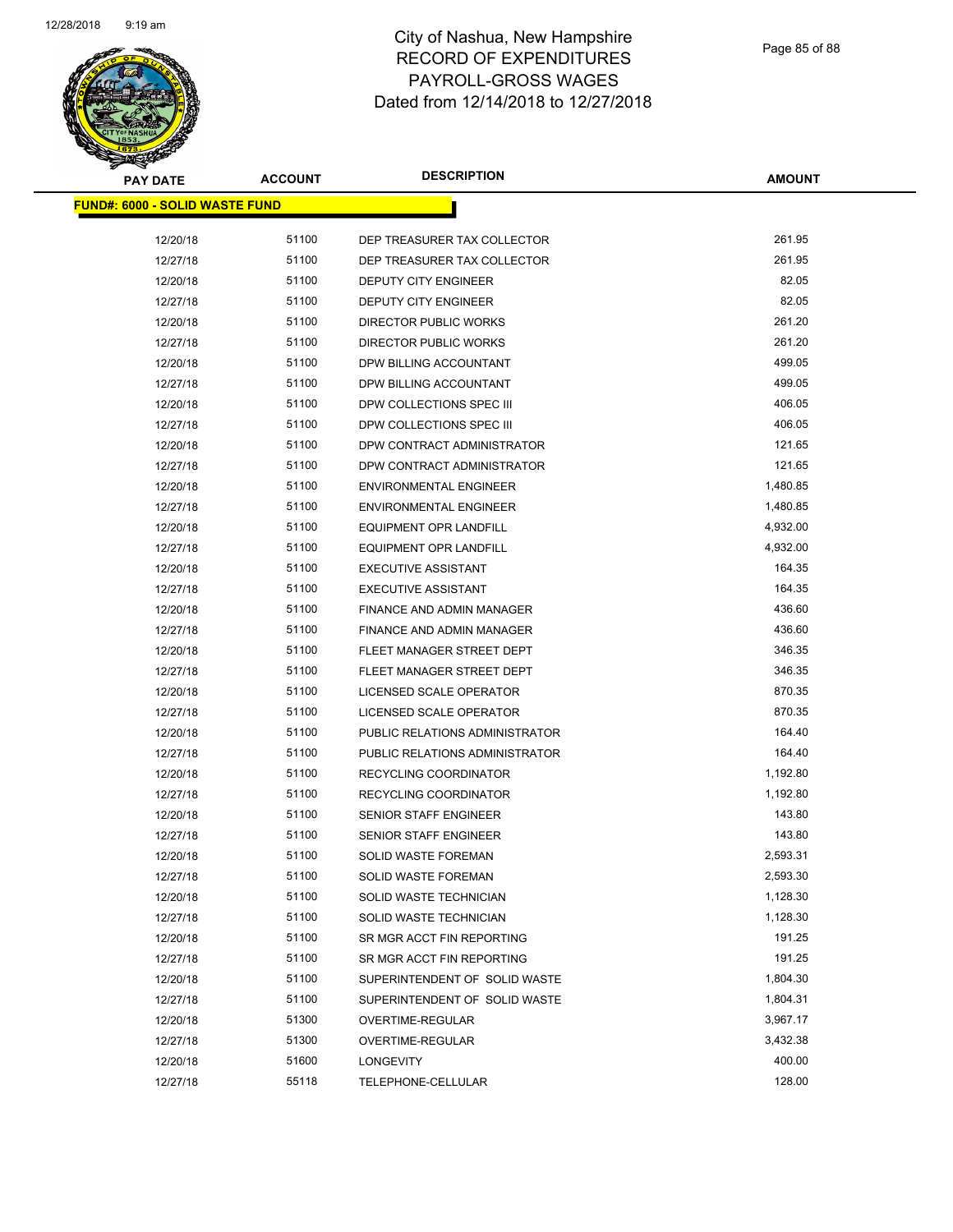

| <b>PAY DATE</b>                      | <b>ACCOUNT</b> | <b>DESCRIPTION</b>                                      | <b>AMOUNT</b>    |  |
|--------------------------------------|----------------|---------------------------------------------------------|------------------|--|
| TOTAL FUND 6000 - SOLID WASTE FUND   |                |                                                         | \$74,169.61      |  |
| <b>FUND#: 6200 - WASTEWATER FUND</b> |                |                                                         |                  |  |
|                                      |                |                                                         |                  |  |
| 12/27/18                             | 51100          | ADMINISTRATIVE ASSISTANT II                             | 744.20           |  |
| 12/20/18                             | 51100          | ANALYTICAL CHEMIST                                      | 861.95<br>861.95 |  |
| 12/27/18                             | 51100<br>51100 | ANALYTICAL CHEMIST                                      | 202.35           |  |
| 12/20/18                             | 51100          | ASSIST DIRECTOR PUBLIC WORKS                            | 202.35           |  |
| 12/27/18                             | 51100          | ASSIST DIRECTOR PUBLIC WORKS                            | 1,339.75         |  |
| 12/20/18                             | 51100          | ASSISTANT CONSTRUCTION ENGINEER                         | 1,339.75         |  |
| 12/27/18<br>12/20/18                 | 51100          | ASSISTANT CONSTRUCTION ENGINEER<br><b>CITY ENGINEER</b> | 801.30           |  |
| 12/27/18                             | 51100          | <b>CITY ENGINEER</b>                                    | 801.30           |  |
| 12/20/18                             | 51100          | <b>COLLECTION SYSTEMS OPERATOR</b>                      | 2,155.46         |  |
| 12/27/18                             | 51100          | <b>COLLECTION SYSTEMS OPERATOR</b>                      | 2,126.66         |  |
| 12/20/18                             | 51100          | COLLECTION SYSTEMS TECHNICIAN                           | 2,103.21         |  |
| 12/27/18                             | 51100          | COLLECTION SYSTEMS TECHNICIAN                           | 2,103.20         |  |
| 12/20/18                             | 51100          | <b>COLLECTIONS SPEC II</b>                              | 854.85           |  |
| 12/27/18                             | 51100          | <b>COLLECTIONS SPEC II</b>                              | 854.85           |  |
| 12/20/18                             | 51100          | DEP TREASURER TAX COLLECTOR                             | 261.95           |  |
| 12/27/18                             | 51100          | DEP TREASURER TAX COLLECTOR                             | 261.95           |  |
| 12/20/18                             | 51100          | DEPUTY CITY ENGINEER                                    | 820.35           |  |
| 12/27/18                             | 51100          | DEPUTY CITY ENGINEER                                    | 820.35           |  |
| 12/20/18                             | 51100          | DIRECTOR PUBLIC WORKS                                   | 522.40           |  |
| 12/27/18                             | 51100          | DIRECTOR PUBLIC WORKS                                   | 522.40           |  |
| 12/20/18                             | 51100          | DPW BILLING ACCOUNTANT                                  | 499.05           |  |
| 12/27/18                             | 51100          | DPW BILLING ACCOUNTANT                                  | 499.05           |  |
| 12/20/18                             | 51100          | DPW COLLECTIONS SPEC III                                | 406.10           |  |
| 12/27/18                             | 51100          | DPW COLLECTIONS SPEC III                                | 406.11           |  |
| 12/20/18                             | 51100          | DPW CONTRACT ADMINISTRATOR                              | 730.00           |  |
| 12/27/18                             | 51100          | DPW CONTRACT ADMINISTRATOR                              | 730.00           |  |
| 12/20/18                             | 51100          | ELECTRICAL DIAGNOSTIC TECH I                            | 2,240.00         |  |
| 12/27/18                             | 51100          | ELECTRICAL DIAGNOSTIC TECH I                            | 2,240.00         |  |
| 12/20/18                             | 51100          | <b>EXECUTIVE ASSISTANT</b>                              | 164.40           |  |
| 12/27/18                             | 51100          | <b>EXECUTIVE ASSISTANT</b>                              | 164.40           |  |
| 12/20/18                             | 51100          | <b>FINANCE AND ADMIN MANAGER</b>                        | 436.60           |  |
| 12/27/18                             | 51100          | <b>FINANCE AND ADMIN MANAGER</b>                        | 436.60           |  |
| 12/20/18                             | 51100          | FLEET MANAGER STREET DEPT                               | 115.45           |  |
| 12/27/18                             | 51100          | FLEET MANAGER STREET DEPT                               | 115.45           |  |
| 12/20/18                             | 51100          | MECHANIC WWTP 1ST CLASS                                 | 4,358.77         |  |
| 12/27/18                             | 51100          | MECHANIC WWTP 1ST CLASS                                 | 4,315.20         |  |
| 12/20/18                             | 51100          | OPERATOR II WWTP 1st                                    | 4,293.60         |  |
| 12/27/18                             | 51100          | OPERATOR II WWTP 1st                                    | 4,293.60         |  |

12/20/18 51100 OPERATOR II WWTP 2nd 1,892.20 12/27/18 51100 OPERATOR II WWTP 2nd 1,860.78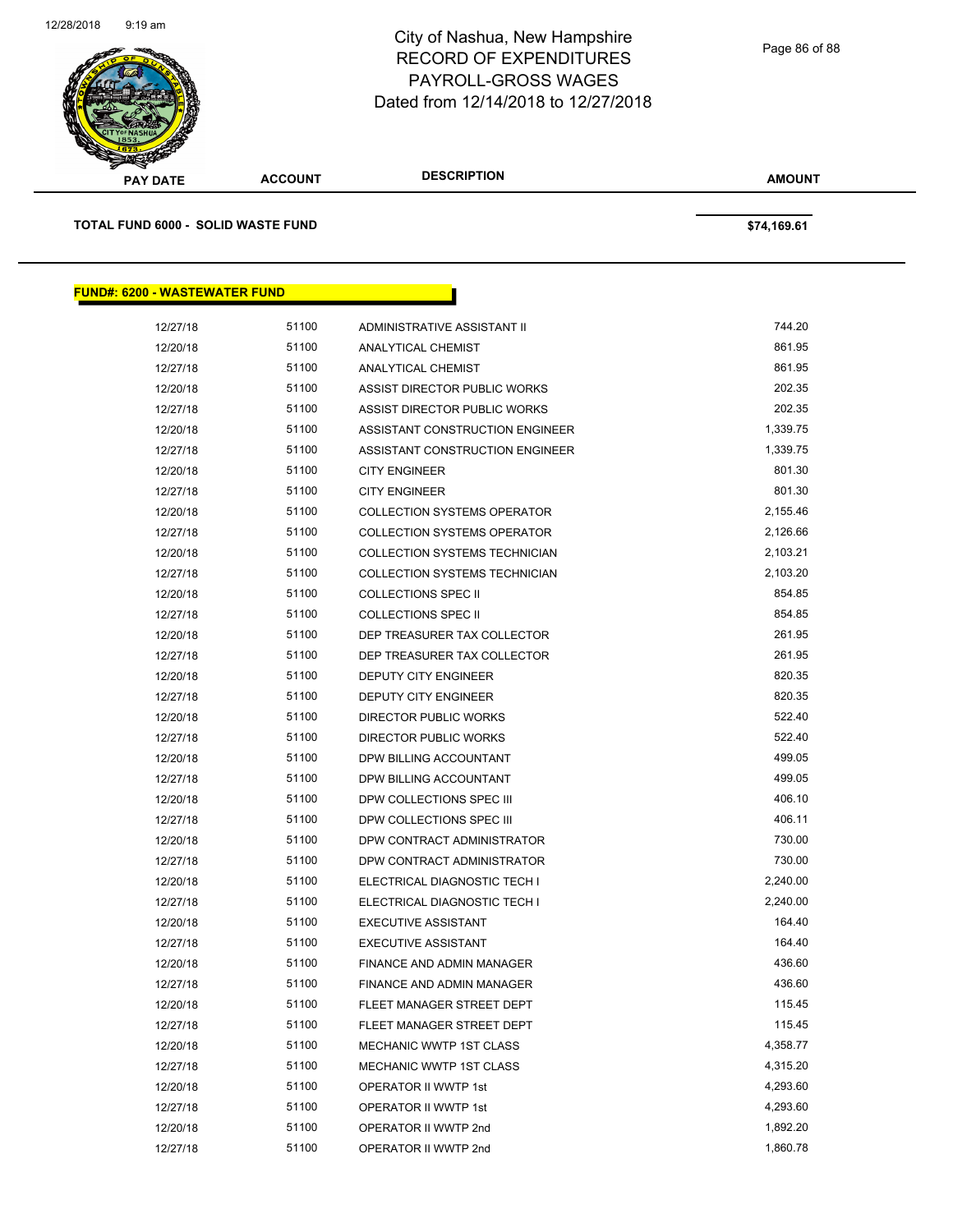

| <b>PAY DATE</b>                      | <b>ACCOUNT</b> | <b>DESCRIPTION</b>             | <b>AMOUNT</b> |
|--------------------------------------|----------------|--------------------------------|---------------|
| <b>FUND#: 6200 - WASTEWATER FUND</b> |                |                                |               |
|                                      |                |                                |               |
| 12/20/18                             | 51100          | OPERATOR II WWTP 3rd           | 2,180.84      |
| 12/27/18                             | 51100          | OPERATOR II WWTP 3rd           | 2,180.82      |
| 12/20/18                             | 51100          | <b>OPERATOR III WWTP 1st</b>   | 3,390.80      |
| 12/27/18                             | 51100          | <b>OPERATOR III WWTP 1st</b>   | 3,390.80      |
| 12/20/18                             | 51100          | PLANT OPERATIONS SUPERVISOR    | 1,490.15      |
| 12/27/18                             | 51100          | PLANT OPERATIONS SUPERVISOR    | 1,490.15      |
| 12/20/18                             | 51100          | PROCESS CHEMIST                | 400.42        |
| 12/27/18                             | 51100          | PROCESS CHEMIST                | 400.42        |
| 12/20/18                             | 51100          | PUBLIC RELATIONS ADMINISTRATOR | 219.15        |
| 12/27/18                             | 51100          | PUBLIC RELATIONS ADMINISTRATOR | 219.15        |
| 12/20/18                             | 51100          | SENIOR STAFF ENGINEER          | 1,559.20      |
| 12/27/18                             | 51100          | SENIOR STAFF ENGINEER          | 1,559.20      |
| 12/20/18                             | 51100          | SR MGR ACCT FIN REPORTING      | 382.70        |
| 12/27/18                             | 51100          | SR MGR ACCT FIN REPORTING      | 382.70        |
| 12/20/18                             | 51100          | <b>STAFF ENGINEER</b>          | 1,595.90      |
| 12/27/18                             | 51100          | <b>STAFF ENGINEER</b>          | 1,595.92      |
| 12/20/18                             | 51100          | SUPERINTENDENT OF WASTEWATER   | 1,890.35      |
| 12/27/18                             | 51100          | SUPERINTENDENT OF WASTEWATER   | 1,890.35      |
| 12/20/18                             | 51100          | <b>SUPV LABORATORY</b>         | 1,211.50      |
| 12/27/18                             | 51100          | <b>SUPV LABORATORY</b>         | 1,211.50      |
| 12/20/18                             | 51100          | TRUCK DRIVER STREET REPAIR     | 896.40        |
| 12/27/18                             | 51100          | TRUCK DRIVER STREET REPAIR     | 899.60        |
| 12/20/18                             | 51100          | WASTEWATER ASSISTANT           | 2,689.20      |
| 12/27/18                             | 51100          | WASTEWATER ASSISTANT           | 2,689.21      |
| 12/20/18                             | 51100          | WASTEWATER FOREMAN             | 2,593.31      |
| 12/27/18                             | 51100          | <b>WASTEWATER FOREMAN</b>      | 2,593.30      |
| 12/20/18                             | 51100          | WASTEWATER PROJECT ENGINEER    | 1,524.70      |
| 12/27/18                             | 51100          | WASTEWATER PROJECT ENGINEER    | 1,524.70      |
| 12/20/18                             | 51300          | OVERTIME-REGULAR               | 6,394.23      |
| 12/27/18                             | 51300          | OVERTIME-REGULAR               | 5,180.22      |
| 12/27/18                             | 51400          | WAGES TEMPORARY-SEASONAL       | 520.00        |
| 12/27/18                             | 55118          | <b>TELEPHONE-CELLULAR</b>      | 149.75        |
|                                      |                |                                |               |

### **TOTAL FUND 6200 - WASTEWATER FUND \$107,056.53**

### **FUND#: 6500 - PROPERTY & CASUALTY FUND**

| 12/20/18 | 51100 | ADMINISTRATIVE ASSISTANT I     | 695.60   |
|----------|-------|--------------------------------|----------|
| 12/27/18 | 51100 | ADMINISTRATIVE ASSISTANT I     | 695.60   |
| 12/20/18 | 51100 | <b>PROGRAM SUPV</b>            | 1.347.95 |
| 12/27/18 | 51100 | <b>PROGRAM SUPV</b>            | 1.347.95 |
| 12/20/18 | 51100 | PROPERTY AND CASUALTY ADJUSTER | 2.356.80 |
| 12/27/18 | 51100 | PROPERTY AND CASUALTY ADJUSTER | 2.356.80 |
| 12/20/18 | 51100 | <b>RISK MANAGER</b>            | 1.808.50 |
|          |       |                                |          |